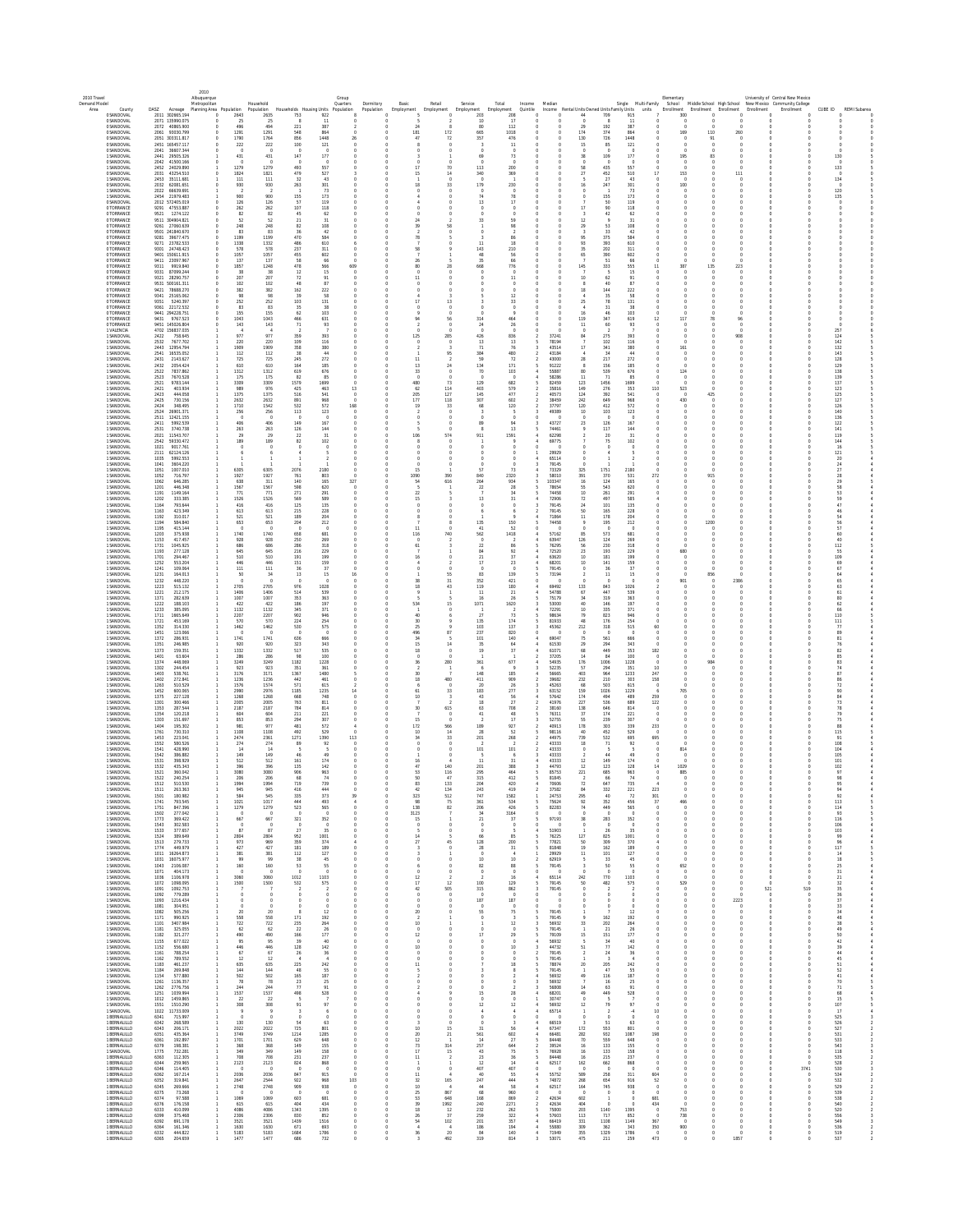| I BERNALILLO<br>I BERNALILLO<br>6397<br>352.393<br>451<br>449<br>$^{176}_{77}$<br>190<br>84<br>79<br>$264\,$<br>80526<br>$\begin{array}{c} 34 \\ 5 \end{array}$<br>$\frac{142}{72}$<br>190<br>496<br>1001<br>554<br>553<br>372.640<br>214<br>214<br>80526<br>84<br>$^{\circ}$<br>I BERNALILLO<br>I BERNALILLO<br>6393<br>180.161<br>169.449<br>1263<br>1263<br>681<br>$\frac{513}{404}$<br>$\frac{542}{430}$<br>43<br>80526<br>106168<br>$\frac{132}{403}$<br>381<br>497<br>45<br>550<br>$\alpha$<br>430<br>897<br>358<br>1318<br>545<br>681<br>63<br>I BERNALILLO<br>I BERNALILLO<br>6384<br>267.373<br>354.847<br>231<br>231<br>75<br>98<br>149<br>$141$<br>312<br>125751<br>71<br>546<br>22<br>98<br>552<br>6395<br>I BERNALILLO<br>I BERNALILLO<br>6382<br>183.251<br>794<br>794<br>529<br>$\frac{269}{160}$<br>$\frac{279}{160}$<br>139<br>205<br>366<br>100709<br>$\frac{254}{155}$<br>$\frac{279}{160}$<br>734<br>544<br>22<br>$\begin{array}{c} 15 \\ 5 \end{array}$<br>529<br>6315<br>2651.386<br>69208<br>515<br>BERNALILLO<br>6335<br>62.660<br>530<br>1059<br>530<br>1059<br>162<br>$\frac{177}{324}$<br>98897<br>$\frac{56}{61}$<br>$\frac{106}{227}$<br>177<br>522<br>BERNALILLO<br>6334<br>98897<br>324<br>521<br>288<br>I BERNALILLO<br>I BERNALILLO<br>6394<br>77.099<br>523<br>523<br>190<br>192<br>341<br>80526<br>184<br>192<br>551<br>239<br>501.922<br>6317<br>$\theta$<br>517<br>I BERNALILLO<br>I BERNALILLO<br>6233<br>509.894<br>1115<br>790<br>487<br>$387\,$<br>406<br>325<br>325<br>$217\,$<br>58758<br>$337\,$<br>$\frac{50}{139}$<br>19<br>49<br>357<br>181<br>188<br>42<br>188<br>503<br>6261<br>487<br>88<br>95595<br>133<br>221<br>435<br>29<br>115<br>277<br>I BERNALILLO<br>I BERNALILLO<br>6221<br>321.145<br>2743<br>2743<br>949<br>981<br>98099<br>68<br>881<br>981<br>$^{22}$<br>12<br>486<br>221<br>6313<br>368.469<br>$\theta$<br>2093<br>513<br>I BERNALILLO<br>I BERNALILLO<br>6223<br>136.981<br>310.686<br>929<br>929<br>$311\,$<br>$\frac{319}{43}$<br>252<br>$\frac{162}{29}$<br>80119<br>$304\,$<br>319<br>21<br>488<br>6262<br>95<br>37<br>95595<br>36<br>504<br>95<br>43<br>I BERNALILLO<br>I BERNALILLO<br>$6222$<br>$6232$<br>292.910<br>423.779<br>3014<br>827<br>$\frac{3014}{827}$<br>$\frac{1151}{319}$<br>1193<br>324<br>17<br>50<br>80593<br>56152<br>$\frac{136}{24}$<br>$\frac{1015}{295}$<br>1193<br>324<br>487<br>121<br>150<br>495<br>BERNALILLO<br>$6226$<br>$6228$<br>220.157<br>309.399<br>1582<br>1626<br>2456<br>$\begin{array}{r} 1582 \\ 1626 \\ 2456 \end{array}$<br>568<br>573<br>582<br>583<br>$\frac{60}{3}$<br>151<br>132<br>$\frac{243}{146}$<br>91490<br>86861<br>65<br>55<br>503<br>518<br>582<br>583<br>$\frac{32}{11}$<br>606<br>677<br>491<br>493<br>6241<br>$\frac{131}{371}$<br>53867<br>156<br>844<br>$\frac{1020}{786}$<br>BERNALILLO<br>406.717<br>1000<br>1020<br>61<br>64<br>497<br>BERNALILLO<br>6225<br>270.074<br>1898<br>1898<br>764<br>786<br>55250<br>118<br>646<br>308<br>992<br>490<br>456<br>BERNALILLO<br>6231<br>407.986<br>257<br>1800<br>238<br>129<br>135<br>84<br>512<br>$\begin{array}{r} 1052 \\ 139 \\ 321 \\ 193 \end{array}$<br>56646<br>$\frac{21}{125}$<br>108<br>135<br>494<br>BERNALILLO<br>6227<br>176.388<br>1800<br>$\begin{array}{r} 650 \\ 1358 \\ 701 \end{array}$<br>109<br>69468<br>$\frac{525}{550}$<br>$648$<br>$612$<br>$723$<br>$\frac{664}{1517}$<br>492<br>26<br>BERNALILLO<br>6224<br>244.796<br>2861<br>2861<br>20<br>41<br>260<br>62914<br>808<br>79<br>295<br>17<br>118<br>905<br>489<br>BERNALILLO<br>6242<br>234.971<br>1862<br>1858<br>723<br>134<br>69175<br>622<br>498<br>BERNALILLO<br>6243<br>233.348<br>$\begin{array}{r} 2200 \\ 415 \\ 2333 \end{array}$<br>2190<br>896<br>923<br>238<br>21<br>86<br>187<br>$\frac{294}{105}$<br>62606<br>601<br>186<br>746<br>745<br>444<br>175<br>126<br>716<br>207<br>499<br>BERNALILLO<br>6253<br>526.826<br>415<br>203<br>10<br>$^{90}$<br>91432<br>220<br>910<br>962<br>18<br>502<br>864<br>BERNALILLO<br>6211<br>307.394<br>2333<br>916<br>25<br>46<br>125<br>196<br>273<br>86693<br>478<br>BERNALILLO<br>6212<br>269.126<br>2249<br>2249<br>935<br>$\frac{981}{614}$<br>251<br>47174<br>$\begin{array}{r} 190 \\ 122 \\ 33 \\ 50 \end{array}$<br>479<br>906<br>1360<br>538<br>14<br>BERNALILLO<br>6252<br>386.947<br>1358<br>538<br>566<br>10<br>59<br>395<br>464<br>93846<br>$\frac{600}{213}$<br>501<br>BERNALILLO<br>6213<br>101.341<br>208<br>215<br>$\frac{25}{173}$<br>$26\,$<br>87820<br>480<br>321<br>176<br>173<br>394<br>BERNALILLO<br>6216<br>85.924<br>321<br>184<br>48<br>27340<br>184<br>483<br>BERNALILLO<br>6217<br>532.146<br>2635<br>1076<br>1114<br>122<br>47245<br>165<br>911<br>2635<br>$17\,$<br>1114<br>484<br>870<br>$\substack{232 \\ -0}$<br>BERNALILLO<br>6218<br>84.874<br>2135<br>2135<br>$\begin{array}{c} 1102 \\ 0 \end{array}$<br>1176<br>60<br>160<br>222<br>27340<br>308<br>868<br>485<br>BERNALILLO<br>6301<br>219.499<br>505<br>1746<br>1667<br>56805<br>191<br>543<br>BERNALILLO<br>6251<br>415.830<br>1831<br>734<br>806<br>109<br>1162<br>396<br>723<br>83<br>500<br>85<br>BERNALILLO<br>6302<br>487.968<br>42731<br>BERNALILLO<br>6202<br>338.821<br>1400<br>1367<br>525<br>553<br>124<br>12<br>48<br>184<br>266<br>259<br>312<br>241<br>471<br>33<br>BERNALILLO<br>6215<br>130.724<br>772<br>440<br>387<br>871<br>21784<br>334<br>346<br>475<br>512<br>260<br>1805<br>1698<br>680<br>107<br>44<br>482<br>1335<br>511<br>BERNALILLO<br>6201<br>215.352<br>1335<br>526<br>38<br>$\omega$<br>82708<br>36<br>526<br>470<br>26<br>BERNALILLO<br>6214<br>331.902<br>3680<br>3680<br>1373<br>1426<br>53599<br>187<br>1426<br>32<br>230<br>266<br>1186<br>733<br>BERNALILLO<br>6303<br>792.879<br>$\circ$<br>$\theta$<br>$\theta$<br>507<br>$\Omega$<br>BERNALILLO<br>6203<br>106.772<br>375<br>67027<br>42<br>318<br>375<br>900<br>900<br>$\frac{360}{585}$<br>3 <sup>2</sup><br>472<br>$^{536}_{0}$<br>BERNALILLO<br>6208<br>6305<br>6204<br>306.041<br>1721<br>1721<br>$^{611}_{0}$<br>68<br>79143<br>$^{49}_{0}$<br>611<br>476<br>26<br>34<br>BERNALILLO<br>916.545<br>509<br>BERNALILLO<br>724<br>67027<br>1912<br>1912<br>669<br>300<br>369<br>498<br>226<br>473<br>22<br>24<br>52<br>I BERNALILLO<br>I BERNALILLO<br>$6205$<br>$6304$<br>220.258<br>2202<br>2202<br>797<br>816<br>13<br>201<br>54625<br>$107$<br>690<br>816<br>1053<br>474<br>22<br>166<br>$\circ$<br>508<br>I BERNALILLO<br>I BERNALILLO<br>6206<br>142.395<br>1331<br>1331<br>$434\,$<br>458<br>67324<br>89<br>345<br>458<br>475<br>22<br>6307<br>267.312<br>511<br>I BERNALILLO<br>I BERNALILLO<br>$6452$<br>$6337$<br>641.949<br>558<br>524<br>I BERNALILLO<br>I BERNALILLO<br>6454<br>864.726<br>560<br>6453<br>421.197<br>559<br>I BERNALILLO<br>I BERNALILLO<br>6462<br>701.561<br>562<br>6463<br>382.651<br>563<br>I BERNALILLO<br>I BERNALILLO<br>6472<br>1950.645<br>565<br>6473<br>197<br>140<br>566<br>I BERNALILLO<br>I BERNALILLO<br>6482<br>4789.119<br>220<br>330<br>107<br>657<br>69208<br>568<br>510<br>6306<br>I BERNALILLO<br>I BERNALILLO<br>$6501$<br>$6505$<br>473.481<br>43<br>$\frac{114}{141}$<br>109088<br>571<br>709<br>709<br>278<br>285<br>405<br>$\mathbb{A}^2$<br>265<br>285<br>68482<br>437.749<br>889<br>385<br>118<br>88<br>297<br>575<br>889<br>$^{22}$<br>405<br>266<br>I BERNALILLO<br>I BERNALILLO<br>6504<br>123.965<br>199.531<br>$\frac{254}{107}$<br>$\frac{254}{107}$<br>$\frac{111}{49}$<br>$\frac{125}{54}$<br>22<br>158<br>189<br>46584<br>$\frac{13}{13}$<br>$\frac{98}{36}$<br>125<br>574<br>6531<br>54<br>591<br>I BERNALILLO<br>I BERNALILLO<br>6506<br>62.983<br>391<br>$\frac{391}{376}$<br>$\frac{129}{143}$<br>$\frac{133}{147}$<br>47<br>$\frac{104}{56}$<br>34583<br>$\frac{52}{12}$<br>$\frac{77}{131}$<br>$\frac{11}{313}$<br>$\frac{125}{147}$<br>576<br>4S<br>6532<br>376<br>17<br>592<br>BERNALILLO<br>$6507$<br>$6533$<br>58.001<br>44<br>$\frac{21}{416}$<br>$24\,$<br>$\frac{123}{165}$<br>$\frac{171}{246}$<br>34583<br>43000<br>$\frac{10}{103}$<br>577<br>36<br>12<br>988<br>456<br>438<br>593<br>988<br>36<br>45<br>BERNALILLO<br>6524<br>81.688<br>$222\,$<br>222<br>407<br>625<br>162<br>$\begin{array}{c} 81 \\ 169 \\ 274 \end{array}$<br>$\frac{87}{178}$<br>292<br>34583<br>$\frac{10}{53}$<br>68<br>$\begin{array}{r} \n 71 \\  116 \\  206 \\  46\n \end{array}$<br>87<br>587<br>6534<br>141.777<br>407<br>$^{145}_{84}$<br>34583<br>$\frac{43}{50}$<br>160<br>594<br>38<br>BERNALILLO<br>112.377<br>625<br>20<br>14<br>34583<br>292<br>595<br>BERNALILLO<br>6521<br>106.060<br>162<br>63<br>67<br>34583<br>17<br>67<br>584<br>BERNALILLO<br>6522<br>142.610<br>$\sqrt{2}$<br>$\Omega$<br>$\circ$<br>672<br>36<br>153<br>861<br>$\theta$<br>585<br>BERNALILLO<br>6541<br>223.976<br>61042<br>140<br>140<br>53<br>61<br>11<br>527<br>765<br>217<br>350<br>BERNALILLO<br>6542<br>303.287<br>527<br>220<br>240<br>75<br>16<br>183<br>274<br>42306<br>34<br>$\begin{array}{r} 186 \\ 68 \\ 68 \end{array}$<br>240<br>597<br>597<br>BERNALILLO<br>6043<br>120.114<br>765<br>406<br>431<br>52<br>149<br>37639<br>338<br>376<br>79<br>419<br>BERNALILLO<br>6044<br>107.019<br>217<br>84<br>86<br>28<br>28<br>60<br>37639<br>16<br>37<br>49<br>420<br>BERNALILLO<br>224.652<br>350<br>142<br>37639<br>$\frac{26}{114}$<br>6081<br>126<br>404<br>278<br>694<br>100<br>102<br>442<br>12<br>405<br>$\frac{407}{275}$<br>BERNALILLO<br>6086<br>415.579<br>1009<br>$\begin{array}{c} 1009 \\ 0 \end{array}$<br>429<br>234<br>$\begin{array}{c} 27 \\ 18 \end{array}$<br>146<br>73709<br>291<br>429<br>444<br>BERNALILLO<br>216.440<br>$\frac{4}{3}$<br>6051<br>$2\mathbf{14}$<br>423<br>$\frac{1516}{177}$<br>BERNALILLO<br>6052<br>112,752<br>58<br>$^{28}_{19}$<br>1430<br>$\Omega$<br>424<br>BERNALILLO<br>161.394<br>130<br>6543<br>434<br>434<br>180<br>188<br>42306<br>$\frac{144}{127}$<br>364<br>598<br>$\begin{array}{c} 36 \\ 34 \\ 0 \end{array}$<br>407<br>161<br>169<br>BERNALILLO<br>6042<br>174.442<br>407<br>123<br>$^{25}_{\quad 0}$<br>213<br>361<br>42064<br>105<br>64<br>418<br>BERNALILLO<br>6053<br>55.248<br>199<br>892<br>693<br>425<br>551<br>551<br>246<br>41179<br>50<br>BERNALILLO<br>6045<br>166.079<br>226<br>189<br>24<br>84<br>297<br>176<br>188<br>58<br>421<br>BERNALILLO<br>6085<br>389.666<br>3941<br>1707<br>1796<br>276<br>562<br>73709<br>$284$<br>$13$<br>$36$<br>$72$<br>1423<br>3941<br>491<br>1361<br>435<br>443<br>BERNALILLO<br>6121<br>688.578<br>659<br>659<br>538<br>255<br>17<br>13<br>33<br>71564<br>242<br>276<br>458<br>BERNALILLO<br>6131<br>360.745<br>538<br>224<br>248<br>47<br>67<br>79540<br>$\frac{138}{223}$<br>248<br>463<br>77474<br>BERNALILLO<br>6132<br>218.449<br>699<br>699<br>295<br>314<br>112<br>206<br>231<br>549<br>314<br>523<br>464<br>BERNALILLO<br>6054<br>27.687<br>234<br>69<br>572<br>875<br>426<br>251<br>276<br>77<br>BERNALILLO<br>6055<br>228.293<br>729<br>1590<br>2570<br>427<br>$\Omega$<br>BERNALILLO<br>6056<br>107.481<br>408<br>1145<br>1829<br>428<br>BERNALILLO<br>6041<br>234.546<br>1155<br>1155<br>504<br>536<br>76<br>141<br>294<br>43832<br>142<br>362<br>502<br>417<br>BERNALILLO<br>200.070<br>$_{\rm 274}$<br>292<br>122<br>203<br>731<br>52<br>$222\,$<br>6046<br>652<br>652<br>406<br>50151<br>267<br>422<br>173<br>97<br>146<br>BERNALILLO<br>6057<br>138,886<br>$\circ$<br>716<br>319<br>1208<br>429<br>$\circ$<br>BERNALILLO<br>284<br>972<br>$\frac{122}{1742}$<br>$\frac{503}{2860}$<br>6058<br>60.406<br>135.199<br>50<br>$\frac{430}{445}$<br>6091<br>I BERNALILLO<br>I BERNALILLO<br>6125<br>129.984<br>248.107<br>144<br>47<br>72535<br>72535<br>47<br>462<br>144<br>49<br>344<br>97<br>6122<br>772<br>772<br>326<br>166<br>30<br>344<br>31<br>296<br>459<br>I BERNALILLO<br>I BERNALILLO<br>6092<br>85.135<br>241<br>$\begin{array}{c} 89 \\ 21 \end{array}$<br>334<br>$\frac{664}{241}$<br>446<br>6063<br>280.881<br>214<br>433<br>I BERNALILLO<br>I BERNALILLO<br>$6094$<br>$6124$<br>147.912<br>892<br>$\frac{106}{161}$<br>478<br>$\frac{1476}{415}$<br>448<br>48162<br>757<br>757<br>350<br>59<br>270<br>355.743<br>329<br>250<br>326<br>441<br>461<br>BERNALILLO<br>6061<br>138.064<br>$\frac{351}{1310}$<br>$\frac{351}{1310}$<br>$\frac{130}{630}$<br>$\frac{144}{672}$<br>586<br>53<br>193<br>582<br>$\frac{832}{1357}$<br>25929<br>$\frac{47}{220}$<br>$\frac{83}{410}$<br>4S<br>431<br>311<br>440<br>BERNALILLO<br>6062<br>425.665<br>464<br>36221<br>623<br>49<br>432<br>BERNALILLO<br>6034<br>141.771<br>576<br>576<br>261<br>274<br>$\frac{104}{154}$<br>$\frac{249}{433}$<br>$\frac{124}{1411}$<br>$477\,$<br>25929<br>$\begin{array}{c} 125 \\ 0 \end{array}$<br>$^{136}_{\phantom{1}0}$<br>225<br>416<br>68.382<br>6093<br>1998<br>447<br>BERNALILLO<br>6032<br>109.355<br>$\frac{592}{1140}$<br>$\frac{592}{1140}$<br>$\frac{216}{527}$<br>$\frac{230}{562}$<br>607<br>$22\,$<br>632<br>25929<br>$\frac{127}{107}$<br>$\frac{89}{420}$<br>191<br>414<br>BERNALILLO<br>6111<br>65399<br>507<br>19<br>39<br>76<br>452<br>BERNALILLO<br>6142<br>103.577<br>567<br>567<br>$\ensuremath{242}$<br>251<br>$\frac{72}{354}$<br>123<br>$\frac{214}{2722}$<br>48162<br>$^{45}_{\quad 0}$<br>197<br>244<br>466<br>449<br>1383<br>985<br>6095<br>146.227<br>145<br>I BERNALILLO<br>I BERNALILLO<br>6123<br>230.191<br>167.331<br>785<br>785<br>$314\,$<br>335<br>77<br>$\frac{97}{578}$<br>$\frac{319}{1677}$<br>94786<br>$\begin{array}{c} 36 \\ 0 \end{array}$<br>$278\,$<br>335<br>460<br>843<br>6064<br>434<br>256<br>45.973<br>80.569<br>200<br>158<br>34<br>$\frac{256}{104}$<br>437<br>116<br>BERNALILLO<br>611<br>84<br>195<br>$\begin{array}{c} 117 \\ 71 \\ 8 \end{array}$<br>$\begin{array}{r} 222 \\ 61 \\ 18 \end{array}$<br>273<br>415<br>6033<br>611<br>233<br>38266<br>$\circ$<br>0<br>BERNALILLO<br>$6031$<br>$6074$<br>103.930<br>$\frac{320}{42}$<br>$\frac{244}{42}$<br>$\frac{97}{17}$<br>76<br>$\frac{89}{170}$<br>$\frac{576}{26}$<br>$\frac{672}{211}$<br>38266<br>$\frac{26}{9}$<br>$43\,$<br>$\,0\,$<br>$\begin{array}{c} 413 \\ 438 \end{array}$<br>o<br>Ó<br>$\circ$<br>BERNALILLO<br>15<br>36625<br>0<br>$^{\circ}$<br>$^{\circ}$<br>$\circ$<br>0<br>1<br>BERNALILLO<br>1 BERNALILLO<br>$6112$<br>$6075$<br>220.564<br>993<br>81<br>993<br>81<br>$\begin{array}{r} 428 \\ 35 \\ 0 \\ 255 \\ 309 \\ 878 \end{array}$<br>447<br>36<br>$\frac{34}{941}$<br>$\frac{14}{419}$<br>$\frac{88}{402}$<br>$\begin{array}{r} 11 \\ 136 \\ 1762 \\ 1292 \\ 415 \\ 18 \end{array}$<br>76952<br>36625<br>65 12 0 39 66 343 47 185 7 10 86 10 97 97 73 91 16 61 167 2 81<br>$\begin{array}{r} 363 \\ 23 \\ 0 \\ 216 \\ 243 \\ 535 \end{array}$<br>$\frac{447}{36}$<br>453<br>439<br>o<br>$\Omega$<br>Ó<br>$\circ$<br>0<br>$^{\circ}$<br>0<br>0<br>I BERNALILLO<br>I BERNALILLO<br>$6076$<br>$6113$<br>$6114$<br>156.338<br>161.515<br>88.510<br>$\mathfrak{a}$<br>$\circ$<br>$\begin{array}{c} 364 \\ 21 \\ 13 \end{array}$<br>681<br>$\begin{array}{c} 247 \\ 394 \\ 4 \end{array}$<br>$\Omega$<br>$\circ$<br>440<br>$\circ$<br>$\circ$<br>$\bf{0}$<br>$\begin{array}{r} 617 \\ 742 \\ 2035 \\ 687 \\ 987 \\ 44 \end{array}$<br>271<br>319<br>954<br>359<br>440<br>$\frac{51}{28}$<br>$617$<br>$742$<br>$2035$<br>$687$<br>$987$<br>$44$<br>47400<br>220<br>291<br>791<br>334<br>321<br>$\frac{0}{1}$<br>1539<br>454<br>455<br>0<br>366<br>0<br>0<br>BERNALILLO<br>$\circ$<br>47400<br>$\ddot{\phantom{0}}$<br>$\theta$<br>$\circ$<br>BERNALILLO<br>6021<br>221<br>91<br>145<br>317<br>116<br>585<br>593<br>40996<br>163<br>25<br>119<br>21<br>0<br>411<br>234.127<br>$\frac{26}{24}$<br>70<br>$\begin{array}{r} 334 \\ 392 \\ 18 \end{array}$<br>$\begin{array}{c} 287 \\ 207 \\ 11 \\ 4 \end{array}$<br>BERNALILLO<br>6116<br>217.399<br>$\theta$<br>70000<br>$\theta$<br>$\circ$<br>457<br>$^{\circ}$<br>$\theta$<br>BERNALILLO<br>6022<br>183.417<br>352<br>385<br>$\frac{88}{45}$<br>38872<br>412<br>6073<br>BERNALILLO<br>116.765<br>$\frac{22}{15}$<br>$\theta$<br>163<br>36625<br>$\theta$<br>$\circ$<br>437<br>$^{\circ}$<br>$\Omega$<br>15<br>BERNALILLO<br>6077<br>251.420<br>290<br>$_{32}$<br>$14\,$<br>1111<br>240<br>687<br>2038<br>165<br>95<br>36072<br>441<br>258<br>1021<br>1041<br>1354<br>522<br>785<br>601<br>1535<br>467<br>1011<br>418<br>525<br>687<br>207<br>394<br>539<br>539<br>134<br>276<br>138<br>444<br>41<br>60<br>41<br>5<br>91<br>BERNALILLO<br>6012<br>92.690<br>$\begin{array}{c} 393 \\ 494 \\ 636 \end{array}$<br>10<br>$\theta$<br>33<br>$\frac{36}{8}$<br>$\frac{96}{79}$<br>35694<br>344<br>453<br>74<br>$^{\circ}$<br>$\circ$<br>$\circ$<br>410<br>$\theta$<br>BERNALILLO<br>6115<br>221.822<br>1033<br>1354<br>522<br>598<br>598<br>598<br>1535<br>467<br>69375<br>$\frac{72}{31}$<br>456<br>¢<br>$\mathbf 0$<br>6102<br>90<br>656<br>216<br>BERNALILLO<br>303.394<br>$\theta$<br>66949<br>$^{\circ}$<br>$\theta$<br>$\circ$<br>451<br>$\theta$<br>$\Omega$<br>BERNALILLO<br>6011<br>107.639<br>$231\,$<br>249<br>379<br>273<br>$\begin{array}{c} 121 \\ 58 \\ 127 \end{array}$<br>247<br>127<br>585<br>129<br>48229<br>33<br>409<br>17<br>$\begin{array}{c} 109 \\ 57 \\ 59 \\ 37 \end{array}$<br>357<br>$\begin{array}{c} 349 \\ 229 \\ 600 \\ 221 \end{array}$<br>12<br>$\begin{array}{r} 16 \\ 30 \\ 32 \\ 44 \\ 52 \\ 4 \end{array}$<br>BERNALILLO<br>6152<br>151.624<br>$\theta$<br>70996<br>$\frac{363}{243}$<br>$\ddot{\phantom{0}}$<br>$\overline{0}$<br>$\circ$<br>468<br>$\theta$<br>$\theta$<br>BERNALILLO<br>$6003$<br>$6153$<br>114.121<br>$\frac{399}{22}$<br>32508<br>407<br>$\ddot{\text{o}}$<br>$\mathbf 0$<br>599<br>188<br>BERNALILLO<br>201.160<br>631<br>232<br>$\theta$<br>70<br>50605<br>303<br>$\theta$<br>$\circ$<br>469<br>$\Omega$<br>$\Omega$<br>BERNALILLO<br>6072<br>252.036<br>1414<br>215<br>38<br>38<br>50<br>50<br>10<br>899<br>62<br>62<br>200<br>140<br>312<br>441<br>$\begin{array}{r} 129 \\ 2528 \\ 158 \\ 427 \\ 360 \\ 764 \\ 278 \\ 2 \end{array}$<br>436<br>39583<br>$\,0\,$<br>0<br>$\frac{1280}{76}$<br>$\frac{578}{7}$<br>$\begin{array}{r} 568 \\ 4 \\ 172 \end{array}$<br>BERNALILLO<br>6002<br>167.926<br>$\begin{array}{c} 1280 \\ 17 \end{array}$<br>$^{620}_{\quad 8}$<br>$\theta$<br>$\theta$<br>58<br>48229<br>$\ddot{\phantom{0}}$<br>$\theta$<br>$\circ$<br>406<br>$\theta$<br>BERNALILLO<br>6004<br>6071<br>6101<br>54.460<br>$\begin{array}{r} 189 \\ 253 \\ 38 \\ 21 \end{array}$<br>28971<br>408<br>435<br>450<br>59<br>$\ddot{\text{o}}$<br>$\ddot{\phantom{0}}$<br>$\mathbf 0$<br>459<br>172<br>185<br>$\frac{13}{67}$<br>BERNALILLO<br>150.343<br>$\theta$<br>$\circ$<br>39356<br>$\ddot{\phantom{0}}$<br>$\circ$<br>0<br>BERNALILLO<br>434.147<br>459<br>2103<br>1529<br>529<br>75<br>142<br>2103<br>1194<br>529<br>75<br>831<br>$\frac{900}{527}$<br>42195<br>242<br>348<br>98<br>5<br>17<br>0<br>6<br>11<br>0<br>8<br>589<br>157<br>106<br>29<br>38<br>12<br>247<br>833<br>300<br>6151<br>393<br>65<br>BERNALILLO<br>163.290<br>505<br>204<br>34<br>55<br>55<br>12<br>335<br>$\theta$<br>$\ensuremath{\begin{array}{c} 302 \\ 76 \\ 0 \end{array}}$<br>17020<br>$\frac{134}{156}$<br>$^{\circ}$<br>$\theta$<br>$\circ$<br>467<br>$\Omega$<br>BERNALILLO<br>$6001$<br>$6502$<br>141.378<br>40<br>$\frac{162}{17}$<br>29484<br>$405$<br>$572$<br>$583$<br>$\mathbf 0$<br>BERNALILLO<br>422.428<br>142.456<br>$\begin{array}{l} 44 \\ 58 \\ 12 \end{array}$<br>$^{21}_{11}$<br>99625<br>$\frac{44}{58}$<br>$^{\circ}$<br>$\circ$<br>0<br>$^{\circ}$<br>0<br>$\Omega$<br>BERNALILLO<br>6516<br>$\frac{142}{26}$<br>99625<br>BERNALILLO<br>6511<br>642.846<br>$\begin{array}{r} 26 \\ 920 \\ 159 \\ 0 \\ 106 \end{array}$<br>$\theta$<br>$\theta$<br>$\ddot{\phantom{0}}$<br>99625<br>12<br>$^{\circ}$<br>$^{\circ}$<br>$\theta$<br>$\circ$<br>578<br>$\Omega$<br>$\Omega$<br>BERNALILLO<br>6503<br>224.953<br>$\begin{array}{r}\n 920 \\  159 \\  106 \\  106\n \end{array}$<br>312<br>331<br>171<br>$22\,$<br>$\frac{197}{17}$<br>48058<br>331<br>573<br>$\ddot{\text{o}}$<br>$\,$ 0<br>6513<br>$\begin{array}{c} 59 \\ 0 \\ 41 \end{array}$<br>$\begin{array}{c} 48 \\0 \\ 33 \end{array}$<br>BERNALILLO<br>88,948<br>$\begin{array}{c} 67 \\ 0 \\ 45 \end{array}$<br>$\theta$<br>17<br>$\mathfrak{o}$<br>$\ddot{\phantom{0}}$<br>51091<br>67<br>$\circ$<br>580<br>$\Omega$<br>$\circ$<br>$\Omega$<br>ERNALILLO<br>$6512$<br>$6514$<br>489.035<br>$\begin{smallmatrix}0\\45\end{smallmatrix}$<br>579<br>581<br>1831<br>51<br>$_0^{35}$<br>159<br>$\frac{2025}{51}$<br>54875<br>0<br>$\circ$<br>$\circ$<br>$\theta$<br>0<br>I BERNALILLO<br>I BERNALILLO<br>$6515$<br>$6523$<br>225.083<br>201.296<br>$\frac{0}{460}$<br>$\overline{0}$<br>$\begin{smallmatrix} 0\\275 \end{smallmatrix}$<br>$\ddot{\phantom{0}}$<br>$\theta$<br>$\begin{smallmatrix} 0\\271 \end{smallmatrix}$<br>$\,0\,$<br>$\begin{smallmatrix}0\\39\end{smallmatrix}$<br>$\mathbf 0$<br>582<br>$\circ$<br>460<br>109<br>1327<br>296<br>144<br>479<br>422<br>796<br>28025<br>257<br>586<br>0<br>$^{\circ}$<br>0<br>$\circ$<br>0<br>$\frac{144}{479}$<br>I BERNALILLO<br>I BERNALILLO<br>$6525$<br>$6526$<br>114.201<br>251.533<br>$\frac{349}{1004}$<br>$\frac{349}{1004}$<br>$\frac{141}{424}$<br>$\frac{103}{849}$<br>78<br>306<br>217<br>128<br>$\begin{array}{r} 128 \\ 491 \\ 621 \\ 2232 \end{array}$<br>$\frac{309}{1646}$<br>28025<br>$\frac{29}{93}$<br>$\frac{112}{331}$<br>$222\,$<br>588<br>28025<br>589<br>0<br>$^{\circ}$<br>0<br>$\ddot{\phantom{0}}$<br>I BERNALILLO<br>I BERNALILLO<br>$6527$<br>$7231$<br>322.801<br>$\,$ 0<br>$\,$ 0<br>$_{\rm 0}^{\rm 0}$<br>$\circ$<br>1387<br>2225<br>2402<br>$\mathbf 0$<br>$\begin{smallmatrix}0\\0\\0\end{smallmatrix}$<br>$\mathbf 0$<br>999<br>$\frac{590}{677}$<br>0<br>42<br>$^{\circ}$<br>$\circ$<br>¢<br>$\theta$<br>$^{\circ}$<br>0<br>$\ddot{\phantom{0}}$<br>I BERNALILLO<br>I BERNALILLO<br>7242<br>7251<br>7252<br>7261<br>7262<br>7222<br>183.518<br>403<br>256<br>678<br>678<br>526<br>311<br>298<br>364<br>364<br>403<br>256<br>$\frac{153}{83}$<br>158<br>84<br>95379<br>$\begin{array}{r} 6 & 0 & 9 \\ 0 & 9 & 2 \\ 2 & 5 & 2 \\ 1 & 1 & 1 \\ 3 & 1 & 2 \\ 2 & 1 & 3 \\ 2 & 2 & 1 \\ 3 & 4 & 4 \\ \end{array}$<br>$\frac{1}{47}$<br>$\frac{158}{84}$<br>$679$<br>$680$<br>$\theta$<br>10<br>129875<br>0<br>0<br>0<br>1<br>BERNALILLO<br>1 BERNALILLO<br>287.387<br>276.182<br>678<br>526<br>$\frac{215}{172}$<br>$^{233}_{177}$<br>$22\,$<br>90<br>$\frac{113}{11}$<br>129875<br>129875<br>206<br>170<br>198<br>102<br>115<br>606<br>233<br>177<br>105<br>107<br>707<br>$\ddot{\text{o}}$<br>$\mathbf 0$<br>681<br>$\circ$<br>685<br>0<br>$^{\circ}$<br>$\circ$<br>0<br>0<br>0<br>1<br>BERNALILLO<br>1 BERNALILLO<br>217.115<br>311<br>298<br>364<br>364<br>1954<br>451<br>304<br>$\frac{103}{104}$<br>$\frac{105}{107}$<br>24<br>$\begin{array}{c} 32 \\ 33 \end{array}$<br>156039<br>157813<br>686<br>$\Omega$<br>¢<br>$\circ$<br>206.623<br>21<br>672<br>0<br>$^{\circ}$<br>0<br>0<br>I BERNALILLO<br>I BERNALILLO<br>7223<br>7203<br>177.994<br>$\frac{119}{727}$<br>121<br>757<br>10<br>142292<br>$\frac{121}{757}$<br>516<br>$\ddot{\text{o}}$<br>673<br>$\circ$<br>$\,0\,$<br>$\bf{0}$<br>14<br>15<br>$\begin{array}{c} 30 \\ 84 \end{array}$<br>0<br>95379<br>$^{\circ}$<br>$\circ$<br>0<br>0<br>669<br>0<br>1<br>BERNALILLO<br>1 BERNALILLO<br>$7224$<br>$7253$<br>186.789<br>159.763<br>$\frac{451}{1304}$<br>$\frac{175}{442}$<br>179<br>460<br>18<br>$\frac{66}{15}$<br>142292<br>129875<br>$\frac{163}{403}$<br>179<br>460<br>$674\,$<br>$\theta$<br>¢<br>$\circ$<br>10<br>29<br>682<br>0<br>$^{\circ}$<br>$\circ$<br>0<br>$\frac{187}{742}$<br>I BERNALILLO<br>I BERNALILLO<br>7311<br>7204<br>7254<br>7255<br>1122.411<br>2187<br>1425<br>1626<br>1757<br>1081<br>354<br>279<br>394<br>2187<br>1425<br>$\frac{1039}{518}$<br>1106<br>530<br>$\frac{30}{30}$<br>$\frac{82}{601}$<br>113977<br>916<br>424<br>363<br>456<br>335<br>109<br>44<br>394<br>445<br>1066<br>530<br>422<br>505<br>362<br>127<br>97<br>136<br>40<br>689<br>670<br>$\frac{75}{111}$<br>$\mathbf 0$<br>C<br>$\bf{0}$<br>72143<br>$\circ$<br>$^{\circ}$<br>0<br>0<br>c<br>I BERNALILLO<br>I BERNALILLO<br>228.942<br>1626<br>1757<br>1081<br>354<br>$639$<br>$679$<br>$348$<br>$113$<br>694<br>720<br>$\frac{162}{40}$<br>$\frac{443}{174}$<br>853<br>310<br>1458<br>524<br>370<br>22<br>55<br>52<br>96667<br>$\frac{272}{215}$<br>683<br>2079<br>1021<br>684<br>228.257<br>$^{\circ}$<br>$\theta$<br>0<br>I BERNALILLO<br>I BERNALILLO<br>7264<br>7263<br>216.729<br>214.561<br>$\frac{362}{127}$<br>70<br>$\frac{94}{11}$<br>206<br>111768<br>$\ddot{\phantom{0}}$<br>688<br>687<br>$\circ$<br>160400<br>$^{\circ}$<br>0<br>I BERNALILLO<br>I BERNALILLO<br>7221<br>7226<br>216.347<br>215.362<br>279<br>394<br>$\frac{96}{133}$<br>$\frac{97}{136}$<br>$\frac{26}{13}$<br>${\bf 28}$<br>160400<br>$\frac{2}{3}$<br>$\frac{671}{676}$<br>$\circ$<br>0<br>$^{\circ}$<br>0<br>0<br>0<br>BERNALILLO<br>7225<br>7312<br>254.411<br>1004.332<br>1142<br>1022<br>1142<br>1022<br>$\substack{414 \\ 477}$<br>425<br>495<br>$\frac{6}{29}$<br>176<br>27<br>25<br>$\frac{10}{30}$<br>29<br>139<br>549<br>329<br>496<br>$\frac{45}{198}$<br>142292<br>106054<br>$\begin{array}{c} 20 \\ 32 \\ 0 \end{array}$<br>$\frac{425}{495}$<br>$_{\rm 0}^{\rm 0}$<br>$_{\rm 0}^{\rm 0}$<br>$675$<br>$690$<br>$627$<br>$628$<br>$\frac{0}{0}$<br>469<br>BERNALILLO<br>7112<br>121.743<br>171.399<br>$^{\circ}$<br>$\ddot{\phantom{0}}$<br>$\theta$<br>$\ddot{\phantom{0}}$<br>$\circ$<br>$\theta$<br>$\overline{0}$<br>$\ddot{\phantom{0}}$<br>$\theta$<br>$\circ$<br>$\circ$<br>$\Omega$<br>- 0<br>$\Omega$<br>$\Omega$<br>BERNALILLO<br>964<br>477<br>503<br>$\frac{46}{45}$<br>402<br>32951<br>133<br>78<br>7113<br>964<br>$_{\rm 344}$<br>432<br>$71\,$<br>555<br>$\mathbf 0$<br>$\,$ 0<br>0<br>$\theta$<br>0<br>715<br><b>BERNALILLO</b><br>7114<br>169.757<br>1361<br>1361<br>687<br>$\circ$<br>$\circ$<br>566<br>40089<br>609<br>715<br>$^{\rm o}$<br>$\circ$<br>$\theta$<br>$\,0\,$<br>629 | BERNALILLO<br>I BERNALILLO<br>I BERNALILLO | 6378<br>6386 | 311.866<br>409.716 | 213<br>3354 | 213<br>3354 | 1327 | 1392 |  |    | 392<br>$\frac{108}{1718}$ | 112               | 547<br>$\frac{487}{2043}$ | 49279<br>86429 | 448 | 879 | 991 |  |  |  | 542<br>548<br>541 |  |
|-----------------------------------------------------------------------------------------------------------------------------------------------------------------------------------------------------------------------------------------------------------------------------------------------------------------------------------------------------------------------------------------------------------------------------------------------------------------------------------------------------------------------------------------------------------------------------------------------------------------------------------------------------------------------------------------------------------------------------------------------------------------------------------------------------------------------------------------------------------------------------------------------------------------------------------------------------------------------------------------------------------------------------------------------------------------------------------------------------------------------------------------------------------------------------------------------------------------------------------------------------------------------------------------------------------------------------------------------------------------------------------------------------------------------------------------------------------------------------------------------------------------------------------------------------------------------------------------------------------------------------------------------------------------------------------------------------------------------------------------------------------------------------------------------------------------------------------------------------------------------------------------------------------------------------------------------------------------------------------------------------------------------------------------------------------------------------------------------------------------------------------------------------------------------------------------------------------------------------------------------------------------------------------------------------------------------------------------------------------------------------------------------------------------------------------------------------------------------------------------------------------------------------------------------------------------------------------------------------------------------------------------------------------------------------------------------------------------------------------------------------------------------------------------------------------------------------------------------------------------------------------------------------------------------------------------------------------------------------------------------------------------------------------------------------------------------------------------------------------------------------------------------------------------------------------------------------------------------------------------------------------------------------------------------------------------------------------------------------------------------------------------------------------------------------------------------------------------------------------------------------------------------------------------------------------------------------------------------------------------------------------------------------------------------------------------------------------------------------------------------------------------------------------------------------------------------------------------------------------------------------------------------------------------------------------------------------------------------------------------------------------------------------------------------------------------------------------------------------------------------------------------------------------------------------------------------------------------------------------------------------------------------------------------------------------------------------------------------------------------------------------------------------------------------------------------------------------------------------------------------------------------------------------------------------------------------------------------------------------------------------------------------------------------------------------------------------------------------------------------------------------------------------------------------------------------------------------------------------------------------------------------------------------------------------------------------------------------------------------------------------------------------------------------------------------------------------------------------------------------------------------------------------------------------------------------------------------------------------------------------------------------------------------------------------------------------------------------------------------------------------------------------------------------------------------------------------------------------------------------------------------------------------------------------------------------------------------------------------------------------------------------------------------------------------------------------------------------------------------------------------------------------------------------------------------------------------------------------------------------------------------------------------------------------------------------------------------------------------------------------------------------------------------------------------------------------------------------------------------------------------------------------------------------------------------------------------------------------------------------------------------------------------------------------------------------------------------------------------------------------------------------------------------------------------------------------------------------------------------------------------------------------------------------------------------------------------------------------------------------------------------------------------------------------------------------------------------------------------------------------------------------------------------------------------------------------------------------------------------------------------------------------------------------------------------------------------------------------------------------------------------------------------------------------------------------------------------------------------------------------------------------------------------------------------------------------------------------------------------------------------------------------------------------------------------------------------------------------------------------------------------------------------------------------------------------------------------------------------------------------------------------------------------------------------------------------------------------------------------------------------------------------------------------------------------------------------------------------------------------------------------------------------------------------------------------------------------------------------------------------------------------------------------------------------------------------------------------------------------------------------------------------------------------------------------------------------------------------------------------------------------------------------------------------------------------------------------------------------------------------------------------------------------------------------------------------------------------------------------------------------------------------------------------------------------------------------------------------------------------------------------------------------------------------------------------------------------------------------------------------------------------------------------------------------------------------------------------------------------------------------------------------------------------------------------------------------------------------------------------------------------------------------------------------------------------------------------------------------------------------------------------------------------------------------------------------------------------------------------------------------------------------------------------------------------------------------------------------------------------------------------------------------------------------------------------------------------------------------------------------------------------------------------------------------------------------------------------------------------------------------------------------------------------------------------------------------------------------------------------------------------------------------------------------------------------------------------------------------------------------------------------------------------------------------------------------------------------------------------------------------------------------------------------------------------------------------------------------------------------------------------------------------------------------------------------------------------------------------------------------------------------------------------------------------------------------------------------------------------------------------------------------------------------------------------------------------------------------------------------------------------------------------------------------------------------------------------------------------------------------------------------------------------------------------------------------------------------------------------------------------------------------------------------------------------------------------------------------------------------------------------------------------------------------------------------------------------------------------------------------------------------------------------------------------------------------------------------------------------------------------------------------------------------------------------------------------------------------------------------------------------------------------------------------------------------------------------------------------------------------------------------------------------------------------------------------------------------------------------------------------------------------------------------------------------------------------------------------------------------------------------------------------------------------------------------------------------------------------------------------------------------------------------------------------------------------------------------------------------------------------------------------------------------------------------------------------------------------------------------------------------------------------------------------------------------------------------------------------------------------------------------------------------------------------------------------------------------------------------------------------------------------------------------------------------------------------------------------------------------------------------------------------------------------------------------------------------------------------------------------------------------------------------------------------------------------------------------------------------------------------------------------------------------------------------------------------------------------------------------------------------------------------------------------------------------------------------------------------------------------------------------------------------------------------------------------------------------------------------------------------------------------------------------------------------------------------------------------------------------------------------------------------------------------------------------------------------------------------------------------------------------------------------------------------------------------------------------------------------------------------------------------------------------------------------------------------------------------------------------------------------------------------------------------------------------------------------------------------------------------------------------------------------------------------------------------------------------------------------------------------------------------------------------------------------------------------------------------------------------------------------------------------------------------------------------------------------------------------------------------------------------------------------------------------------------------------------------------------------------------------------------------------------------------------------------------------------------------------------------------------------------------------------------------------------------------------------------------------------------------------------------------------------------------------------------------------------------------------------------------------------------------------------------------------------------------------------------------------------------------------------------------------------------------------------------------------------------------------------------------------------------------------------------------------------------------------------------------------------------------------------------------------------------------------------------------------------------------------------------------------------------------------------------------------------------------------------------------------------------------------------------------------------------------------------------------------------------------------------------------------------------------------------------------------------------------------------------------------------------------------------------------------------------------------------------------------------------------------------------------------------------------------------------------------------------------------------------------------------------------------------------------------------------------------------------------------------------------------------------------------------------------------------------------------------------------------------------------------------------------------------------------------------------------------------------------------------------------------------------------------------------------------------------------------------------------------------------------------------------------------------------------------------------------------------------------------------------------------------------------------------------------------------------------------------------------------------------------------------------------------------------------------------------------------------------------------------------------------------------------------------------------------------------------------------------------------------------------------------------------------------------------------------------------------------------------------------------------------------------------------------------------------------------------------------------------------------------------------------------------------------------------------------------------------------------------------------------------------------------------------------------------------------------------------------------------------------------------------------------------------------------------------------------------------------------------------------------------------------------------------------------------------------------------------------------------------------------------------------------------------------------------------------------------------------------------------------------------------------------------------------------------------------------------------------------------------------------------------------------------------------------------------------------------------------------------------------------------------------------------------------------------------------------------------------------------------------------------------------------------------------------------------------------------------------------------------------------------------------------------------------------------------------------------------------------------------------------------------------------------------------------------------------------------------------------------------------------------------------------------------------------------------------------------------------------------------------------------------------------------------------------------------------------------------------------------------------------------------------------------------------------------------------------------------------------------------------------------------------------------------------------------------------------------------------------------------------------------------------------------------------------------------------------------------------------------------------------------------------------------------------------------------------------------------------------------------------------------------------------------------------------------------------------------------------------------------------------------------------------------------------------------------------------------------------------------------------------------------------------------------------------------------------------------------------------------------------------------------------------------------------------------------------------------------------------------------------------------------------------------------------------------------------------------------------------------------------------------------------------------------------------------------------------------------------------------------------------------------------------------------------------------------------------------------------------------------------------------------------------------------------------------------------------------------------------------------------------------------------------------------------------------------------------------------------------------------------------------------------------------------------------------------------------------------------------------------------------------------------------------------------------------------------------------------------------------------------------------------------------------------------------------------------------------------------------------------------------------------------------------------------------------------------------------------------------------------------------------------------------------------------------------------------------------------------------------------------------------------------------------------------------------------------------------------------------------------------------------------------------------------------------------------------------------------------------------------------------------------------------------------------------------------------------------------------------------------------------------------------------------------------------------------------------------------------------------------------------------------------------------------------------------------------------------------------------------------------------------------------------------------------------------------------------------------------------------------------------------------------------------------------------------------------------------------------------------------------------------------------------------------------------------------------------------------------------------------------------------------------------------------------------------------------------------------------------------------------------------------------------------------------------------------------------------------------------------------------------------------------------------------------------------------------------------------------------------------------------------------------------------------------------------------------------------------------------------------------------------------------------------------------------------------------------------------------------------------------------------------------------------------------------------------------------------------------------------------------------------------------------------------------------------------------------------------------------------------------------------------------------------------------------------------------------------------------------------------------------------------------------------------------------------------------------------------------------------------------------------------------------------------------------------------------------------------------------------------------------------------------------------------------------------------------------------------------------------------------------------------------------------------------------------------------------------------------------------------------------------------------------------------------------------------------------------------------------------------------------------------------------------------------------------------------------------------------------------------------------------------------------------------------------------------------------------------------------------------------------------------------------------------------------------------------------------------------------------------------------------------------------------------------------------------------------------------------------------------------------------------------------------------------------------------------------------------------------------------------------------------------------------------------------------------------------------------------------------------------------------------------------------------------------------------------------------------------------------------------------------------------------------------------------------------------------------------------------------------------------------------------------------------------------------------------------------------------------------------------------------------------------------------------------------------------------------------------------------------------------------------------------------------------------------------------------------------------------------------------------------------------------------------------------------------------------------------------------------------------------------------------------------------------------------------------------------------------------------------------------------------------------------------------------------------------------------------------------------------------------------------------------------------------------------------------------------------------------------------------------------------------------------------------------------------------------------------------------------------------------------------------------------------------------------------------------------------------------------------------------------------------------------------------------------------------------------------------------------------------------------------------------------------------------------------------------------------------------------------------------------------------------------------------------------------------------------------------------------------------------------------------------------------------------------------------------------------------------------------------------------------------------------------------------------------------------------------------------------------------------------------------------------------------------------------|--------------------------------------------|--------------|--------------------|-------------|-------------|------|------|--|----|---------------------------|-------------------|---------------------------|----------------|-----|-----|-----|--|--|--|-------------------|--|
|                                                                                                                                                                                                                                                                                                                                                                                                                                                                                                                                                                                                                                                                                                                                                                                                                                                                                                                                                                                                                                                                                                                                                                                                                                                                                                                                                                                                                                                                                                                                                                                                                                                                                                                                                                                                                                                                                                                                                                                                                                                                                                                                                                                                                                                                                                                                                                                                                                                                                                                                                                                                                                                                                                                                                                                                                                                                                                                                                                                                                                                                                                                                                                                                                                                                                                                                                                                                                                                                                                                                                                                                                                                                                                                                                                                                                                                                                                                                                                                                                                                                                                                                                                                                                                                                                                                                                                                                                                                                                                                                                                                                                                                                                                                                                                                                                                                                                                                                                                                                                                                                                                                                                                                                                                                                                                                                                                                                                                                                                                                                                                                                                                                                                                                                                                                                                                                                                                                                                                                                                                                                                                                                                                                                                                                                                                                                                                                                                                                                                                                                                                                                                                                                                                                                                                                                                                                                                                                                                                                                                                                                                                                                                                                                                                                                                                                                                                                                                                                                                                                                                                                                                                                                                                                                                                                                                                                                                                                                                                                                                                                                                                                                                                                                                                                                                                                                                                                                                                                                                                                                                                                                                                                                                                                                                                                                                                                                                                                                                                                                                                                                                                                                                                                                                                                                                                                                                                                                                                                                                                                                                                                                                                                                                                                                                                                                                                                                                                                                                                                                                                                                                                                                                                                                                                                                                                                                                                                                                                                                                                                                                                                                                                                                                                                                                                                                                                                                                                                                                                                                                                                                                                                                                                                                                                                                                                                                                                                                                                                                                                                                                                                                                                                                                                                                                                                                                                                                                                                                                                                                                                                                                                                                                                                                                                                                                                                                                                                                                                                                                                                                                                                                                                                                                                                                                                                                                                                                                                                                                                                                                                                                                                                                                                                                                                                                                                                                                                                                                                                                                                                                                                                                                                                                                                                                                                                                                                                                                                                                                                                                                                                                                                                                                                                                                                                                                                                                                                                                                                                                                                                                                                                                                                                                                                                                                                                                                                                                                                                                                                                                                                                                                                                                                                                                                                                                                                                                                                                                                                                                                                                                                                                                                                                                                                                                                                                                                                                                                                                                                                                                                                                                                                                                                                                                                                                                                                                                                                                                                                                                                                                                                                                                                                                                                                                                                                                                                                                                                                                                                                                                                                                                                                                                                                                                                                                                                                                                                                                                                                                                                                                                                                                                                                                                                                                                                                                                                                                                                                                                                                                                                                                                                                                                                                                                                                                                                                                                                                                                                                                                                                                                                                                                                                                                                                                                                                                                                                                                                                                                                                                                                                                                                                                                                                                                                                                                                                                                                                                                                                                                                                                                                                                                                                                                                                                                                                                                                                                                                                                                                                                                                                                                                                                                                                                                                                                                                                                                                                                                                                                                                                                                                                                                                                                                                                                                                                                                                                                                                                                                                                                                                                                                                                                                                                                                                                                                                                                                                                                                                                                                                                                                                                                                                                                                                                                                                                                                                                                                                                                                                                                                                                                                                                                                                                                                                                                                                                                                                                                                                                                                                                                                                                                                                                                                                                                                                                                                                                                                                                                                                                                                                                                                                                                                                                                                                                                                                                                                                                                                                                                                                                                                                                                                                                                                                                                                                                                                                                                                                                                                                                                                                                                                                                                                                                                                                                                                                                                                                                                                                                                                                                                                                                                                                                                                                                                                                                                                                                                                                                                                                                                                                                                                                                                                                                                                                                                                                                                                                                                                                                                                                                                                                                                                                                                                                                                                                                                                                                                                                                                                                                                                                             |                                            |              |                    |             |             |      |      |  | 73 |                           | 281<br>252<br>180 |                           |                |     |     |     |  |  |  |                   |  |
|                                                                                                                                                                                                                                                                                                                                                                                                                                                                                                                                                                                                                                                                                                                                                                                                                                                                                                                                                                                                                                                                                                                                                                                                                                                                                                                                                                                                                                                                                                                                                                                                                                                                                                                                                                                                                                                                                                                                                                                                                                                                                                                                                                                                                                                                                                                                                                                                                                                                                                                                                                                                                                                                                                                                                                                                                                                                                                                                                                                                                                                                                                                                                                                                                                                                                                                                                                                                                                                                                                                                                                                                                                                                                                                                                                                                                                                                                                                                                                                                                                                                                                                                                                                                                                                                                                                                                                                                                                                                                                                                                                                                                                                                                                                                                                                                                                                                                                                                                                                                                                                                                                                                                                                                                                                                                                                                                                                                                                                                                                                                                                                                                                                                                                                                                                                                                                                                                                                                                                                                                                                                                                                                                                                                                                                                                                                                                                                                                                                                                                                                                                                                                                                                                                                                                                                                                                                                                                                                                                                                                                                                                                                                                                                                                                                                                                                                                                                                                                                                                                                                                                                                                                                                                                                                                                                                                                                                                                                                                                                                                                                                                                                                                                                                                                                                                                                                                                                                                                                                                                                                                                                                                                                                                                                                                                                                                                                                                                                                                                                                                                                                                                                                                                                                                                                                                                                                                                                                                                                                                                                                                                                                                                                                                                                                                                                                                                                                                                                                                                                                                                                                                                                                                                                                                                                                                                                                                                                                                                                                                                                                                                                                                                                                                                                                                                                                                                                                                                                                                                                                                                                                                                                                                                                                                                                                                                                                                                                                                                                                                                                                                                                                                                                                                                                                                                                                                                                                                                                                                                                                                                                                                                                                                                                                                                                                                                                                                                                                                                                                                                                                                                                                                                                                                                                                                                                                                                                                                                                                                                                                                                                                                                                                                                                                                                                                                                                                                                                                                                                                                                                                                                                                                                                                                                                                                                                                                                                                                                                                                                                                                                                                                                                                                                                                                                                                                                                                                                                                                                                                                                                                                                                                                                                                                                                                                                                                                                                                                                                                                                                                                                                                                                                                                                                                                                                                                                                                                                                                                                                                                                                                                                                                                                                                                                                                                                                                                                                                                                                                                                                                                                                                                                                                                                                                                                                                                                                                                                                                                                                                                                                                                                                                                                                                                                                                                                                                                                                                                                                                                                                                                                                                                                                                                                                                                                                                                                                                                                                                                                                                                                                                                                                                                                                                                                                                                                                                                                                                                                                                                                                                                                                                                                                                                                                                                                                                                                                                                                                                                                                                                                                                                                                                                                                                                                                                                                                                                                                                                                                                                                                                                                                                                                                                                                                                                                                                                                                                                                                                                                                                                                                                                                                                                                                                                                                                                                                                                                                                                                                                                                                                                                                                                                                                                                                                                                                                                                                                                                                                                                                                                                                                                                                                                                                                                                                                                                                                                                                                                                                                                                                                                                                                                                                                                                                                                                                                                                                                                                                                                                                                                                                                                                                                                                                                                                                                                                                                                                                                                                                                                                                                                                                                                                                                                                                                                                                                                                                                                                                                                                                                                                                                                                                                                                                                                                                                                                                                                                                                                                                                                                                                                                                                                                                                                                                                                                                                                                                                                                                                                                                                                                                                                                                                                                                                                                                                                                                                                                                                                                                                                                                                                                                                                                                                                                                                                                                                                                                                                                                                                                                                                                                                                                                                                                                                                                                                                                                                                                                                                                                                                                                                                                                                                                                                                                                                                                                                                                                                                                                                                                                                                                                                                                                                                                                                                                                                                                                                                                                                                                                                                                                                                             |                                            |              |                    |             |             |      |      |  |    |                           |                   |                           |                |     |     |     |  |  |  |                   |  |
|                                                                                                                                                                                                                                                                                                                                                                                                                                                                                                                                                                                                                                                                                                                                                                                                                                                                                                                                                                                                                                                                                                                                                                                                                                                                                                                                                                                                                                                                                                                                                                                                                                                                                                                                                                                                                                                                                                                                                                                                                                                                                                                                                                                                                                                                                                                                                                                                                                                                                                                                                                                                                                                                                                                                                                                                                                                                                                                                                                                                                                                                                                                                                                                                                                                                                                                                                                                                                                                                                                                                                                                                                                                                                                                                                                                                                                                                                                                                                                                                                                                                                                                                                                                                                                                                                                                                                                                                                                                                                                                                                                                                                                                                                                                                                                                                                                                                                                                                                                                                                                                                                                                                                                                                                                                                                                                                                                                                                                                                                                                                                                                                                                                                                                                                                                                                                                                                                                                                                                                                                                                                                                                                                                                                                                                                                                                                                                                                                                                                                                                                                                                                                                                                                                                                                                                                                                                                                                                                                                                                                                                                                                                                                                                                                                                                                                                                                                                                                                                                                                                                                                                                                                                                                                                                                                                                                                                                                                                                                                                                                                                                                                                                                                                                                                                                                                                                                                                                                                                                                                                                                                                                                                                                                                                                                                                                                                                                                                                                                                                                                                                                                                                                                                                                                                                                                                                                                                                                                                                                                                                                                                                                                                                                                                                                                                                                                                                                                                                                                                                                                                                                                                                                                                                                                                                                                                                                                                                                                                                                                                                                                                                                                                                                                                                                                                                                                                                                                                                                                                                                                                                                                                                                                                                                                                                                                                                                                                                                                                                                                                                                                                                                                                                                                                                                                                                                                                                                                                                                                                                                                                                                                                                                                                                                                                                                                                                                                                                                                                                                                                                                                                                                                                                                                                                                                                                                                                                                                                                                                                                                                                                                                                                                                                                                                                                                                                                                                                                                                                                                                                                                                                                                                                                                                                                                                                                                                                                                                                                                                                                                                                                                                                                                                                                                                                                                                                                                                                                                                                                                                                                                                                                                                                                                                                                                                                                                                                                                                                                                                                                                                                                                                                                                                                                                                                                                                                                                                                                                                                                                                                                                                                                                                                                                                                                                                                                                                                                                                                                                                                                                                                                                                                                                                                                                                                                                                                                                                                                                                                                                                                                                                                                                                                                                                                                                                                                                                                                                                                                                                                                                                                                                                                                                                                                                                                                                                                                                                                                                                                                                                                                                                                                                                                                                                                                                                                                                                                                                                                                                                                                                                                                                                                                                                                                                                                                                                                                                                                                                                                                                                                                                                                                                                                                                                                                                                                                                                                                                                                                                                                                                                                                                                                                                                                                                                                                                                                                                                                                                                                                                                                                                                                                                                                                                                                                                                                                                                                                                                                                                                                                                                                                                                                                                                                                                                                                                                                                                                                                                                                                                                                                                                                                                                                                                                                                                                                                                                                                                                                                                                                                                                                                                                                                                                                                                                                                                                                                                                                                                                                                                                                                                                                                                                                                                                                                                                                                                                                                                                                                                                                                                                                                                                                                                                                                                                                                                                                                                                                                                                                                                                                                                                                                                                                                                                                                                                                                                                                                                                                                                                                                                                                                                                                                                                                                                                                                                                                                                                                                                                                                                                                                                                                                                                                                                                                                                                                                                                                                                                                                                                                                                                                                                                                                                                                                                                                                                                                                                                                                                                                                                                                                                                                                                                                                                                                                                                                                                                                                                                                                                                                                                                                                                                                                                                                                                                                                                                                                                                                                                                                                                                                                                                                                                                                                                                                                                                                                                                                                                                                                                                                                                                             |                                            |              |                    |             |             |      |      |  |    |                           |                   |                           |                |     |     |     |  |  |  |                   |  |
|                                                                                                                                                                                                                                                                                                                                                                                                                                                                                                                                                                                                                                                                                                                                                                                                                                                                                                                                                                                                                                                                                                                                                                                                                                                                                                                                                                                                                                                                                                                                                                                                                                                                                                                                                                                                                                                                                                                                                                                                                                                                                                                                                                                                                                                                                                                                                                                                                                                                                                                                                                                                                                                                                                                                                                                                                                                                                                                                                                                                                                                                                                                                                                                                                                                                                                                                                                                                                                                                                                                                                                                                                                                                                                                                                                                                                                                                                                                                                                                                                                                                                                                                                                                                                                                                                                                                                                                                                                                                                                                                                                                                                                                                                                                                                                                                                                                                                                                                                                                                                                                                                                                                                                                                                                                                                                                                                                                                                                                                                                                                                                                                                                                                                                                                                                                                                                                                                                                                                                                                                                                                                                                                                                                                                                                                                                                                                                                                                                                                                                                                                                                                                                                                                                                                                                                                                                                                                                                                                                                                                                                                                                                                                                                                                                                                                                                                                                                                                                                                                                                                                                                                                                                                                                                                                                                                                                                                                                                                                                                                                                                                                                                                                                                                                                                                                                                                                                                                                                                                                                                                                                                                                                                                                                                                                                                                                                                                                                                                                                                                                                                                                                                                                                                                                                                                                                                                                                                                                                                                                                                                                                                                                                                                                                                                                                                                                                                                                                                                                                                                                                                                                                                                                                                                                                                                                                                                                                                                                                                                                                                                                                                                                                                                                                                                                                                                                                                                                                                                                                                                                                                                                                                                                                                                                                                                                                                                                                                                                                                                                                                                                                                                                                                                                                                                                                                                                                                                                                                                                                                                                                                                                                                                                                                                                                                                                                                                                                                                                                                                                                                                                                                                                                                                                                                                                                                                                                                                                                                                                                                                                                                                                                                                                                                                                                                                                                                                                                                                                                                                                                                                                                                                                                                                                                                                                                                                                                                                                                                                                                                                                                                                                                                                                                                                                                                                                                                                                                                                                                                                                                                                                                                                                                                                                                                                                                                                                                                                                                                                                                                                                                                                                                                                                                                                                                                                                                                                                                                                                                                                                                                                                                                                                                                                                                                                                                                                                                                                                                                                                                                                                                                                                                                                                                                                                                                                                                                                                                                                                                                                                                                                                                                                                                                                                                                                                                                                                                                                                                                                                                                                                                                                                                                                                                                                                                                                                                                                                                                                                                                                                                                                                                                                                                                                                                                                                                                                                                                                                                                                                                                                                                                                                                                                                                                                                                                                                                                                                                                                                                                                                                                                                                                                                                                                                                                                                                                                                                                                                                                                                                                                                                                                                                                                                                                                                                                                                                                                                                                                                                                                                                                                                                                                                                                                                                                                                                                                                                                                                                                                                                                                                                                                                                                                                                                                                                                                                                                                                                                                                                                                                                                                                                                                                                                                                                                                                                                                                                                                                                                                                                                                                                                                                                                                                                                                                                                                                                                                                                                                                                                                                                                                                                                                                                                                                                                                                                                                                                                                                                                                                                                                                                                                                                                                                                                                                                                                                                                                                                                                                                                                                                                                                                                                                                                                                                                                                                                                                                                                                                                                                                                                                                                                                                                                                                                                                                                                                                                                                                                                                                                                                                                                                                                                                                                                                                                                                                                                                                                                                                                                                                                                                                                                                                                                                                                                                                                                                                                                                                                                                                                                                                                                                                                                                                                                                                                                                                                                                                                                                                                                                                                                                                                                                                                                                                                                                                                                                                                                                                                                                                                                                                                                                                                                                                                                                                                                                                                                                                                                                                                                                                                                                             |                                            |              |                    |             |             |      |      |  |    |                           |                   |                           |                |     |     |     |  |  |  |                   |  |
|                                                                                                                                                                                                                                                                                                                                                                                                                                                                                                                                                                                                                                                                                                                                                                                                                                                                                                                                                                                                                                                                                                                                                                                                                                                                                                                                                                                                                                                                                                                                                                                                                                                                                                                                                                                                                                                                                                                                                                                                                                                                                                                                                                                                                                                                                                                                                                                                                                                                                                                                                                                                                                                                                                                                                                                                                                                                                                                                                                                                                                                                                                                                                                                                                                                                                                                                                                                                                                                                                                                                                                                                                                                                                                                                                                                                                                                                                                                                                                                                                                                                                                                                                                                                                                                                                                                                                                                                                                                                                                                                                                                                                                                                                                                                                                                                                                                                                                                                                                                                                                                                                                                                                                                                                                                                                                                                                                                                                                                                                                                                                                                                                                                                                                                                                                                                                                                                                                                                                                                                                                                                                                                                                                                                                                                                                                                                                                                                                                                                                                                                                                                                                                                                                                                                                                                                                                                                                                                                                                                                                                                                                                                                                                                                                                                                                                                                                                                                                                                                                                                                                                                                                                                                                                                                                                                                                                                                                                                                                                                                                                                                                                                                                                                                                                                                                                                                                                                                                                                                                                                                                                                                                                                                                                                                                                                                                                                                                                                                                                                                                                                                                                                                                                                                                                                                                                                                                                                                                                                                                                                                                                                                                                                                                                                                                                                                                                                                                                                                                                                                                                                                                                                                                                                                                                                                                                                                                                                                                                                                                                                                                                                                                                                                                                                                                                                                                                                                                                                                                                                                                                                                                                                                                                                                                                                                                                                                                                                                                                                                                                                                                                                                                                                                                                                                                                                                                                                                                                                                                                                                                                                                                                                                                                                                                                                                                                                                                                                                                                                                                                                                                                                                                                                                                                                                                                                                                                                                                                                                                                                                                                                                                                                                                                                                                                                                                                                                                                                                                                                                                                                                                                                                                                                                                                                                                                                                                                                                                                                                                                                                                                                                                                                                                                                                                                                                                                                                                                                                                                                                                                                                                                                                                                                                                                                                                                                                                                                                                                                                                                                                                                                                                                                                                                                                                                                                                                                                                                                                                                                                                                                                                                                                                                                                                                                                                                                                                                                                                                                                                                                                                                                                                                                                                                                                                                                                                                                                                                                                                                                                                                                                                                                                                                                                                                                                                                                                                                                                                                                                                                                                                                                                                                                                                                                                                                                                                                                                                                                                                                                                                                                                                                                                                                                                                                                                                                                                                                                                                                                                                                                                                                                                                                                                                                                                                                                                                                                                                                                                                                                                                                                                                                                                                                                                                                                                                                                                                                                                                                                                                                                                                                                                                                                                                                                                                                                                                                                                                                                                                                                                                                                                                                                                                                                                                                                                                                                                                                                                                                                                                                                                                                                                                                                                                                                                                                                                                                                                                                                                                                                                                                                                                                                                                                                                                                                                                                                                                                                                                                                                                                                                                                                                                                                                                                                                                                                                                                                                                                                                                                                                                                                                                                                                                                                                                                                                                                                                                                                                                                                                                                                                                                                                                                                                                                                                                                                                                                                                                                                                                                                                                                                                                                                                                                                                                                                                                                                                                                                                                                                                                                                                                                                                                                                                                                                                                                                                                                                                                                                                                                                                                                                                                                                                                                                                                                                                                                                                                                                                                                                                                                                                                                                                                                                                                                                                                                                                                                                                                                                                                                                                                                                                                                                                                                                                                                                                                                                                                                                                                                                                                                                                                                                                                                                                                                                                                                                                                                                                                                                                                                                                                                                                                                                                                                                                                                                                                                                                                                                                                                                                                                                                                             |                                            |              |                    |             |             |      |      |  |    |                           |                   |                           |                |     |     |     |  |  |  |                   |  |
|                                                                                                                                                                                                                                                                                                                                                                                                                                                                                                                                                                                                                                                                                                                                                                                                                                                                                                                                                                                                                                                                                                                                                                                                                                                                                                                                                                                                                                                                                                                                                                                                                                                                                                                                                                                                                                                                                                                                                                                                                                                                                                                                                                                                                                                                                                                                                                                                                                                                                                                                                                                                                                                                                                                                                                                                                                                                                                                                                                                                                                                                                                                                                                                                                                                                                                                                                                                                                                                                                                                                                                                                                                                                                                                                                                                                                                                                                                                                                                                                                                                                                                                                                                                                                                                                                                                                                                                                                                                                                                                                                                                                                                                                                                                                                                                                                                                                                                                                                                                                                                                                                                                                                                                                                                                                                                                                                                                                                                                                                                                                                                                                                                                                                                                                                                                                                                                                                                                                                                                                                                                                                                                                                                                                                                                                                                                                                                                                                                                                                                                                                                                                                                                                                                                                                                                                                                                                                                                                                                                                                                                                                                                                                                                                                                                                                                                                                                                                                                                                                                                                                                                                                                                                                                                                                                                                                                                                                                                                                                                                                                                                                                                                                                                                                                                                                                                                                                                                                                                                                                                                                                                                                                                                                                                                                                                                                                                                                                                                                                                                                                                                                                                                                                                                                                                                                                                                                                                                                                                                                                                                                                                                                                                                                                                                                                                                                                                                                                                                                                                                                                                                                                                                                                                                                                                                                                                                                                                                                                                                                                                                                                                                                                                                                                                                                                                                                                                                                                                                                                                                                                                                                                                                                                                                                                                                                                                                                                                                                                                                                                                                                                                                                                                                                                                                                                                                                                                                                                                                                                                                                                                                                                                                                                                                                                                                                                                                                                                                                                                                                                                                                                                                                                                                                                                                                                                                                                                                                                                                                                                                                                                                                                                                                                                                                                                                                                                                                                                                                                                                                                                                                                                                                                                                                                                                                                                                                                                                                                                                                                                                                                                                                                                                                                                                                                                                                                                                                                                                                                                                                                                                                                                                                                                                                                                                                                                                                                                                                                                                                                                                                                                                                                                                                                                                                                                                                                                                                                                                                                                                                                                                                                                                                                                                                                                                                                                                                                                                                                                                                                                                                                                                                                                                                                                                                                                                                                                                                                                                                                                                                                                                                                                                                                                                                                                                                                                                                                                                                                                                                                                                                                                                                                                                                                                                                                                                                                                                                                                                                                                                                                                                                                                                                                                                                                                                                                                                                                                                                                                                                                                                                                                                                                                                                                                                                                                                                                                                                                                                                                                                                                                                                                                                                                                                                                                                                                                                                                                                                                                                                                                                                                                                                                                                                                                                                                                                                                                                                                                                                                                                                                                                                                                                                                                                                                                                                                                                                                                                                                                                                                                                                                                                                                                                                                                                                                                                                                                                                                                                                                                                                                                                                                                                                                                                                                                                                                                                                                                                                                                                                                                                                                                                                                                                                                                                                                                                                                                                                                                                                                                                                                                                                                                                                                                                                                                                                                                                                                                                                                                                                                                                                                                                                                                                                                                                                                                                                                                                                                                                                                                                                                                                                                                                                                                                                                                                                                                                                                                                                                                                                                                                                                                                                                                                                                                                                                                                                                                                                                                                                                                                                                                                                                                                                                                                                                                                                                                                                                                                                                                                                                                                                                                                                                                                                                                                                                                                                                                                                                                                                                                                                                                                                                                                                                                                                                                                                                                                                                                                                                                                                                                                                                                                                                                                                                                                                                                                                                                                                                                                                                                                                                                                                                                                                                                                                                                                                                                                                                                                                                                                                                                                                             |                                            |              |                    |             |             |      |      |  |    |                           |                   |                           |                |     |     |     |  |  |  |                   |  |
|                                                                                                                                                                                                                                                                                                                                                                                                                                                                                                                                                                                                                                                                                                                                                                                                                                                                                                                                                                                                                                                                                                                                                                                                                                                                                                                                                                                                                                                                                                                                                                                                                                                                                                                                                                                                                                                                                                                                                                                                                                                                                                                                                                                                                                                                                                                                                                                                                                                                                                                                                                                                                                                                                                                                                                                                                                                                                                                                                                                                                                                                                                                                                                                                                                                                                                                                                                                                                                                                                                                                                                                                                                                                                                                                                                                                                                                                                                                                                                                                                                                                                                                                                                                                                                                                                                                                                                                                                                                                                                                                                                                                                                                                                                                                                                                                                                                                                                                                                                                                                                                                                                                                                                                                                                                                                                                                                                                                                                                                                                                                                                                                                                                                                                                                                                                                                                                                                                                                                                                                                                                                                                                                                                                                                                                                                                                                                                                                                                                                                                                                                                                                                                                                                                                                                                                                                                                                                                                                                                                                                                                                                                                                                                                                                                                                                                                                                                                                                                                                                                                                                                                                                                                                                                                                                                                                                                                                                                                                                                                                                                                                                                                                                                                                                                                                                                                                                                                                                                                                                                                                                                                                                                                                                                                                                                                                                                                                                                                                                                                                                                                                                                                                                                                                                                                                                                                                                                                                                                                                                                                                                                                                                                                                                                                                                                                                                                                                                                                                                                                                                                                                                                                                                                                                                                                                                                                                                                                                                                                                                                                                                                                                                                                                                                                                                                                                                                                                                                                                                                                                                                                                                                                                                                                                                                                                                                                                                                                                                                                                                                                                                                                                                                                                                                                                                                                                                                                                                                                                                                                                                                                                                                                                                                                                                                                                                                                                                                                                                                                                                                                                                                                                                                                                                                                                                                                                                                                                                                                                                                                                                                                                                                                                                                                                                                                                                                                                                                                                                                                                                                                                                                                                                                                                                                                                                                                                                                                                                                                                                                                                                                                                                                                                                                                                                                                                                                                                                                                                                                                                                                                                                                                                                                                                                                                                                                                                                                                                                                                                                                                                                                                                                                                                                                                                                                                                                                                                                                                                                                                                                                                                                                                                                                                                                                                                                                                                                                                                                                                                                                                                                                                                                                                                                                                                                                                                                                                                                                                                                                                                                                                                                                                                                                                                                                                                                                                                                                                                                                                                                                                                                                                                                                                                                                                                                                                                                                                                                                                                                                                                                                                                                                                                                                                                                                                                                                                                                                                                                                                                                                                                                                                                                                                                                                                                                                                                                                                                                                                                                                                                                                                                                                                                                                                                                                                                                                                                                                                                                                                                                                                                                                                                                                                                                                                                                                                                                                                                                                                                                                                                                                                                                                                                                                                                                                                                                                                                                                                                                                                                                                                                                                                                                                                                                                                                                                                                                                                                                                                                                                                                                                                                                                                                                                                                                                                                                                                                                                                                                                                                                                                                                                                                                                                                                                                                                                                                                                                                                                                                                                                                                                                                                                                                                                                                                                                                                                                                                                                                                                                                                                                                                                                                                                                                                                                                                                                                                                                                                                                                                                                                                                                                                                                                                                                                                                                                                                                                                                                                                                                                                                                                                                                                                                                                                                                                                                                                                                                                                                                                                                                                                                                                                                                                                                                                                                                                                                                                                                                                                                                                                                                                                                                                                                                                                                                                                                                                                                                                                                                                                                                                                                                                                                                                                                                                                                                                                                                                                                                                                                                                                                                                                                                                                                                                                                                                                                                                                                                                                                                                                                                                                                                                                                                                                                                                                                                                                                                                                                                                                                                                                                                                                             |                                            |              |                    |             |             |      |      |  |    |                           |                   |                           |                |     |     |     |  |  |  |                   |  |
|                                                                                                                                                                                                                                                                                                                                                                                                                                                                                                                                                                                                                                                                                                                                                                                                                                                                                                                                                                                                                                                                                                                                                                                                                                                                                                                                                                                                                                                                                                                                                                                                                                                                                                                                                                                                                                                                                                                                                                                                                                                                                                                                                                                                                                                                                                                                                                                                                                                                                                                                                                                                                                                                                                                                                                                                                                                                                                                                                                                                                                                                                                                                                                                                                                                                                                                                                                                                                                                                                                                                                                                                                                                                                                                                                                                                                                                                                                                                                                                                                                                                                                                                                                                                                                                                                                                                                                                                                                                                                                                                                                                                                                                                                                                                                                                                                                                                                                                                                                                                                                                                                                                                                                                                                                                                                                                                                                                                                                                                                                                                                                                                                                                                                                                                                                                                                                                                                                                                                                                                                                                                                                                                                                                                                                                                                                                                                                                                                                                                                                                                                                                                                                                                                                                                                                                                                                                                                                                                                                                                                                                                                                                                                                                                                                                                                                                                                                                                                                                                                                                                                                                                                                                                                                                                                                                                                                                                                                                                                                                                                                                                                                                                                                                                                                                                                                                                                                                                                                                                                                                                                                                                                                                                                                                                                                                                                                                                                                                                                                                                                                                                                                                                                                                                                                                                                                                                                                                                                                                                                                                                                                                                                                                                                                                                                                                                                                                                                                                                                                                                                                                                                                                                                                                                                                                                                                                                                                                                                                                                                                                                                                                                                                                                                                                                                                                                                                                                                                                                                                                                                                                                                                                                                                                                                                                                                                                                                                                                                                                                                                                                                                                                                                                                                                                                                                                                                                                                                                                                                                                                                                                                                                                                                                                                                                                                                                                                                                                                                                                                                                                                                                                                                                                                                                                                                                                                                                                                                                                                                                                                                                                                                                                                                                                                                                                                                                                                                                                                                                                                                                                                                                                                                                                                                                                                                                                                                                                                                                                                                                                                                                                                                                                                                                                                                                                                                                                                                                                                                                                                                                                                                                                                                                                                                                                                                                                                                                                                                                                                                                                                                                                                                                                                                                                                                                                                                                                                                                                                                                                                                                                                                                                                                                                                                                                                                                                                                                                                                                                                                                                                                                                                                                                                                                                                                                                                                                                                                                                                                                                                                                                                                                                                                                                                                                                                                                                                                                                                                                                                                                                                                                                                                                                                                                                                                                                                                                                                                                                                                                                                                                                                                                                                                                                                                                                                                                                                                                                                                                                                                                                                                                                                                                                                                                                                                                                                                                                                                                                                                                                                                                                                                                                                                                                                                                                                                                                                                                                                                                                                                                                                                                                                                                                                                                                                                                                                                                                                                                                                                                                                                                                                                                                                                                                                                                                                                                                                                                                                                                                                                                                                                                                                                                                                                                                                                                                                                                                                                                                                                                                                                                                                                                                                                                                                                                                                                                                                                                                                                                                                                                                                                                                                                                                                                                                                                                                                                                                                                                                                                                                                                                                                                                                                                                                                                                                                                                                                                                                                                                                                                                                                                                                                                                                                                                                                                                                                                                                                                                                                                                                                                                                                                                                                                                                                                                                                                                                                                                                                                                                                                                                                                                                                                                                                                                                                                                                                                                                                                                                                                                                                                                                                                                                                                                                                                                                                                                                                                                                                                                                                                                                                                                                                                                                                                                                                                                                                                                                                                                                                                                                                                                                                                                                                                                                                                                                                                                                                                                                                                                                                                                                                                                                                                                                                                                                                                                                                                                                                                                                                                                                                                                                                                                                                                                                                                                                                                                                                                                                                                                                                                                                                                             |                                            |              |                    |             |             |      |      |  |    |                           |                   |                           |                |     |     |     |  |  |  |                   |  |
|                                                                                                                                                                                                                                                                                                                                                                                                                                                                                                                                                                                                                                                                                                                                                                                                                                                                                                                                                                                                                                                                                                                                                                                                                                                                                                                                                                                                                                                                                                                                                                                                                                                                                                                                                                                                                                                                                                                                                                                                                                                                                                                                                                                                                                                                                                                                                                                                                                                                                                                                                                                                                                                                                                                                                                                                                                                                                                                                                                                                                                                                                                                                                                                                                                                                                                                                                                                                                                                                                                                                                                                                                                                                                                                                                                                                                                                                                                                                                                                                                                                                                                                                                                                                                                                                                                                                                                                                                                                                                                                                                                                                                                                                                                                                                                                                                                                                                                                                                                                                                                                                                                                                                                                                                                                                                                                                                                                                                                                                                                                                                                                                                                                                                                                                                                                                                                                                                                                                                                                                                                                                                                                                                                                                                                                                                                                                                                                                                                                                                                                                                                                                                                                                                                                                                                                                                                                                                                                                                                                                                                                                                                                                                                                                                                                                                                                                                                                                                                                                                                                                                                                                                                                                                                                                                                                                                                                                                                                                                                                                                                                                                                                                                                                                                                                                                                                                                                                                                                                                                                                                                                                                                                                                                                                                                                                                                                                                                                                                                                                                                                                                                                                                                                                                                                                                                                                                                                                                                                                                                                                                                                                                                                                                                                                                                                                                                                                                                                                                                                                                                                                                                                                                                                                                                                                                                                                                                                                                                                                                                                                                                                                                                                                                                                                                                                                                                                                                                                                                                                                                                                                                                                                                                                                                                                                                                                                                                                                                                                                                                                                                                                                                                                                                                                                                                                                                                                                                                                                                                                                                                                                                                                                                                                                                                                                                                                                                                                                                                                                                                                                                                                                                                                                                                                                                                                                                                                                                                                                                                                                                                                                                                                                                                                                                                                                                                                                                                                                                                                                                                                                                                                                                                                                                                                                                                                                                                                                                                                                                                                                                                                                                                                                                                                                                                                                                                                                                                                                                                                                                                                                                                                                                                                                                                                                                                                                                                                                                                                                                                                                                                                                                                                                                                                                                                                                                                                                                                                                                                                                                                                                                                                                                                                                                                                                                                                                                                                                                                                                                                                                                                                                                                                                                                                                                                                                                                                                                                                                                                                                                                                                                                                                                                                                                                                                                                                                                                                                                                                                                                                                                                                                                                                                                                                                                                                                                                                                                                                                                                                                                                                                                                                                                                                                                                                                                                                                                                                                                                                                                                                                                                                                                                                                                                                                                                                                                                                                                                                                                                                                                                                                                                                                                                                                                                                                                                                                                                                                                                                                                                                                                                                                                                                                                                                                                                                                                                                                                                                                                                                                                                                                                                                                                                                                                                                                                                                                                                                                                                                                                                                                                                                                                                                                                                                                                                                                                                                                                                                                                                                                                                                                                                                                                                                                                                                                                                                                                                                                                                                                                                                                                                                                                                                                                                                                                                                                                                                                                                                                                                                                                                                                                                                                                                                                                                                                                                                                                                                                                                                                                                                                                                                                                                                                                                                                                                                                                                                                                                                                                                                                                                                                                                                                                                                                                                                                                                                                                                                                                                                                                                                                                                                                                                                                                                                                                                                                                                                                                                                                                                                                                                                                                                                                                                                                                                                                                                                                                                                                                                                                                                                                                                                                                                                                                                                                                                                                                                                                                                                                                                                                                                                                                                                                                                                                                                                                                                                                                                                                                                                                                                                                                                                                                                                                                                                                                                                                                                                                                                                                                                                                                                                                                                                                                                                                                                                                                                                                                                                                                                                                                                                                                                             |                                            |              |                    |             |             |      |      |  |    |                           |                   |                           |                |     |     |     |  |  |  |                   |  |
|                                                                                                                                                                                                                                                                                                                                                                                                                                                                                                                                                                                                                                                                                                                                                                                                                                                                                                                                                                                                                                                                                                                                                                                                                                                                                                                                                                                                                                                                                                                                                                                                                                                                                                                                                                                                                                                                                                                                                                                                                                                                                                                                                                                                                                                                                                                                                                                                                                                                                                                                                                                                                                                                                                                                                                                                                                                                                                                                                                                                                                                                                                                                                                                                                                                                                                                                                                                                                                                                                                                                                                                                                                                                                                                                                                                                                                                                                                                                                                                                                                                                                                                                                                                                                                                                                                                                                                                                                                                                                                                                                                                                                                                                                                                                                                                                                                                                                                                                                                                                                                                                                                                                                                                                                                                                                                                                                                                                                                                                                                                                                                                                                                                                                                                                                                                                                                                                                                                                                                                                                                                                                                                                                                                                                                                                                                                                                                                                                                                                                                                                                                                                                                                                                                                                                                                                                                                                                                                                                                                                                                                                                                                                                                                                                                                                                                                                                                                                                                                                                                                                                                                                                                                                                                                                                                                                                                                                                                                                                                                                                                                                                                                                                                                                                                                                                                                                                                                                                                                                                                                                                                                                                                                                                                                                                                                                                                                                                                                                                                                                                                                                                                                                                                                                                                                                                                                                                                                                                                                                                                                                                                                                                                                                                                                                                                                                                                                                                                                                                                                                                                                                                                                                                                                                                                                                                                                                                                                                                                                                                                                                                                                                                                                                                                                                                                                                                                                                                                                                                                                                                                                                                                                                                                                                                                                                                                                                                                                                                                                                                                                                                                                                                                                                                                                                                                                                                                                                                                                                                                                                                                                                                                                                                                                                                                                                                                                                                                                                                                                                                                                                                                                                                                                                                                                                                                                                                                                                                                                                                                                                                                                                                                                                                                                                                                                                                                                                                                                                                                                                                                                                                                                                                                                                                                                                                                                                                                                                                                                                                                                                                                                                                                                                                                                                                                                                                                                                                                                                                                                                                                                                                                                                                                                                                                                                                                                                                                                                                                                                                                                                                                                                                                                                                                                                                                                                                                                                                                                                                                                                                                                                                                                                                                                                                                                                                                                                                                                                                                                                                                                                                                                                                                                                                                                                                                                                                                                                                                                                                                                                                                                                                                                                                                                                                                                                                                                                                                                                                                                                                                                                                                                                                                                                                                                                                                                                                                                                                                                                                                                                                                                                                                                                                                                                                                                                                                                                                                                                                                                                                                                                                                                                                                                                                                                                                                                                                                                                                                                                                                                                                                                                                                                                                                                                                                                                                                                                                                                                                                                                                                                                                                                                                                                                                                                                                                                                                                                                                                                                                                                                                                                                                                                                                                                                                                                                                                                                                                                                                                                                                                                                                                                                                                                                                                                                                                                                                                                                                                                                                                                                                                                                                                                                                                                                                                                                                                                                                                                                                                                                                                                                                                                                                                                                                                                                                                                                                                                                                                                                                                                                                                                                                                                                                                                                                                                                                                                                                                                                                                                                                                                                                                                                                                                                                                                                                                                                                                                                                                                                                                                                                                                                                                                                                                                                                                                                                                                                                                                                                                                                                                                                                                                                                                                                                                                                                                                                                                                                                                                                                                                                                                                                                                                                                                                                                                                                                                                                                                                                                                                                                                                                                                                                                                                                                                                                                                                                                                                                                                                                                                                                                                                                                                                                                                                                                                                                                                                                                                                                                                                                                                                                                                                                                                                                                                                                                                                                                                                                                                                                                                                                                                                                                                                                                                                                                                                                                                                                                                                                                                                                                                                                                             |                                            |              |                    |             |             |      |      |  |    |                           |                   |                           |                |     |     |     |  |  |  |                   |  |
|                                                                                                                                                                                                                                                                                                                                                                                                                                                                                                                                                                                                                                                                                                                                                                                                                                                                                                                                                                                                                                                                                                                                                                                                                                                                                                                                                                                                                                                                                                                                                                                                                                                                                                                                                                                                                                                                                                                                                                                                                                                                                                                                                                                                                                                                                                                                                                                                                                                                                                                                                                                                                                                                                                                                                                                                                                                                                                                                                                                                                                                                                                                                                                                                                                                                                                                                                                                                                                                                                                                                                                                                                                                                                                                                                                                                                                                                                                                                                                                                                                                                                                                                                                                                                                                                                                                                                                                                                                                                                                                                                                                                                                                                                                                                                                                                                                                                                                                                                                                                                                                                                                                                                                                                                                                                                                                                                                                                                                                                                                                                                                                                                                                                                                                                                                                                                                                                                                                                                                                                                                                                                                                                                                                                                                                                                                                                                                                                                                                                                                                                                                                                                                                                                                                                                                                                                                                                                                                                                                                                                                                                                                                                                                                                                                                                                                                                                                                                                                                                                                                                                                                                                                                                                                                                                                                                                                                                                                                                                                                                                                                                                                                                                                                                                                                                                                                                                                                                                                                                                                                                                                                                                                                                                                                                                                                                                                                                                                                                                                                                                                                                                                                                                                                                                                                                                                                                                                                                                                                                                                                                                                                                                                                                                                                                                                                                                                                                                                                                                                                                                                                                                                                                                                                                                                                                                                                                                                                                                                                                                                                                                                                                                                                                                                                                                                                                                                                                                                                                                                                                                                                                                                                                                                                                                                                                                                                                                                                                                                                                                                                                                                                                                                                                                                                                                                                                                                                                                                                                                                                                                                                                                                                                                                                                                                                                                                                                                                                                                                                                                                                                                                                                                                                                                                                                                                                                                                                                                                                                                                                                                                                                                                                                                                                                                                                                                                                                                                                                                                                                                                                                                                                                                                                                                                                                                                                                                                                                                                                                                                                                                                                                                                                                                                                                                                                                                                                                                                                                                                                                                                                                                                                                                                                                                                                                                                                                                                                                                                                                                                                                                                                                                                                                                                                                                                                                                                                                                                                                                                                                                                                                                                                                                                                                                                                                                                                                                                                                                                                                                                                                                                                                                                                                                                                                                                                                                                                                                                                                                                                                                                                                                                                                                                                                                                                                                                                                                                                                                                                                                                                                                                                                                                                                                                                                                                                                                                                                                                                                                                                                                                                                                                                                                                                                                                                                                                                                                                                                                                                                                                                                                                                                                                                                                                                                                                                                                                                                                                                                                                                                                                                                                                                                                                                                                                                                                                                                                                                                                                                                                                                                                                                                                                                                                                                                                                                                                                                                                                                                                                                                                                                                                                                                                                                                                                                                                                                                                                                                                                                                                                                                                                                                                                                                                                                                                                                                                                                                                                                                                                                                                                                                                                                                                                                                                                                                                                                                                                                                                                                                                                                                                                                                                                                                                                                                                                                                                                                                                                                                                                                                                                                                                                                                                                                                                                                                                                                                                                                                                                                                                                                                                                                                                                                                                                                                                                                                                                                                                                                                                                                                                                                                                                                                                                                                                                                                                                                                                                                                                                                                                                                                                                                                                                                                                                                                                                                                                                                                                                                                                                                                                                                                                                                                                                                                                                                                                                                                                                                                                                                                                                                                                                                                                                                                                                                                                                                                                                                                                                                                                                                                                                                                                                                                                                                                                                                                                                                                                                                                                                                                                                                                                                                                                                                                                                                                                                                                                                                                                                                                                                                                                                                                                                                                                                                                                                                                                                                                                                                                                                                                                                                                                             |                                            |              |                    |             |             |      |      |  |    |                           |                   |                           |                |     |     |     |  |  |  |                   |  |
|                                                                                                                                                                                                                                                                                                                                                                                                                                                                                                                                                                                                                                                                                                                                                                                                                                                                                                                                                                                                                                                                                                                                                                                                                                                                                                                                                                                                                                                                                                                                                                                                                                                                                                                                                                                                                                                                                                                                                                                                                                                                                                                                                                                                                                                                                                                                                                                                                                                                                                                                                                                                                                                                                                                                                                                                                                                                                                                                                                                                                                                                                                                                                                                                                                                                                                                                                                                                                                                                                                                                                                                                                                                                                                                                                                                                                                                                                                                                                                                                                                                                                                                                                                                                                                                                                                                                                                                                                                                                                                                                                                                                                                                                                                                                                                                                                                                                                                                                                                                                                                                                                                                                                                                                                                                                                                                                                                                                                                                                                                                                                                                                                                                                                                                                                                                                                                                                                                                                                                                                                                                                                                                                                                                                                                                                                                                                                                                                                                                                                                                                                                                                                                                                                                                                                                                                                                                                                                                                                                                                                                                                                                                                                                                                                                                                                                                                                                                                                                                                                                                                                                                                                                                                                                                                                                                                                                                                                                                                                                                                                                                                                                                                                                                                                                                                                                                                                                                                                                                                                                                                                                                                                                                                                                                                                                                                                                                                                                                                                                                                                                                                                                                                                                                                                                                                                                                                                                                                                                                                                                                                                                                                                                                                                                                                                                                                                                                                                                                                                                                                                                                                                                                                                                                                                                                                                                                                                                                                                                                                                                                                                                                                                                                                                                                                                                                                                                                                                                                                                                                                                                                                                                                                                                                                                                                                                                                                                                                                                                                                                                                                                                                                                                                                                                                                                                                                                                                                                                                                                                                                                                                                                                                                                                                                                                                                                                                                                                                                                                                                                                                                                                                                                                                                                                                                                                                                                                                                                                                                                                                                                                                                                                                                                                                                                                                                                                                                                                                                                                                                                                                                                                                                                                                                                                                                                                                                                                                                                                                                                                                                                                                                                                                                                                                                                                                                                                                                                                                                                                                                                                                                                                                                                                                                                                                                                                                                                                                                                                                                                                                                                                                                                                                                                                                                                                                                                                                                                                                                                                                                                                                                                                                                                                                                                                                                                                                                                                                                                                                                                                                                                                                                                                                                                                                                                                                                                                                                                                                                                                                                                                                                                                                                                                                                                                                                                                                                                                                                                                                                                                                                                                                                                                                                                                                                                                                                                                                                                                                                                                                                                                                                                                                                                                                                                                                                                                                                                                                                                                                                                                                                                                                                                                                                                                                                                                                                                                                                                                                                                                                                                                                                                                                                                                                                                                                                                                                                                                                                                                                                                                                                                                                                                                                                                                                                                                                                                                                                                                                                                                                                                                                                                                                                                                                                                                                                                                                                                                                                                                                                                                                                                                                                                                                                                                                                                                                                                                                                                                                                                                                                                                                                                                                                                                                                                                                                                                                                                                                                                                                                                                                                                                                                                                                                                                                                                                                                                                                                                                                                                                                                                                                                                                                                                                                                                                                                                                                                                                                                                                                                                                                                                                                                                                                                                                                                                                                                                                                                                                                                                                                                                                                                                                                                                                                                                                                                                                                                                                                                                                                                                                                                                                                                                                                                                                                                                                                                                                                                                                                                                                                                                                                                                                                                                                                                                                                                                                                                                                                                                                                                                                                                                                                                                                                                                                                                                                                                                                                                                                                                                                                                                                                                                                                                                                                                                                                                                                                                                                                                                                                                                                                                                                                                                                                                                                                                                                                                                                                                                                                                                                                                                                                                                                                                                                                                                                                                                                                                                                                                                                                                                                                                                             |                                            |              |                    |             |             |      |      |  |    |                           |                   |                           |                |     |     |     |  |  |  |                   |  |
|                                                                                                                                                                                                                                                                                                                                                                                                                                                                                                                                                                                                                                                                                                                                                                                                                                                                                                                                                                                                                                                                                                                                                                                                                                                                                                                                                                                                                                                                                                                                                                                                                                                                                                                                                                                                                                                                                                                                                                                                                                                                                                                                                                                                                                                                                                                                                                                                                                                                                                                                                                                                                                                                                                                                                                                                                                                                                                                                                                                                                                                                                                                                                                                                                                                                                                                                                                                                                                                                                                                                                                                                                                                                                                                                                                                                                                                                                                                                                                                                                                                                                                                                                                                                                                                                                                                                                                                                                                                                                                                                                                                                                                                                                                                                                                                                                                                                                                                                                                                                                                                                                                                                                                                                                                                                                                                                                                                                                                                                                                                                                                                                                                                                                                                                                                                                                                                                                                                                                                                                                                                                                                                                                                                                                                                                                                                                                                                                                                                                                                                                                                                                                                                                                                                                                                                                                                                                                                                                                                                                                                                                                                                                                                                                                                                                                                                                                                                                                                                                                                                                                                                                                                                                                                                                                                                                                                                                                                                                                                                                                                                                                                                                                                                                                                                                                                                                                                                                                                                                                                                                                                                                                                                                                                                                                                                                                                                                                                                                                                                                                                                                                                                                                                                                                                                                                                                                                                                                                                                                                                                                                                                                                                                                                                                                                                                                                                                                                                                                                                                                                                                                                                                                                                                                                                                                                                                                                                                                                                                                                                                                                                                                                                                                                                                                                                                                                                                                                                                                                                                                                                                                                                                                                                                                                                                                                                                                                                                                                                                                                                                                                                                                                                                                                                                                                                                                                                                                                                                                                                                                                                                                                                                                                                                                                                                                                                                                                                                                                                                                                                                                                                                                                                                                                                                                                                                                                                                                                                                                                                                                                                                                                                                                                                                                                                                                                                                                                                                                                                                                                                                                                                                                                                                                                                                                                                                                                                                                                                                                                                                                                                                                                                                                                                                                                                                                                                                                                                                                                                                                                                                                                                                                                                                                                                                                                                                                                                                                                                                                                                                                                                                                                                                                                                                                                                                                                                                                                                                                                                                                                                                                                                                                                                                                                                                                                                                                                                                                                                                                                                                                                                                                                                                                                                                                                                                                                                                                                                                                                                                                                                                                                                                                                                                                                                                                                                                                                                                                                                                                                                                                                                                                                                                                                                                                                                                                                                                                                                                                                                                                                                                                                                                                                                                                                                                                                                                                                                                                                                                                                                                                                                                                                                                                                                                                                                                                                                                                                                                                                                                                                                                                                                                                                                                                                                                                                                                                                                                                                                                                                                                                                                                                                                                                                                                                                                                                                                                                                                                                                                                                                                                                                                                                                                                                                                                                                                                                                                                                                                                                                                                                                                                                                                                                                                                                                                                                                                                                                                                                                                                                                                                                                                                                                                                                                                                                                                                                                                                                                                                                                                                                                                                                                                                                                                                                                                                                                                                                                                                                                                                                                                                                                                                                                                                                                                                                                                                                                                                                                                                                                                                                                                                                                                                                                                                                                                                                                                                                                                                                                                                                                                                                                                                                                                                                                                                                                                                                                                                                                                                                                                                                                                                                                                                                                                                                                                                                                                                                                                                                                                                                                                                                                                                                                                                                                                                                                                                                                                                                                                                                                                                                                                                                                                                                                                                                                                                                                                                                                                                                                                                                                                                                                                                                                                                                                                                                                                                                                                                                                                                                                                                                                                                                                                                                                                                                                                                                                                                                                                                                                                                                                                                                                                                                                                                                                                                                                                                                                                                                                                                                                                                                                             |                                            |              |                    |             |             |      |      |  |    |                           |                   |                           |                |     |     |     |  |  |  |                   |  |
|                                                                                                                                                                                                                                                                                                                                                                                                                                                                                                                                                                                                                                                                                                                                                                                                                                                                                                                                                                                                                                                                                                                                                                                                                                                                                                                                                                                                                                                                                                                                                                                                                                                                                                                                                                                                                                                                                                                                                                                                                                                                                                                                                                                                                                                                                                                                                                                                                                                                                                                                                                                                                                                                                                                                                                                                                                                                                                                                                                                                                                                                                                                                                                                                                                                                                                                                                                                                                                                                                                                                                                                                                                                                                                                                                                                                                                                                                                                                                                                                                                                                                                                                                                                                                                                                                                                                                                                                                                                                                                                                                                                                                                                                                                                                                                                                                                                                                                                                                                                                                                                                                                                                                                                                                                                                                                                                                                                                                                                                                                                                                                                                                                                                                                                                                                                                                                                                                                                                                                                                                                                                                                                                                                                                                                                                                                                                                                                                                                                                                                                                                                                                                                                                                                                                                                                                                                                                                                                                                                                                                                                                                                                                                                                                                                                                                                                                                                                                                                                                                                                                                                                                                                                                                                                                                                                                                                                                                                                                                                                                                                                                                                                                                                                                                                                                                                                                                                                                                                                                                                                                                                                                                                                                                                                                                                                                                                                                                                                                                                                                                                                                                                                                                                                                                                                                                                                                                                                                                                                                                                                                                                                                                                                                                                                                                                                                                                                                                                                                                                                                                                                                                                                                                                                                                                                                                                                                                                                                                                                                                                                                                                                                                                                                                                                                                                                                                                                                                                                                                                                                                                                                                                                                                                                                                                                                                                                                                                                                                                                                                                                                                                                                                                                                                                                                                                                                                                                                                                                                                                                                                                                                                                                                                                                                                                                                                                                                                                                                                                                                                                                                                                                                                                                                                                                                                                                                                                                                                                                                                                                                                                                                                                                                                                                                                                                                                                                                                                                                                                                                                                                                                                                                                                                                                                                                                                                                                                                                                                                                                                                                                                                                                                                                                                                                                                                                                                                                                                                                                                                                                                                                                                                                                                                                                                                                                                                                                                                                                                                                                                                                                                                                                                                                                                                                                                                                                                                                                                                                                                                                                                                                                                                                                                                                                                                                                                                                                                                                                                                                                                                                                                                                                                                                                                                                                                                                                                                                                                                                                                                                                                                                                                                                                                                                                                                                                                                                                                                                                                                                                                                                                                                                                                                                                                                                                                                                                                                                                                                                                                                                                                                                                                                                                                                                                                                                                                                                                                                                                                                                                                                                                                                                                                                                                                                                                                                                                                                                                                                                                                                                                                                                                                                                                                                                                                                                                                                                                                                                                                                                                                                                                                                                                                                                                                                                                                                                                                                                                                                                                                                                                                                                                                                                                                                                                                                                                                                                                                                                                                                                                                                                                                                                                                                                                                                                                                                                                                                                                                                                                                                                                                                                                                                                                                                                                                                                                                                                                                                                                                                                                                                                                                                                                                                                                                                                                                                                                                                                                                                                                                                                                                                                                                                                                                                                                                                                                                                                                                                                                                                                                                                                                                                                                                                                                                                                                                                                                                                                                                                                                                                                                                                                                                                                                                                                                                                                                                                                                                                                                                                                                                                                                                                                                                                                                                                                                                                                                                                                                                                                                                                                                                                                                                                                                                                                                                                                                                                                                                                                                                                                                                                                                                                                                                                                                                                                                                                                                                                                                                                                                                                                                                                                                                                                                                                                                                                                                                                                                                                                                                                                                                                                                                                                                                                                                                                                                                                                                                                                                                                                                                                                                                                                                                                                                                                                                                                                                                                                                                                                                                                                                                                                                             |                                            |              |                    |             |             |      |      |  |    |                           |                   |                           |                |     |     |     |  |  |  |                   |  |
|                                                                                                                                                                                                                                                                                                                                                                                                                                                                                                                                                                                                                                                                                                                                                                                                                                                                                                                                                                                                                                                                                                                                                                                                                                                                                                                                                                                                                                                                                                                                                                                                                                                                                                                                                                                                                                                                                                                                                                                                                                                                                                                                                                                                                                                                                                                                                                                                                                                                                                                                                                                                                                                                                                                                                                                                                                                                                                                                                                                                                                                                                                                                                                                                                                                                                                                                                                                                                                                                                                                                                                                                                                                                                                                                                                                                                                                                                                                                                                                                                                                                                                                                                                                                                                                                                                                                                                                                                                                                                                                                                                                                                                                                                                                                                                                                                                                                                                                                                                                                                                                                                                                                                                                                                                                                                                                                                                                                                                                                                                                                                                                                                                                                                                                                                                                                                                                                                                                                                                                                                                                                                                                                                                                                                                                                                                                                                                                                                                                                                                                                                                                                                                                                                                                                                                                                                                                                                                                                                                                                                                                                                                                                                                                                                                                                                                                                                                                                                                                                                                                                                                                                                                                                                                                                                                                                                                                                                                                                                                                                                                                                                                                                                                                                                                                                                                                                                                                                                                                                                                                                                                                                                                                                                                                                                                                                                                                                                                                                                                                                                                                                                                                                                                                                                                                                                                                                                                                                                                                                                                                                                                                                                                                                                                                                                                                                                                                                                                                                                                                                                                                                                                                                                                                                                                                                                                                                                                                                                                                                                                                                                                                                                                                                                                                                                                                                                                                                                                                                                                                                                                                                                                                                                                                                                                                                                                                                                                                                                                                                                                                                                                                                                                                                                                                                                                                                                                                                                                                                                                                                                                                                                                                                                                                                                                                                                                                                                                                                                                                                                                                                                                                                                                                                                                                                                                                                                                                                                                                                                                                                                                                                                                                                                                                                                                                                                                                                                                                                                                                                                                                                                                                                                                                                                                                                                                                                                                                                                                                                                                                                                                                                                                                                                                                                                                                                                                                                                                                                                                                                                                                                                                                                                                                                                                                                                                                                                                                                                                                                                                                                                                                                                                                                                                                                                                                                                                                                                                                                                                                                                                                                                                                                                                                                                                                                                                                                                                                                                                                                                                                                                                                                                                                                                                                                                                                                                                                                                                                                                                                                                                                                                                                                                                                                                                                                                                                                                                                                                                                                                                                                                                                                                                                                                                                                                                                                                                                                                                                                                                                                                                                                                                                                                                                                                                                                                                                                                                                                                                                                                                                                                                                                                                                                                                                                                                                                                                                                                                                                                                                                                                                                                                                                                                                                                                                                                                                                                                                                                                                                                                                                                                                                                                                                                                                                                                                                                                                                                                                                                                                                                                                                                                                                                                                                                                                                                                                                                                                                                                                                                                                                                                                                                                                                                                                                                                                                                                                                                                                                                                                                                                                                                                                                                                                                                                                                                                                                                                                                                                                                                                                                                                                                                                                                                                                                                                                                                                                                                                                                                                                                                                                                                                                                                                                                                                                                                                                                                                                                                                                                                                                                                                                                                                                                                                                                                                                                                                                                                                                                                                                                                                                                                                                                                                                                                                                                                                                                                                                                                                                                                                                                                                                                                                                                                                                                                                                                                                                                                                                                                                                                                                                                                                                                                                                                                                                                                                                                                                                                                                                                                                                                                                                                                                                                                                                                                                                                                                                                                                                                                                                                                                                                                                                                                                                                                                                                                                                                                                                                                                                                                                                                                                                                                                                                                                                                                                                                                                                                                                                                                                                                                                                                                                                                                                                                                                                                                                                                                                                                                                                                                                                                                             |                                            |              |                    |             |             |      |      |  |    |                           |                   |                           |                |     |     |     |  |  |  |                   |  |
|                                                                                                                                                                                                                                                                                                                                                                                                                                                                                                                                                                                                                                                                                                                                                                                                                                                                                                                                                                                                                                                                                                                                                                                                                                                                                                                                                                                                                                                                                                                                                                                                                                                                                                                                                                                                                                                                                                                                                                                                                                                                                                                                                                                                                                                                                                                                                                                                                                                                                                                                                                                                                                                                                                                                                                                                                                                                                                                                                                                                                                                                                                                                                                                                                                                                                                                                                                                                                                                                                                                                                                                                                                                                                                                                                                                                                                                                                                                                                                                                                                                                                                                                                                                                                                                                                                                                                                                                                                                                                                                                                                                                                                                                                                                                                                                                                                                                                                                                                                                                                                                                                                                                                                                                                                                                                                                                                                                                                                                                                                                                                                                                                                                                                                                                                                                                                                                                                                                                                                                                                                                                                                                                                                                                                                                                                                                                                                                                                                                                                                                                                                                                                                                                                                                                                                                                                                                                                                                                                                                                                                                                                                                                                                                                                                                                                                                                                                                                                                                                                                                                                                                                                                                                                                                                                                                                                                                                                                                                                                                                                                                                                                                                                                                                                                                                                                                                                                                                                                                                                                                                                                                                                                                                                                                                                                                                                                                                                                                                                                                                                                                                                                                                                                                                                                                                                                                                                                                                                                                                                                                                                                                                                                                                                                                                                                                                                                                                                                                                                                                                                                                                                                                                                                                                                                                                                                                                                                                                                                                                                                                                                                                                                                                                                                                                                                                                                                                                                                                                                                                                                                                                                                                                                                                                                                                                                                                                                                                                                                                                                                                                                                                                                                                                                                                                                                                                                                                                                                                                                                                                                                                                                                                                                                                                                                                                                                                                                                                                                                                                                                                                                                                                                                                                                                                                                                                                                                                                                                                                                                                                                                                                                                                                                                                                                                                                                                                                                                                                                                                                                                                                                                                                                                                                                                                                                                                                                                                                                                                                                                                                                                                                                                                                                                                                                                                                                                                                                                                                                                                                                                                                                                                                                                                                                                                                                                                                                                                                                                                                                                                                                                                                                                                                                                                                                                                                                                                                                                                                                                                                                                                                                                                                                                                                                                                                                                                                                                                                                                                                                                                                                                                                                                                                                                                                                                                                                                                                                                                                                                                                                                                                                                                                                                                                                                                                                                                                                                                                                                                                                                                                                                                                                                                                                                                                                                                                                                                                                                                                                                                                                                                                                                                                                                                                                                                                                                                                                                                                                                                                                                                                                                                                                                                                                                                                                                                                                                                                                                                                                                                                                                                                                                                                                                                                                                                                                                                                                                                                                                                                                                                                                                                                                                                                                                                                                                                                                                                                                                                                                                                                                                                                                                                                                                                                                                                                                                                                                                                                                                                                                                                                                                                                                                                                                                                                                                                                                                                                                                                                                                                                                                                                                                                                                                                                                                                                                                                                                                                                                                                                                                                                                                                                                                                                                                                                                                                                                                                                                                                                                                                                                                                                                                                                                                                                                                                                                                                                                                                                                                                                                                                                                                                                                                                                                                                                                                                                                                                                                                                                                                                                                                                                                                                                                                                                                                                                                                                                                                                                                                                                                                                                                                                                                                                                                                                                                                                                                                                                                                                                                                                                                                                                                                                                                                                                                                                                                                                                                                                                                                                                                                                                                                                                                                                                                                                                                                                                                                                                                                                                                                                                                                                                                                                                                                                                                                                                                                                                                                                                                                                                                                                                                                                                                                                                                                                                                                                                                                                                                                                                                                                                                                                                                                                                                                                                                                                                                                                                                                                                                                                                                                                                                             |                                            |              |                    |             |             |      |      |  |    |                           |                   |                           |                |     |     |     |  |  |  |                   |  |
|                                                                                                                                                                                                                                                                                                                                                                                                                                                                                                                                                                                                                                                                                                                                                                                                                                                                                                                                                                                                                                                                                                                                                                                                                                                                                                                                                                                                                                                                                                                                                                                                                                                                                                                                                                                                                                                                                                                                                                                                                                                                                                                                                                                                                                                                                                                                                                                                                                                                                                                                                                                                                                                                                                                                                                                                                                                                                                                                                                                                                                                                                                                                                                                                                                                                                                                                                                                                                                                                                                                                                                                                                                                                                                                                                                                                                                                                                                                                                                                                                                                                                                                                                                                                                                                                                                                                                                                                                                                                                                                                                                                                                                                                                                                                                                                                                                                                                                                                                                                                                                                                                                                                                                                                                                                                                                                                                                                                                                                                                                                                                                                                                                                                                                                                                                                                                                                                                                                                                                                                                                                                                                                                                                                                                                                                                                                                                                                                                                                                                                                                                                                                                                                                                                                                                                                                                                                                                                                                                                                                                                                                                                                                                                                                                                                                                                                                                                                                                                                                                                                                                                                                                                                                                                                                                                                                                                                                                                                                                                                                                                                                                                                                                                                                                                                                                                                                                                                                                                                                                                                                                                                                                                                                                                                                                                                                                                                                                                                                                                                                                                                                                                                                                                                                                                                                                                                                                                                                                                                                                                                                                                                                                                                                                                                                                                                                                                                                                                                                                                                                                                                                                                                                                                                                                                                                                                                                                                                                                                                                                                                                                                                                                                                                                                                                                                                                                                                                                                                                                                                                                                                                                                                                                                                                                                                                                                                                                                                                                                                                                                                                                                                                                                                                                                                                                                                                                                                                                                                                                                                                                                                                                                                                                                                                                                                                                                                                                                                                                                                                                                                                                                                                                                                                                                                                                                                                                                                                                                                                                                                                                                                                                                                                                                                                                                                                                                                                                                                                                                                                                                                                                                                                                                                                                                                                                                                                                                                                                                                                                                                                                                                                                                                                                                                                                                                                                                                                                                                                                                                                                                                                                                                                                                                                                                                                                                                                                                                                                                                                                                                                                                                                                                                                                                                                                                                                                                                                                                                                                                                                                                                                                                                                                                                                                                                                                                                                                                                                                                                                                                                                                                                                                                                                                                                                                                                                                                                                                                                                                                                                                                                                                                                                                                                                                                                                                                                                                                                                                                                                                                                                                                                                                                                                                                                                                                                                                                                                                                                                                                                                                                                                                                                                                                                                                                                                                                                                                                                                                                                                                                                                                                                                                                                                                                                                                                                                                                                                                                                                                                                                                                                                                                                                                                                                                                                                                                                                                                                                                                                                                                                                                                                                                                                                                                                                                                                                                                                                                                                                                                                                                                                                                                                                                                                                                                                                                                                                                                                                                                                                                                                                                                                                                                                                                                                                                                                                                                                                                                                                                                                                                                                                                                                                                                                                                                                                                                                                                                                                                                                                                                                                                                                                                                                                                                                                                                                                                                                                                                                                                                                                                                                                                                                                                                                                                                                                                                                                                                                                                                                                                                                                                                                                                                                                                                                                                                                                                                                                                                                                                                                                                                                                                                                                                                                                                                                                                                                                                                                                                                                                                                                                                                                                                                                                                                                                                                                                                                                                                                                                                                                                                                                                                                                                                                                                                                                                                                                                                                                                                                                                                                                                                                                                                                                                                                                                                                                                                                                                                                                                                                                                                                                                                                                                                                                                                                                                                                                                                                                                                                                                                                                                                                                                                                                                                                                                                                                                                                                                                                                                                                                                                                                                                                                                                                                                                                                                                                                                                                                                                                                                                                                                                             |                                            |              |                    |             |             |      |      |  |    |                           |                   |                           |                |     |     |     |  |  |  |                   |  |
|                                                                                                                                                                                                                                                                                                                                                                                                                                                                                                                                                                                                                                                                                                                                                                                                                                                                                                                                                                                                                                                                                                                                                                                                                                                                                                                                                                                                                                                                                                                                                                                                                                                                                                                                                                                                                                                                                                                                                                                                                                                                                                                                                                                                                                                                                                                                                                                                                                                                                                                                                                                                                                                                                                                                                                                                                                                                                                                                                                                                                                                                                                                                                                                                                                                                                                                                                                                                                                                                                                                                                                                                                                                                                                                                                                                                                                                                                                                                                                                                                                                                                                                                                                                                                                                                                                                                                                                                                                                                                                                                                                                                                                                                                                                                                                                                                                                                                                                                                                                                                                                                                                                                                                                                                                                                                                                                                                                                                                                                                                                                                                                                                                                                                                                                                                                                                                                                                                                                                                                                                                                                                                                                                                                                                                                                                                                                                                                                                                                                                                                                                                                                                                                                                                                                                                                                                                                                                                                                                                                                                                                                                                                                                                                                                                                                                                                                                                                                                                                                                                                                                                                                                                                                                                                                                                                                                                                                                                                                                                                                                                                                                                                                                                                                                                                                                                                                                                                                                                                                                                                                                                                                                                                                                                                                                                                                                                                                                                                                                                                                                                                                                                                                                                                                                                                                                                                                                                                                                                                                                                                                                                                                                                                                                                                                                                                                                                                                                                                                                                                                                                                                                                                                                                                                                                                                                                                                                                                                                                                                                                                                                                                                                                                                                                                                                                                                                                                                                                                                                                                                                                                                                                                                                                                                                                                                                                                                                                                                                                                                                                                                                                                                                                                                                                                                                                                                                                                                                                                                                                                                                                                                                                                                                                                                                                                                                                                                                                                                                                                                                                                                                                                                                                                                                                                                                                                                                                                                                                                                                                                                                                                                                                                                                                                                                                                                                                                                                                                                                                                                                                                                                                                                                                                                                                                                                                                                                                                                                                                                                                                                                                                                                                                                                                                                                                                                                                                                                                                                                                                                                                                                                                                                                                                                                                                                                                                                                                                                                                                                                                                                                                                                                                                                                                                                                                                                                                                                                                                                                                                                                                                                                                                                                                                                                                                                                                                                                                                                                                                                                                                                                                                                                                                                                                                                                                                                                                                                                                                                                                                                                                                                                                                                                                                                                                                                                                                                                                                                                                                                                                                                                                                                                                                                                                                                                                                                                                                                                                                                                                                                                                                                                                                                                                                                                                                                                                                                                                                                                                                                                                                                                                                                                                                                                                                                                                                                                                                                                                                                                                                                                                                                                                                                                                                                                                                                                                                                                                                                                                                                                                                                                                                                                                                                                                                                                                                                                                                                                                                                                                                                                                                                                                                                                                                                                                                                                                                                                                                                                                                                                                                                                                                                                                                                                                                                                                                                                                                                                                                                                                                                                                                                                                                                                                                                                                                                                                                                                                                                                                                                                                                                                                                                                                                                                                                                                                                                                                                                                                                                                                                                                                                                                                                                                                                                                                                                                                                                                                                                                                                                                                                                                                                                                                                                                                                                                                                                                                                                                                                                                                                                                                                                                                                                                                                                                                                                                                                                                                                                                                                                                                                                                                                                                                                                                                                                                                                                                                                                                                                                                                                                                                                                                                                                                                                                                                                                                                                                                                                                                                                                                                                                                                                                                                                                                                                                                                                                                                                                                                                                                                                                                                                                                                                                                                                                                                                                                                                                                                                                                                                                                                                                                                                                                                                                                                                                                                                                                                                                                                                                                                                                                                                                                                                                                                                                                                                                                                                                                                                                                                                                                                                                                             |                                            |              |                    |             |             |      |      |  |    |                           |                   |                           |                |     |     |     |  |  |  |                   |  |
|                                                                                                                                                                                                                                                                                                                                                                                                                                                                                                                                                                                                                                                                                                                                                                                                                                                                                                                                                                                                                                                                                                                                                                                                                                                                                                                                                                                                                                                                                                                                                                                                                                                                                                                                                                                                                                                                                                                                                                                                                                                                                                                                                                                                                                                                                                                                                                                                                                                                                                                                                                                                                                                                                                                                                                                                                                                                                                                                                                                                                                                                                                                                                                                                                                                                                                                                                                                                                                                                                                                                                                                                                                                                                                                                                                                                                                                                                                                                                                                                                                                                                                                                                                                                                                                                                                                                                                                                                                                                                                                                                                                                                                                                                                                                                                                                                                                                                                                                                                                                                                                                                                                                                                                                                                                                                                                                                                                                                                                                                                                                                                                                                                                                                                                                                                                                                                                                                                                                                                                                                                                                                                                                                                                                                                                                                                                                                                                                                                                                                                                                                                                                                                                                                                                                                                                                                                                                                                                                                                                                                                                                                                                                                                                                                                                                                                                                                                                                                                                                                                                                                                                                                                                                                                                                                                                                                                                                                                                                                                                                                                                                                                                                                                                                                                                                                                                                                                                                                                                                                                                                                                                                                                                                                                                                                                                                                                                                                                                                                                                                                                                                                                                                                                                                                                                                                                                                                                                                                                                                                                                                                                                                                                                                                                                                                                                                                                                                                                                                                                                                                                                                                                                                                                                                                                                                                                                                                                                                                                                                                                                                                                                                                                                                                                                                                                                                                                                                                                                                                                                                                                                                                                                                                                                                                                                                                                                                                                                                                                                                                                                                                                                                                                                                                                                                                                                                                                                                                                                                                                                                                                                                                                                                                                                                                                                                                                                                                                                                                                                                                                                                                                                                                                                                                                                                                                                                                                                                                                                                                                                                                                                                                                                                                                                                                                                                                                                                                                                                                                                                                                                                                                                                                                                                                                                                                                                                                                                                                                                                                                                                                                                                                                                                                                                                                                                                                                                                                                                                                                                                                                                                                                                                                                                                                                                                                                                                                                                                                                                                                                                                                                                                                                                                                                                                                                                                                                                                                                                                                                                                                                                                                                                                                                                                                                                                                                                                                                                                                                                                                                                                                                                                                                                                                                                                                                                                                                                                                                                                                                                                                                                                                                                                                                                                                                                                                                                                                                                                                                                                                                                                                                                                                                                                                                                                                                                                                                                                                                                                                                                                                                                                                                                                                                                                                                                                                                                                                                                                                                                                                                                                                                                                                                                                                                                                                                                                                                                                                                                                                                                                                                                                                                                                                                                                                                                                                                                                                                                                                                                                                                                                                                                                                                                                                                                                                                                                                                                                                                                                                                                                                                                                                                                                                                                                                                                                                                                                                                                                                                                                                                                                                                                                                                                                                                                                                                                                                                                                                                                                                                                                                                                                                                                                                                                                                                                                                                                                                                                                                                                                                                                                                                                                                                                                                                                                                                                                                                                                                                                                                                                                                                                                                                                                                                                                                                                                                                                                                                                                                                                                                                                                                                                                                                                                                                                                                                                                                                                                                                                                                                                                                                                                                                                                                                                                                                                                                                                                                                                                                                                                                                                                                                                                                                                                                                                                                                                                                                                                                                                                                                                                                                                                                                                                                                                                                                                                                                                                                                                                                                                                                                                                                                                                                                                                                                                                                                                                                                                                                                                                                                                                                                                                                                                                                                                                                                                                                                                                                                                                                                                                                                                                                                                                                                                                                                                                                                                                                                                                                                                                                                                                                                                                                                                                                                                                                                                                                                                                                                                                                                                                                                                                                             |                                            |              |                    |             |             |      |      |  |    |                           |                   |                           |                |     |     |     |  |  |  |                   |  |
|                                                                                                                                                                                                                                                                                                                                                                                                                                                                                                                                                                                                                                                                                                                                                                                                                                                                                                                                                                                                                                                                                                                                                                                                                                                                                                                                                                                                                                                                                                                                                                                                                                                                                                                                                                                                                                                                                                                                                                                                                                                                                                                                                                                                                                                                                                                                                                                                                                                                                                                                                                                                                                                                                                                                                                                                                                                                                                                                                                                                                                                                                                                                                                                                                                                                                                                                                                                                                                                                                                                                                                                                                                                                                                                                                                                                                                                                                                                                                                                                                                                                                                                                                                                                                                                                                                                                                                                                                                                                                                                                                                                                                                                                                                                                                                                                                                                                                                                                                                                                                                                                                                                                                                                                                                                                                                                                                                                                                                                                                                                                                                                                                                                                                                                                                                                                                                                                                                                                                                                                                                                                                                                                                                                                                                                                                                                                                                                                                                                                                                                                                                                                                                                                                                                                                                                                                                                                                                                                                                                                                                                                                                                                                                                                                                                                                                                                                                                                                                                                                                                                                                                                                                                                                                                                                                                                                                                                                                                                                                                                                                                                                                                                                                                                                                                                                                                                                                                                                                                                                                                                                                                                                                                                                                                                                                                                                                                                                                                                                                                                                                                                                                                                                                                                                                                                                                                                                                                                                                                                                                                                                                                                                                                                                                                                                                                                                                                                                                                                                                                                                                                                                                                                                                                                                                                                                                                                                                                                                                                                                                                                                                                                                                                                                                                                                                                                                                                                                                                                                                                                                                                                                                                                                                                                                                                                                                                                                                                                                                                                                                                                                                                                                                                                                                                                                                                                                                                                                                                                                                                                                                                                                                                                                                                                                                                                                                                                                                                                                                                                                                                                                                                                                                                                                                                                                                                                                                                                                                                                                                                                                                                                                                                                                                                                                                                                                                                                                                                                                                                                                                                                                                                                                                                                                                                                                                                                                                                                                                                                                                                                                                                                                                                                                                                                                                                                                                                                                                                                                                                                                                                                                                                                                                                                                                                                                                                                                                                                                                                                                                                                                                                                                                                                                                                                                                                                                                                                                                                                                                                                                                                                                                                                                                                                                                                                                                                                                                                                                                                                                                                                                                                                                                                                                                                                                                                                                                                                                                                                                                                                                                                                                                                                                                                                                                                                                                                                                                                                                                                                                                                                                                                                                                                                                                                                                                                                                                                                                                                                                                                                                                                                                                                                                                                                                                                                                                                                                                                                                                                                                                                                                                                                                                                                                                                                                                                                                                                                                                                                                                                                                                                                                                                                                                                                                                                                                                                                                                                                                                                                                                                                                                                                                                                                                                                                                                                                                                                                                                                                                                                                                                                                                                                                                                                                                                                                                                                                                                                                                                                                                                                                                                                                                                                                                                                                                                                                                                                                                                                                                                                                                                                                                                                                                                                                                                                                                                                                                                                                                                                                                                                                                                                                                                                                                                                                                                                                                                                                                                                                                                                                                                                                                                                                                                                                                                                                                                                                                                                                                                                                                                                                                                                                                                                                                                                                                                                                                                                                                                                                                                                                                                                                                                                                                                                                                                                                                                                                                                                                                                                                                                                                                                                                                                                                                                                                                                                                                                                                                                                                                                                                                                                                                                                                                                                                                                                                                                                                                                                                                                                                                                                                                                                                                                                                                                                                                                                                                                                                                                                                                                                                                                                                                                                                                                                                                                                                                                                                                                                                                                                                                                                                                                                                                                                                                                                                                                                                                                                                                                                                                                                                                                                                                                                                                                                                                                                                                                                                                                                                                                                                                                                                                             |                                            |              |                    |             |             |      |      |  |    |                           |                   |                           |                |     |     |     |  |  |  |                   |  |
|                                                                                                                                                                                                                                                                                                                                                                                                                                                                                                                                                                                                                                                                                                                                                                                                                                                                                                                                                                                                                                                                                                                                                                                                                                                                                                                                                                                                                                                                                                                                                                                                                                                                                                                                                                                                                                                                                                                                                                                                                                                                                                                                                                                                                                                                                                                                                                                                                                                                                                                                                                                                                                                                                                                                                                                                                                                                                                                                                                                                                                                                                                                                                                                                                                                                                                                                                                                                                                                                                                                                                                                                                                                                                                                                                                                                                                                                                                                                                                                                                                                                                                                                                                                                                                                                                                                                                                                                                                                                                                                                                                                                                                                                                                                                                                                                                                                                                                                                                                                                                                                                                                                                                                                                                                                                                                                                                                                                                                                                                                                                                                                                                                                                                                                                                                                                                                                                                                                                                                                                                                                                                                                                                                                                                                                                                                                                                                                                                                                                                                                                                                                                                                                                                                                                                                                                                                                                                                                                                                                                                                                                                                                                                                                                                                                                                                                                                                                                                                                                                                                                                                                                                                                                                                                                                                                                                                                                                                                                                                                                                                                                                                                                                                                                                                                                                                                                                                                                                                                                                                                                                                                                                                                                                                                                                                                                                                                                                                                                                                                                                                                                                                                                                                                                                                                                                                                                                                                                                                                                                                                                                                                                                                                                                                                                                                                                                                                                                                                                                                                                                                                                                                                                                                                                                                                                                                                                                                                                                                                                                                                                                                                                                                                                                                                                                                                                                                                                                                                                                                                                                                                                                                                                                                                                                                                                                                                                                                                                                                                                                                                                                                                                                                                                                                                                                                                                                                                                                                                                                                                                                                                                                                                                                                                                                                                                                                                                                                                                                                                                                                                                                                                                                                                                                                                                                                                                                                                                                                                                                                                                                                                                                                                                                                                                                                                                                                                                                                                                                                                                                                                                                                                                                                                                                                                                                                                                                                                                                                                                                                                                                                                                                                                                                                                                                                                                                                                                                                                                                                                                                                                                                                                                                                                                                                                                                                                                                                                                                                                                                                                                                                                                                                                                                                                                                                                                                                                                                                                                                                                                                                                                                                                                                                                                                                                                                                                                                                                                                                                                                                                                                                                                                                                                                                                                                                                                                                                                                                                                                                                                                                                                                                                                                                                                                                                                                                                                                                                                                                                                                                                                                                                                                                                                                                                                                                                                                                                                                                                                                                                                                                                                                                                                                                                                                                                                                                                                                                                                                                                                                                                                                                                                                                                                                                                                                                                                                                                                                                                                                                                                                                                                                                                                                                                                                                                                                                                                                                                                                                                                                                                                                                                                                                                                                                                                                                                                                                                                                                                                                                                                                                                                                                                                                                                                                                                                                                                                                                                                                                                                                                                                                                                                                                                                                                                                                                                                                                                                                                                                                                                                                                                                                                                                                                                                                                                                                                                                                                                                                                                                                                                                                                                                                                                                                                                                                                                                                                                                                                                                                                                                                                                                                                                                                                                                                                                                                                                                                                                                                                                                                                                                                                                                                                                                                                                                                                                                                                                                                                                                                                                                                                                                                                                                                                                                                                                                                                                                                                                                                                                                                                                                                                                                                                                                                                                                                                                                                                                                                                                                                                                                                                                                                                                                                                                                                                                                                                                                                                                                                                                                                                                                                                                                                                                                                                                                                                                                                                                                                                                                                                                                                                                                                                                                                                                                                                                                                                                                                                                                                                                                                                                                                                                                                                                                                                                                                                                                                                                                                                                                                                                                                                                                                                                                                                                                                                                                                                                                                                                                                                                                                                                                                             |                                            |              |                    |             |             |      |      |  |    |                           |                   |                           |                |     |     |     |  |  |  |                   |  |
|                                                                                                                                                                                                                                                                                                                                                                                                                                                                                                                                                                                                                                                                                                                                                                                                                                                                                                                                                                                                                                                                                                                                                                                                                                                                                                                                                                                                                                                                                                                                                                                                                                                                                                                                                                                                                                                                                                                                                                                                                                                                                                                                                                                                                                                                                                                                                                                                                                                                                                                                                                                                                                                                                                                                                                                                                                                                                                                                                                                                                                                                                                                                                                                                                                                                                                                                                                                                                                                                                                                                                                                                                                                                                                                                                                                                                                                                                                                                                                                                                                                                                                                                                                                                                                                                                                                                                                                                                                                                                                                                                                                                                                                                                                                                                                                                                                                                                                                                                                                                                                                                                                                                                                                                                                                                                                                                                                                                                                                                                                                                                                                                                                                                                                                                                                                                                                                                                                                                                                                                                                                                                                                                                                                                                                                                                                                                                                                                                                                                                                                                                                                                                                                                                                                                                                                                                                                                                                                                                                                                                                                                                                                                                                                                                                                                                                                                                                                                                                                                                                                                                                                                                                                                                                                                                                                                                                                                                                                                                                                                                                                                                                                                                                                                                                                                                                                                                                                                                                                                                                                                                                                                                                                                                                                                                                                                                                                                                                                                                                                                                                                                                                                                                                                                                                                                                                                                                                                                                                                                                                                                                                                                                                                                                                                                                                                                                                                                                                                                                                                                                                                                                                                                                                                                                                                                                                                                                                                                                                                                                                                                                                                                                                                                                                                                                                                                                                                                                                                                                                                                                                                                                                                                                                                                                                                                                                                                                                                                                                                                                                                                                                                                                                                                                                                                                                                                                                                                                                                                                                                                                                                                                                                                                                                                                                                                                                                                                                                                                                                                                                                                                                                                                                                                                                                                                                                                                                                                                                                                                                                                                                                                                                                                                                                                                                                                                                                                                                                                                                                                                                                                                                                                                                                                                                                                                                                                                                                                                                                                                                                                                                                                                                                                                                                                                                                                                                                                                                                                                                                                                                                                                                                                                                                                                                                                                                                                                                                                                                                                                                                                                                                                                                                                                                                                                                                                                                                                                                                                                                                                                                                                                                                                                                                                                                                                                                                                                                                                                                                                                                                                                                                                                                                                                                                                                                                                                                                                                                                                                                                                                                                                                                                                                                                                                                                                                                                                                                                                                                                                                                                                                                                                                                                                                                                                                                                                                                                                                                                                                                                                                                                                                                                                                                                                                                                                                                                                                                                                                                                                                                                                                                                                                                                                                                                                                                                                                                                                                                                                                                                                                                                                                                                                                                                                                                                                                                                                                                                                                                                                                                                                                                                                                                                                                                                                                                                                                                                                                                                                                                                                                                                                                                                                                                                                                                                                                                                                                                                                                                                                                                                                                                                                                                                                                                                                                                                                                                                                                                                                                                                                                                                                                                                                                                                                                                                                                                                                                                                                                                                                                                                                                                                                                                                                                                                                                                                                                                                                                                                                                                                                                                                                                                                                                                                                                                                                                                                                                                                                                                                                                                                                                                                                                                                                                                                                                                                                                                                                                                                                                                                                                                                                                                                                                                                                                                                                                                                                                                                                                                                                                                                                                                                                                                                                                                                                                                                                                                                                                                                                                                                                                                                                                                                                                                                                                                                                                                                                                                                                                                                                                                                                                                                                                                                                                                                                                                                                                                                                                                                                                                                                                                                                                                                                                                                                                                                                                                                                                                                                                                                                                                                                                                                                                                                                                                                                                                                                                                                                                                                                                                                                                                                                                                                                                                                                                                                                                                                                                                                                                                                                                                                                                             |                                            |              |                    |             |             |      |      |  |    |                           |                   |                           |                |     |     |     |  |  |  |                   |  |
|                                                                                                                                                                                                                                                                                                                                                                                                                                                                                                                                                                                                                                                                                                                                                                                                                                                                                                                                                                                                                                                                                                                                                                                                                                                                                                                                                                                                                                                                                                                                                                                                                                                                                                                                                                                                                                                                                                                                                                                                                                                                                                                                                                                                                                                                                                                                                                                                                                                                                                                                                                                                                                                                                                                                                                                                                                                                                                                                                                                                                                                                                                                                                                                                                                                                                                                                                                                                                                                                                                                                                                                                                                                                                                                                                                                                                                                                                                                                                                                                                                                                                                                                                                                                                                                                                                                                                                                                                                                                                                                                                                                                                                                                                                                                                                                                                                                                                                                                                                                                                                                                                                                                                                                                                                                                                                                                                                                                                                                                                                                                                                                                                                                                                                                                                                                                                                                                                                                                                                                                                                                                                                                                                                                                                                                                                                                                                                                                                                                                                                                                                                                                                                                                                                                                                                                                                                                                                                                                                                                                                                                                                                                                                                                                                                                                                                                                                                                                                                                                                                                                                                                                                                                                                                                                                                                                                                                                                                                                                                                                                                                                                                                                                                                                                                                                                                                                                                                                                                                                                                                                                                                                                                                                                                                                                                                                                                                                                                                                                                                                                                                                                                                                                                                                                                                                                                                                                                                                                                                                                                                                                                                                                                                                                                                                                                                                                                                                                                                                                                                                                                                                                                                                                                                                                                                                                                                                                                                                                                                                                                                                                                                                                                                                                                                                                                                                                                                                                                                                                                                                                                                                                                                                                                                                                                                                                                                                                                                                                                                                                                                                                                                                                                                                                                                                                                                                                                                                                                                                                                                                                                                                                                                                                                                                                                                                                                                                                                                                                                                                                                                                                                                                                                                                                                                                                                                                                                                                                                                                                                                                                                                                                                                                                                                                                                                                                                                                                                                                                                                                                                                                                                                                                                                                                                                                                                                                                                                                                                                                                                                                                                                                                                                                                                                                                                                                                                                                                                                                                                                                                                                                                                                                                                                                                                                                                                                                                                                                                                                                                                                                                                                                                                                                                                                                                                                                                                                                                                                                                                                                                                                                                                                                                                                                                                                                                                                                                                                                                                                                                                                                                                                                                                                                                                                                                                                                                                                                                                                                                                                                                                                                                                                                                                                                                                                                                                                                                                                                                                                                                                                                                                                                                                                                                                                                                                                                                                                                                                                                                                                                                                                                                                                                                                                                                                                                                                                                                                                                                                                                                                                                                                                                                                                                                                                                                                                                                                                                                                                                                                                                                                                                                                                                                                                                                                                                                                                                                                                                                                                                                                                                                                                                                                                                                                                                                                                                                                                                                                                                                                                                                                                                                                                                                                                                                                                                                                                                                                                                                                                                                                                                                                                                                                                                                                                                                                                                                                                                                                                                                                                                                                                                                                                                                                                                                                                                                                                                                                                                                                                                                                                                                                                                                                                                                                                                                                                                                                                                                                                                                                                                                                                                                                                                                                                                                                                                                                                                                                                                                                                                                                                                                                                                                                                                                                                                                                                                                                                                                                                                                                                                                                                                                                                                                                                                                                                                                                                                                                                                                                                                                                                                                                                                                                                                                                                                                                                                                                                                                                                                                                                                                                                                                                                                                                                                                                                                                                                                                                                                                                                                                                                                                                                                                                                                                                                                                                                                                                                                                                                                                                                                                                                                                                                                                                                                                                                                                                                                                                                                                                                                                                                                                                                                                                                                                                                                                                                                                                                                                                                                                                                                                                                                                                                                                                                                                                                                                                                                                                                                                                                                                                                                                             |                                            |              |                    |             |             |      |      |  |    |                           |                   |                           |                |     |     |     |  |  |  |                   |  |
|                                                                                                                                                                                                                                                                                                                                                                                                                                                                                                                                                                                                                                                                                                                                                                                                                                                                                                                                                                                                                                                                                                                                                                                                                                                                                                                                                                                                                                                                                                                                                                                                                                                                                                                                                                                                                                                                                                                                                                                                                                                                                                                                                                                                                                                                                                                                                                                                                                                                                                                                                                                                                                                                                                                                                                                                                                                                                                                                                                                                                                                                                                                                                                                                                                                                                                                                                                                                                                                                                                                                                                                                                                                                                                                                                                                                                                                                                                                                                                                                                                                                                                                                                                                                                                                                                                                                                                                                                                                                                                                                                                                                                                                                                                                                                                                                                                                                                                                                                                                                                                                                                                                                                                                                                                                                                                                                                                                                                                                                                                                                                                                                                                                                                                                                                                                                                                                                                                                                                                                                                                                                                                                                                                                                                                                                                                                                                                                                                                                                                                                                                                                                                                                                                                                                                                                                                                                                                                                                                                                                                                                                                                                                                                                                                                                                                                                                                                                                                                                                                                                                                                                                                                                                                                                                                                                                                                                                                                                                                                                                                                                                                                                                                                                                                                                                                                                                                                                                                                                                                                                                                                                                                                                                                                                                                                                                                                                                                                                                                                                                                                                                                                                                                                                                                                                                                                                                                                                                                                                                                                                                                                                                                                                                                                                                                                                                                                                                                                                                                                                                                                                                                                                                                                                                                                                                                                                                                                                                                                                                                                                                                                                                                                                                                                                                                                                                                                                                                                                                                                                                                                                                                                                                                                                                                                                                                                                                                                                                                                                                                                                                                                                                                                                                                                                                                                                                                                                                                                                                                                                                                                                                                                                                                                                                                                                                                                                                                                                                                                                                                                                                                                                                                                                                                                                                                                                                                                                                                                                                                                                                                                                                                                                                                                                                                                                                                                                                                                                                                                                                                                                                                                                                                                                                                                                                                                                                                                                                                                                                                                                                                                                                                                                                                                                                                                                                                                                                                                                                                                                                                                                                                                                                                                                                                                                                                                                                                                                                                                                                                                                                                                                                                                                                                                                                                                                                                                                                                                                                                                                                                                                                                                                                                                                                                                                                                                                                                                                                                                                                                                                                                                                                                                                                                                                                                                                                                                                                                                                                                                                                                                                                                                                                                                                                                                                                                                                                                                                                                                                                                                                                                                                                                                                                                                                                                                                                                                                                                                                                                                                                                                                                                                                                                                                                                                                                                                                                                                                                                                                                                                                                                                                                                                                                                                                                                                                                                                                                                                                                                                                                                                                                                                                                                                                                                                                                                                                                                                                                                                                                                                                                                                                                                                                                                                                                                                                                                                                                                                                                                                                                                                                                                                                                                                                                                                                                                                                                                                                                                                                                                                                                                                                                                                                                                                                                                                                                                                                                                                                                                                                                                                                                                                                                                                                                                                                                                                                                                                                                                                                                                                                                                                                                                                                                                                                                                                                                                                                                                                                                                                                                                                                                                                                                                                                                                                                                                                                                                                                                                                                                                                                                                                                                                                                                                                                                                                                                                                                                                                                                                                                                                                                                                                                                                                                                                                                                                                                                                                                                                                                                                                                                                                                                                                                                                                                                                                                                                                                                                                                                                                                                                                                                                                                                                                                                                                                                                                                                                                                                                                                                                                                                                                                                                                                                                                                                                                                                                                                                                                                                                                                                                                                                                                                                                                                                                                                                                                                                                                                                                                                                                                                                                                                                                                                                                                                                                                                                                                                                                                                                                                                                                                                                                                                                                                                                                                                                                                                                                                                                                                                                                                                                                             |                                            |              |                    |             |             |      |      |  |    |                           |                   |                           |                |     |     |     |  |  |  |                   |  |
|                                                                                                                                                                                                                                                                                                                                                                                                                                                                                                                                                                                                                                                                                                                                                                                                                                                                                                                                                                                                                                                                                                                                                                                                                                                                                                                                                                                                                                                                                                                                                                                                                                                                                                                                                                                                                                                                                                                                                                                                                                                                                                                                                                                                                                                                                                                                                                                                                                                                                                                                                                                                                                                                                                                                                                                                                                                                                                                                                                                                                                                                                                                                                                                                                                                                                                                                                                                                                                                                                                                                                                                                                                                                                                                                                                                                                                                                                                                                                                                                                                                                                                                                                                                                                                                                                                                                                                                                                                                                                                                                                                                                                                                                                                                                                                                                                                                                                                                                                                                                                                                                                                                                                                                                                                                                                                                                                                                                                                                                                                                                                                                                                                                                                                                                                                                                                                                                                                                                                                                                                                                                                                                                                                                                                                                                                                                                                                                                                                                                                                                                                                                                                                                                                                                                                                                                                                                                                                                                                                                                                                                                                                                                                                                                                                                                                                                                                                                                                                                                                                                                                                                                                                                                                                                                                                                                                                                                                                                                                                                                                                                                                                                                                                                                                                                                                                                                                                                                                                                                                                                                                                                                                                                                                                                                                                                                                                                                                                                                                                                                                                                                                                                                                                                                                                                                                                                                                                                                                                                                                                                                                                                                                                                                                                                                                                                                                                                                                                                                                                                                                                                                                                                                                                                                                                                                                                                                                                                                                                                                                                                                                                                                                                                                                                                                                                                                                                                                                                                                                                                                                                                                                                                                                                                                                                                                                                                                                                                                                                                                                                                                                                                                                                                                                                                                                                                                                                                                                                                                                                                                                                                                                                                                                                                                                                                                                                                                                                                                                                                                                                                                                                                                                                                                                                                                                                                                                                                                                                                                                                                                                                                                                                                                                                                                                                                                                                                                                                                                                                                                                                                                                                                                                                                                                                                                                                                                                                                                                                                                                                                                                                                                                                                                                                                                                                                                                                                                                                                                                                                                                                                                                                                                                                                                                                                                                                                                                                                                                                                                                                                                                                                                                                                                                                                                                                                                                                                                                                                                                                                                                                                                                                                                                                                                                                                                                                                                                                                                                                                                                                                                                                                                                                                                                                                                                                                                                                                                                                                                                                                                                                                                                                                                                                                                                                                                                                                                                                                                                                                                                                                                                                                                                                                                                                                                                                                                                                                                                                                                                                                                                                                                                                                                                                                                                                                                                                                                                                                                                                                                                                                                                                                                                                                                                                                                                                                                                                                                                                                                                                                                                                                                                                                                                                                                                                                                                                                                                                                                                                                                                                                                                                                                                                                                                                                                                                                                                                                                                                                                                                                                                                                                                                                                                                                                                                                                                                                                                                                                                                                                                                                                                                                                                                                                                                                                                                                                                                                                                                                                                                                                                                                                                                                                                                                                                                                                                                                                                                                                                                                                                                                                                                                                                                                                                                                                                                                                                                                                                                                                                                                                                                                                                                                                                                                                                                                                                                                                                                                                                                                                                                                                                                                                                                                                                                                                                                                                                                                                                                                                                                                                                                                                                                                                                                                                                                                                                                                                                                                                                                                                                                                                                                                                                                                                                                                                                                                                                                                                                                                                                                                                                                                                                                                                                                                                                                                                                                                                                                                                                                                                                                                                                                                                                                                                                                                                                                                                                                                                                                                                                                                                                                                                                                                                                                                                                                                                                                                                                                                                                                                                                                                                                                                                                                                                                                                                                                                                                                                                                                                                                                                                                                                                                                                                                                                                                                                                                                                                                                                                                                                                                                                                                             |                                            |              |                    |             |             |      |      |  |    |                           |                   |                           |                |     |     |     |  |  |  |                   |  |
|                                                                                                                                                                                                                                                                                                                                                                                                                                                                                                                                                                                                                                                                                                                                                                                                                                                                                                                                                                                                                                                                                                                                                                                                                                                                                                                                                                                                                                                                                                                                                                                                                                                                                                                                                                                                                                                                                                                                                                                                                                                                                                                                                                                                                                                                                                                                                                                                                                                                                                                                                                                                                                                                                                                                                                                                                                                                                                                                                                                                                                                                                                                                                                                                                                                                                                                                                                                                                                                                                                                                                                                                                                                                                                                                                                                                                                                                                                                                                                                                                                                                                                                                                                                                                                                                                                                                                                                                                                                                                                                                                                                                                                                                                                                                                                                                                                                                                                                                                                                                                                                                                                                                                                                                                                                                                                                                                                                                                                                                                                                                                                                                                                                                                                                                                                                                                                                                                                                                                                                                                                                                                                                                                                                                                                                                                                                                                                                                                                                                                                                                                                                                                                                                                                                                                                                                                                                                                                                                                                                                                                                                                                                                                                                                                                                                                                                                                                                                                                                                                                                                                                                                                                                                                                                                                                                                                                                                                                                                                                                                                                                                                                                                                                                                                                                                                                                                                                                                                                                                                                                                                                                                                                                                                                                                                                                                                                                                                                                                                                                                                                                                                                                                                                                                                                                                                                                                                                                                                                                                                                                                                                                                                                                                                                                                                                                                                                                                                                                                                                                                                                                                                                                                                                                                                                                                                                                                                                                                                                                                                                                                                                                                                                                                                                                                                                                                                                                                                                                                                                                                                                                                                                                                                                                                                                                                                                                                                                                                                                                                                                                                                                                                                                                                                                                                                                                                                                                                                                                                                                                                                                                                                                                                                                                                                                                                                                                                                                                                                                                                                                                                                                                                                                                                                                                                                                                                                                                                                                                                                                                                                                                                                                                                                                                                                                                                                                                                                                                                                                                                                                                                                                                                                                                                                                                                                                                                                                                                                                                                                                                                                                                                                                                                                                                                                                                                                                                                                                                                                                                                                                                                                                                                                                                                                                                                                                                                                                                                                                                                                                                                                                                                                                                                                                                                                                                                                                                                                                                                                                                                                                                                                                                                                                                                                                                                                                                                                                                                                                                                                                                                                                                                                                                                                                                                                                                                                                                                                                                                                                                                                                                                                                                                                                                                                                                                                                                                                                                                                                                                                                                                                                                                                                                                                                                                                                                                                                                                                                                                                                                                                                                                                                                                                                                                                                                                                                                                                                                                                                                                                                                                                                                                                                                                                                                                                                                                                                                                                                                                                                                                                                                                                                                                                                                                                                                                                                                                                                                                                                                                                                                                                                                                                                                                                                                                                                                                                                                                                                                                                                                                                                                                                                                                                                                                                                                                                                                                                                                                                                                                                                                                                                                                                                                                                                                                                                                                                                                                                                                                                                                                                                                                                                                                                                                                                                                                                                                                                                                                                                                                                                                                                                                                                                                                                                                                                                                                                                                                                                                                                                                                                                                                                                                                                                                                                                                                                                                                                                                                                                                                                                                                                                                                                                                                                                                                                                                                                                                                                                                                                                                                                                                                                                                                                                                                                                                                                                                                                                                                                                                                                                                                                                                                                                                                                                                                                                                                                                                                                                                                                                                                                                                                                                                                                                                                                                                                                                                                                                                                                                                                                                                                                                                                                                                                                                                                                                                                                                                                                                                                                                                                                                                                                                                                                                                                                                                                                                                                                                                                                                                                                                                                                                                                                                                                                                                                                                                                                                                                                                                                                                                                                                                                                                                                                                                                                                                                                                                                                                                                                                                                                                                                                             |                                            |              |                    |             |             |      |      |  |    |                           |                   |                           |                |     |     |     |  |  |  |                   |  |
|                                                                                                                                                                                                                                                                                                                                                                                                                                                                                                                                                                                                                                                                                                                                                                                                                                                                                                                                                                                                                                                                                                                                                                                                                                                                                                                                                                                                                                                                                                                                                                                                                                                                                                                                                                                                                                                                                                                                                                                                                                                                                                                                                                                                                                                                                                                                                                                                                                                                                                                                                                                                                                                                                                                                                                                                                                                                                                                                                                                                                                                                                                                                                                                                                                                                                                                                                                                                                                                                                                                                                                                                                                                                                                                                                                                                                                                                                                                                                                                                                                                                                                                                                                                                                                                                                                                                                                                                                                                                                                                                                                                                                                                                                                                                                                                                                                                                                                                                                                                                                                                                                                                                                                                                                                                                                                                                                                                                                                                                                                                                                                                                                                                                                                                                                                                                                                                                                                                                                                                                                                                                                                                                                                                                                                                                                                                                                                                                                                                                                                                                                                                                                                                                                                                                                                                                                                                                                                                                                                                                                                                                                                                                                                                                                                                                                                                                                                                                                                                                                                                                                                                                                                                                                                                                                                                                                                                                                                                                                                                                                                                                                                                                                                                                                                                                                                                                                                                                                                                                                                                                                                                                                                                                                                                                                                                                                                                                                                                                                                                                                                                                                                                                                                                                                                                                                                                                                                                                                                                                                                                                                                                                                                                                                                                                                                                                                                                                                                                                                                                                                                                                                                                                                                                                                                                                                                                                                                                                                                                                                                                                                                                                                                                                                                                                                                                                                                                                                                                                                                                                                                                                                                                                                                                                                                                                                                                                                                                                                                                                                                                                                                                                                                                                                                                                                                                                                                                                                                                                                                                                                                                                                                                                                                                                                                                                                                                                                                                                                                                                                                                                                                                                                                                                                                                                                                                                                                                                                                                                                                                                                                                                                                                                                                                                                                                                                                                                                                                                                                                                                                                                                                                                                                                                                                                                                                                                                                                                                                                                                                                                                                                                                                                                                                                                                                                                                                                                                                                                                                                                                                                                                                                                                                                                                                                                                                                                                                                                                                                                                                                                                                                                                                                                                                                                                                                                                                                                                                                                                                                                                                                                                                                                                                                                                                                                                                                                                                                                                                                                                                                                                                                                                                                                                                                                                                                                                                                                                                                                                                                                                                                                                                                                                                                                                                                                                                                                                                                                                                                                                                                                                                                                                                                                                                                                                                                                                                                                                                                                                                                                                                                                                                                                                                                                                                                                                                                                                                                                                                                                                                                                                                                                                                                                                                                                                                                                                                                                                                                                                                                                                                                                                                                                                                                                                                                                                                                                                                                                                                                                                                                                                                                                                                                                                                                                                                                                                                                                                                                                                                                                                                                                                                                                                                                                                                                                                                                                                                                                                                                                                                                                                                                                                                                                                                                                                                                                                                                                                                                                                                                                                                                                                                                                                                                                                                                                                                                                                                                                                                                                                                                                                                                                                                                                                                                                                                                                                                                                                                                                                                                                                                                                                                                                                                                                                                                                                                                                                                                                                                                                                                                                                                                                                                                                                                                                                                                                                                                                                                                                                                                                                                                                                                                                                                                                                                                                                                                                                                                                                                                                                                                                                                                                                                                                                                                                                                                                                                                                                                                                                                                                                                                                                                                                                                                                                                                                                                                                                                                                                                                                                                                                                                                                                                                                                                                                                                                                                                                                                                                                                                                                                                                                                                                                                                                                                                                                                                                                                                                                                                                                                                                                                                                                                                                                                                                                                                                                                                                                                                                                                                                                                                                                                                                                                                                                                                                                                                                                                                                                                                                                                                                                                             |                                            |              |                    |             |             |      |      |  |    |                           |                   |                           |                |     |     |     |  |  |  |                   |  |
|                                                                                                                                                                                                                                                                                                                                                                                                                                                                                                                                                                                                                                                                                                                                                                                                                                                                                                                                                                                                                                                                                                                                                                                                                                                                                                                                                                                                                                                                                                                                                                                                                                                                                                                                                                                                                                                                                                                                                                                                                                                                                                                                                                                                                                                                                                                                                                                                                                                                                                                                                                                                                                                                                                                                                                                                                                                                                                                                                                                                                                                                                                                                                                                                                                                                                                                                                                                                                                                                                                                                                                                                                                                                                                                                                                                                                                                                                                                                                                                                                                                                                                                                                                                                                                                                                                                                                                                                                                                                                                                                                                                                                                                                                                                                                                                                                                                                                                                                                                                                                                                                                                                                                                                                                                                                                                                                                                                                                                                                                                                                                                                                                                                                                                                                                                                                                                                                                                                                                                                                                                                                                                                                                                                                                                                                                                                                                                                                                                                                                                                                                                                                                                                                                                                                                                                                                                                                                                                                                                                                                                                                                                                                                                                                                                                                                                                                                                                                                                                                                                                                                                                                                                                                                                                                                                                                                                                                                                                                                                                                                                                                                                                                                                                                                                                                                                                                                                                                                                                                                                                                                                                                                                                                                                                                                                                                                                                                                                                                                                                                                                                                                                                                                                                                                                                                                                                                                                                                                                                                                                                                                                                                                                                                                                                                                                                                                                                                                                                                                                                                                                                                                                                                                                                                                                                                                                                                                                                                                                                                                                                                                                                                                                                                                                                                                                                                                                                                                                                                                                                                                                                                                                                                                                                                                                                                                                                                                                                                                                                                                                                                                                                                                                                                                                                                                                                                                                                                                                                                                                                                                                                                                                                                                                                                                                                                                                                                                                                                                                                                                                                                                                                                                                                                                                                                                                                                                                                                                                                                                                                                                                                                                                                                                                                                                                                                                                                                                                                                                                                                                                                                                                                                                                                                                                                                                                                                                                                                                                                                                                                                                                                                                                                                                                                                                                                                                                                                                                                                                                                                                                                                                                                                                                                                                                                                                                                                                                                                                                                                                                                                                                                                                                                                                                                                                                                                                                                                                                                                                                                                                                                                                                                                                                                                                                                                                                                                                                                                                                                                                                                                                                                                                                                                                                                                                                                                                                                                                                                                                                                                                                                                                                                                                                                                                                                                                                                                                                                                                                                                                                                                                                                                                                                                                                                                                                                                                                                                                                                                                                                                                                                                                                                                                                                                                                                                                                                                                                                                                                                                                                                                                                                                                                                                                                                                                                                                                                                                                                                                                                                                                                                                                                                                                                                                                                                                                                                                                                                                                                                                                                                                                                                                                                                                                                                                                                                                                                                                                                                                                                                                                                                                                                                                                                                                                                                                                                                                                                                                                                                                                                                                                                                                                                                                                                                                                                                                                                                                                                                                                                                                                                                                                                                                                                                                                                                                                                                                                                                                                                                                                                                                                                                                                                                                                                                                                                                                                                                                                                                                                                                                                                                                                                                                                                                                                                                                                                                                                                                                                                                                                                                                                                                                                                                                                                                                                                                                                                                                                                                                                                                                                                                                                                                                                                                                                                                                                                                                                                                                                                                                                                                                                                                                                                                                                                                                                                                                                                                                                                                                                                                                                                                                                                                                                                                                                                                                                                                                                                                                                                                                                                                                                                                                                                                                                                                                                                                                                                                                                                                                                                                                                                                                                                                                                                                                                                                                                                                                                                                                                                                                                                                                                                                                                                                                                                                                                                                                                                                                                                                                                                                                                                                                                                                                                                                                                                                                                                                                                                                                                                                                                                                                                             |                                            |              |                    |             |             |      |      |  |    |                           |                   |                           |                |     |     |     |  |  |  |                   |  |
|                                                                                                                                                                                                                                                                                                                                                                                                                                                                                                                                                                                                                                                                                                                                                                                                                                                                                                                                                                                                                                                                                                                                                                                                                                                                                                                                                                                                                                                                                                                                                                                                                                                                                                                                                                                                                                                                                                                                                                                                                                                                                                                                                                                                                                                                                                                                                                                                                                                                                                                                                                                                                                                                                                                                                                                                                                                                                                                                                                                                                                                                                                                                                                                                                                                                                                                                                                                                                                                                                                                                                                                                                                                                                                                                                                                                                                                                                                                                                                                                                                                                                                                                                                                                                                                                                                                                                                                                                                                                                                                                                                                                                                                                                                                                                                                                                                                                                                                                                                                                                                                                                                                                                                                                                                                                                                                                                                                                                                                                                                                                                                                                                                                                                                                                                                                                                                                                                                                                                                                                                                                                                                                                                                                                                                                                                                                                                                                                                                                                                                                                                                                                                                                                                                                                                                                                                                                                                                                                                                                                                                                                                                                                                                                                                                                                                                                                                                                                                                                                                                                                                                                                                                                                                                                                                                                                                                                                                                                                                                                                                                                                                                                                                                                                                                                                                                                                                                                                                                                                                                                                                                                                                                                                                                                                                                                                                                                                                                                                                                                                                                                                                                                                                                                                                                                                                                                                                                                                                                                                                                                                                                                                                                                                                                                                                                                                                                                                                                                                                                                                                                                                                                                                                                                                                                                                                                                                                                                                                                                                                                                                                                                                                                                                                                                                                                                                                                                                                                                                                                                                                                                                                                                                                                                                                                                                                                                                                                                                                                                                                                                                                                                                                                                                                                                                                                                                                                                                                                                                                                                                                                                                                                                                                                                                                                                                                                                                                                                                                                                                                                                                                                                                                                                                                                                                                                                                                                                                                                                                                                                                                                                                                                                                                                                                                                                                                                                                                                                                                                                                                                                                                                                                                                                                                                                                                                                                                                                                                                                                                                                                                                                                                                                                                                                                                                                                                                                                                                                                                                                                                                                                                                                                                                                                                                                                                                                                                                                                                                                                                                                                                                                                                                                                                                                                                                                                                                                                                                                                                                                                                                                                                                                                                                                                                                                                                                                                                                                                                                                                                                                                                                                                                                                                                                                                                                                                                                                                                                                                                                                                                                                                                                                                                                                                                                                                                                                                                                                                                                                                                                                                                                                                                                                                                                                                                                                                                                                                                                                                                                                                                                                                                                                                                                                                                                                                                                                                                                                                                                                                                                                                                                                                                                                                                                                                                                                                                                                                                                                                                                                                                                                                                                                                                                                                                                                                                                                                                                                                                                                                                                                                                                                                                                                                                                                                                                                                                                                                                                                                                                                                                                                                                                                                                                                                                                                                                                                                                                                                                                                                                                                                                                                                                                                                                                                                                                                                                                                                                                                                                                                                                                                                                                                                                                                                                                                                                                                                                                                                                                                                                                                                                                                                                                                                                                                                                                                                                                                                                                                                                                                                                                                                                                                                                                                                                                                                                                                                                                                                                                                                                                                                                                                                                                                                                                                                                                                                                                                                                                                                                                                                                                                                                                                                                                                                                                                                                                                                                                                                                                                                                                                                                                                                                                                                                                                                                                                                                                                                                                                                                                                                                                                                                                                                                                                                                                                                                                                                                                                                                                                                                                                                                                                                                                                                                                                                                                                                                                                                                                                                                                                                                                                                                                                                                                                                                                                                                                                                                                                                                                                                                                                                                                                                                                                                                                                                                                                                                                                                                                                                                                                                                                                                                                                                                                                                                                                                                                                                                                                                                                                                                                                                                             |                                            |              |                    |             |             |      |      |  |    |                           |                   |                           |                |     |     |     |  |  |  |                   |  |
|                                                                                                                                                                                                                                                                                                                                                                                                                                                                                                                                                                                                                                                                                                                                                                                                                                                                                                                                                                                                                                                                                                                                                                                                                                                                                                                                                                                                                                                                                                                                                                                                                                                                                                                                                                                                                                                                                                                                                                                                                                                                                                                                                                                                                                                                                                                                                                                                                                                                                                                                                                                                                                                                                                                                                                                                                                                                                                                                                                                                                                                                                                                                                                                                                                                                                                                                                                                                                                                                                                                                                                                                                                                                                                                                                                                                                                                                                                                                                                                                                                                                                                                                                                                                                                                                                                                                                                                                                                                                                                                                                                                                                                                                                                                                                                                                                                                                                                                                                                                                                                                                                                                                                                                                                                                                                                                                                                                                                                                                                                                                                                                                                                                                                                                                                                                                                                                                                                                                                                                                                                                                                                                                                                                                                                                                                                                                                                                                                                                                                                                                                                                                                                                                                                                                                                                                                                                                                                                                                                                                                                                                                                                                                                                                                                                                                                                                                                                                                                                                                                                                                                                                                                                                                                                                                                                                                                                                                                                                                                                                                                                                                                                                                                                                                                                                                                                                                                                                                                                                                                                                                                                                                                                                                                                                                                                                                                                                                                                                                                                                                                                                                                                                                                                                                                                                                                                                                                                                                                                                                                                                                                                                                                                                                                                                                                                                                                                                                                                                                                                                                                                                                                                                                                                                                                                                                                                                                                                                                                                                                                                                                                                                                                                                                                                                                                                                                                                                                                                                                                                                                                                                                                                                                                                                                                                                                                                                                                                                                                                                                                                                                                                                                                                                                                                                                                                                                                                                                                                                                                                                                                                                                                                                                                                                                                                                                                                                                                                                                                                                                                                                                                                                                                                                                                                                                                                                                                                                                                                                                                                                                                                                                                                                                                                                                                                                                                                                                                                                                                                                                                                                                                                                                                                                                                                                                                                                                                                                                                                                                                                                                                                                                                                                                                                                                                                                                                                                                                                                                                                                                                                                                                                                                                                                                                                                                                                                                                                                                                                                                                                                                                                                                                                                                                                                                                                                                                                                                                                                                                                                                                                                                                                                                                                                                                                                                                                                                                                                                                                                                                                                                                                                                                                                                                                                                                                                                                                                                                                                                                                                                                                                                                                                                                                                                                                                                                                                                                                                                                                                                                                                                                                                                                                                                                                                                                                                                                                                                                                                                                                                                                                                                                                                                                                                                                                                                                                                                                                                                                                                                                                                                                                                                                                                                                                                                                                                                                                                                                                                                                                                                                                                                                                                                                                                                                                                                                                                                                                                                                                                                                                                                                                                                                                                                                                                                                                                                                                                                                                                                                                                                                                                                                                                                                                                                                                                                                                                                                                                                                                                                                                                                                                                                                                                                                                                                                                                                                                                                                                                                                                                                                                                                                                                                                                                                                                                                                                                                                                                                                                                                                                                                                                                                                                                                                                                                                                                                                                                                                                                                                                                                                                                                                                                                                                                                                                                                                                                                                                                                                                                                                                                                                                                                                                                                                                                                                                                                                                                                                                                                                                                                                                                                                                                                                                                                                                                                                                                                                                                                                                                                                                                                                                                                                                                                                                                                                                                                                                                                                                                                                                                                                                                                                                                                                                                                                                                                                                                                                                                                                                                                                                                                                                                                                                                                                                                                                                                                                                                                                                                                                                                                                                                                                                                                                                                                                                                                                                                                                                                                                                                                                                                                                                                                                                                                                                                                                                                                                                                                                                                                                                                                                                                                                                                                                                                                                                                                                                                                                                                                                                                                                                                                             |                                            |              |                    |             |             |      |      |  |    |                           |                   |                           |                |     |     |     |  |  |  |                   |  |
|                                                                                                                                                                                                                                                                                                                                                                                                                                                                                                                                                                                                                                                                                                                                                                                                                                                                                                                                                                                                                                                                                                                                                                                                                                                                                                                                                                                                                                                                                                                                                                                                                                                                                                                                                                                                                                                                                                                                                                                                                                                                                                                                                                                                                                                                                                                                                                                                                                                                                                                                                                                                                                                                                                                                                                                                                                                                                                                                                                                                                                                                                                                                                                                                                                                                                                                                                                                                                                                                                                                                                                                                                                                                                                                                                                                                                                                                                                                                                                                                                                                                                                                                                                                                                                                                                                                                                                                                                                                                                                                                                                                                                                                                                                                                                                                                                                                                                                                                                                                                                                                                                                                                                                                                                                                                                                                                                                                                                                                                                                                                                                                                                                                                                                                                                                                                                                                                                                                                                                                                                                                                                                                                                                                                                                                                                                                                                                                                                                                                                                                                                                                                                                                                                                                                                                                                                                                                                                                                                                                                                                                                                                                                                                                                                                                                                                                                                                                                                                                                                                                                                                                                                                                                                                                                                                                                                                                                                                                                                                                                                                                                                                                                                                                                                                                                                                                                                                                                                                                                                                                                                                                                                                                                                                                                                                                                                                                                                                                                                                                                                                                                                                                                                                                                                                                                                                                                                                                                                                                                                                                                                                                                                                                                                                                                                                                                                                                                                                                                                                                                                                                                                                                                                                                                                                                                                                                                                                                                                                                                                                                                                                                                                                                                                                                                                                                                                                                                                                                                                                                                                                                                                                                                                                                                                                                                                                                                                                                                                                                                                                                                                                                                                                                                                                                                                                                                                                                                                                                                                                                                                                                                                                                                                                                                                                                                                                                                                                                                                                                                                                                                                                                                                                                                                                                                                                                                                                                                                                                                                                                                                                                                                                                                                                                                                                                                                                                                                                                                                                                                                                                                                                                                                                                                                                                                                                                                                                                                                                                                                                                                                                                                                                                                                                                                                                                                                                                                                                                                                                                                                                                                                                                                                                                                                                                                                                                                                                                                                                                                                                                                                                                                                                                                                                                                                                                                                                                                                                                                                                                                                                                                                                                                                                                                                                                                                                                                                                                                                                                                                                                                                                                                                                                                                                                                                                                                                                                                                                                                                                                                                                                                                                                                                                                                                                                                                                                                                                                                                                                                                                                                                                                                                                                                                                                                                                                                                                                                                                                                                                                                                                                                                                                                                                                                                                                                                                                                                                                                                                                                                                                                                                                                                                                                                                                                                                                                                                                                                                                                                                                                                                                                                                                                                                                                                                                                                                                                                                                                                                                                                                                                                                                                                                                                                                                                                                                                                                                                                                                                                                                                                                                                                                                                                                                                                                                                                                                                                                                                                                                                                                                                                                                                                                                                                                                                                                                                                                                                                                                                                                                                                                                                                                                                                                                                                                                                                                                                                                                                                                                                                                                                                                                                                                                                                                                                                                                                                                                                                                                                                                                                                                                                                                                                                                                                                                                                                                                                                                                                                                                                                                                                                                                                                                                                                                                                                                                                                                                                                                                                                                                                                                                                                                                                                                                                                                                                                                                                                                                                                                                                                                                                                                                                                                                                                                                                                                                                                                                                                                                                                                                                                                                                                                                                                                                                                                                                                                                                                                                                                                                                                                                                                                                                                                                                                                                                                                                                                                                                                                                                                                                                                                                                                                                                                                                                                                                                                                                                                                                                                                                                                                                                                                                                                                                                                                                                                                                                                                                                                                                                                                                                                                                                                                                                                                                                                                                                                                                                                                                                                                                                                                                                                             |                                            |              |                    |             |             |      |      |  |    |                           |                   |                           |                |     |     |     |  |  |  |                   |  |
|                                                                                                                                                                                                                                                                                                                                                                                                                                                                                                                                                                                                                                                                                                                                                                                                                                                                                                                                                                                                                                                                                                                                                                                                                                                                                                                                                                                                                                                                                                                                                                                                                                                                                                                                                                                                                                                                                                                                                                                                                                                                                                                                                                                                                                                                                                                                                                                                                                                                                                                                                                                                                                                                                                                                                                                                                                                                                                                                                                                                                                                                                                                                                                                                                                                                                                                                                                                                                                                                                                                                                                                                                                                                                                                                                                                                                                                                                                                                                                                                                                                                                                                                                                                                                                                                                                                                                                                                                                                                                                                                                                                                                                                                                                                                                                                                                                                                                                                                                                                                                                                                                                                                                                                                                                                                                                                                                                                                                                                                                                                                                                                                                                                                                                                                                                                                                                                                                                                                                                                                                                                                                                                                                                                                                                                                                                                                                                                                                                                                                                                                                                                                                                                                                                                                                                                                                                                                                                                                                                                                                                                                                                                                                                                                                                                                                                                                                                                                                                                                                                                                                                                                                                                                                                                                                                                                                                                                                                                                                                                                                                                                                                                                                                                                                                                                                                                                                                                                                                                                                                                                                                                                                                                                                                                                                                                                                                                                                                                                                                                                                                                                                                                                                                                                                                                                                                                                                                                                                                                                                                                                                                                                                                                                                                                                                                                                                                                                                                                                                                                                                                                                                                                                                                                                                                                                                                                                                                                                                                                                                                                                                                                                                                                                                                                                                                                                                                                                                                                                                                                                                                                                                                                                                                                                                                                                                                                                                                                                                                                                                                                                                                                                                                                                                                                                                                                                                                                                                                                                                                                                                                                                                                                                                                                                                                                                                                                                                                                                                                                                                                                                                                                                                                                                                                                                                                                                                                                                                                                                                                                                                                                                                                                                                                                                                                                                                                                                                                                                                                                                                                                                                                                                                                                                                                                                                                                                                                                                                                                                                                                                                                                                                                                                                                                                                                                                                                                                                                                                                                                                                                                                                                                                                                                                                                                                                                                                                                                                                                                                                                                                                                                                                                                                                                                                                                                                                                                                                                                                                                                                                                                                                                                                                                                                                                                                                                                                                                                                                                                                                                                                                                                                                                                                                                                                                                                                                                                                                                                                                                                                                                                                                                                                                                                                                                                                                                                                                                                                                                                                                                                                                                                                                                                                                                                                                                                                                                                                                                                                                                                                                                                                                                                                                                                                                                                                                                                                                                                                                                                                                                                                                                                                                                                                                                                                                                                                                                                                                                                                                                                                                                                                                                                                                                                                                                                                                                                                                                                                                                                                                                                                                                                                                                                                                                                                                                                                                                                                                                                                                                                                                                                                                                                                                                                                                                                                                                                                                                                                                                                                                                                                                                                                                                                                                                                                                                                                                                                                                                                                                                                                                                                                                                                                                                                                                                                                                                                                                                                                                                                                                                                                                                                                                                                                                                                                                                                                                                                                                                                                                                                                                                                                                                                                                                                                                                                                                                                                                                                                                                                                                                                                                                                                                                                                                                                                                                                                                                                                                                                                                                                                                                                                                                                                                                                                                                                                                                                                                                                                                                                                                                                                                                                                                                                                                                                                                                                                                                                                                                                                                                                                                                                                                                                                                                                                                                                                                                                                                                                                                                                                                                                                                                                                                                                                                                                                                                                                                                                                                                                                                                                                                                                                                                                                                                                                                                                                                                                                                                                                                                                                                                                                                                                                                                                                                                                                                                                                                                                                                                                                                                                                                                                                                                                                                                                                                                                                                                                                                                                                                                                                                                                                                             |                                            |              |                    |             |             |      |      |  |    |                           |                   |                           |                |     |     |     |  |  |  |                   |  |
|                                                                                                                                                                                                                                                                                                                                                                                                                                                                                                                                                                                                                                                                                                                                                                                                                                                                                                                                                                                                                                                                                                                                                                                                                                                                                                                                                                                                                                                                                                                                                                                                                                                                                                                                                                                                                                                                                                                                                                                                                                                                                                                                                                                                                                                                                                                                                                                                                                                                                                                                                                                                                                                                                                                                                                                                                                                                                                                                                                                                                                                                                                                                                                                                                                                                                                                                                                                                                                                                                                                                                                                                                                                                                                                                                                                                                                                                                                                                                                                                                                                                                                                                                                                                                                                                                                                                                                                                                                                                                                                                                                                                                                                                                                                                                                                                                                                                                                                                                                                                                                                                                                                                                                                                                                                                                                                                                                                                                                                                                                                                                                                                                                                                                                                                                                                                                                                                                                                                                                                                                                                                                                                                                                                                                                                                                                                                                                                                                                                                                                                                                                                                                                                                                                                                                                                                                                                                                                                                                                                                                                                                                                                                                                                                                                                                                                                                                                                                                                                                                                                                                                                                                                                                                                                                                                                                                                                                                                                                                                                                                                                                                                                                                                                                                                                                                                                                                                                                                                                                                                                                                                                                                                                                                                                                                                                                                                                                                                                                                                                                                                                                                                                                                                                                                                                                                                                                                                                                                                                                                                                                                                                                                                                                                                                                                                                                                                                                                                                                                                                                                                                                                                                                                                                                                                                                                                                                                                                                                                                                                                                                                                                                                                                                                                                                                                                                                                                                                                                                                                                                                                                                                                                                                                                                                                                                                                                                                                                                                                                                                                                                                                                                                                                                                                                                                                                                                                                                                                                                                                                                                                                                                                                                                                                                                                                                                                                                                                                                                                                                                                                                                                                                                                                                                                                                                                                                                                                                                                                                                                                                                                                                                                                                                                                                                                                                                                                                                                                                                                                                                                                                                                                                                                                                                                                                                                                                                                                                                                                                                                                                                                                                                                                                                                                                                                                                                                                                                                                                                                                                                                                                                                                                                                                                                                                                                                                                                                                                                                                                                                                                                                                                                                                                                                                                                                                                                                                                                                                                                                                                                                                                                                                                                                                                                                                                                                                                                                                                                                                                                                                                                                                                                                                                                                                                                                                                                                                                                                                                                                                                                                                                                                                                                                                                                                                                                                                                                                                                                                                                                                                                                                                                                                                                                                                                                                                                                                                                                                                                                                                                                                                                                                                                                                                                                                                                                                                                                                                                                                                                                                                                                                                                                                                                                                                                                                                                                                                                                                                                                                                                                                                                                                                                                                                                                                                                                                                                                                                                                                                                                                                                                                                                                                                                                                                                                                                                                                                                                                                                                                                                                                                                                                                                                                                                                                                                                                                                                                                                                                                                                                                                                                                                                                                                                                                                                                                                                                                                                                                                                                                                                                                                                                                                                                                                                                                                                                                                                                                                                                                                                                                                                                                                                                                                                                                                                                                                                                                                                                                                                                                                                                                                                                                                                                                                                                                                                                                                                                                                                                                                                                                                                                                                                                                                                                                                                                                                                                                                                                                                                                                                                                                                                                                                                                                                                                                                                                                                                                                                                                                                                                                                                                                                                                                                                                                                                                                                                                                                                                                                                                                                                                                                                                                                                                                                                                                                                                                                                                                                                                                                                                                                                                                                                                                                                                                                                                                                                                                                                                                                                                                                                                                                                                                                                                                                                                                                                                                                                                                                                                                                                                                                                                                                                                                                                                                                                                                                                                                                                                                                                                                                                                                                                                                                                                                                                                                                                                                                                                                                                                                                                                                                                             |                                            |              |                    |             |             |      |      |  |    |                           |                   |                           |                |     |     |     |  |  |  |                   |  |
|                                                                                                                                                                                                                                                                                                                                                                                                                                                                                                                                                                                                                                                                                                                                                                                                                                                                                                                                                                                                                                                                                                                                                                                                                                                                                                                                                                                                                                                                                                                                                                                                                                                                                                                                                                                                                                                                                                                                                                                                                                                                                                                                                                                                                                                                                                                                                                                                                                                                                                                                                                                                                                                                                                                                                                                                                                                                                                                                                                                                                                                                                                                                                                                                                                                                                                                                                                                                                                                                                                                                                                                                                                                                                                                                                                                                                                                                                                                                                                                                                                                                                                                                                                                                                                                                                                                                                                                                                                                                                                                                                                                                                                                                                                                                                                                                                                                                                                                                                                                                                                                                                                                                                                                                                                                                                                                                                                                                                                                                                                                                                                                                                                                                                                                                                                                                                                                                                                                                                                                                                                                                                                                                                                                                                                                                                                                                                                                                                                                                                                                                                                                                                                                                                                                                                                                                                                                                                                                                                                                                                                                                                                                                                                                                                                                                                                                                                                                                                                                                                                                                                                                                                                                                                                                                                                                                                                                                                                                                                                                                                                                                                                                                                                                                                                                                                                                                                                                                                                                                                                                                                                                                                                                                                                                                                                                                                                                                                                                                                                                                                                                                                                                                                                                                                                                                                                                                                                                                                                                                                                                                                                                                                                                                                                                                                                                                                                                                                                                                                                                                                                                                                                                                                                                                                                                                                                                                                                                                                                                                                                                                                                                                                                                                                                                                                                                                                                                                                                                                                                                                                                                                                                                                                                                                                                                                                                                                                                                                                                                                                                                                                                                                                                                                                                                                                                                                                                                                                                                                                                                                                                                                                                                                                                                                                                                                                                                                                                                                                                                                                                                                                                                                                                                                                                                                                                                                                                                                                                                                                                                                                                                                                                                                                                                                                                                                                                                                                                                                                                                                                                                                                                                                                                                                                                                                                                                                                                                                                                                                                                                                                                                                                                                                                                                                                                                                                                                                                                                                                                                                                                                                                                                                                                                                                                                                                                                                                                                                                                                                                                                                                                                                                                                                                                                                                                                                                                                                                                                                                                                                                                                                                                                                                                                                                                                                                                                                                                                                                                                                                                                                                                                                                                                                                                                                                                                                                                                                                                                                                                                                                                                                                                                                                                                                                                                                                                                                                                                                                                                                                                                                                                                                                                                                                                                                                                                                                                                                                                                                                                                                                                                                                                                                                                                                                                                                                                                                                                                                                                                                                                                                                                                                                                                                                                                                                                                                                                                                                                                                                                                                                                                                                                                                                                                                                                                                                                                                                                                                                                                                                                                                                                                                                                                                                                                                                                                                                                                                                                                                                                                                                                                                                                                                                                                                                                                                                                                                                                                                                                                                                                                                                                                                                                                                                                                                                                                                                                                                                                                                                                                                                                                                                                                                                                                                                                                                                                                                                                                                                                                                                                                                                                                                                                                                                                                                                                                                                                                                                                                                                                                                                                                                                                                                                                                                                                                                                                                                                                                                                                                                                                                                                                                                                                                                                                                                                                                                                                                                                                                                                                                                                                                                                                                                                                                                                                                                                                                                                                                                                                                                                                                                                                                                                                                                                                                                                                                                                                                                                                                                                                                                                                                                                                                                                                                                                                                                                                                                                                                                                                                                                                                                                                                                                                                                                                                                                                                                                                                                                                                                                                                                                                                                                                                                                                                                                                                                                                                                                                                                                                                                                                                                                                                                                                                                                                                                                                                                                                                                                                                                                                                                                                                                                                                                                                                                                                                                                                                                                                                                                                                                                                                                                             |                                            |              |                    |             |             |      |      |  |    |                           |                   |                           |                |     |     |     |  |  |  |                   |  |
|                                                                                                                                                                                                                                                                                                                                                                                                                                                                                                                                                                                                                                                                                                                                                                                                                                                                                                                                                                                                                                                                                                                                                                                                                                                                                                                                                                                                                                                                                                                                                                                                                                                                                                                                                                                                                                                                                                                                                                                                                                                                                                                                                                                                                                                                                                                                                                                                                                                                                                                                                                                                                                                                                                                                                                                                                                                                                                                                                                                                                                                                                                                                                                                                                                                                                                                                                                                                                                                                                                                                                                                                                                                                                                                                                                                                                                                                                                                                                                                                                                                                                                                                                                                                                                                                                                                                                                                                                                                                                                                                                                                                                                                                                                                                                                                                                                                                                                                                                                                                                                                                                                                                                                                                                                                                                                                                                                                                                                                                                                                                                                                                                                                                                                                                                                                                                                                                                                                                                                                                                                                                                                                                                                                                                                                                                                                                                                                                                                                                                                                                                                                                                                                                                                                                                                                                                                                                                                                                                                                                                                                                                                                                                                                                                                                                                                                                                                                                                                                                                                                                                                                                                                                                                                                                                                                                                                                                                                                                                                                                                                                                                                                                                                                                                                                                                                                                                                                                                                                                                                                                                                                                                                                                                                                                                                                                                                                                                                                                                                                                                                                                                                                                                                                                                                                                                                                                                                                                                                                                                                                                                                                                                                                                                                                                                                                                                                                                                                                                                                                                                                                                                                                                                                                                                                                                                                                                                                                                                                                                                                                                                                                                                                                                                                                                                                                                                                                                                                                                                                                                                                                                                                                                                                                                                                                                                                                                                                                                                                                                                                                                                                                                                                                                                                                                                                                                                                                                                                                                                                                                                                                                                                                                                                                                                                                                                                                                                                                                                                                                                                                                                                                                                                                                                                                                                                                                                                                                                                                                                                                                                                                                                                                                                                                                                                                                                                                                                                                                                                                                                                                                                                                                                                                                                                                                                                                                                                                                                                                                                                                                                                                                                                                                                                                                                                                                                                                                                                                                                                                                                                                                                                                                                                                                                                                                                                                                                                                                                                                                                                                                                                                                                                                                                                                                                                                                                                                                                                                                                                                                                                                                                                                                                                                                                                                                                                                                                                                                                                                                                                                                                                                                                                                                                                                                                                                                                                                                                                                                                                                                                                                                                                                                                                                                                                                                                                                                                                                                                                                                                                                                                                                                                                                                                                                                                                                                                                                                                                                                                                                                                                                                                                                                                                                                                                                                                                                                                                                                                                                                                                                                                                                                                                                                                                                                                                                                                                                                                                                                                                                                                                                                                                                                                                                                                                                                                                                                                                                                                                                                                                                                                                                                                                                                                                                                                                                                                                                                                                                                                                                                                                                                                                                                                                                                                                                                                                                                                                                                                                                                                                                                                                                                                                                                                                                                                                                                                                                                                                                                                                                                                                                                                                                                                                                                                                                                                                                                                                                                                                                                                                                                                                                                                                                                                                                                                                                                                                                                                                                                                                                                                                                                                                                                                                                                                                                                                                                                                                                                                                                                                                                                                                                                                                                                                                                                                                                                                                                                                                                                                                                                                                                                                                                                                                                                                                                                                                                                                                                                                                                                                                                                                                                                                                                                                                                                                                                                                                                                                                                                                                                                                                                                                                                                                                                                                                                                                                                                                                                                                                                                                                                                                                                                                                                                                                                                                                                                                                                                                                                                                                                                                                                                                                                                                                                                                                                                                                                                                                                                                                                                                                                                                                                                                                                                                                                                                                                                                                                                                                                                                                                                                                                                                                                                                                                                                                                                                                                                                                                                                                                                                                                                                             |                                            |              |                    |             |             |      |      |  |    |                           |                   |                           |                |     |     |     |  |  |  |                   |  |
|                                                                                                                                                                                                                                                                                                                                                                                                                                                                                                                                                                                                                                                                                                                                                                                                                                                                                                                                                                                                                                                                                                                                                                                                                                                                                                                                                                                                                                                                                                                                                                                                                                                                                                                                                                                                                                                                                                                                                                                                                                                                                                                                                                                                                                                                                                                                                                                                                                                                                                                                                                                                                                                                                                                                                                                                                                                                                                                                                                                                                                                                                                                                                                                                                                                                                                                                                                                                                                                                                                                                                                                                                                                                                                                                                                                                                                                                                                                                                                                                                                                                                                                                                                                                                                                                                                                                                                                                                                                                                                                                                                                                                                                                                                                                                                                                                                                                                                                                                                                                                                                                                                                                                                                                                                                                                                                                                                                                                                                                                                                                                                                                                                                                                                                                                                                                                                                                                                                                                                                                                                                                                                                                                                                                                                                                                                                                                                                                                                                                                                                                                                                                                                                                                                                                                                                                                                                                                                                                                                                                                                                                                                                                                                                                                                                                                                                                                                                                                                                                                                                                                                                                                                                                                                                                                                                                                                                                                                                                                                                                                                                                                                                                                                                                                                                                                                                                                                                                                                                                                                                                                                                                                                                                                                                                                                                                                                                                                                                                                                                                                                                                                                                                                                                                                                                                                                                                                                                                                                                                                                                                                                                                                                                                                                                                                                                                                                                                                                                                                                                                                                                                                                                                                                                                                                                                                                                                                                                                                                                                                                                                                                                                                                                                                                                                                                                                                                                                                                                                                                                                                                                                                                                                                                                                                                                                                                                                                                                                                                                                                                                                                                                                                                                                                                                                                                                                                                                                                                                                                                                                                                                                                                                                                                                                                                                                                                                                                                                                                                                                                                                                                                                                                                                                                                                                                                                                                                                                                                                                                                                                                                                                                                                                                                                                                                                                                                                                                                                                                                                                                                                                                                                                                                                                                                                                                                                                                                                                                                                                                                                                                                                                                                                                                                                                                                                                                                                                                                                                                                                                                                                                                                                                                                                                                                                                                                                                                                                                                                                                                                                                                                                                                                                                                                                                                                                                                                                                                                                                                                                                                                                                                                                                                                                                                                                                                                                                                                                                                                                                                                                                                                                                                                                                                                                                                                                                                                                                                                                                                                                                                                                                                                                                                                                                                                                                                                                                                                                                                                                                                                                                                                                                                                                                                                                                                                                                                                                                                                                                                                                                                                                                                                                                                                                                                                                                                                                                                                                                                                                                                                                                                                                                                                                                                                                                                                                                                                                                                                                                                                                                                                                                                                                                                                                                                                                                                                                                                                                                                                                                                                                                                                                                                                                                                                                                                                                                                                                                                                                                                                                                                                                                                                                                                                                                                                                                                                                                                                                                                                                                                                                                                                                                                                                                                                                                                                                                                                                                                                                                                                                                                                                                                                                                                                                                                                                                                                                                                                                                                                                                                                                                                                                                                                                                                                                                                                                                                                                                                                                                                                                                                                                                                                                                                                                                                                                                                                                                                                                                                                                                                                                                                                                                                                                                                                                                                                                                                                                                                                                                                                                                                                                                                                                                                                                                                                                                                                                                                                                                                                                                                                                                                                                                                                                                                                                                                                                                                                                                                                                                                                                                                                                                                                                                                                                                                                                                                                                                                                                                                                                                                                                                                                                                                                                                                                                                                                                                                                                                                                                                                                                                                                                                                                                                                                                                                                                                                                                                                                                                                                                                                                                                                                                                                                                                                                                                                                                                                                                                                                                                                                                                                                                                                                                                                                                                                                                                                                                                                                                                                                                                                                                                                             |                                            |              |                    |             |             |      |      |  |    |                           |                   |                           |                |     |     |     |  |  |  |                   |  |
|                                                                                                                                                                                                                                                                                                                                                                                                                                                                                                                                                                                                                                                                                                                                                                                                                                                                                                                                                                                                                                                                                                                                                                                                                                                                                                                                                                                                                                                                                                                                                                                                                                                                                                                                                                                                                                                                                                                                                                                                                                                                                                                                                                                                                                                                                                                                                                                                                                                                                                                                                                                                                                                                                                                                                                                                                                                                                                                                                                                                                                                                                                                                                                                                                                                                                                                                                                                                                                                                                                                                                                                                                                                                                                                                                                                                                                                                                                                                                                                                                                                                                                                                                                                                                                                                                                                                                                                                                                                                                                                                                                                                                                                                                                                                                                                                                                                                                                                                                                                                                                                                                                                                                                                                                                                                                                                                                                                                                                                                                                                                                                                                                                                                                                                                                                                                                                                                                                                                                                                                                                                                                                                                                                                                                                                                                                                                                                                                                                                                                                                                                                                                                                                                                                                                                                                                                                                                                                                                                                                                                                                                                                                                                                                                                                                                                                                                                                                                                                                                                                                                                                                                                                                                                                                                                                                                                                                                                                                                                                                                                                                                                                                                                                                                                                                                                                                                                                                                                                                                                                                                                                                                                                                                                                                                                                                                                                                                                                                                                                                                                                                                                                                                                                                                                                                                                                                                                                                                                                                                                                                                                                                                                                                                                                                                                                                                                                                                                                                                                                                                                                                                                                                                                                                                                                                                                                                                                                                                                                                                                                                                                                                                                                                                                                                                                                                                                                                                                                                                                                                                                                                                                                                                                                                                                                                                                                                                                                                                                                                                                                                                                                                                                                                                                                                                                                                                                                                                                                                                                                                                                                                                                                                                                                                                                                                                                                                                                                                                                                                                                                                                                                                                                                                                                                                                                                                                                                                                                                                                                                                                                                                                                                                                                                                                                                                                                                                                                                                                                                                                                                                                                                                                                                                                                                                                                                                                                                                                                                                                                                                                                                                                                                                                                                                                                                                                                                                                                                                                                                                                                                                                                                                                                                                                                                                                                                                                                                                                                                                                                                                                                                                                                                                                                                                                                                                                                                                                                                                                                                                                                                                                                                                                                                                                                                                                                                                                                                                                                                                                                                                                                                                                                                                                                                                                                                                                                                                                                                                                                                                                                                                                                                                                                                                                                                                                                                                                                                                                                                                                                                                                                                                                                                                                                                                                                                                                                                                                                                                                                                                                                                                                                                                                                                                                                                                                                                                                                                                                                                                                                                                                                                                                                                                                                                                                                                                                                                                                                                                                                                                                                                                                                                                                                                                                                                                                                                                                                                                                                                                                                                                                                                                                                                                                                                                                                                                                                                                                                                                                                                                                                                                                                                                                                                                                                                                                                                                                                                                                                                                                                                                                                                                                                                                                                                                                                                                                                                                                                                                                                                                                                                                                                                                                                                                                                                                                                                                                                                                                                                                                                                                                                                                                                                                                                                                                                                                                                                                                                                                                                                                                                                                                                                                                                                                                                                                                                                                                                                                                                                                                                                                                                                                                                                                                                                                                                                                                                                                                                                                                                                                                                                                                                                                                                                                                                                                                                                                                                                                                                                                                                                                                                                                                                                                                                                                                                                                                                                                                                                                                                                                                                                                                                                                                                                                                                                                                                                                                                                                                                                                                                                                                                                                                                                                                                                                                                                                                                                                                                                                                                                                                                                                                                                                                                                                                                                                                                                                                                                                                                                                                                                                                                                                                                                                                                                                                                                                                                                                                                                                                                                                                                                                                                                                                                                                                                                                                                                                                                                                                                                                                                                                                                             |                                            |              |                    |             |             |      |      |  |    |                           |                   |                           |                |     |     |     |  |  |  |                   |  |
|                                                                                                                                                                                                                                                                                                                                                                                                                                                                                                                                                                                                                                                                                                                                                                                                                                                                                                                                                                                                                                                                                                                                                                                                                                                                                                                                                                                                                                                                                                                                                                                                                                                                                                                                                                                                                                                                                                                                                                                                                                                                                                                                                                                                                                                                                                                                                                                                                                                                                                                                                                                                                                                                                                                                                                                                                                                                                                                                                                                                                                                                                                                                                                                                                                                                                                                                                                                                                                                                                                                                                                                                                                                                                                                                                                                                                                                                                                                                                                                                                                                                                                                                                                                                                                                                                                                                                                                                                                                                                                                                                                                                                                                                                                                                                                                                                                                                                                                                                                                                                                                                                                                                                                                                                                                                                                                                                                                                                                                                                                                                                                                                                                                                                                                                                                                                                                                                                                                                                                                                                                                                                                                                                                                                                                                                                                                                                                                                                                                                                                                                                                                                                                                                                                                                                                                                                                                                                                                                                                                                                                                                                                                                                                                                                                                                                                                                                                                                                                                                                                                                                                                                                                                                                                                                                                                                                                                                                                                                                                                                                                                                                                                                                                                                                                                                                                                                                                                                                                                                                                                                                                                                                                                                                                                                                                                                                                                                                                                                                                                                                                                                                                                                                                                                                                                                                                                                                                                                                                                                                                                                                                                                                                                                                                                                                                                                                                                                                                                                                                                                                                                                                                                                                                                                                                                                                                                                                                                                                                                                                                                                                                                                                                                                                                                                                                                                                                                                                                                                                                                                                                                                                                                                                                                                                                                                                                                                                                                                                                                                                                                                                                                                                                                                                                                                                                                                                                                                                                                                                                                                                                                                                                                                                                                                                                                                                                                                                                                                                                                                                                                                                                                                                                                                                                                                                                                                                                                                                                                                                                                                                                                                                                                                                                                                                                                                                                                                                                                                                                                                                                                                                                                                                                                                                                                                                                                                                                                                                                                                                                                                                                                                                                                                                                                                                                                                                                                                                                                                                                                                                                                                                                                                                                                                                                                                                                                                                                                                                                                                                                                                                                                                                                                                                                                                                                                                                                                                                                                                                                                                                                                                                                                                                                                                                                                                                                                                                                                                                                                                                                                                                                                                                                                                                                                                                                                                                                                                                                                                                                                                                                                                                                                                                                                                                                                                                                                                                                                                                                                                                                                                                                                                                                                                                                                                                                                                                                                                                                                                                                                                                                                                                                                                                                                                                                                                                                                                                                                                                                                                                                                                                                                                                                                                                                                                                                                                                                                                                                                                                                                                                                                                                                                                                                                                                                                                                                                                                                                                                                                                                                                                                                                                                                                                                                                                                                                                                                                                                                                                                                                                                                                                                                                                                                                                                                                                                                                                                                                                                                                                                                                                                                                                                                                                                                                                                                                                                                                                                                                                                                                                                                                                                                                                                                                                                                                                                                                                                                                                                                                                                                                                                                                                                                                                                                                                                                                                                                                                                                                                                                                                                                                                                                                                                                                                                                                                                                                                                                                                                                                                                                                                                                                                                                                                                                                                                                                                                                                                                                                                                                                                                                                                                                                                                                                                                                                                                                                                                                                                                                                                                                                                                                                                                                                                                                                                                                                                                                                                                                                                                                                                                                                                                                                                                                                                                                                                                                                                                                                                                                                                                                                                                                                                                                                                                                                                                                                                                                                                                                                                                                                                                                                                                                                                                                                                                                                                                                                                                                                                                                                                                                                                                                                                                                                                                                                                                                                                                                                                                                                                                                                                                                                                                                                                                                                                                                                                                                                                                                                                                                                                                                                                                             |                                            |              |                    |             |             |      |      |  |    |                           |                   |                           |                |     |     |     |  |  |  |                   |  |
|                                                                                                                                                                                                                                                                                                                                                                                                                                                                                                                                                                                                                                                                                                                                                                                                                                                                                                                                                                                                                                                                                                                                                                                                                                                                                                                                                                                                                                                                                                                                                                                                                                                                                                                                                                                                                                                                                                                                                                                                                                                                                                                                                                                                                                                                                                                                                                                                                                                                                                                                                                                                                                                                                                                                                                                                                                                                                                                                                                                                                                                                                                                                                                                                                                                                                                                                                                                                                                                                                                                                                                                                                                                                                                                                                                                                                                                                                                                                                                                                                                                                                                                                                                                                                                                                                                                                                                                                                                                                                                                                                                                                                                                                                                                                                                                                                                                                                                                                                                                                                                                                                                                                                                                                                                                                                                                                                                                                                                                                                                                                                                                                                                                                                                                                                                                                                                                                                                                                                                                                                                                                                                                                                                                                                                                                                                                                                                                                                                                                                                                                                                                                                                                                                                                                                                                                                                                                                                                                                                                                                                                                                                                                                                                                                                                                                                                                                                                                                                                                                                                                                                                                                                                                                                                                                                                                                                                                                                                                                                                                                                                                                                                                                                                                                                                                                                                                                                                                                                                                                                                                                                                                                                                                                                                                                                                                                                                                                                                                                                                                                                                                                                                                                                                                                                                                                                                                                                                                                                                                                                                                                                                                                                                                                                                                                                                                                                                                                                                                                                                                                                                                                                                                                                                                                                                                                                                                                                                                                                                                                                                                                                                                                                                                                                                                                                                                                                                                                                                                                                                                                                                                                                                                                                                                                                                                                                                                                                                                                                                                                                                                                                                                                                                                                                                                                                                                                                                                                                                                                                                                                                                                                                                                                                                                                                                                                                                                                                                                                                                                                                                                                                                                                                                                                                                                                                                                                                                                                                                                                                                                                                                                                                                                                                                                                                                                                                                                                                                                                                                                                                                                                                                                                                                                                                                                                                                                                                                                                                                                                                                                                                                                                                                                                                                                                                                                                                                                                                                                                                                                                                                                                                                                                                                                                                                                                                                                                                                                                                                                                                                                                                                                                                                                                                                                                                                                                                                                                                                                                                                                                                                                                                                                                                                                                                                                                                                                                                                                                                                                                                                                                                                                                                                                                                                                                                                                                                                                                                                                                                                                                                                                                                                                                                                                                                                                                                                                                                                                                                                                                                                                                                                                                                                                                                                                                                                                                                                                                                                                                                                                                                                                                                                                                                                                                                                                                                                                                                                                                                                                                                                                                                                                                                                                                                                                                                                                                                                                                                                                                                                                                                                                                                                                                                                                                                                                                                                                                                                                                                                                                                                                                                                                                                                                                                                                                                                                                                                                                                                                                                                                                                                                                                                                                                                                                                                                                                                                                                                                                                                                                                                                                                                                                                                                                                                                                                                                                                                                                                                                                                                                                                                                                                                                                                                                                                                                                                                                                                                                                                                                                                                                                                                                                                                                                                                                                                                                                                                                                                                                                                                                                                                                                                                                                                                                                                                                                                                                                                                                                                                                                                                                                                                                                                                                                                                                                                                                                                                                                                                                                                                                                                                                                                                                                                                                                                                                                                                                                                                                                                                                                                                                                                                                                                                                                                                                                                                                                                                                                                                                                                                                                                                                                                                                                                                                                                                                                                                                                                                                                                                                                                                                                                                                                                                                                                                                                                                                                                                                                                                                                                                                                                                                                                                                                                                                                                                                                                                                                                                                                                                                                                                                                                                                                                                                                                                                                                                                                                                                                                                                                                                                                                                                                                                                                                                                                                                                                                                                                                                                                                                                                                                                                             |                                            |              |                    |             |             |      |      |  |    |                           |                   |                           |                |     |     |     |  |  |  |                   |  |
|                                                                                                                                                                                                                                                                                                                                                                                                                                                                                                                                                                                                                                                                                                                                                                                                                                                                                                                                                                                                                                                                                                                                                                                                                                                                                                                                                                                                                                                                                                                                                                                                                                                                                                                                                                                                                                                                                                                                                                                                                                                                                                                                                                                                                                                                                                                                                                                                                                                                                                                                                                                                                                                                                                                                                                                                                                                                                                                                                                                                                                                                                                                                                                                                                                                                                                                                                                                                                                                                                                                                                                                                                                                                                                                                                                                                                                                                                                                                                                                                                                                                                                                                                                                                                                                                                                                                                                                                                                                                                                                                                                                                                                                                                                                                                                                                                                                                                                                                                                                                                                                                                                                                                                                                                                                                                                                                                                                                                                                                                                                                                                                                                                                                                                                                                                                                                                                                                                                                                                                                                                                                                                                                                                                                                                                                                                                                                                                                                                                                                                                                                                                                                                                                                                                                                                                                                                                                                                                                                                                                                                                                                                                                                                                                                                                                                                                                                                                                                                                                                                                                                                                                                                                                                                                                                                                                                                                                                                                                                                                                                                                                                                                                                                                                                                                                                                                                                                                                                                                                                                                                                                                                                                                                                                                                                                                                                                                                                                                                                                                                                                                                                                                                                                                                                                                                                                                                                                                                                                                                                                                                                                                                                                                                                                                                                                                                                                                                                                                                                                                                                                                                                                                                                                                                                                                                                                                                                                                                                                                                                                                                                                                                                                                                                                                                                                                                                                                                                                                                                                                                                                                                                                                                                                                                                                                                                                                                                                                                                                                                                                                                                                                                                                                                                                                                                                                                                                                                                                                                                                                                                                                                                                                                                                                                                                                                                                                                                                                                                                                                                                                                                                                                                                                                                                                                                                                                                                                                                                                                                                                                                                                                                                                                                                                                                                                                                                                                                                                                                                                                                                                                                                                                                                                                                                                                                                                                                                                                                                                                                                                                                                                                                                                                                                                                                                                                                                                                                                                                                                                                                                                                                                                                                                                                                                                                                                                                                                                                                                                                                                                                                                                                                                                                                                                                                                                                                                                                                                                                                                                                                                                                                                                                                                                                                                                                                                                                                                                                                                                                                                                                                                                                                                                                                                                                                                                                                                                                                                                                                                                                                                                                                                                                                                                                                                                                                                                                                                                                                                                                                                                                                                                                                                                                                                                                                                                                                                                                                                                                                                                                                                                                                                                                                                                                                                                                                                                                                                                                                                                                                                                                                                                                                                                                                                                                                                                                                                                                                                                                                                                                                                                                                                                                                                                                                                                                                                                                                                                                                                                                                                                                                                                                                                                                                                                                                                                                                                                                                                                                                                                                                                                                                                                                                                                                                                                                                                                                                                                                                                                                                                                                                                                                                                                                                                                                                                                                                                                                                                                                                                                                                                                                                                                                                                                                                                                                                                                                                                                                                                                                                                                                                                                                                                                                                                                                                                                                                                                                                                                                                                                                                                                                                                                                                                                                                                                                                                                                                                                                                                                                                                                                                                                                                                                                                                                                                                                                                                                                                                                                                                                                                                                                                                                                                                                                                                                                                                                                                                                                                                                                                                                                                                                                                                                                                                                                                                                                                                                                                                                                                                                                                                                                                                                                                                                                                                                                                                                                                                                                                                                                                                                                                                                                                                                                                                                                                                                                                                                                                                                                                                                                                                                                                                                                                                                                                                                                                                                                                                                                                                                                                                                                                                                                                                                                                                                                                                                                                                                                                                                                                                                                                                                                                                                                                                                                                                                                                                                                                                                                                                                                                                                                                             |                                            |              |                    |             |             |      |      |  |    |                           |                   |                           |                |     |     |     |  |  |  |                   |  |
|                                                                                                                                                                                                                                                                                                                                                                                                                                                                                                                                                                                                                                                                                                                                                                                                                                                                                                                                                                                                                                                                                                                                                                                                                                                                                                                                                                                                                                                                                                                                                                                                                                                                                                                                                                                                                                                                                                                                                                                                                                                                                                                                                                                                                                                                                                                                                                                                                                                                                                                                                                                                                                                                                                                                                                                                                                                                                                                                                                                                                                                                                                                                                                                                                                                                                                                                                                                                                                                                                                                                                                                                                                                                                                                                                                                                                                                                                                                                                                                                                                                                                                                                                                                                                                                                                                                                                                                                                                                                                                                                                                                                                                                                                                                                                                                                                                                                                                                                                                                                                                                                                                                                                                                                                                                                                                                                                                                                                                                                                                                                                                                                                                                                                                                                                                                                                                                                                                                                                                                                                                                                                                                                                                                                                                                                                                                                                                                                                                                                                                                                                                                                                                                                                                                                                                                                                                                                                                                                                                                                                                                                                                                                                                                                                                                                                                                                                                                                                                                                                                                                                                                                                                                                                                                                                                                                                                                                                                                                                                                                                                                                                                                                                                                                                                                                                                                                                                                                                                                                                                                                                                                                                                                                                                                                                                                                                                                                                                                                                                                                                                                                                                                                                                                                                                                                                                                                                                                                                                                                                                                                                                                                                                                                                                                                                                                                                                                                                                                                                                                                                                                                                                                                                                                                                                                                                                                                                                                                                                                                                                                                                                                                                                                                                                                                                                                                                                                                                                                                                                                                                                                                                                                                                                                                                                                                                                                                                                                                                                                                                                                                                                                                                                                                                                                                                                                                                                                                                                                                                                                                                                                                                                                                                                                                                                                                                                                                                                                                                                                                                                                                                                                                                                                                                                                                                                                                                                                                                                                                                                                                                                                                                                                                                                                                                                                                                                                                                                                                                                                                                                                                                                                                                                                                                                                                                                                                                                                                                                                                                                                                                                                                                                                                                                                                                                                                                                                                                                                                                                                                                                                                                                                                                                                                                                                                                                                                                                                                                                                                                                                                                                                                                                                                                                                                                                                                                                                                                                                                                                                                                                                                                                                                                                                                                                                                                                                                                                                                                                                                                                                                                                                                                                                                                                                                                                                                                                                                                                                                                                                                                                                                                                                                                                                                                                                                                                                                                                                                                                                                                                                                                                                                                                                                                                                                                                                                                                                                                                                                                                                                                                                                                                                                                                                                                                                                                                                                                                                                                                                                                                                                                                                                                                                                                                                                                                                                                                                                                                                                                                                                                                                                                                                                                                                                                                                                                                                                                                                                                                                                                                                                                                                                                                                                                                                                                                                                                                                                                                                                                                                                                                                                                                                                                                                                                                                                                                                                                                                                                                                                                                                                                                                                                                                                                                                                                                                                                                                                                                                                                                                                                                                                                                                                                                                                                                                                                                                                                                                                                                                                                                                                                                                                                                                                                                                                                                                                                                                                                                                                                                                                                                                                                                                                                                                                                                                                                                                                                                                                                                                                                                                                                                                                                                                                                                                                                                                                                                                                                                                                                                                                                                                                                                                                                                                                                                                                                                                                                                                                                                                                                                                                                                                                                                                                                                                                                                                                                                                                                                                                                                                                                                                                                                                                                                                                                                                                                                                                                                                                                                                                                                                                                                                                                                                                                                                                                                                                                                                                                                                                                                                                                                                                                                                                                                                                                                                                                                                                                                                                                                                                                                                                                                                                                                                                                                                                                                                                                                                                                                                                                                                                                                                                                                                                                                                                                                                                                                                                                                                                                                                                                                                                                             |                                            |              |                    |             |             |      |      |  |    |                           |                   |                           |                |     |     |     |  |  |  |                   |  |
|                                                                                                                                                                                                                                                                                                                                                                                                                                                                                                                                                                                                                                                                                                                                                                                                                                                                                                                                                                                                                                                                                                                                                                                                                                                                                                                                                                                                                                                                                                                                                                                                                                                                                                                                                                                                                                                                                                                                                                                                                                                                                                                                                                                                                                                                                                                                                                                                                                                                                                                                                                                                                                                                                                                                                                                                                                                                                                                                                                                                                                                                                                                                                                                                                                                                                                                                                                                                                                                                                                                                                                                                                                                                                                                                                                                                                                                                                                                                                                                                                                                                                                                                                                                                                                                                                                                                                                                                                                                                                                                                                                                                                                                                                                                                                                                                                                                                                                                                                                                                                                                                                                                                                                                                                                                                                                                                                                                                                                                                                                                                                                                                                                                                                                                                                                                                                                                                                                                                                                                                                                                                                                                                                                                                                                                                                                                                                                                                                                                                                                                                                                                                                                                                                                                                                                                                                                                                                                                                                                                                                                                                                                                                                                                                                                                                                                                                                                                                                                                                                                                                                                                                                                                                                                                                                                                                                                                                                                                                                                                                                                                                                                                                                                                                                                                                                                                                                                                                                                                                                                                                                                                                                                                                                                                                                                                                                                                                                                                                                                                                                                                                                                                                                                                                                                                                                                                                                                                                                                                                                                                                                                                                                                                                                                                                                                                                                                                                                                                                                                                                                                                                                                                                                                                                                                                                                                                                                                                                                                                                                                                                                                                                                                                                                                                                                                                                                                                                                                                                                                                                                                                                                                                                                                                                                                                                                                                                                                                                                                                                                                                                                                                                                                                                                                                                                                                                                                                                                                                                                                                                                                                                                                                                                                                                                                                                                                                                                                                                                                                                                                                                                                                                                                                                                                                                                                                                                                                                                                                                                                                                                                                                                                                                                                                                                                                                                                                                                                                                                                                                                                                                                                                                                                                                                                                                                                                                                                                                                                                                                                                                                                                                                                                                                                                                                                                                                                                                                                                                                                                                                                                                                                                                                                                                                                                                                                                                                                                                                                                                                                                                                                                                                                                                                                                                                                                                                                                                                                                                                                                                                                                                                                                                                                                                                                                                                                                                                                                                                                                                                                                                                                                                                                                                                                                                                                                                                                                                                                                                                                                                                                                                                                                                                                                                                                                                                                                                                                                                                                                                                                                                                                                                                                                                                                                                                                                                                                                                                                                                                                                                                                                                                                                                                                                                                                                                                                                                                                                                                                                                                                                                                                                                                                                                                                                                                                                                                                                                                                                                                                                                                                                                                                                                                                                                                                                                                                                                                                                                                                                                                                                                                                                                                                                                                                                                                                                                                                                                                                                                                                                                                                                                                                                                                                                                                                                                                                                                                                                                                                                                                                                                                                                                                                                                                                                                                                                                                                                                                                                                                                                                                                                                                                                                                                                                                                                                                                                                                                                                                                                                                                                                                                                                                                                                                                                                                                                                                                                                                                                                                                                                                                                                                                                                                                                                                                                                                                                                                                                                                                                                                                                                                                                                                                                                                                                                                                                                                                                                                                                                                                                                                                                                                                                                                                                                                                                                                                                                                                                                                                                                                                                                                                                                                                                                                                                                                                                                                                                                                                                                                                                                                                                                                                                                                                                                                                                                                                                                                                                                                                                                                                                                                                                                                                                                                                                                                                                                                                                                                                                                                                                                                                                                                                                                                                                                                                                                                                                                                                                                                                                                                                                                                                                                                                                                                                                                                                                                                                                                                                                                                                                                                                                                                                                                                                                                                                                                                                                                                                                                                                                                                                                                                             |                                            |              |                    |             |             |      |      |  |    |                           |                   |                           |                |     |     |     |  |  |  |                   |  |
|                                                                                                                                                                                                                                                                                                                                                                                                                                                                                                                                                                                                                                                                                                                                                                                                                                                                                                                                                                                                                                                                                                                                                                                                                                                                                                                                                                                                                                                                                                                                                                                                                                                                                                                                                                                                                                                                                                                                                                                                                                                                                                                                                                                                                                                                                                                                                                                                                                                                                                                                                                                                                                                                                                                                                                                                                                                                                                                                                                                                                                                                                                                                                                                                                                                                                                                                                                                                                                                                                                                                                                                                                                                                                                                                                                                                                                                                                                                                                                                                                                                                                                                                                                                                                                                                                                                                                                                                                                                                                                                                                                                                                                                                                                                                                                                                                                                                                                                                                                                                                                                                                                                                                                                                                                                                                                                                                                                                                                                                                                                                                                                                                                                                                                                                                                                                                                                                                                                                                                                                                                                                                                                                                                                                                                                                                                                                                                                                                                                                                                                                                                                                                                                                                                                                                                                                                                                                                                                                                                                                                                                                                                                                                                                                                                                                                                                                                                                                                                                                                                                                                                                                                                                                                                                                                                                                                                                                                                                                                                                                                                                                                                                                                                                                                                                                                                                                                                                                                                                                                                                                                                                                                                                                                                                                                                                                                                                                                                                                                                                                                                                                                                                                                                                                                                                                                                                                                                                                                                                                                                                                                                                                                                                                                                                                                                                                                                                                                                                                                                                                                                                                                                                                                                                                                                                                                                                                                                                                                                                                                                                                                                                                                                                                                                                                                                                                                                                                                                                                                                                                                                                                                                                                                                                                                                                                                                                                                                                                                                                                                                                                                                                                                                                                                                                                                                                                                                                                                                                                                                                                                                                                                                                                                                                                                                                                                                                                                                                                                                                                                                                                                                                                                                                                                                                                                                                                                                                                                                                                                                                                                                                                                                                                                                                                                                                                                                                                                                                                                                                                                                                                                                                                                                                                                                                                                                                                                                                                                                                                                                                                                                                                                                                                                                                                                                                                                                                                                                                                                                                                                                                                                                                                                                                                                                                                                                                                                                                                                                                                                                                                                                                                                                                                                                                                                                                                                                                                                                                                                                                                                                                                                                                                                                                                                                                                                                                                                                                                                                                                                                                                                                                                                                                                                                                                                                                                                                                                                                                                                                                                                                                                                                                                                                                                                                                                                                                                                                                                                                                                                                                                                                                                                                                                                                                                                                                                                                                                                                                                                                                                                                                                                                                                                                                                                                                                                                                                                                                                                                                                                                                                                                                                                                                                                                                                                                                                                                                                                                                                                                                                                                                                                                                                                                                                                                                                                                                                                                                                                                                                                                                                                                                                                                                                                                                                                                                                                                                                                                                                                                                                                                                                                                                                                                                                                                                                                                                                                                                                                                                                                                                                                                                                                                                                                                                                                                                                                                                                                                                                                                                                                                                                                                                                                                                                                                                                                                                                                                                                                                                                                                                                                                                                                                                                                                                                                                                                                                                                                                                                                                                                                                                                                                                                                                                                                                                                                                                                                                                                                                                                                                                                                                                                                                                                                                                                                                                                                                                                                                                                                                                                                                                                                                                                                                                                                                                                                                                                                                                                                                                                                                                                                                                                                                                                                                                                                                                                                                                                                                                                                                                                                                                                                                                                                                                                                                                                                                                                                                                                                                                                                                                                                                                                                                                                                                                                                                                                                                                                                                                                                                                                                                                                                                                                                                                                                                                                                                                                                                                                                                                                                                                                                                                                                                                                                                                                                                                                                                                                                                                                                                                                                                                                                                                                                                                                                                                                                                                                                                                                                                                                                                                                                             |                                            |              |                    |             |             |      |      |  |    |                           |                   |                           |                |     |     |     |  |  |  |                   |  |
|                                                                                                                                                                                                                                                                                                                                                                                                                                                                                                                                                                                                                                                                                                                                                                                                                                                                                                                                                                                                                                                                                                                                                                                                                                                                                                                                                                                                                                                                                                                                                                                                                                                                                                                                                                                                                                                                                                                                                                                                                                                                                                                                                                                                                                                                                                                                                                                                                                                                                                                                                                                                                                                                                                                                                                                                                                                                                                                                                                                                                                                                                                                                                                                                                                                                                                                                                                                                                                                                                                                                                                                                                                                                                                                                                                                                                                                                                                                                                                                                                                                                                                                                                                                                                                                                                                                                                                                                                                                                                                                                                                                                                                                                                                                                                                                                                                                                                                                                                                                                                                                                                                                                                                                                                                                                                                                                                                                                                                                                                                                                                                                                                                                                                                                                                                                                                                                                                                                                                                                                                                                                                                                                                                                                                                                                                                                                                                                                                                                                                                                                                                                                                                                                                                                                                                                                                                                                                                                                                                                                                                                                                                                                                                                                                                                                                                                                                                                                                                                                                                                                                                                                                                                                                                                                                                                                                                                                                                                                                                                                                                                                                                                                                                                                                                                                                                                                                                                                                                                                                                                                                                                                                                                                                                                                                                                                                                                                                                                                                                                                                                                                                                                                                                                                                                                                                                                                                                                                                                                                                                                                                                                                                                                                                                                                                                                                                                                                                                                                                                                                                                                                                                                                                                                                                                                                                                                                                                                                                                                                                                                                                                                                                                                                                                                                                                                                                                                                                                                                                                                                                                                                                                                                                                                                                                                                                                                                                                                                                                                                                                                                                                                                                                                                                                                                                                                                                                                                                                                                                                                                                                                                                                                                                                                                                                                                                                                                                                                                                                                                                                                                                                                                                                                                                                                                                                                                                                                                                                                                                                                                                                                                                                                                                                                                                                                                                                                                                                                                                                                                                                                                                                                                                                                                                                                                                                                                                                                                                                                                                                                                                                                                                                                                                                                                                                                                                                                                                                                                                                                                                                                                                                                                                                                                                                                                                                                                                                                                                                                                                                                                                                                                                                                                                                                                                                                                                                                                                                                                                                                                                                                                                                                                                                                                                                                                                                                                                                                                                                                                                                                                                                                                                                                                                                                                                                                                                                                                                                                                                                                                                                                                                                                                                                                                                                                                                                                                                                                                                                                                                                                                                                                                                                                                                                                                                                                                                                                                                                                                                                                                                                                                                                                                                                                                                                                                                                                                                                                                                                                                                                                                                                                                                                                                                                                                                                                                                                                                                                                                                                                                                                                                                                                                                                                                                                                                                                                                                                                                                                                                                                                                                                                                                                                                                                                                                                                                                                                                                                                                                                                                                                                                                                                                                                                                                                                                                                                                                                                                                                                                                                                                                                                                                                                                                                                                                                                                                                                                                                                                                                                                                                                                                                                                                                                                                                                                                                                                                                                                                                                                                                                                                                                                                                                                                                                                                                                                                                                                                                                                                                                                                                                                                                                                                                                                                                                                                                                                                                                                                                                                                                                                                                                                                                                                                                                                                                                                                                                                                                                                                                                                                                                                                                                                                                                                                                                                                                                                                                                                                                                                                                                                                                                                                                                                                                                                                                                                                                                                                                                                                                                                                                                                                                                                                                                                                                                                                                                                                                                                                                                                                                                                                                                                                                                                                                                                                                                                                                                                                                                                                                                                                                                                                                                                                                                                                                                                                                                                                                                                                                                                                                                                                                                                                                                                                                                                                                                                                                                                                                                                                                                                                                                                                                                                                                                                                                                                                                                                                                                                                                                                                                                                                             |                                            |              |                    |             |             |      |      |  |    |                           |                   |                           |                |     |     |     |  |  |  |                   |  |
|                                                                                                                                                                                                                                                                                                                                                                                                                                                                                                                                                                                                                                                                                                                                                                                                                                                                                                                                                                                                                                                                                                                                                                                                                                                                                                                                                                                                                                                                                                                                                                                                                                                                                                                                                                                                                                                                                                                                                                                                                                                                                                                                                                                                                                                                                                                                                                                                                                                                                                                                                                                                                                                                                                                                                                                                                                                                                                                                                                                                                                                                                                                                                                                                                                                                                                                                                                                                                                                                                                                                                                                                                                                                                                                                                                                                                                                                                                                                                                                                                                                                                                                                                                                                                                                                                                                                                                                                                                                                                                                                                                                                                                                                                                                                                                                                                                                                                                                                                                                                                                                                                                                                                                                                                                                                                                                                                                                                                                                                                                                                                                                                                                                                                                                                                                                                                                                                                                                                                                                                                                                                                                                                                                                                                                                                                                                                                                                                                                                                                                                                                                                                                                                                                                                                                                                                                                                                                                                                                                                                                                                                                                                                                                                                                                                                                                                                                                                                                                                                                                                                                                                                                                                                                                                                                                                                                                                                                                                                                                                                                                                                                                                                                                                                                                                                                                                                                                                                                                                                                                                                                                                                                                                                                                                                                                                                                                                                                                                                                                                                                                                                                                                                                                                                                                                                                                                                                                                                                                                                                                                                                                                                                                                                                                                                                                                                                                                                                                                                                                                                                                                                                                                                                                                                                                                                                                                                                                                                                                                                                                                                                                                                                                                                                                                                                                                                                                                                                                                                                                                                                                                                                                                                                                                                                                                                                                                                                                                                                                                                                                                                                                                                                                                                                                                                                                                                                                                                                                                                                                                                                                                                                                                                                                                                                                                                                                                                                                                                                                                                                                                                                                                                                                                                                                                                                                                                                                                                                                                                                                                                                                                                                                                                                                                                                                                                                                                                                                                                                                                                                                                                                                                                                                                                                                                                                                                                                                                                                                                                                                                                                                                                                                                                                                                                                                                                                                                                                                                                                                                                                                                                                                                                                                                                                                                                                                                                                                                                                                                                                                                                                                                                                                                                                                                                                                                                                                                                                                                                                                                                                                                                                                                                                                                                                                                                                                                                                                                                                                                                                                                                                                                                                                                                                                                                                                                                                                                                                                                                                                                                                                                                                                                                                                                                                                                                                                                                                                                                                                                                                                                                                                                                                                                                                                                                                                                                                                                                                                                                                                                                                                                                                                                                                                                                                                                                                                                                                                                                                                                                                                                                                                                                                                                                                                                                                                                                                                                                                                                                                                                                                                                                                                                                                                                                                                                                                                                                                                                                                                                                                                                                                                                                                                                                                                                                                                                                                                                                                                                                                                                                                                                                                                                                                                                                                                                                                                                                                                                                                                                                                                                                                                                                                                                                                                                                                                                                                                                                                                                                                                                                                                                                                                                                                                                                                                                                                                                                                                                                                                                                                                                                                                                                                                                                                                                                                                                                                                                                                                                                                                                                                                                                                                                                                                                                                                                                                                                                                                                                                                                                                                                                                                                                                                                                                                                                                                                                                                                                                                                                                                                                                                                                                                                                                                                                                                                                                                                                                                                                                                                                                                                                                                                                                                                                                                                                                                                                                                                                                                                                                                                                                                                                                                                                                                                                                                                                                                                                                                                                                                                                                                                                                                                                                                                                                                                                                                                                                                                                                                                                                                                                                                                                                                                                                                                                                                                                                                                                                                                                                                                                                                                                                                                                                                                                                                                                                                                                                                                                                                                                                                                                                                                                                                                                                                                                                                                                                                                                                                                                                                                                                                                                                             |                                            |              |                    |             |             |      |      |  |    |                           |                   |                           |                |     |     |     |  |  |  |                   |  |
|                                                                                                                                                                                                                                                                                                                                                                                                                                                                                                                                                                                                                                                                                                                                                                                                                                                                                                                                                                                                                                                                                                                                                                                                                                                                                                                                                                                                                                                                                                                                                                                                                                                                                                                                                                                                                                                                                                                                                                                                                                                                                                                                                                                                                                                                                                                                                                                                                                                                                                                                                                                                                                                                                                                                                                                                                                                                                                                                                                                                                                                                                                                                                                                                                                                                                                                                                                                                                                                                                                                                                                                                                                                                                                                                                                                                                                                                                                                                                                                                                                                                                                                                                                                                                                                                                                                                                                                                                                                                                                                                                                                                                                                                                                                                                                                                                                                                                                                                                                                                                                                                                                                                                                                                                                                                                                                                                                                                                                                                                                                                                                                                                                                                                                                                                                                                                                                                                                                                                                                                                                                                                                                                                                                                                                                                                                                                                                                                                                                                                                                                                                                                                                                                                                                                                                                                                                                                                                                                                                                                                                                                                                                                                                                                                                                                                                                                                                                                                                                                                                                                                                                                                                                                                                                                                                                                                                                                                                                                                                                                                                                                                                                                                                                                                                                                                                                                                                                                                                                                                                                                                                                                                                                                                                                                                                                                                                                                                                                                                                                                                                                                                                                                                                                                                                                                                                                                                                                                                                                                                                                                                                                                                                                                                                                                                                                                                                                                                                                                                                                                                                                                                                                                                                                                                                                                                                                                                                                                                                                                                                                                                                                                                                                                                                                                                                                                                                                                                                                                                                                                                                                                                                                                                                                                                                                                                                                                                                                                                                                                                                                                                                                                                                                                                                                                                                                                                                                                                                                                                                                                                                                                                                                                                                                                                                                                                                                                                                                                                                                                                                                                                                                                                                                                                                                                                                                                                                                                                                                                                                                                                                                                                                                                                                                                                                                                                                                                                                                                                                                                                                                                                                                                                                                                                                                                                                                                                                                                                                                                                                                                                                                                                                                                                                                                                                                                                                                                                                                                                                                                                                                                                                                                                                                                                                                                                                                                                                                                                                                                                                                                                                                                                                                                                                                                                                                                                                                                                                                                                                                                                                                                                                                                                                                                                                                                                                                                                                                                                                                                                                                                                                                                                                                                                                                                                                                                                                                                                                                                                                                                                                                                                                                                                                                                                                                                                                                                                                                                                                                                                                                                                                                                                                                                                                                                                                                                                                                                                                                                                                                                                                                                                                                                                                                                                                                                                                                                                                                                                                                                                                                                                                                                                                                                                                                                                                                                                                                                                                                                                                                                                                                                                                                                                                                                                                                                                                                                                                                                                                                                                                                                                                                                                                                                                                                                                                                                                                                                                                                                                                                                                                                                                                                                                                                                                                                                                                                                                                                                                                                                                                                                                                                                                                                                                                                                                                                                                                                                                                                                                                                                                                                                                                                                                                                                                                                                                                                                                                                                                                                                                                                                                                                                                                                                                                                                                                                                                                                                                                                                                                                                                                                                                                                                                                                                                                                                                                                                                                                                                                                                                                                                                                                                                                                                                                                                                                                                                                                                                                                                                                                                                                                                                                                                                                                                                                                                                                                                                                                                                                                                                                                                                                                                                                                                                                                                                                                                                                                                                                                                                                                                                                                                                                                                                                                                                                                                                                                                                                                                                                                                                                                                                                                                                                                                                                                                                                                                                                                                                                                                                                                                                                                                                                                                                                                                                                                                                                                                                                                                                                                                                                                                                                                                                                                                                                                                                                                                                                                                                                                                                                                                                                                                                                                                                                                                                                                                                                                                                                                                                                                                                                                                                             |                                            |              |                    |             |             |      |      |  |    |                           |                   |                           |                |     |     |     |  |  |  |                   |  |
|                                                                                                                                                                                                                                                                                                                                                                                                                                                                                                                                                                                                                                                                                                                                                                                                                                                                                                                                                                                                                                                                                                                                                                                                                                                                                                                                                                                                                                                                                                                                                                                                                                                                                                                                                                                                                                                                                                                                                                                                                                                                                                                                                                                                                                                                                                                                                                                                                                                                                                                                                                                                                                                                                                                                                                                                                                                                                                                                                                                                                                                                                                                                                                                                                                                                                                                                                                                                                                                                                                                                                                                                                                                                                                                                                                                                                                                                                                                                                                                                                                                                                                                                                                                                                                                                                                                                                                                                                                                                                                                                                                                                                                                                                                                                                                                                                                                                                                                                                                                                                                                                                                                                                                                                                                                                                                                                                                                                                                                                                                                                                                                                                                                                                                                                                                                                                                                                                                                                                                                                                                                                                                                                                                                                                                                                                                                                                                                                                                                                                                                                                                                                                                                                                                                                                                                                                                                                                                                                                                                                                                                                                                                                                                                                                                                                                                                                                                                                                                                                                                                                                                                                                                                                                                                                                                                                                                                                                                                                                                                                                                                                                                                                                                                                                                                                                                                                                                                                                                                                                                                                                                                                                                                                                                                                                                                                                                                                                                                                                                                                                                                                                                                                                                                                                                                                                                                                                                                                                                                                                                                                                                                                                                                                                                                                                                                                                                                                                                                                                                                                                                                                                                                                                                                                                                                                                                                                                                                                                                                                                                                                                                                                                                                                                                                                                                                                                                                                                                                                                                                                                                                                                                                                                                                                                                                                                                                                                                                                                                                                                                                                                                                                                                                                                                                                                                                                                                                                                                                                                                                                                                                                                                                                                                                                                                                                                                                                                                                                                                                                                                                                                                                                                                                                                                                                                                                                                                                                                                                                                                                                                                                                                                                                                                                                                                                                                                                                                                                                                                                                                                                                                                                                                                                                                                                                                                                                                                                                                                                                                                                                                                                                                                                                                                                                                                                                                                                                                                                                                                                                                                                                                                                                                                                                                                                                                                                                                                                                                                                                                                                                                                                                                                                                                                                                                                                                                                                                                                                                                                                                                                                                                                                                                                                                                                                                                                                                                                                                                                                                                                                                                                                                                                                                                                                                                                                                                                                                                                                                                                                                                                                                                                                                                                                                                                                                                                                                                                                                                                                                                                                                                                                                                                                                                                                                                                                                                                                                                                                                                                                                                                                                                                                                                                                                                                                                                                                                                                                                                                                                                                                                                                                                                                                                                                                                                                                                                                                                                                                                                                                                                                                                                                                                                                                                                                                                                                                                                                                                                                                                                                                                                                                                                                                                                                                                                                                                                                                                                                                                                                                                                                                                                                                                                                                                                                                                                                                                                                                                                                                                                                                                                                                                                                                                                                                                                                                                                                                                                                                                                                                                                                                                                                                                                                                                                                                                                                                                                                                                                                                                                                                                                                                                                                                                                                                                                                                                                                                                                                                                                                                                                                                                                                                                                                                                                                                                                                                                                                                                                                                                                                                                                                                                                                                                                                                                                                                                                                                                                                                                                                                                                                                                                                                                                                                                                                                                                                                                                                                                                                                                                                                                                                                                                                                                                                                                                                                                                                                                                                                                                                                                                                                                                                                                                                                                                                                                                                                                                                                                                                                                                                                                                                                                                                                                                                                                                                                                                                                                                                                                                                                                                                                                                                                                                                                                                                                                                                                                                                                                                                                                                                                                                                                                                                                                                                                                                                                                                                                                                                                                                                                                                                                                                                                                                                                                                                                                                                                                                                                                                                                                                                                                                             |                                            |              |                    |             |             |      |      |  |    |                           |                   |                           |                |     |     |     |  |  |  |                   |  |
|                                                                                                                                                                                                                                                                                                                                                                                                                                                                                                                                                                                                                                                                                                                                                                                                                                                                                                                                                                                                                                                                                                                                                                                                                                                                                                                                                                                                                                                                                                                                                                                                                                                                                                                                                                                                                                                                                                                                                                                                                                                                                                                                                                                                                                                                                                                                                                                                                                                                                                                                                                                                                                                                                                                                                                                                                                                                                                                                                                                                                                                                                                                                                                                                                                                                                                                                                                                                                                                                                                                                                                                                                                                                                                                                                                                                                                                                                                                                                                                                                                                                                                                                                                                                                                                                                                                                                                                                                                                                                                                                                                                                                                                                                                                                                                                                                                                                                                                                                                                                                                                                                                                                                                                                                                                                                                                                                                                                                                                                                                                                                                                                                                                                                                                                                                                                                                                                                                                                                                                                                                                                                                                                                                                                                                                                                                                                                                                                                                                                                                                                                                                                                                                                                                                                                                                                                                                                                                                                                                                                                                                                                                                                                                                                                                                                                                                                                                                                                                                                                                                                                                                                                                                                                                                                                                                                                                                                                                                                                                                                                                                                                                                                                                                                                                                                                                                                                                                                                                                                                                                                                                                                                                                                                                                                                                                                                                                                                                                                                                                                                                                                                                                                                                                                                                                                                                                                                                                                                                                                                                                                                                                                                                                                                                                                                                                                                                                                                                                                                                                                                                                                                                                                                                                                                                                                                                                                                                                                                                                                                                                                                                                                                                                                                                                                                                                                                                                                                                                                                                                                                                                                                                                                                                                                                                                                                                                                                                                                                                                                                                                                                                                                                                                                                                                                                                                                                                                                                                                                                                                                                                                                                                                                                                                                                                                                                                                                                                                                                                                                                                                                                                                                                                                                                                                                                                                                                                                                                                                                                                                                                                                                                                                                                                                                                                                                                                                                                                                                                                                                                                                                                                                                                                                                                                                                                                                                                                                                                                                                                                                                                                                                                                                                                                                                                                                                                                                                                                                                                                                                                                                                                                                                                                                                                                                                                                                                                                                                                                                                                                                                                                                                                                                                                                                                                                                                                                                                                                                                                                                                                                                                                                                                                                                                                                                                                                                                                                                                                                                                                                                                                                                                                                                                                                                                                                                                                                                                                                                                                                                                                                                                                                                                                                                                                                                                                                                                                                                                                                                                                                                                                                                                                                                                                                                                                                                                                                                                                                                                                                                                                                                                                                                                                                                                                                                                                                                                                                                                                                                                                                                                                                                                                                                                                                                                                                                                                                                                                                                                                                                                                                                                                                                                                                                                                                                                                                                                                                                                                                                                                                                                                                                                                                                                                                                                                                                                                                                                                                                                                                                                                                                                                                                                                                                                                                                                                                                                                                                                                                                                                                                                                                                                                                                                                                                                                                                                                                                                                                                                                                                                                                                                                                                                                                                                                                                                                                                                                                                                                                                                                                                                                                                                                                                                                                                                                                                                                                                                                                                                                                                                                                                                                                                                                                                                                                                                                                                                                                                                                                                                                                                                                                                                                                                                                                                                                                                                                                                                                                                                                                                                                                                                                                                                                                                                                                                                                                                                                                                                                                                                                                                                                                                                                                                                                                                                                                                                                                                                                                                                                                                                                                                                                                                                                                                                                                                                                                                                                                                                                                                                                                                                                                                                                                                                                                                                                                                                                                                                                                                                                                                                                                                                                                                                                                                                                                                                                                                                                                                                                                                                                                                                                                                                                                                                                                                                                                                                                                                                                                                                                                                                                                                                                                                                                                                                                                                                                                                                                                                                                                                                                                                                                             |                                            |              |                    |             |             |      |      |  |    |                           |                   |                           |                |     |     |     |  |  |  |                   |  |
|                                                                                                                                                                                                                                                                                                                                                                                                                                                                                                                                                                                                                                                                                                                                                                                                                                                                                                                                                                                                                                                                                                                                                                                                                                                                                                                                                                                                                                                                                                                                                                                                                                                                                                                                                                                                                                                                                                                                                                                                                                                                                                                                                                                                                                                                                                                                                                                                                                                                                                                                                                                                                                                                                                                                                                                                                                                                                                                                                                                                                                                                                                                                                                                                                                                                                                                                                                                                                                                                                                                                                                                                                                                                                                                                                                                                                                                                                                                                                                                                                                                                                                                                                                                                                                                                                                                                                                                                                                                                                                                                                                                                                                                                                                                                                                                                                                                                                                                                                                                                                                                                                                                                                                                                                                                                                                                                                                                                                                                                                                                                                                                                                                                                                                                                                                                                                                                                                                                                                                                                                                                                                                                                                                                                                                                                                                                                                                                                                                                                                                                                                                                                                                                                                                                                                                                                                                                                                                                                                                                                                                                                                                                                                                                                                                                                                                                                                                                                                                                                                                                                                                                                                                                                                                                                                                                                                                                                                                                                                                                                                                                                                                                                                                                                                                                                                                                                                                                                                                                                                                                                                                                                                                                                                                                                                                                                                                                                                                                                                                                                                                                                                                                                                                                                                                                                                                                                                                                                                                                                                                                                                                                                                                                                                                                                                                                                                                                                                                                                                                                                                                                                                                                                                                                                                                                                                                                                                                                                                                                                                                                                                                                                                                                                                                                                                                                                                                                                                                                                                                                                                                                                                                                                                                                                                                                                                                                                                                                                                                                                                                                                                                                                                                                                                                                                                                                                                                                                                                                                                                                                                                                                                                                                                                                                                                                                                                                                                                                                                                                                                                                                                                                                                                                                                                                                                                                                                                                                                                                                                                                                                                                                                                                                                                                                                                                                                                                                                                                                                                                                                                                                                                                                                                                                                                                                                                                                                                                                                                                                                                                                                                                                                                                                                                                                                                                                                                                                                                                                                                                                                                                                                                                                                                                                                                                                                                                                                                                                                                                                                                                                                                                                                                                                                                                                                                                                                                                                                                                                                                                                                                                                                                                                                                                                                                                                                                                                                                                                                                                                                                                                                                                                                                                                                                                                                                                                                                                                                                                                                                                                                                                                                                                                                                                                                                                                                                                                                                                                                                                                                                                                                                                                                                                                                                                                                                                                                                                                                                                                                                                                                                                                                                                                                                                                                                                                                                                                                                                                                                                                                                                                                                                                                                                                                                                                                                                                                                                                                                                                                                                                                                                                                                                                                                                                                                                                                                                                                                                                                                                                                                                                                                                                                                                                                                                                                                                                                                                                                                                                                                                                                                                                                                                                                                                                                                                                                                                                                                                                                                                                                                                                                                                                                                                                                                                                                                                                                                                                                                                                                                                                                                                                                                                                                                                                                                                                                                                                                                                                                                                                                                                                                                                                                                                                                                                                                                                                                                                                                                                                                                                                                                                                                                                                                                                                                                                                                                                                                                                                                                                                                                                                                                                                                                                                                                                                                                                                                                                                                                                                                                                                                                                                                                                                                                                                                                                                                                                                                                                                                                                                                                                                                                                                                                                                                                                                                                                                                                                                                                                                                                                                                                                                                                                                                                                                                                                                                                                                                                                                                                                                                                                                                                                                                                                                                                                                                                                                                                                                                                                                                                                                                                                                                                                                                                                                                                                                                                                                                                                                                                                                                                                                                                                                                                                                                                                                                                                                                                                                                                                                                                                                                                                                                                                                                                                                                                                                                                                                                                                                                                                                                                                                                             |                                            |              |                    |             |             |      |      |  |    |                           |                   |                           |                |     |     |     |  |  |  |                   |  |
|                                                                                                                                                                                                                                                                                                                                                                                                                                                                                                                                                                                                                                                                                                                                                                                                                                                                                                                                                                                                                                                                                                                                                                                                                                                                                                                                                                                                                                                                                                                                                                                                                                                                                                                                                                                                                                                                                                                                                                                                                                                                                                                                                                                                                                                                                                                                                                                                                                                                                                                                                                                                                                                                                                                                                                                                                                                                                                                                                                                                                                                                                                                                                                                                                                                                                                                                                                                                                                                                                                                                                                                                                                                                                                                                                                                                                                                                                                                                                                                                                                                                                                                                                                                                                                                                                                                                                                                                                                                                                                                                                                                                                                                                                                                                                                                                                                                                                                                                                                                                                                                                                                                                                                                                                                                                                                                                                                                                                                                                                                                                                                                                                                                                                                                                                                                                                                                                                                                                                                                                                                                                                                                                                                                                                                                                                                                                                                                                                                                                                                                                                                                                                                                                                                                                                                                                                                                                                                                                                                                                                                                                                                                                                                                                                                                                                                                                                                                                                                                                                                                                                                                                                                                                                                                                                                                                                                                                                                                                                                                                                                                                                                                                                                                                                                                                                                                                                                                                                                                                                                                                                                                                                                                                                                                                                                                                                                                                                                                                                                                                                                                                                                                                                                                                                                                                                                                                                                                                                                                                                                                                                                                                                                                                                                                                                                                                                                                                                                                                                                                                                                                                                                                                                                                                                                                                                                                                                                                                                                                                                                                                                                                                                                                                                                                                                                                                                                                                                                                                                                                                                                                                                                                                                                                                                                                                                                                                                                                                                                                                                                                                                                                                                                                                                                                                                                                                                                                                                                                                                                                                                                                                                                                                                                                                                                                                                                                                                                                                                                                                                                                                                                                                                                                                                                                                                                                                                                                                                                                                                                                                                                                                                                                                                                                                                                                                                                                                                                                                                                                                                                                                                                                                                                                                                                                                                                                                                                                                                                                                                                                                                                                                                                                                                                                                                                                                                                                                                                                                                                                                                                                                                                                                                                                                                                                                                                                                                                                                                                                                                                                                                                                                                                                                                                                                                                                                                                                                                                                                                                                                                                                                                                                                                                                                                                                                                                                                                                                                                                                                                                                                                                                                                                                                                                                                                                                                                                                                                                                                                                                                                                                                                                                                                                                                                                                                                                                                                                                                                                                                                                                                                                                                                                                                                                                                                                                                                                                                                                                                                                                                                                                                                                                                                                                                                                                                                                                                                                                                                                                                                                                                                                                                                                                                                                                                                                                                                                                                                                                                                                                                                                                                                                                                                                                                                                                                                                                                                                                                                                                                                                                                                                                                                                                                                                                                                                                                                                                                                                                                                                                                                                                                                                                                                                                                                                                                                                                                                                                                                                                                                                                                                                                                                                                                                                                                                                                                                                                                                                                                                                                                                                                                                                                                                                                                                                                                                                                                                                                                                                                                                                                                                                                                                                                                                                                                                                                                                                                                                                                                                                                                                                                                                                                                                                                                                                                                                                                                                                                                                                                                                                                                                                                                                                                                                                                                                                                                                                                                                                                                                                                                                                                                                                                                                                                                                                                                                                                                                                                                                                                                                                                                                                                                                                                                                                                                                                                                                                                                                                                                                                                                                                                                                                                                                                                                                                                                                                                                                                                                                                                                                                                                                                                                                                                                                                                                                                                                                                                                                                                                                                                                                                                                                                                                                                                                                                                                                                                                                                                                                                                                                                                                                                                                                                                                                                                                                                                                                                                                                                                                                                                                                                                                                                                                                                                                                                                                                                                                                                                                                                                                                                                                                             |                                            |              |                    |             |             |      |      |  |    |                           |                   |                           |                |     |     |     |  |  |  |                   |  |
|                                                                                                                                                                                                                                                                                                                                                                                                                                                                                                                                                                                                                                                                                                                                                                                                                                                                                                                                                                                                                                                                                                                                                                                                                                                                                                                                                                                                                                                                                                                                                                                                                                                                                                                                                                                                                                                                                                                                                                                                                                                                                                                                                                                                                                                                                                                                                                                                                                                                                                                                                                                                                                                                                                                                                                                                                                                                                                                                                                                                                                                                                                                                                                                                                                                                                                                                                                                                                                                                                                                                                                                                                                                                                                                                                                                                                                                                                                                                                                                                                                                                                                                                                                                                                                                                                                                                                                                                                                                                                                                                                                                                                                                                                                                                                                                                                                                                                                                                                                                                                                                                                                                                                                                                                                                                                                                                                                                                                                                                                                                                                                                                                                                                                                                                                                                                                                                                                                                                                                                                                                                                                                                                                                                                                                                                                                                                                                                                                                                                                                                                                                                                                                                                                                                                                                                                                                                                                                                                                                                                                                                                                                                                                                                                                                                                                                                                                                                                                                                                                                                                                                                                                                                                                                                                                                                                                                                                                                                                                                                                                                                                                                                                                                                                                                                                                                                                                                                                                                                                                                                                                                                                                                                                                                                                                                                                                                                                                                                                                                                                                                                                                                                                                                                                                                                                                                                                                                                                                                                                                                                                                                                                                                                                                                                                                                                                                                                                                                                                                                                                                                                                                                                                                                                                                                                                                                                                                                                                                                                                                                                                                                                                                                                                                                                                                                                                                                                                                                                                                                                                                                                                                                                                                                                                                                                                                                                                                                                                                                                                                                                                                                                                                                                                                                                                                                                                                                                                                                                                                                                                                                                                                                                                                                                                                                                                                                                                                                                                                                                                                                                                                                                                                                                                                                                                                                                                                                                                                                                                                                                                                                                                                                                                                                                                                                                                                                                                                                                                                                                                                                                                                                                                                                                                                                                                                                                                                                                                                                                                                                                                                                                                                                                                                                                                                                                                                                                                                                                                                                                                                                                                                                                                                                                                                                                                                                                                                                                                                                                                                                                                                                                                                                                                                                                                                                                                                                                                                                                                                                                                                                                                                                                                                                                                                                                                                                                                                                                                                                                                                                                                                                                                                                                                                                                                                                                                                                                                                                                                                                                                                                                                                                                                                                                                                                                                                                                                                                                                                                                                                                                                                                                                                                                                                                                                                                                                                                                                                                                                                                                                                                                                                                                                                                                                                                                                                                                                                                                                                                                                                                                                                                                                                                                                                                                                                                                                                                                                                                                                                                                                                                                                                                                                                                                                                                                                                                                                                                                                                                                                                                                                                                                                                                                                                                                                                                                                                                                                                                                                                                                                                                                                                                                                                                                                                                                                                                                                                                                                                                                                                                                                                                                                                                                                                                                                                                                                                                                                                                                                                                                                                                                                                                                                                                                                                                                                                                                                                                                                                                                                                                                                                                                                                                                                                                                                                                                                                                                                                                                                                                                                                                                                                                                                                                                                                                                                                                                                                                                                                                                                                                                                                                                                                                                                                                                                                                                                                                                                                                                                                                                                                                                                                                                                                                                                                                                                                                                                                                                                                                                                                                                                                                                                                                                                                                                                                                                                                                                                                                                                                                                                                                                                                                                                                                                                                                                                                                                                                                                                                                                                                                                                                                                                                                                                                                                                                                                                                                                                                                                                                                                                                                                                                                                                                                                                                                                                                                                                                                                                                                                                                                                                                                                                                                                                                                                                                                                                                                                                                                                                                                                                                                                                                                                                                                                                                                                                                                                                                                                                                                                                                                                                                             |                                            |              |                    |             |             |      |      |  |    |                           |                   |                           |                |     |     |     |  |  |  |                   |  |
|                                                                                                                                                                                                                                                                                                                                                                                                                                                                                                                                                                                                                                                                                                                                                                                                                                                                                                                                                                                                                                                                                                                                                                                                                                                                                                                                                                                                                                                                                                                                                                                                                                                                                                                                                                                                                                                                                                                                                                                                                                                                                                                                                                                                                                                                                                                                                                                                                                                                                                                                                                                                                                                                                                                                                                                                                                                                                                                                                                                                                                                                                                                                                                                                                                                                                                                                                                                                                                                                                                                                                                                                                                                                                                                                                                                                                                                                                                                                                                                                                                                                                                                                                                                                                                                                                                                                                                                                                                                                                                                                                                                                                                                                                                                                                                                                                                                                                                                                                                                                                                                                                                                                                                                                                                                                                                                                                                                                                                                                                                                                                                                                                                                                                                                                                                                                                                                                                                                                                                                                                                                                                                                                                                                                                                                                                                                                                                                                                                                                                                                                                                                                                                                                                                                                                                                                                                                                                                                                                                                                                                                                                                                                                                                                                                                                                                                                                                                                                                                                                                                                                                                                                                                                                                                                                                                                                                                                                                                                                                                                                                                                                                                                                                                                                                                                                                                                                                                                                                                                                                                                                                                                                                                                                                                                                                                                                                                                                                                                                                                                                                                                                                                                                                                                                                                                                                                                                                                                                                                                                                                                                                                                                                                                                                                                                                                                                                                                                                                                                                                                                                                                                                                                                                                                                                                                                                                                                                                                                                                                                                                                                                                                                                                                                                                                                                                                                                                                                                                                                                                                                                                                                                                                                                                                                                                                                                                                                                                                                                                                                                                                                                                                                                                                                                                                                                                                                                                                                                                                                                                                                                                                                                                                                                                                                                                                                                                                                                                                                                                                                                                                                                                                                                                                                                                                                                                                                                                                                                                                                                                                                                                                                                                                                                                                                                                                                                                                                                                                                                                                                                                                                                                                                                                                                                                                                                                                                                                                                                                                                                                                                                                                                                                                                                                                                                                                                                                                                                                                                                                                                                                                                                                                                                                                                                                                                                                                                                                                                                                                                                                                                                                                                                                                                                                                                                                                                                                                                                                                                                                                                                                                                                                                                                                                                                                                                                                                                                                                                                                                                                                                                                                                                                                                                                                                                                                                                                                                                                                                                                                                                                                                                                                                                                                                                                                                                                                                                                                                                                                                                                                                                                                                                                                                                                                                                                                                                                                                                                                                                                                                                                                                                                                                                                                                                                                                                                                                                                                                                                                                                                                                                                                                                                                                                                                                                                                                                                                                                                                                                                                                                                                                                                                                                                                                                                                                                                                                                                                                                                                                                                                                                                                                                                                                                                                                                                                                                                                                                                                                                                                                                                                                                                                                                                                                                                                                                                                                                                                                                                                                                                                                                                                                                                                                                                                                                                                                                                                                                                                                                                                                                                                                                                                                                                                                                                                                                                                                                                                                                                                                                                                                                                                                                                                                                                                                                                                                                                                                                                                                                                                                                                                                                                                                                                                                                                                                                                                                                                                                                                                                                                                                                                                                                                                                                                                                                                                                                                                                                                                                                                                                                                                                                                                                                                                                                                                                                                                                                                                                                                                                                                                                                                                                                                                                                                                                                                                                                                                                                                                                                                                                                                                                                                                                                                                                                                                                                                                                                                                                                                                                                                                                                                                                                                                                                                                                                                                                                                                                                                                                                                                                                                                                                                                                                                                                                                                                                                                                                                                                                                                                                                                                                                                                                                                                                                                                                                                                                                                                                                                                                                                                                                                                                                                                                                                                                                                                                                                                                                                                                                                                                                                                                             |                                            |              |                    |             |             |      |      |  |    |                           |                   |                           |                |     |     |     |  |  |  |                   |  |
|                                                                                                                                                                                                                                                                                                                                                                                                                                                                                                                                                                                                                                                                                                                                                                                                                                                                                                                                                                                                                                                                                                                                                                                                                                                                                                                                                                                                                                                                                                                                                                                                                                                                                                                                                                                                                                                                                                                                                                                                                                                                                                                                                                                                                                                                                                                                                                                                                                                                                                                                                                                                                                                                                                                                                                                                                                                                                                                                                                                                                                                                                                                                                                                                                                                                                                                                                                                                                                                                                                                                                                                                                                                                                                                                                                                                                                                                                                                                                                                                                                                                                                                                                                                                                                                                                                                                                                                                                                                                                                                                                                                                                                                                                                                                                                                                                                                                                                                                                                                                                                                                                                                                                                                                                                                                                                                                                                                                                                                                                                                                                                                                                                                                                                                                                                                                                                                                                                                                                                                                                                                                                                                                                                                                                                                                                                                                                                                                                                                                                                                                                                                                                                                                                                                                                                                                                                                                                                                                                                                                                                                                                                                                                                                                                                                                                                                                                                                                                                                                                                                                                                                                                                                                                                                                                                                                                                                                                                                                                                                                                                                                                                                                                                                                                                                                                                                                                                                                                                                                                                                                                                                                                                                                                                                                                                                                                                                                                                                                                                                                                                                                                                                                                                                                                                                                                                                                                                                                                                                                                                                                                                                                                                                                                                                                                                                                                                                                                                                                                                                                                                                                                                                                                                                                                                                                                                                                                                                                                                                                                                                                                                                                                                                                                                                                                                                                                                                                                                                                                                                                                                                                                                                                                                                                                                                                                                                                                                                                                                                                                                                                                                                                                                                                                                                                                                                                                                                                                                                                                                                                                                                                                                                                                                                                                                                                                                                                                                                                                                                                                                                                                                                                                                                                                                                                                                                                                                                                                                                                                                                                                                                                                                                                                                                                                                                                                                                                                                                                                                                                                                                                                                                                                                                                                                                                                                                                                                                                                                                                                                                                                                                                                                                                                                                                                                                                                                                                                                                                                                                                                                                                                                                                                                                                                                                                                                                                                                                                                                                                                                                                                                                                                                                                                                                                                                                                                                                                                                                                                                                                                                                                                                                                                                                                                                                                                                                                                                                                                                                                                                                                                                                                                                                                                                                                                                                                                                                                                                                                                                                                                                                                                                                                                                                                                                                                                                                                                                                                                                                                                                                                                                                                                                                                                                                                                                                                                                                                                                                                                                                                                                                                                                                                                                                                                                                                                                                                                                                                                                                                                                                                                                                                                                                                                                                                                                                                                                                                                                                                                                                                                                                                                                                                                                                                                                                                                                                                                                                                                                                                                                                                                                                                                                                                                                                                                                                                                                                                                                                                                                                                                                                                                                                                                                                                                                                                                                                                                                                                                                                                                                                                                                                                                                                                                                                                                                                                                                                                                                                                                                                                                                                                                                                                                                                                                                                                                                                                                                                                                                                                                                                                                                                                                                                                                                                                                                                                                                                                                                                                                                                                                                                                                                                                                                                                                                                                                                                                                                                                                                                                                                                                                                                                                                                                                                                                                                                                                                                                                                                                                                                                                                                                                                                                                                                                                                                                                                                                                                                                                                                                                                                                                                                                                                                                                                                                                                                                                                                                                                                                                                                                                                                                                                                                                                                                                                                                                                                                                                                                                                                                                                                                                                                                                                                                                                                                                                                                                                                                                                                                                                                                                                                                                                                                                                                                                                                                                                                                                                                                                                                                                                                                                                                                                                                                                                                                                                                                                                                                                                                                                                                                                                                                                                                                                                                                                                                                                                                                                                                                                                                                                                                                                             |                                            |              |                    |             |             |      |      |  |    |                           |                   |                           |                |     |     |     |  |  |  |                   |  |
|                                                                                                                                                                                                                                                                                                                                                                                                                                                                                                                                                                                                                                                                                                                                                                                                                                                                                                                                                                                                                                                                                                                                                                                                                                                                                                                                                                                                                                                                                                                                                                                                                                                                                                                                                                                                                                                                                                                                                                                                                                                                                                                                                                                                                                                                                                                                                                                                                                                                                                                                                                                                                                                                                                                                                                                                                                                                                                                                                                                                                                                                                                                                                                                                                                                                                                                                                                                                                                                                                                                                                                                                                                                                                                                                                                                                                                                                                                                                                                                                                                                                                                                                                                                                                                                                                                                                                                                                                                                                                                                                                                                                                                                                                                                                                                                                                                                                                                                                                                                                                                                                                                                                                                                                                                                                                                                                                                                                                                                                                                                                                                                                                                                                                                                                                                                                                                                                                                                                                                                                                                                                                                                                                                                                                                                                                                                                                                                                                                                                                                                                                                                                                                                                                                                                                                                                                                                                                                                                                                                                                                                                                                                                                                                                                                                                                                                                                                                                                                                                                                                                                                                                                                                                                                                                                                                                                                                                                                                                                                                                                                                                                                                                                                                                                                                                                                                                                                                                                                                                                                                                                                                                                                                                                                                                                                                                                                                                                                                                                                                                                                                                                                                                                                                                                                                                                                                                                                                                                                                                                                                                                                                                                                                                                                                                                                                                                                                                                                                                                                                                                                                                                                                                                                                                                                                                                                                                                                                                                                                                                                                                                                                                                                                                                                                                                                                                                                                                                                                                                                                                                                                                                                                                                                                                                                                                                                                                                                                                                                                                                                                                                                                                                                                                                                                                                                                                                                                                                                                                                                                                                                                                                                                                                                                                                                                                                                                                                                                                                                                                                                                                                                                                                                                                                                                                                                                                                                                                                                                                                                                                                                                                                                                                                                                                                                                                                                                                                                                                                                                                                                                                                                                                                                                                                                                                                                                                                                                                                                                                                                                                                                                                                                                                                                                                                                                                                                                                                                                                                                                                                                                                                                                                                                                                                                                                                                                                                                                                                                                                                                                                                                                                                                                                                                                                                                                                                                                                                                                                                                                                                                                                                                                                                                                                                                                                                                                                                                                                                                                                                                                                                                                                                                                                                                                                                                                                                                                                                                                                                                                                                                                                                                                                                                                                                                                                                                                                                                                                                                                                                                                                                                                                                                                                                                                                                                                                                                                                                                                                                                                                                                                                                                                                                                                                                                                                                                                                                                                                                                                                                                                                                                                                                                                                                                                                                                                                                                                                                                                                                                                                                                                                                                                                                                                                                                                                                                                                                                                                                                                                                                                                                                                                                                                                                                                                                                                                                                                                                                                                                                                                                                                                                                                                                                                                                                                                                                                                                                                                                                                                                                                                                                                                                                                                                                                                                                                                                                                                                                                                                                                                                                                                                                                                                                                                                                                                                                                                                                                                                                                                                                                                                                                                                                                                                                                                                                                                                                                                                                                                                                                                                                                                                                                                                                                                                                                                                                                                                                                                                                                                                                                                                                                                                                                                                                                                                                                                                                                                                                                                                                                                                                                                                                                                                                                                                                                                                                                                                                                                                                                                                                                                                                                                                                                                                                                                                                                                                                                                                                                                                                                                                                                                                                                                                                                                                                                                                                                                                                                                                                                                                                                                                                                                                                                                                                                                                                                                                                                                                                                                                                                                                                                                                                                                                                                                                                                                                                                                                                                                                                                                                                                                                                                                                                                                                                                                                                                                                                                                                                                                                                                                                                                                                                                                                                                                                                                                                                                                                                                                                                                                                                                                                             |                                            |              |                    |             |             |      |      |  |    |                           |                   |                           |                |     |     |     |  |  |  |                   |  |
|                                                                                                                                                                                                                                                                                                                                                                                                                                                                                                                                                                                                                                                                                                                                                                                                                                                                                                                                                                                                                                                                                                                                                                                                                                                                                                                                                                                                                                                                                                                                                                                                                                                                                                                                                                                                                                                                                                                                                                                                                                                                                                                                                                                                                                                                                                                                                                                                                                                                                                                                                                                                                                                                                                                                                                                                                                                                                                                                                                                                                                                                                                                                                                                                                                                                                                                                                                                                                                                                                                                                                                                                                                                                                                                                                                                                                                                                                                                                                                                                                                                                                                                                                                                                                                                                                                                                                                                                                                                                                                                                                                                                                                                                                                                                                                                                                                                                                                                                                                                                                                                                                                                                                                                                                                                                                                                                                                                                                                                                                                                                                                                                                                                                                                                                                                                                                                                                                                                                                                                                                                                                                                                                                                                                                                                                                                                                                                                                                                                                                                                                                                                                                                                                                                                                                                                                                                                                                                                                                                                                                                                                                                                                                                                                                                                                                                                                                                                                                                                                                                                                                                                                                                                                                                                                                                                                                                                                                                                                                                                                                                                                                                                                                                                                                                                                                                                                                                                                                                                                                                                                                                                                                                                                                                                                                                                                                                                                                                                                                                                                                                                                                                                                                                                                                                                                                                                                                                                                                                                                                                                                                                                                                                                                                                                                                                                                                                                                                                                                                                                                                                                                                                                                                                                                                                                                                                                                                                                                                                                                                                                                                                                                                                                                                                                                                                                                                                                                                                                                                                                                                                                                                                                                                                                                                                                                                                                                                                                                                                                                                                                                                                                                                                                                                                                                                                                                                                                                                                                                                                                                                                                                                                                                                                                                                                                                                                                                                                                                                                                                                                                                                                                                                                                                                                                                                                                                                                                                                                                                                                                                                                                                                                                                                                                                                                                                                                                                                                                                                                                                                                                                                                                                                                                                                                                                                                                                                                                                                                                                                                                                                                                                                                                                                                                                                                                                                                                                                                                                                                                                                                                                                                                                                                                                                                                                                                                                                                                                                                                                                                                                                                                                                                                                                                                                                                                                                                                                                                                                                                                                                                                                                                                                                                                                                                                                                                                                                                                                                                                                                                                                                                                                                                                                                                                                                                                                                                                                                                                                                                                                                                                                                                                                                                                                                                                                                                                                                                                                                                                                                                                                                                                                                                                                                                                                                                                                                                                                                                                                                                                                                                                                                                                                                                                                                                                                                                                                                                                                                                                                                                                                                                                                                                                                                                                                                                                                                                                                                                                                                                                                                                                                                                                                                                                                                                                                                                                                                                                                                                                                                                                                                                                                                                                                                                                                                                                                                                                                                                                                                                                                                                                                                                                                                                                                                                                                                                                                                                                                                                                                                                                                                                                                                                                                                                                                                                                                                                                                                                                                                                                                                                                                                                                                                                                                                                                                                                                                                                                                                                                                                                                                                                                                                                                                                                                                                                                                                                                                                                                                                                                                                                                                                                                                                                                                                                                                                                                                                                                                                                                                                                                                                                                                                                                                                                                                                                                                                                                                                                                                                                                                                                                                                                                                                                                                                                                                                                                                                                                                                                                                                                                                                                                                                                                                                                                                                                                                                                                                                                                                                                                                                                                                                                                                                                                                                                                                                                                                                                                                                                                                                                                                                                                                                                                                                                                                                                                                                                                                                                                                                                                                                                                                                                                                                                                                                                                                                                                                                                                                                                                                                                                                                                                                                                                                                                                                                                                                                                                                                                                                                                                                                                                                                                                                                                                                                                                                                                                                                                                                                                                                                                                                                             |                                            |              |                    |             |             |      |      |  |    |                           |                   |                           |                |     |     |     |  |  |  |                   |  |
|                                                                                                                                                                                                                                                                                                                                                                                                                                                                                                                                                                                                                                                                                                                                                                                                                                                                                                                                                                                                                                                                                                                                                                                                                                                                                                                                                                                                                                                                                                                                                                                                                                                                                                                                                                                                                                                                                                                                                                                                                                                                                                                                                                                                                                                                                                                                                                                                                                                                                                                                                                                                                                                                                                                                                                                                                                                                                                                                                                                                                                                                                                                                                                                                                                                                                                                                                                                                                                                                                                                                                                                                                                                                                                                                                                                                                                                                                                                                                                                                                                                                                                                                                                                                                                                                                                                                                                                                                                                                                                                                                                                                                                                                                                                                                                                                                                                                                                                                                                                                                                                                                                                                                                                                                                                                                                                                                                                                                                                                                                                                                                                                                                                                                                                                                                                                                                                                                                                                                                                                                                                                                                                                                                                                                                                                                                                                                                                                                                                                                                                                                                                                                                                                                                                                                                                                                                                                                                                                                                                                                                                                                                                                                                                                                                                                                                                                                                                                                                                                                                                                                                                                                                                                                                                                                                                                                                                                                                                                                                                                                                                                                                                                                                                                                                                                                                                                                                                                                                                                                                                                                                                                                                                                                                                                                                                                                                                                                                                                                                                                                                                                                                                                                                                                                                                                                                                                                                                                                                                                                                                                                                                                                                                                                                                                                                                                                                                                                                                                                                                                                                                                                                                                                                                                                                                                                                                                                                                                                                                                                                                                                                                                                                                                                                                                                                                                                                                                                                                                                                                                                                                                                                                                                                                                                                                                                                                                                                                                                                                                                                                                                                                                                                                                                                                                                                                                                                                                                                                                                                                                                                                                                                                                                                                                                                                                                                                                                                                                                                                                                                                                                                                                                                                                                                                                                                                                                                                                                                                                                                                                                                                                                                                                                                                                                                                                                                                                                                                                                                                                                                                                                                                                                                                                                                                                                                                                                                                                                                                                                                                                                                                                                                                                                                                                                                                                                                                                                                                                                                                                                                                                                                                                                                                                                                                                                                                                                                                                                                                                                                                                                                                                                                                                                                                                                                                                                                                                                                                                                                                                                                                                                                                                                                                                                                                                                                                                                                                                                                                                                                                                                                                                                                                                                                                                                                                                                                                                                                                                                                                                                                                                                                                                                                                                                                                                                                                                                                                                                                                                                                                                                                                                                                                                                                                                                                                                                                                                                                                                                                                                                                                                                                                                                                                                                                                                                                                                                                                                                                                                                                                                                                                                                                                                                                                                                                                                                                                                                                                                                                                                                                                                                                                                                                                                                                                                                                                                                                                                                                                                                                                                                                                                                                                                                                                                                                                                                                                                                                                                                                                                                                                                                                                                                                                                                                                                                                                                                                                                                                                                                                                                                                                                                                                                                                                                                                                                                                                                                                                                                                                                                                                                                                                                                                                                                                                                                                                                                                                                                                                                                                                                                                                                                                                                                                                                                                                                                                                                                                                                                                                                                                                                                                                                                                                                                                                                                                                                                                                                                                                                                                                                                                                                                                                                                                                                                                                                                                                                                                                                                                                                                                                                                                                                                                                                                                                                                                                                                                                                                                                                                                                                                                                                                                                                                                                                                                                                                                                                                                                                                                                                                                                                                                                                                                                                                                                                                                                                                                                                                                                                                                                                                                                                                                                                                                                                                                                                                                                                                                                                                                                                                                                                                                                                                                                                                                                                                                                                                                                                                                                                                                                                                                                                                                                                                                                                                                                                                                                                                                                                                                                                                                                                                                                                                                                                                                                                                                                                                                                                                                                                                                                                                             |                                            |              |                    |             |             |      |      |  |    |                           |                   |                           |                |     |     |     |  |  |  |                   |  |
|                                                                                                                                                                                                                                                                                                                                                                                                                                                                                                                                                                                                                                                                                                                                                                                                                                                                                                                                                                                                                                                                                                                                                                                                                                                                                                                                                                                                                                                                                                                                                                                                                                                                                                                                                                                                                                                                                                                                                                                                                                                                                                                                                                                                                                                                                                                                                                                                                                                                                                                                                                                                                                                                                                                                                                                                                                                                                                                                                                                                                                                                                                                                                                                                                                                                                                                                                                                                                                                                                                                                                                                                                                                                                                                                                                                                                                                                                                                                                                                                                                                                                                                                                                                                                                                                                                                                                                                                                                                                                                                                                                                                                                                                                                                                                                                                                                                                                                                                                                                                                                                                                                                                                                                                                                                                                                                                                                                                                                                                                                                                                                                                                                                                                                                                                                                                                                                                                                                                                                                                                                                                                                                                                                                                                                                                                                                                                                                                                                                                                                                                                                                                                                                                                                                                                                                                                                                                                                                                                                                                                                                                                                                                                                                                                                                                                                                                                                                                                                                                                                                                                                                                                                                                                                                                                                                                                                                                                                                                                                                                                                                                                                                                                                                                                                                                                                                                                                                                                                                                                                                                                                                                                                                                                                                                                                                                                                                                                                                                                                                                                                                                                                                                                                                                                                                                                                                                                                                                                                                                                                                                                                                                                                                                                                                                                                                                                                                                                                                                                                                                                                                                                                                                                                                                                                                                                                                                                                                                                                                                                                                                                                                                                                                                                                                                                                                                                                                                                                                                                                                                                                                                                                                                                                                                                                                                                                                                                                                                                                                                                                                                                                                                                                                                                                                                                                                                                                                                                                                                                                                                                                                                                                                                                                                                                                                                                                                                                                                                                                                                                                                                                                                                                                                                                                                                                                                                                                                                                                                                                                                                                                                                                                                                                                                                                                                                                                                                                                                                                                                                                                                                                                                                                                                                                                                                                                                                                                                                                                                                                                                                                                                                                                                                                                                                                                                                                                                                                                                                                                                                                                                                                                                                                                                                                                                                                                                                                                                                                                                                                                                                                                                                                                                                                                                                                                                                                                                                                                                                                                                                                                                                                                                                                                                                                                                                                                                                                                                                                                                                                                                                                                                                                                                                                                                                                                                                                                                                                                                                                                                                                                                                                                                                                                                                                                                                                                                                                                                                                                                                                                                                                                                                                                                                                                                                                                                                                                                                                                                                                                                                                                                                                                                                                                                                                                                                                                                                                                                                                                                                                                                                                                                                                                                                                                                                                                                                                                                                                                                                                                                                                                                                                                                                                                                                                                                                                                                                                                                                                                                                                                                                                                                                                                                                                                                                                                                                                                                                                                                                                                                                                                                                                                                                                                                                                                                                                                                                                                                                                                                                                                                                                                                                                                                                                                                                                                                                                                                                                                                                                                                                                                                                                                                                                                                                                                                                                                                                                                                                                                                                                                                                                                                                                                                                                                                                                                                                                                                                                                                                                                                                                                                                                                                                                                                                                                                                                                                                                                                                                                                                                                                                                                                                                                                                                                                                                                                                                                                                                                                                                                                                                                                                                                                                                                                                                                                                                                                                                                                                                                                                                                                                                                                                                                                                                                                                                                                                                                                                                                                                                                                                                                                                                                                                                                                                                                                                                                                                                                                                                                                                                                                                                                                                                                                                                                                                                                                                                                                                                                                                                                                                                                                                                                                                                                                                                                                                                                                                                                                                                                                                                                                                                                                                                                                                                                                                                                                                                                                                                                                                                                                                                                                                                                                                                                                                                                                                                                                                                                                                                                                                                                                                                             |                                            |              |                    |             |             |      |      |  |    |                           |                   |                           |                |     |     |     |  |  |  |                   |  |
|                                                                                                                                                                                                                                                                                                                                                                                                                                                                                                                                                                                                                                                                                                                                                                                                                                                                                                                                                                                                                                                                                                                                                                                                                                                                                                                                                                                                                                                                                                                                                                                                                                                                                                                                                                                                                                                                                                                                                                                                                                                                                                                                                                                                                                                                                                                                                                                                                                                                                                                                                                                                                                                                                                                                                                                                                                                                                                                                                                                                                                                                                                                                                                                                                                                                                                                                                                                                                                                                                                                                                                                                                                                                                                                                                                                                                                                                                                                                                                                                                                                                                                                                                                                                                                                                                                                                                                                                                                                                                                                                                                                                                                                                                                                                                                                                                                                                                                                                                                                                                                                                                                                                                                                                                                                                                                                                                                                                                                                                                                                                                                                                                                                                                                                                                                                                                                                                                                                                                                                                                                                                                                                                                                                                                                                                                                                                                                                                                                                                                                                                                                                                                                                                                                                                                                                                                                                                                                                                                                                                                                                                                                                                                                                                                                                                                                                                                                                                                                                                                                                                                                                                                                                                                                                                                                                                                                                                                                                                                                                                                                                                                                                                                                                                                                                                                                                                                                                                                                                                                                                                                                                                                                                                                                                                                                                                                                                                                                                                                                                                                                                                                                                                                                                                                                                                                                                                                                                                                                                                                                                                                                                                                                                                                                                                                                                                                                                                                                                                                                                                                                                                                                                                                                                                                                                                                                                                                                                                                                                                                                                                                                                                                                                                                                                                                                                                                                                                                                                                                                                                                                                                                                                                                                                                                                                                                                                                                                                                                                                                                                                                                                                                                                                                                                                                                                                                                                                                                                                                                                                                                                                                                                                                                                                                                                                                                                                                                                                                                                                                                                                                                                                                                                                                                                                                                                                                                                                                                                                                                                                                                                                                                                                                                                                                                                                                                                                                                                                                                                                                                                                                                                                                                                                                                                                                                                                                                                                                                                                                                                                                                                                                                                                                                                                                                                                                                                                                                                                                                                                                                                                                                                                                                                                                                                                                                                                                                                                                                                                                                                                                                                                                                                                                                                                                                                                                                                                                                                                                                                                                                                                                                                                                                                                                                                                                                                                                                                                                                                                                                                                                                                                                                                                                                                                                                                                                                                                                                                                                                                                                                                                                                                                                                                                                                                                                                                                                                                                                                                                                                                                                                                                                                                                                                                                                                                                                                                                                                                                                                                                                                                                                                                                                                                                                                                                                                                                                                                                                                                                                                                                                                                                                                                                                                                                                                                                                                                                                                                                                                                                                                                                                                                                                                                                                                                                                                                                                                                                                                                                                                                                                                                                                                                                                                                                                                                                                                                                                                                                                                                                                                                                                                                                                                                                                                                                                                                                                                                                                                                                                                                                                                                                                                                                                                                                                                                                                                                                                                                                                                                                                                                                                                                                                                                                                                                                                                                                                                                                                                                                                                                                                                                                                                                                                                                                                                                                                                                                                                                                                                                                                                                                                                                                                                                                                                                                                                                                                                                                                                                                                                                                                                                                                                                                                                                                                                                                                                                                                                                                                                                                                                                                                                                                                                                                                                                                                                                                                                                                                                                                                                                                                                                                                                                                                                                                                                                                                                                                                                                                                                                                                                                                                                                                                                                                                                                                                                                                                                                                                                                                                                                                                                                                                                                                                                                                                                                                                                                                                                                                                                                                                                                                                                                                                                                                                                                                                                                                                                                                                                                                                                                                                                                                                                                                                                                                                                                                                                                                                                                                                                                                                                                                                                                                                                                                                                                                                                                                                                                                                                                                                                                                                                             |                                            |              |                    |             |             |      |      |  |    |                           |                   |                           |                |     |     |     |  |  |  |                   |  |
|                                                                                                                                                                                                                                                                                                                                                                                                                                                                                                                                                                                                                                                                                                                                                                                                                                                                                                                                                                                                                                                                                                                                                                                                                                                                                                                                                                                                                                                                                                                                                                                                                                                                                                                                                                                                                                                                                                                                                                                                                                                                                                                                                                                                                                                                                                                                                                                                                                                                                                                                                                                                                                                                                                                                                                                                                                                                                                                                                                                                                                                                                                                                                                                                                                                                                                                                                                                                                                                                                                                                                                                                                                                                                                                                                                                                                                                                                                                                                                                                                                                                                                                                                                                                                                                                                                                                                                                                                                                                                                                                                                                                                                                                                                                                                                                                                                                                                                                                                                                                                                                                                                                                                                                                                                                                                                                                                                                                                                                                                                                                                                                                                                                                                                                                                                                                                                                                                                                                                                                                                                                                                                                                                                                                                                                                                                                                                                                                                                                                                                                                                                                                                                                                                                                                                                                                                                                                                                                                                                                                                                                                                                                                                                                                                                                                                                                                                                                                                                                                                                                                                                                                                                                                                                                                                                                                                                                                                                                                                                                                                                                                                                                                                                                                                                                                                                                                                                                                                                                                                                                                                                                                                                                                                                                                                                                                                                                                                                                                                                                                                                                                                                                                                                                                                                                                                                                                                                                                                                                                                                                                                                                                                                                                                                                                                                                                                                                                                                                                                                                                                                                                                                                                                                                                                                                                                                                                                                                                                                                                                                                                                                                                                                                                                                                                                                                                                                                                                                                                                                                                                                                                                                                                                                                                                                                                                                                                                                                                                                                                                                                                                                                                                                                                                                                                                                                                                                                                                                                                                                                                                                                                                                                                                                                                                                                                                                                                                                                                                                                                                                                                                                                                                                                                                                                                                                                                                                                                                                                                                                                                                                                                                                                                                                                                                                                                                                                                                                                                                                                                                                                                                                                                                                                                                                                                                                                                                                                                                                                                                                                                                                                                                                                                                                                                                                                                                                                                                                                                                                                                                                                                                                                                                                                                                                                                                                                                                                                                                                                                                                                                                                                                                                                                                                                                                                                                                                                                                                                                                                                                                                                                                                                                                                                                                                                                                                                                                                                                                                                                                                                                                                                                                                                                                                                                                                                                                                                                                                                                                                                                                                                                                                                                                                                                                                                                                                                                                                                                                                                                                                                                                                                                                                                                                                                                                                                                                                                                                                                                                                                                                                                                                                                                                                                                                                                                                                                                                                                                                                                                                                                                                                                                                                                                                                                                                                                                                                                                                                                                                                                                                                                                                                                                                                                                                                                                                                                                                                                                                                                                                                                                                                                                                                                                                                                                                                                                                                                                                                                                                                                                                                                                                                                                                                                                                                                                                                                                                                                                                                                                                                                                                                                                                                                                                                                                                                                                                                                                                                                                                                                                                                                                                                                                                                                                                                                                                                                                                                                                                                                                                                                                                                                                                                                                                                                                                                                                                                                                                                                                                                                                                                                                                                                                                                                                                                                                                                                                                                                                                                                                                                                                                                                                                                                                                                                                                                                                                                                                                                                                                                                                                                                                                                                                                                                                                                                                                                                                                                                                                                                                                                                                                                                                                                                                                                                                                                                                                                                                                                                                                                                                                                                                                                                                                                                                                                                                                                                                                                                                                                                                                                                                                                                                                                                                                                                                                                                                                                                                                                                                                                                                                                                                                                                                                                                                                                                                                                                                                                                                                                                                                                                                                                                                                                                                                                                                                                                                                                                                                                                                                                                                                                                                                                                                                                                                                                                                                                                                                                                                                                                                                                                                                             |                                            |              |                    |             |             |      |      |  |    |                           |                   |                           |                |     |     |     |  |  |  |                   |  |
|                                                                                                                                                                                                                                                                                                                                                                                                                                                                                                                                                                                                                                                                                                                                                                                                                                                                                                                                                                                                                                                                                                                                                                                                                                                                                                                                                                                                                                                                                                                                                                                                                                                                                                                                                                                                                                                                                                                                                                                                                                                                                                                                                                                                                                                                                                                                                                                                                                                                                                                                                                                                                                                                                                                                                                                                                                                                                                                                                                                                                                                                                                                                                                                                                                                                                                                                                                                                                                                                                                                                                                                                                                                                                                                                                                                                                                                                                                                                                                                                                                                                                                                                                                                                                                                                                                                                                                                                                                                                                                                                                                                                                                                                                                                                                                                                                                                                                                                                                                                                                                                                                                                                                                                                                                                                                                                                                                                                                                                                                                                                                                                                                                                                                                                                                                                                                                                                                                                                                                                                                                                                                                                                                                                                                                                                                                                                                                                                                                                                                                                                                                                                                                                                                                                                                                                                                                                                                                                                                                                                                                                                                                                                                                                                                                                                                                                                                                                                                                                                                                                                                                                                                                                                                                                                                                                                                                                                                                                                                                                                                                                                                                                                                                                                                                                                                                                                                                                                                                                                                                                                                                                                                                                                                                                                                                                                                                                                                                                                                                                                                                                                                                                                                                                                                                                                                                                                                                                                                                                                                                                                                                                                                                                                                                                                                                                                                                                                                                                                                                                                                                                                                                                                                                                                                                                                                                                                                                                                                                                                                                                                                                                                                                                                                                                                                                                                                                                                                                                                                                                                                                                                                                                                                                                                                                                                                                                                                                                                                                                                                                                                                                                                                                                                                                                                                                                                                                                                                                                                                                                                                                                                                                                                                                                                                                                                                                                                                                                                                                                                                                                                                                                                                                                                                                                                                                                                                                                                                                                                                                                                                                                                                                                                                                                                                                                                                                                                                                                                                                                                                                                                                                                                                                                                                                                                                                                                                                                                                                                                                                                                                                                                                                                                                                                                                                                                                                                                                                                                                                                                                                                                                                                                                                                                                                                                                                                                                                                                                                                                                                                                                                                                                                                                                                                                                                                                                                                                                                                                                                                                                                                                                                                                                                                                                                                                                                                                                                                                                                                                                                                                                                                                                                                                                                                                                                                                                                                                                                                                                                                                                                                                                                                                                                                                                                                                                                                                                                                                                                                                                                                                                                                                                                                                                                                                                                                                                                                                                                                                                                                                                                                                                                                                                                                                                                                                                                                                                                                                                                                                                                                                                                                                                                                                                                                                                                                                                                                                                                                                                                                                                                                                                                                                                                                                                                                                                                                                                                                                                                                                                                                                                                                                                                                                                                                                                                                                                                                                                                                                                                                                                                                                                                                                                                                                                                                                                                                                                                                                                                                                                                                                                                                                                                                                                                                                                                                                                                                                                                                                                                                                                                                                                                                                                                                                                                                                                                                                                                                                                                                                                                                                                                                                                                                                                                                                                                                                                                                                                                                                                                                                                                                                                                                                                                                                                                                                                                                                                                                                                                                                                                                                                                                                                                                                                                                                                                                                                                                                                                                                                                                                                                                                                                                                                                                                                                                                                                                                                                                                                                                                                                                                                                                                                                                                                                                                                                                                                                                                                                                                                                                                                                                                                                                                                                                                                                                                                                                                                                                                                                                                                                                                                                                                                                                                                                                                                                                                                                                                                                                                                                                                                                                                                                                                                                                                                                                                                                                                                                                                                                                                                                                                                                                                                                                                                                                                                                                                                                                                                                                                                                                                                                                                                                                                                                                                                                                                                                                                                                                                                                                                                                                                                             |                                            |              |                    |             |             |      |      |  |    |                           |                   |                           |                |     |     |     |  |  |  |                   |  |
|                                                                                                                                                                                                                                                                                                                                                                                                                                                                                                                                                                                                                                                                                                                                                                                                                                                                                                                                                                                                                                                                                                                                                                                                                                                                                                                                                                                                                                                                                                                                                                                                                                                                                                                                                                                                                                                                                                                                                                                                                                                                                                                                                                                                                                                                                                                                                                                                                                                                                                                                                                                                                                                                                                                                                                                                                                                                                                                                                                                                                                                                                                                                                                                                                                                                                                                                                                                                                                                                                                                                                                                                                                                                                                                                                                                                                                                                                                                                                                                                                                                                                                                                                                                                                                                                                                                                                                                                                                                                                                                                                                                                                                                                                                                                                                                                                                                                                                                                                                                                                                                                                                                                                                                                                                                                                                                                                                                                                                                                                                                                                                                                                                                                                                                                                                                                                                                                                                                                                                                                                                                                                                                                                                                                                                                                                                                                                                                                                                                                                                                                                                                                                                                                                                                                                                                                                                                                                                                                                                                                                                                                                                                                                                                                                                                                                                                                                                                                                                                                                                                                                                                                                                                                                                                                                                                                                                                                                                                                                                                                                                                                                                                                                                                                                                                                                                                                                                                                                                                                                                                                                                                                                                                                                                                                                                                                                                                                                                                                                                                                                                                                                                                                                                                                                                                                                                                                                                                                                                                                                                                                                                                                                                                                                                                                                                                                                                                                                                                                                                                                                                                                                                                                                                                                                                                                                                                                                                                                                                                                                                                                                                                                                                                                                                                                                                                                                                                                                                                                                                                                                                                                                                                                                                                                                                                                                                                                                                                                                                                                                                                                                                                                                                                                                                                                                                                                                                                                                                                                                                                                                                                                                                                                                                                                                                                                                                                                                                                                                                                                                                                                                                                                                                                                                                                                                                                                                                                                                                                                                                                                                                                                                                                                                                                                                                                                                                                                                                                                                                                                                                                                                                                                                                                                                                                                                                                                                                                                                                                                                                                                                                                                                                                                                                                                                                                                                                                                                                                                                                                                                                                                                                                                                                                                                                                                                                                                                                                                                                                                                                                                                                                                                                                                                                                                                                                                                                                                                                                                                                                                                                                                                                                                                                                                                                                                                                                                                                                                                                                                                                                                                                                                                                                                                                                                                                                                                                                                                                                                                                                                                                                                                                                                                                                                                                                                                                                                                                                                                                                                                                                                                                                                                                                                                                                                                                                                                                                                                                                                                                                                                                                                                                                                                                                                                                                                                                                                                                                                                                                                                                                                                                                                                                                                                                                                                                                                                                                                                                                                                                                                                                                                                                                                                                                                                                                                                                                                                                                                                                                                                                                                                                                                                                                                                                                                                                                                                                                                                                                                                                                                                                                                                                                                                                                                                                                                                                                                                                                                                                                                                                                                                                                                                                                                                                                                                                                                                                                                                                                                                                                                                                                                                                                                                                                                                                                                                                                                                                                                                                                                                                                                                                                                                                                                                                                                                                                                                                                                                                                                                                                                                                                                                                                                                                                                                                                                                                                                                                                                                                                                                                                                                                                                                                                                                                                                                                                                                                                                                                                                                                                                                                                                                                                                                                                                                                                                                                                                                                                                                                                                                                                                                                                                                                                                                                                                                                                                                                                                                                                                                                                                                                                                                                                                                                                                                                                                                                                                                                                                                                                                                                                                                                                                                                                                                                                                                                                                                                                                                                                                                                                                                                                                                                                                                                                                                                                                                                                                                                                                                                                                                                                                                                                                                                                                                                                                                                                                                                                                                                                                                                                                                                                                                                                                                                                                                                                                                                                                                                                                                                                                                                                                                             |                                            |              |                    |             |             |      |      |  |    |                           |                   |                           |                |     |     |     |  |  |  |                   |  |
|                                                                                                                                                                                                                                                                                                                                                                                                                                                                                                                                                                                                                                                                                                                                                                                                                                                                                                                                                                                                                                                                                                                                                                                                                                                                                                                                                                                                                                                                                                                                                                                                                                                                                                                                                                                                                                                                                                                                                                                                                                                                                                                                                                                                                                                                                                                                                                                                                                                                                                                                                                                                                                                                                                                                                                                                                                                                                                                                                                                                                                                                                                                                                                                                                                                                                                                                                                                                                                                                                                                                                                                                                                                                                                                                                                                                                                                                                                                                                                                                                                                                                                                                                                                                                                                                                                                                                                                                                                                                                                                                                                                                                                                                                                                                                                                                                                                                                                                                                                                                                                                                                                                                                                                                                                                                                                                                                                                                                                                                                                                                                                                                                                                                                                                                                                                                                                                                                                                                                                                                                                                                                                                                                                                                                                                                                                                                                                                                                                                                                                                                                                                                                                                                                                                                                                                                                                                                                                                                                                                                                                                                                                                                                                                                                                                                                                                                                                                                                                                                                                                                                                                                                                                                                                                                                                                                                                                                                                                                                                                                                                                                                                                                                                                                                                                                                                                                                                                                                                                                                                                                                                                                                                                                                                                                                                                                                                                                                                                                                                                                                                                                                                                                                                                                                                                                                                                                                                                                                                                                                                                                                                                                                                                                                                                                                                                                                                                                                                                                                                                                                                                                                                                                                                                                                                                                                                                                                                                                                                                                                                                                                                                                                                                                                                                                                                                                                                                                                                                                                                                                                                                                                                                                                                                                                                                                                                                                                                                                                                                                                                                                                                                                                                                                                                                                                                                                                                                                                                                                                                                                                                                                                                                                                                                                                                                                                                                                                                                                                                                                                                                                                                                                                                                                                                                                                                                                                                                                                                                                                                                                                                                                                                                                                                                                                                                                                                                                                                                                                                                                                                                                                                                                                                                                                                                                                                                                                                                                                                                                                                                                                                                                                                                                                                                                                                                                                                                                                                                                                                                                                                                                                                                                                                                                                                                                                                                                                                                                                                                                                                                                                                                                                                                                                                                                                                                                                                                                                                                                                                                                                                                                                                                                                                                                                                                                                                                                                                                                                                                                                                                                                                                                                                                                                                                                                                                                                                                                                                                                                                                                                                                                                                                                                                                                                                                                                                                                                                                                                                                                                                                                                                                                                                                                                                                                                                                                                                                                                                                                                                                                                                                                                                                                                                                                                                                                                                                                                                                                                                                                                                                                                                                                                                                                                                                                                                                                                                                                                                                                                                                                                                                                                                                                                                                                                                                                                                                                                                                                                                                                                                                                                                                                                                                                                                                                                                                                                                                                                                                                                                                                                                                                                                                                                                                                                                                                                                                                                                                                                                                                                                                                                                                                                                                                                                                                                                                                                                                                                                                                                                                                                                                                                                                                                                                                                                                                                                                                                                                                                                                                                                                                                                                                                                                                                                                                                                                                                                                                                                                                                                                                                                                                                                                                                                                                                                                                                                                                                                                                                                                                                                                                                                                                                                                                                                                                                                                                                                                                                                                                                                                                                                                                                                                                                                                                                                                                                                                                                                                                                                                                                                                                                                                                                                                                                                                                                                                                                                                                                                                                                                                                                                                                                                                                                                                                                                                                                                                                                                                                                                                                                                                                                                                                                                                                                                                                                                                                                                                                                                                                                                                                                                                                                                                                                                                                                                                                                                                                                                                                                                                                                                                                                                                                                                                                                                                                                                                                                                                                                                                                                                                                                                                                                                                                                                                                                                                                                                                                                                                                                                                                                                                                                             |                                            |              |                    |             |             |      |      |  |    |                           |                   |                           |                |     |     |     |  |  |  |                   |  |
|                                                                                                                                                                                                                                                                                                                                                                                                                                                                                                                                                                                                                                                                                                                                                                                                                                                                                                                                                                                                                                                                                                                                                                                                                                                                                                                                                                                                                                                                                                                                                                                                                                                                                                                                                                                                                                                                                                                                                                                                                                                                                                                                                                                                                                                                                                                                                                                                                                                                                                                                                                                                                                                                                                                                                                                                                                                                                                                                                                                                                                                                                                                                                                                                                                                                                                                                                                                                                                                                                                                                                                                                                                                                                                                                                                                                                                                                                                                                                                                                                                                                                                                                                                                                                                                                                                                                                                                                                                                                                                                                                                                                                                                                                                                                                                                                                                                                                                                                                                                                                                                                                                                                                                                                                                                                                                                                                                                                                                                                                                                                                                                                                                                                                                                                                                                                                                                                                                                                                                                                                                                                                                                                                                                                                                                                                                                                                                                                                                                                                                                                                                                                                                                                                                                                                                                                                                                                                                                                                                                                                                                                                                                                                                                                                                                                                                                                                                                                                                                                                                                                                                                                                                                                                                                                                                                                                                                                                                                                                                                                                                                                                                                                                                                                                                                                                                                                                                                                                                                                                                                                                                                                                                                                                                                                                                                                                                                                                                                                                                                                                                                                                                                                                                                                                                                                                                                                                                                                                                                                                                                                                                                                                                                                                                                                                                                                                                                                                                                                                                                                                                                                                                                                                                                                                                                                                                                                                                                                                                                                                                                                                                                                                                                                                                                                                                                                                                                                                                                                                                                                                                                                                                                                                                                                                                                                                                                                                                                                                                                                                                                                                                                                                                                                                                                                                                                                                                                                                                                                                                                                                                                                                                                                                                                                                                                                                                                                                                                                                                                                                                                                                                                                                                                                                                                                                                                                                                                                                                                                                                                                                                                                                                                                                                                                                                                                                                                                                                                                                                                                                                                                                                                                                                                                                                                                                                                                                                                                                                                                                                                                                                                                                                                                                                                                                                                                                                                                                                                                                                                                                                                                                                                                                                                                                                                                                                                                                                                                                                                                                                                                                                                                                                                                                                                                                                                                                                                                                                                                                                                                                                                                                                                                                                                                                                                                                                                                                                                                                                                                                                                                                                                                                                                                                                                                                                                                                                                                                                                                                                                                                                                                                                                                                                                                                                                                                                                                                                                                                                                                                                                                                                                                                                                                                                                                                                                                                                                                                                                                                                                                                                                                                                                                                                                                                                                                                                                                                                                                                                                                                                                                                                                                                                                                                                                                                                                                                                                                                                                                                                                                                                                                                                                                                                                                                                                                                                                                                                                                                                                                                                                                                                                                                                                                                                                                                                                                                                                                                                                                                                                                                                                                                                                                                                                                                                                                                                                                                                                                                                                                                                                                                                                                                                                                                                                                                                                                                                                                                                                                                                                                                                                                                                                                                                                                                                                                                                                                                                                                                                                                                                                                                                                                                                                                                                                                                                                                                                                                                                                                                                                                                                                                                                                                                                                                                                                                                                                                                                                                                                                                                                                                                                                                                                                                                                                                                                                                                                                                                                                                                                                                                                                                                                                                                                                                                                                                                                                                                                                                                                                                                                                                                                                                                                                                                                                                                                                                                                                                                                                                                                                                                                                                                                                                                                                                                                                                                                                                                                                                                                                                                                                                                                                                                                                                                                                                                                                                                                                                                                                                                                                                                                                                                                                                                                                                                                                                                                                                                                                                                                                                                                                                                                                                                                                                                                                                                                                                                                                                                                                                                                                                                                                                                                                                                                                                                                                                                                                                                                                                                                                                                                                                                             |                                            |              |                    |             |             |      |      |  |    |                           |                   |                           |                |     |     |     |  |  |  |                   |  |
|                                                                                                                                                                                                                                                                                                                                                                                                                                                                                                                                                                                                                                                                                                                                                                                                                                                                                                                                                                                                                                                                                                                                                                                                                                                                                                                                                                                                                                                                                                                                                                                                                                                                                                                                                                                                                                                                                                                                                                                                                                                                                                                                                                                                                                                                                                                                                                                                                                                                                                                                                                                                                                                                                                                                                                                                                                                                                                                                                                                                                                                                                                                                                                                                                                                                                                                                                                                                                                                                                                                                                                                                                                                                                                                                                                                                                                                                                                                                                                                                                                                                                                                                                                                                                                                                                                                                                                                                                                                                                                                                                                                                                                                                                                                                                                                                                                                                                                                                                                                                                                                                                                                                                                                                                                                                                                                                                                                                                                                                                                                                                                                                                                                                                                                                                                                                                                                                                                                                                                                                                                                                                                                                                                                                                                                                                                                                                                                                                                                                                                                                                                                                                                                                                                                                                                                                                                                                                                                                                                                                                                                                                                                                                                                                                                                                                                                                                                                                                                                                                                                                                                                                                                                                                                                                                                                                                                                                                                                                                                                                                                                                                                                                                                                                                                                                                                                                                                                                                                                                                                                                                                                                                                                                                                                                                                                                                                                                                                                                                                                                                                                                                                                                                                                                                                                                                                                                                                                                                                                                                                                                                                                                                                                                                                                                                                                                                                                                                                                                                                                                                                                                                                                                                                                                                                                                                                                                                                                                                                                                                                                                                                                                                                                                                                                                                                                                                                                                                                                                                                                                                                                                                                                                                                                                                                                                                                                                                                                                                                                                                                                                                                                                                                                                                                                                                                                                                                                                                                                                                                                                                                                                                                                                                                                                                                                                                                                                                                                                                                                                                                                                                                                                                                                                                                                                                                                                                                                                                                                                                                                                                                                                                                                                                                                                                                                                                                                                                                                                                                                                                                                                                                                                                                                                                                                                                                                                                                                                                                                                                                                                                                                                                                                                                                                                                                                                                                                                                                                                                                                                                                                                                                                                                                                                                                                                                                                                                                                                                                                                                                                                                                                                                                                                                                                                                                                                                                                                                                                                                                                                                                                                                                                                                                                                                                                                                                                                                                                                                                                                                                                                                                                                                                                                                                                                                                                                                                                                                                                                                                                                                                                                                                                                                                                                                                                                                                                                                                                                                                                                                                                                                                                                                                                                                                                                                                                                                                                                                                                                                                                                                                                                                                                                                                                                                                                                                                                                                                                                                                                                                                                                                                                                                                                                                                                                                                                                                                                                                                                                                                                                                                                                                                                                                                                                                                                                                                                                                                                                                                                                                                                                                                                                                                                                                                                                                                                                                                                                                                                                                                                                                                                                                                                                                                                                                                                                                                                                                                                                                                                                                                                                                                                                                                                                                                                                                                                                                                                                                                                                                                                                                                                                                                                                                                                                                                                                                                                                                                                                                                                                                                                                                                                                                                                                                                                                                                                                                                                                                                                                                                                                                                                                                                                                                                                                                                                                                                                                                                                                                                                                                                                                                                                                                                                                                                                                                                                                                                                                                                                                                                                                                                                                                                                                                                                                                                                                                                                                                                                                                                                                                                                                                                                                                                                                                                                                                                                                                                                                                                                                                                                                                                                                                                                                                                                                                                                                                                                                                                                                                                                                                                                                                                                                                                                                                                                                                                                                                                                                                                                                                                                                                                                                                                                                                                                                                                                                                                                                                                                                                                                                                                                                                                                                                                                                                                                                                                                                                                                                                                                                                                                                                                                                                                                                                                                                                                                                                                                                                                                                                                                                                                                                                             |                                            |              |                    |             |             |      |      |  |    |                           |                   |                           |                |     |     |     |  |  |  |                   |  |
|                                                                                                                                                                                                                                                                                                                                                                                                                                                                                                                                                                                                                                                                                                                                                                                                                                                                                                                                                                                                                                                                                                                                                                                                                                                                                                                                                                                                                                                                                                                                                                                                                                                                                                                                                                                                                                                                                                                                                                                                                                                                                                                                                                                                                                                                                                                                                                                                                                                                                                                                                                                                                                                                                                                                                                                                                                                                                                                                                                                                                                                                                                                                                                                                                                                                                                                                                                                                                                                                                                                                                                                                                                                                                                                                                                                                                                                                                                                                                                                                                                                                                                                                                                                                                                                                                                                                                                                                                                                                                                                                                                                                                                                                                                                                                                                                                                                                                                                                                                                                                                                                                                                                                                                                                                                                                                                                                                                                                                                                                                                                                                                                                                                                                                                                                                                                                                                                                                                                                                                                                                                                                                                                                                                                                                                                                                                                                                                                                                                                                                                                                                                                                                                                                                                                                                                                                                                                                                                                                                                                                                                                                                                                                                                                                                                                                                                                                                                                                                                                                                                                                                                                                                                                                                                                                                                                                                                                                                                                                                                                                                                                                                                                                                                                                                                                                                                                                                                                                                                                                                                                                                                                                                                                                                                                                                                                                                                                                                                                                                                                                                                                                                                                                                                                                                                                                                                                                                                                                                                                                                                                                                                                                                                                                                                                                                                                                                                                                                                                                                                                                                                                                                                                                                                                                                                                                                                                                                                                                                                                                                                                                                                                                                                                                                                                                                                                                                                                                                                                                                                                                                                                                                                                                                                                                                                                                                                                                                                                                                                                                                                                                                                                                                                                                                                                                                                                                                                                                                                                                                                                                                                                                                                                                                                                                                                                                                                                                                                                                                                                                                                                                                                                                                                                                                                                                                                                                                                                                                                                                                                                                                                                                                                                                                                                                                                                                                                                                                                                                                                                                                                                                                                                                                                                                                                                                                                                                                                                                                                                                                                                                                                                                                                                                                                                                                                                                                                                                                                                                                                                                                                                                                                                                                                                                                                                                                                                                                                                                                                                                                                                                                                                                                                                                                                                                                                                                                                                                                                                                                                                                                                                                                                                                                                                                                                                                                                                                                                                                                                                                                                                                                                                                                                                                                                                                                                                                                                                                                                                                                                                                                                                                                                                                                                                                                                                                                                                                                                                                                                                                                                                                                                                                                                                                                                                                                                                                                                                                                                                                                                                                                                                                                                                                                                                                                                                                                                                                                                                                                                                                                                                                                                                                                                                                                                                                                                                                                                                                                                                                                                                                                                                                                                                                                                                                                                                                                                                                                                                                                                                                                                                                                                                                                                                                                                                                                                                                                                                                                                                                                                                                                                                                                                                                                                                                                                                                                                                                                                                                                                                                                                                                                                                                                                                                                                                                                                                                                                                                                                                                                                                                                                                                                                                                                                                                                                                                                                                                                                                                                                                                                                                                                                                                                                                                                                                                                                                                                                                                                                                                                                                                                                                                                                                                                                                                                                                                                                                                                                                                                                                                                                                                                                                                                                                                                                                                                                                                                                                                                                                                                                                                                                                                                                                                                                                                                                                                                                                                                                                                                                                                                                                                                                                                                                                                                                                                                                                                                                                                                                                                                                                                                                                                                                                                                                                                                                                                                                                                                                                                                                                                                                                                                                                                                                                                                                                                                                                                                                                                                                                                                                                                                                                                                                                                                                                                                                                                                                                                                                                                                                                                                                                                                                                                                                                                                                                                                                                                                                                                                                                                                                                                                                                                                                                                                                                                                                                                                                                                                                                                                                                                                                                                             |                                            |              |                    |             |             |      |      |  |    |                           |                   |                           |                |     |     |     |  |  |  |                   |  |
|                                                                                                                                                                                                                                                                                                                                                                                                                                                                                                                                                                                                                                                                                                                                                                                                                                                                                                                                                                                                                                                                                                                                                                                                                                                                                                                                                                                                                                                                                                                                                                                                                                                                                                                                                                                                                                                                                                                                                                                                                                                                                                                                                                                                                                                                                                                                                                                                                                                                                                                                                                                                                                                                                                                                                                                                                                                                                                                                                                                                                                                                                                                                                                                                                                                                                                                                                                                                                                                                                                                                                                                                                                                                                                                                                                                                                                                                                                                                                                                                                                                                                                                                                                                                                                                                                                                                                                                                                                                                                                                                                                                                                                                                                                                                                                                                                                                                                                                                                                                                                                                                                                                                                                                                                                                                                                                                                                                                                                                                                                                                                                                                                                                                                                                                                                                                                                                                                                                                                                                                                                                                                                                                                                                                                                                                                                                                                                                                                                                                                                                                                                                                                                                                                                                                                                                                                                                                                                                                                                                                                                                                                                                                                                                                                                                                                                                                                                                                                                                                                                                                                                                                                                                                                                                                                                                                                                                                                                                                                                                                                                                                                                                                                                                                                                                                                                                                                                                                                                                                                                                                                                                                                                                                                                                                                                                                                                                                                                                                                                                                                                                                                                                                                                                                                                                                                                                                                                                                                                                                                                                                                                                                                                                                                                                                                                                                                                                                                                                                                                                                                                                                                                                                                                                                                                                                                                                                                                                                                                                                                                                                                                                                                                                                                                                                                                                                                                                                                                                                                                                                                                                                                                                                                                                                                                                                                                                                                                                                                                                                                                                                                                                                                                                                                                                                                                                                                                                                                                                                                                                                                                                                                                                                                                                                                                                                                                                                                                                                                                                                                                                                                                                                                                                                                                                                                                                                                                                                                                                                                                                                                                                                                                                                                                                                                                                                                                                                                                                                                                                                                                                                                                                                                                                                                                                                                                                                                                                                                                                                                                                                                                                                                                                                                                                                                                                                                                                                                                                                                                                                                                                                                                                                                                                                                                                                                                                                                                                                                                                                                                                                                                                                                                                                                                                                                                                                                                                                                                                                                                                                                                                                                                                                                                                                                                                                                                                                                                                                                                                                                                                                                                                                                                                                                                                                                                                                                                                                                                                                                                                                                                                                                                                                                                                                                                                                                                                                                                                                                                                                                                                                                                                                                                                                                                                                                                                                                                                                                                                                                                                                                                                                                                                                                                                                                                                                                                                                                                                                                                                                                                                                                                                                                                                                                                                                                                                                                                                                                                                                                                                                                                                                                                                                                                                                                                                                                                                                                                                                                                                                                                                                                                                                                                                                                                                                                                                                                                                                                                                                                                                                                                                                                                                                                                                                                                                                                                                                                                                                                                                                                                                                                                                                                                                                                                                                                                                                                                                                                                                                                                                                                                                                                                                                                                                                                                                                                                                                                                                                                                                                                                                                                                                                                                                                                                                                                                                                                                                                                                                                                                                                                                                                                                                                                                                                                                                                                                                                                                                                                                                                                                                                                                                                                                                                                                                                                                                                                                                                                                                                                                                                                                                                                                                                                                                                                                                                                                                                                                                                                                                                                                                                                                                                                                                                                                                                                                                                                                                                                                                                                                                                                                                                                                                                                                                                                                                                                                                                                                                                                                                                                                                                                                                                                                                                                                                                                                                                                                                                                                                                                                                                                                                                                                                                                                                                                                                                                                                                                                                                                                                                                                                                                                                                                                                                                                                                                                                                                                                                                                                                                                                                                                                                                                                                                                                                                                                                                                                                                                                                                                                                                                                                                             |                                            |              |                    |             |             |      |      |  |    |                           |                   |                           |                |     |     |     |  |  |  |                   |  |
|                                                                                                                                                                                                                                                                                                                                                                                                                                                                                                                                                                                                                                                                                                                                                                                                                                                                                                                                                                                                                                                                                                                                                                                                                                                                                                                                                                                                                                                                                                                                                                                                                                                                                                                                                                                                                                                                                                                                                                                                                                                                                                                                                                                                                                                                                                                                                                                                                                                                                                                                                                                                                                                                                                                                                                                                                                                                                                                                                                                                                                                                                                                                                                                                                                                                                                                                                                                                                                                                                                                                                                                                                                                                                                                                                                                                                                                                                                                                                                                                                                                                                                                                                                                                                                                                                                                                                                                                                                                                                                                                                                                                                                                                                                                                                                                                                                                                                                                                                                                                                                                                                                                                                                                                                                                                                                                                                                                                                                                                                                                                                                                                                                                                                                                                                                                                                                                                                                                                                                                                                                                                                                                                                                                                                                                                                                                                                                                                                                                                                                                                                                                                                                                                                                                                                                                                                                                                                                                                                                                                                                                                                                                                                                                                                                                                                                                                                                                                                                                                                                                                                                                                                                                                                                                                                                                                                                                                                                                                                                                                                                                                                                                                                                                                                                                                                                                                                                                                                                                                                                                                                                                                                                                                                                                                                                                                                                                                                                                                                                                                                                                                                                                                                                                                                                                                                                                                                                                                                                                                                                                                                                                                                                                                                                                                                                                                                                                                                                                                                                                                                                                                                                                                                                                                                                                                                                                                                                                                                                                                                                                                                                                                                                                                                                                                                                                                                                                                                                                                                                                                                                                                                                                                                                                                                                                                                                                                                                                                                                                                                                                                                                                                                                                                                                                                                                                                                                                                                                                                                                                                                                                                                                                                                                                                                                                                                                                                                                                                                                                                                                                                                                                                                                                                                                                                                                                                                                                                                                                                                                                                                                                                                                                                                                                                                                                                                                                                                                                                                                                                                                                                                                                                                                                                                                                                                                                                                                                                                                                                                                                                                                                                                                                                                                                                                                                                                                                                                                                                                                                                                                                                                                                                                                                                                                                                                                                                                                                                                                                                                                                                                                                                                                                                                                                                                                                                                                                                                                                                                                                                                                                                                                                                                                                                                                                                                                                                                                                                                                                                                                                                                                                                                                                                                                                                                                                                                                                                                                                                                                                                                                                                                                                                                                                                                                                                                                                                                                                                                                                                                                                                                                                                                                                                                                                                                                                                                                                                                                                                                                                                                                                                                                                                                                                                                                                                                                                                                                                                                                                                                                                                                                                                                                                                                                                                                                                                                                                                                                                                                                                                                                                                                                                                                                                                                                                                                                                                                                                                                                                                                                                                                                                                                                                                                                                                                                                                                                                                                                                                                                                                                                                                                                                                                                                                                                                                                                                                                                                                                                                                                                                                                                                                                                                                                                                                                                                                                                                                                                                                                                                                                                                                                                                                                                                                                                                                                                                                                                                                                                                                                                                                                                                                                                                                                                                                                                                                                                                                                                                                                                                                                                                                                                                                                                                                                                                                                                                                                                                                                                                                                                                                                                                                                                                                                                                                                                                                                                                                                                                                                                                                                                                                                                                                                                                                                                                                                                                                                                                                                                                                                                                                                                                                                                                                                                                                                                                                                                                                                                                                                                                                                                                                                                                                                                                                                                                                                                                                                                                                                                                                                                                                                                                                                                                                                                                                                                                                                                                                                                                                                                                                                                                                                                                                                                                                                                                                                                                                                                                                                                                                                                                                                                                                                                                                                                                                                                                                                                                                                                                                                                                                                                                                                                                                                                                                                                                                                                                                                                                                                                                                                                                                                             |                                            |              |                    |             |             |      |      |  |    |                           |                   |                           |                |     |     |     |  |  |  |                   |  |
|                                                                                                                                                                                                                                                                                                                                                                                                                                                                                                                                                                                                                                                                                                                                                                                                                                                                                                                                                                                                                                                                                                                                                                                                                                                                                                                                                                                                                                                                                                                                                                                                                                                                                                                                                                                                                                                                                                                                                                                                                                                                                                                                                                                                                                                                                                                                                                                                                                                                                                                                                                                                                                                                                                                                                                                                                                                                                                                                                                                                                                                                                                                                                                                                                                                                                                                                                                                                                                                                                                                                                                                                                                                                                                                                                                                                                                                                                                                                                                                                                                                                                                                                                                                                                                                                                                                                                                                                                                                                                                                                                                                                                                                                                                                                                                                                                                                                                                                                                                                                                                                                                                                                                                                                                                                                                                                                                                                                                                                                                                                                                                                                                                                                                                                                                                                                                                                                                                                                                                                                                                                                                                                                                                                                                                                                                                                                                                                                                                                                                                                                                                                                                                                                                                                                                                                                                                                                                                                                                                                                                                                                                                                                                                                                                                                                                                                                                                                                                                                                                                                                                                                                                                                                                                                                                                                                                                                                                                                                                                                                                                                                                                                                                                                                                                                                                                                                                                                                                                                                                                                                                                                                                                                                                                                                                                                                                                                                                                                                                                                                                                                                                                                                                                                                                                                                                                                                                                                                                                                                                                                                                                                                                                                                                                                                                                                                                                                                                                                                                                                                                                                                                                                                                                                                                                                                                                                                                                                                                                                                                                                                                                                                                                                                                                                                                                                                                                                                                                                                                                                                                                                                                                                                                                                                                                                                                                                                                                                                                                                                                                                                                                                                                                                                                                                                                                                                                                                                                                                                                                                                                                                                                                                                                                                                                                                                                                                                                                                                                                                                                                                                                                                                                                                                                                                                                                                                                                                                                                                                                                                                                                                                                                                                                                                                                                                                                                                                                                                                                                                                                                                                                                                                                                                                                                                                                                                                                                                                                                                                                                                                                                                                                                                                                                                                                                                                                                                                                                                                                                                                                                                                                                                                                                                                                                                                                                                                                                                                                                                                                                                                                                                                                                                                                                                                                                                                                                                                                                                                                                                                                                                                                                                                                                                                                                                                                                                                                                                                                                                                                                                                                                                                                                                                                                                                                                                                                                                                                                                                                                                                                                                                                                                                                                                                                                                                                                                                                                                                                                                                                                                                                                                                                                                                                                                                                                                                                                                                                                                                                                                                                                                                                                                                                                                                                                                                                                                                                                                                                                                                                                                                                                                                                                                                                                                                                                                                                                                                                                                                                                                                                                                                                                                                                                                                                                                                                                                                                                                                                                                                                                                                                                                                                                                                                                                                                                                                                                                                                                                                                                                                                                                                                                                                                                                                                                                                                                                                                                                                                                                                                                                                                                                                                                                                                                                                                                                                                                                                                                                                                                                                                                                                                                                                                                                                                                                                                                                                                                                                                                                                                                                                                                                                                                                                                                                                                                                                                                                                                                                                                                                                                                                                                                                                                                                                                                                                                                                                                                                                                                                                                                                                                                                                                                                                                                                                                                                                                                                                                                                                                                                                                                                                                                                                                                                                                                                                                                                                                                                                                                                                                                                                                                                                                                                                                                                                                                                                                                                                                                                                                                                                                                                                                                                                                                                                                                                                                                                                                                                                                                                                                                                                                                                                                                                                                                                                                                                                                                                                                                                                                                                                                                                                                                                                                                                                                                                                                                                                                                                                                                                                                                                                                                                                                                                                                                                                                                                                                                                                                                                                                                                                                                                                                                                                                                                                                                                                                                                                                                                                                                                                                                                                                             |                                            |              |                    |             |             |      |      |  |    |                           |                   |                           |                |     |     |     |  |  |  |                   |  |
|                                                                                                                                                                                                                                                                                                                                                                                                                                                                                                                                                                                                                                                                                                                                                                                                                                                                                                                                                                                                                                                                                                                                                                                                                                                                                                                                                                                                                                                                                                                                                                                                                                                                                                                                                                                                                                                                                                                                                                                                                                                                                                                                                                                                                                                                                                                                                                                                                                                                                                                                                                                                                                                                                                                                                                                                                                                                                                                                                                                                                                                                                                                                                                                                                                                                                                                                                                                                                                                                                                                                                                                                                                                                                                                                                                                                                                                                                                                                                                                                                                                                                                                                                                                                                                                                                                                                                                                                                                                                                                                                                                                                                                                                                                                                                                                                                                                                                                                                                                                                                                                                                                                                                                                                                                                                                                                                                                                                                                                                                                                                                                                                                                                                                                                                                                                                                                                                                                                                                                                                                                                                                                                                                                                                                                                                                                                                                                                                                                                                                                                                                                                                                                                                                                                                                                                                                                                                                                                                                                                                                                                                                                                                                                                                                                                                                                                                                                                                                                                                                                                                                                                                                                                                                                                                                                                                                                                                                                                                                                                                                                                                                                                                                                                                                                                                                                                                                                                                                                                                                                                                                                                                                                                                                                                                                                                                                                                                                                                                                                                                                                                                                                                                                                                                                                                                                                                                                                                                                                                                                                                                                                                                                                                                                                                                                                                                                                                                                                                                                                                                                                                                                                                                                                                                                                                                                                                                                                                                                                                                                                                                                                                                                                                                                                                                                                                                                                                                                                                                                                                                                                                                                                                                                                                                                                                                                                                                                                                                                                                                                                                                                                                                                                                                                                                                                                                                                                                                                                                                                                                                                                                                                                                                                                                                                                                                                                                                                                                                                                                                                                                                                                                                                                                                                                                                                                                                                                                                                                                                                                                                                                                                                                                                                                                                                                                                                                                                                                                                                                                                                                                                                                                                                                                                                                                                                                                                                                                                                                                                                                                                                                                                                                                                                                                                                                                                                                                                                                                                                                                                                                                                                                                                                                                                                                                                                                                                                                                                                                                                                                                                                                                                                                                                                                                                                                                                                                                                                                                                                                                                                                                                                                                                                                                                                                                                                                                                                                                                                                                                                                                                                                                                                                                                                                                                                                                                                                                                                                                                                                                                                                                                                                                                                                                                                                                                                                                                                                                                                                                                                                                                                                                                                                                                                                                                                                                                                                                                                                                                                                                                                                                                                                                                                                                                                                                                                                                                                                                                                                                                                                                                                                                                                                                                                                                                                                                                                                                                                                                                                                                                                                                                                                                                                                                                                                                                                                                                                                                                                                                                                                                                                                                                                                                                                                                                                                                                                                                                                                                                                                                                                                                                                                                                                                                                                                                                                                                                                                                                                                                                                                                                                                                                                                                                                                                                                                                                                                                                                                                                                                                                                                                                                                                                                                                                                                                                                                                                                                                                                                                                                                                                                                                                                                                                                                                                                                                                                                                                                                                                                                                                                                                                                                                                                                                                                                                                                                                                                                                                                                                                                                                                                                                                                                                                                                                                                                                                                                                                                                                                                                                                                                                                                                                                                                                                                                                                                                                                                                                                                                                                                                                                                                                                                                                                                                                                                                                                                                                                                                                                                                                                                                                                                                                                                                                                                                                                                                                                                                                                                                                                                                                                                                                                                                                                                                                                                                                                                                                                                                                                                                                                                                                                                                                                                                                                                                                                                                                                                                                                                                                                                                                                                                                                                                                                                                                                                                                                                                                                                                                                                                                                                                                                                                                                                                                                                                                                                                                                                                                                                                                                                                                                                             |                                            |              |                    |             |             |      |      |  |    |                           |                   |                           |                |     |     |     |  |  |  |                   |  |
|                                                                                                                                                                                                                                                                                                                                                                                                                                                                                                                                                                                                                                                                                                                                                                                                                                                                                                                                                                                                                                                                                                                                                                                                                                                                                                                                                                                                                                                                                                                                                                                                                                                                                                                                                                                                                                                                                                                                                                                                                                                                                                                                                                                                                                                                                                                                                                                                                                                                                                                                                                                                                                                                                                                                                                                                                                                                                                                                                                                                                                                                                                                                                                                                                                                                                                                                                                                                                                                                                                                                                                                                                                                                                                                                                                                                                                                                                                                                                                                                                                                                                                                                                                                                                                                                                                                                                                                                                                                                                                                                                                                                                                                                                                                                                                                                                                                                                                                                                                                                                                                                                                                                                                                                                                                                                                                                                                                                                                                                                                                                                                                                                                                                                                                                                                                                                                                                                                                                                                                                                                                                                                                                                                                                                                                                                                                                                                                                                                                                                                                                                                                                                                                                                                                                                                                                                                                                                                                                                                                                                                                                                                                                                                                                                                                                                                                                                                                                                                                                                                                                                                                                                                                                                                                                                                                                                                                                                                                                                                                                                                                                                                                                                                                                                                                                                                                                                                                                                                                                                                                                                                                                                                                                                                                                                                                                                                                                                                                                                                                                                                                                                                                                                                                                                                                                                                                                                                                                                                                                                                                                                                                                                                                                                                                                                                                                                                                                                                                                                                                                                                                                                                                                                                                                                                                                                                                                                                                                                                                                                                                                                                                                                                                                                                                                                                                                                                                                                                                                                                                                                                                                                                                                                                                                                                                                                                                                                                                                                                                                                                                                                                                                                                                                                                                                                                                                                                                                                                                                                                                                                                                                                                                                                                                                                                                                                                                                                                                                                                                                                                                                                                                                                                                                                                                                                                                                                                                                                                                                                                                                                                                                                                                                                                                                                                                                                                                                                                                                                                                                                                                                                                                                                                                                                                                                                                                                                                                                                                                                                                                                                                                                                                                                                                                                                                                                                                                                                                                                                                                                                                                                                                                                                                                                                                                                                                                                                                                                                                                                                                                                                                                                                                                                                                                                                                                                                                                                                                                                                                                                                                                                                                                                                                                                                                                                                                                                                                                                                                                                                                                                                                                                                                                                                                                                                                                                                                                                                                                                                                                                                                                                                                                                                                                                                                                                                                                                                                                                                                                                                                                                                                                                                                                                                                                                                                                                                                                                                                                                                                                                                                                                                                                                                                                                                                                                                                                                                                                                                                                                                                                                                                                                                                                                                                                                                                                                                                                                                                                                                                                                                                                                                                                                                                                                                                                                                                                                                                                                                                                                                                                                                                                                                                                                                                                                                                                                                                                                                                                                                                                                                                                                                                                                                                                                                                                                                                                                                                                                                                                                                                                                                                                                                                                                                                                                                                                                                                                                                                                                                                                                                                                                                                                                                                                                                                                                                                                                                                                                                                                                                                                                                                                                                                                                                                                                                                                                                                                                                                                                                                                                                                                                                                                                                                                                                                                                                                                                                                                                                                                                                                                                                                                                                                                                                                                                                                                                                                                                                                                                                                                                                                                                                                                                                                                                                                                                                                                                                                                                                                                                                                                                                                                                                                                                                                                                                                                                                                                                                                                                                                                                                                                                                                                                                                                                                                                                                                                                                                                                                                                                                                                                                                                                                                                                                                                                                                                                                                                                                                                                                                                                                                                                                                                                                                                                                                                                                                                                                                                                                                                                                                                                                                                                                                                                                                                                                                                                                                                                                                                                                                                                                                                                                                                                                                                                                                                                                                                                                                                                                                                                                                                                                             |                                            |              |                    |             |             |      |      |  |    |                           |                   |                           |                |     |     |     |  |  |  |                   |  |
|                                                                                                                                                                                                                                                                                                                                                                                                                                                                                                                                                                                                                                                                                                                                                                                                                                                                                                                                                                                                                                                                                                                                                                                                                                                                                                                                                                                                                                                                                                                                                                                                                                                                                                                                                                                                                                                                                                                                                                                                                                                                                                                                                                                                                                                                                                                                                                                                                                                                                                                                                                                                                                                                                                                                                                                                                                                                                                                                                                                                                                                                                                                                                                                                                                                                                                                                                                                                                                                                                                                                                                                                                                                                                                                                                                                                                                                                                                                                                                                                                                                                                                                                                                                                                                                                                                                                                                                                                                                                                                                                                                                                                                                                                                                                                                                                                                                                                                                                                                                                                                                                                                                                                                                                                                                                                                                                                                                                                                                                                                                                                                                                                                                                                                                                                                                                                                                                                                                                                                                                                                                                                                                                                                                                                                                                                                                                                                                                                                                                                                                                                                                                                                                                                                                                                                                                                                                                                                                                                                                                                                                                                                                                                                                                                                                                                                                                                                                                                                                                                                                                                                                                                                                                                                                                                                                                                                                                                                                                                                                                                                                                                                                                                                                                                                                                                                                                                                                                                                                                                                                                                                                                                                                                                                                                                                                                                                                                                                                                                                                                                                                                                                                                                                                                                                                                                                                                                                                                                                                                                                                                                                                                                                                                                                                                                                                                                                                                                                                                                                                                                                                                                                                                                                                                                                                                                                                                                                                                                                                                                                                                                                                                                                                                                                                                                                                                                                                                                                                                                                                                                                                                                                                                                                                                                                                                                                                                                                                                                                                                                                                                                                                                                                                                                                                                                                                                                                                                                                                                                                                                                                                                                                                                                                                                                                                                                                                                                                                                                                                                                                                                                                                                                                                                                                                                                                                                                                                                                                                                                                                                                                                                                                                                                                                                                                                                                                                                                                                                                                                                                                                                                                                                                                                                                                                                                                                                                                                                                                                                                                                                                                                                                                                                                                                                                                                                                                                                                                                                                                                                                                                                                                                                                                                                                                                                                                                                                                                                                                                                                                                                                                                                                                                                                                                                                                                                                                                                                                                                                                                                                                                                                                                                                                                                                                                                                                                                                                                                                                                                                                                                                                                                                                                                                                                                                                                                                                                                                                                                                                                                                                                                                                                                                                                                                                                                                                                                                                                                                                                                                                                                                                                                                                                                                                                                                                                                                                                                                                                                                                                                                                                                                                                                                                                                                                                                                                                                                                                                                                                                                                                                                                                                                                                                                                                                                                                                                                                                                                                                                                                                                                                                                                                                                                                                                                                                                                                                                                                                                                                                                                                                                                                                                                                                                                                                                                                                                                                                                                                                                                                                                                                                                                                                                                                                                                                                                                                                                                                                                                                                                                                                                                                                                                                                                                                                                                                                                                                                                                                                                                                                                                                                                                                                                                                                                                                                                                                                                                                                                                                                                                                                                                                                                                                                                                                                                                                                                                                                                                                                                                                                                                                                                                                                                                                                                                                                                                                                                                                                                                                                                                                                                                                                                                                                                                                                                                                                                                                                                                                                                                                                                                                                                                                                                                                                                                                                                                                                                                                                                                                                                                                                                                                                                                                                                                                                                                                                                                                                                                                                                                                                                                                                                                                                                                                                                                                                                                                                                                                                                                                                                                                                                                                                                                                                                                                                                                                                                                                                                                                                                                                                                                                                                                                                                                                                                                                                                                                                                                                                                                                                                                                                                                                                                                                                                                                                                                                                                                                                                                                                                                                                                                                                                                                                                                                                                                                                                                                                                                                                                                                                                                                                                             |                                            |              |                    |             |             |      |      |  |    |                           |                   |                           |                |     |     |     |  |  |  |                   |  |
|                                                                                                                                                                                                                                                                                                                                                                                                                                                                                                                                                                                                                                                                                                                                                                                                                                                                                                                                                                                                                                                                                                                                                                                                                                                                                                                                                                                                                                                                                                                                                                                                                                                                                                                                                                                                                                                                                                                                                                                                                                                                                                                                                                                                                                                                                                                                                                                                                                                                                                                                                                                                                                                                                                                                                                                                                                                                                                                                                                                                                                                                                                                                                                                                                                                                                                                                                                                                                                                                                                                                                                                                                                                                                                                                                                                                                                                                                                                                                                                                                                                                                                                                                                                                                                                                                                                                                                                                                                                                                                                                                                                                                                                                                                                                                                                                                                                                                                                                                                                                                                                                                                                                                                                                                                                                                                                                                                                                                                                                                                                                                                                                                                                                                                                                                                                                                                                                                                                                                                                                                                                                                                                                                                                                                                                                                                                                                                                                                                                                                                                                                                                                                                                                                                                                                                                                                                                                                                                                                                                                                                                                                                                                                                                                                                                                                                                                                                                                                                                                                                                                                                                                                                                                                                                                                                                                                                                                                                                                                                                                                                                                                                                                                                                                                                                                                                                                                                                                                                                                                                                                                                                                                                                                                                                                                                                                                                                                                                                                                                                                                                                                                                                                                                                                                                                                                                                                                                                                                                                                                                                                                                                                                                                                                                                                                                                                                                                                                                                                                                                                                                                                                                                                                                                                                                                                                                                                                                                                                                                                                                                                                                                                                                                                                                                                                                                                                                                                                                                                                                                                                                                                                                                                                                                                                                                                                                                                                                                                                                                                                                                                                                                                                                                                                                                                                                                                                                                                                                                                                                                                                                                                                                                                                                                                                                                                                                                                                                                                                                                                                                                                                                                                                                                                                                                                                                                                                                                                                                                                                                                                                                                                                                                                                                                                                                                                                                                                                                                                                                                                                                                                                                                                                                                                                                                                                                                                                                                                                                                                                                                                                                                                                                                                                                                                                                                                                                                                                                                                                                                                                                                                                                                                                                                                                                                                                                                                                                                                                                                                                                                                                                                                                                                                                                                                                                                                                                                                                                                                                                                                                                                                                                                                                                                                                                                                                                                                                                                                                                                                                                                                                                                                                                                                                                                                                                                                                                                                                                                                                                                                                                                                                                                                                                                                                                                                                                                                                                                                                                                                                                                                                                                                                                                                                                                                                                                                                                                                                                                                                                                                                                                                                                                                                                                                                                                                                                                                                                                                                                                                                                                                                                                                                                                                                                                                                                                                                                                                                                                                                                                                                                                                                                                                                                                                                                                                                                                                                                                                                                                                                                                                                                                                                                                                                                                                                                                                                                                                                                                                                                                                                                                                                                                                                                                                                                                                                                                                                                                                                                                                                                                                                                                                                                                                                                                                                                                                                                                                                                                                                                                                                                                                                                                                                                                                                                                                                                                                                                                                                                                                                                                                                                                                                                                                                                                                                                                                                                                                                                                                                                                                                                                                                                                                                                                                                                                                                                                                                                                                                                                                                                                                                                                                                                                                                                                                                                                                                                                                                                                                                                                                                                                                                                                                                                                                                                                                                                                                                                                                                                                                                                                                                                                                                                                                                                                                                                                                                                                                                                                                                                                                                                                                                                                                                                                                                                                                                                                                                                                                                                                                                                                                                                                                                                                                                                                                                                                                                                                                                                                                                                                                                                                                                                                                                                                                                                                                                                                                                                                                                                                                                                                                                                                                                                                                                                                                                                                                                                                                                                                                                                                                                                                                                                                                                                                                                                                                                                                                                                                                                                                                                                                                                             |                                            |              |                    |             |             |      |      |  |    |                           |                   |                           |                |     |     |     |  |  |  |                   |  |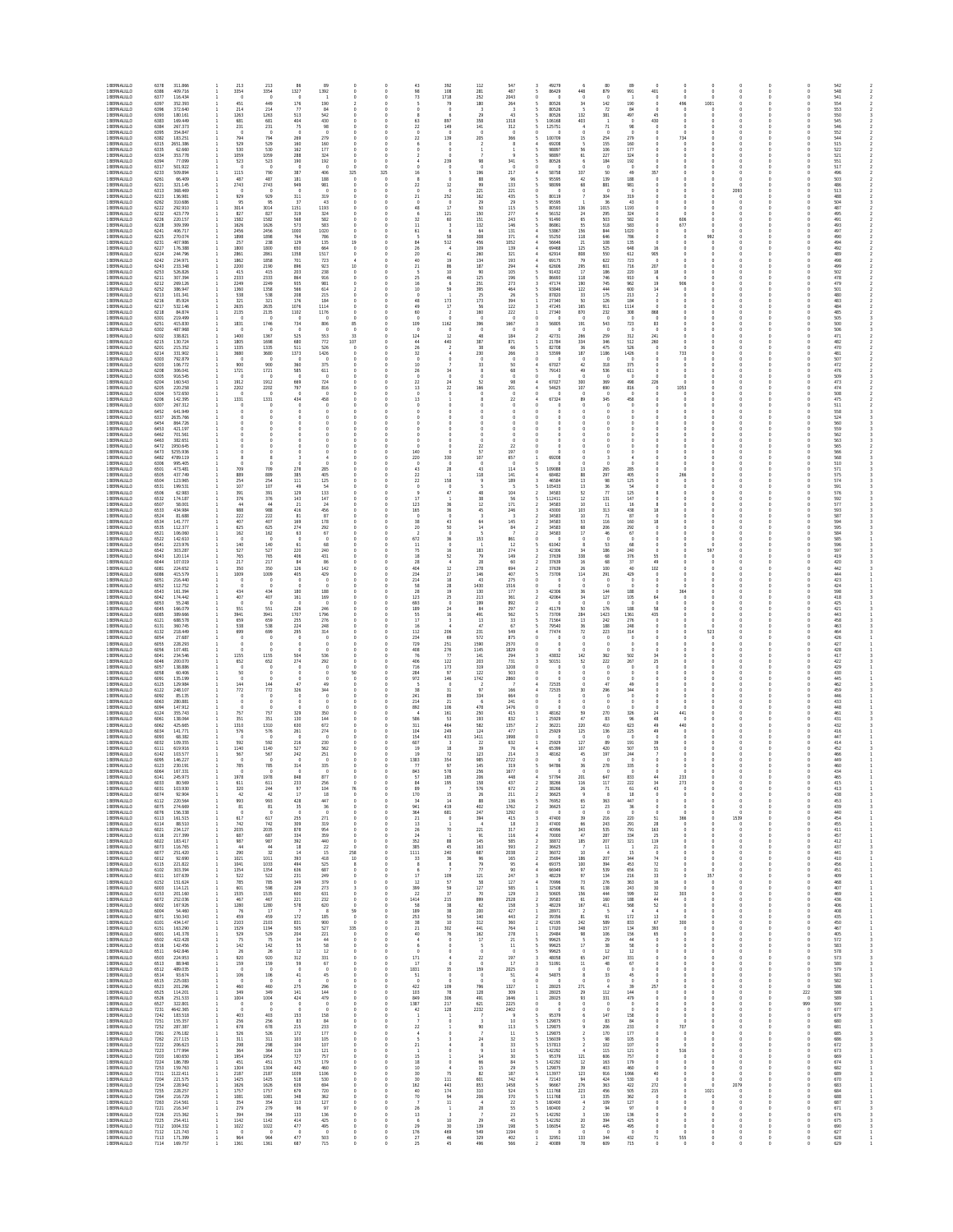| BERNALILLO<br>BERNALILLO<br>BERNALILLO<br>BERNALILLO<br>BERNALILLO<br>BERNALILLO<br>BERNALILLO<br>BERNALILLO<br>BERNALILLO<br>BERNALILLO<br>BERNALILLO<br>BERNALILLO<br>BERNALILLO<br>BERNALILLO<br>BERNALILLO<br>BERNALILLO<br>BERNALILLO<br>BERNALILLO<br>BERNALILLO<br>BERNALILLO<br>BERNALILLO<br>BERNALILLO<br>BERNALILLO<br>I BERNALILLO<br>I BERNALILLO<br>I BERNALILLO<br>I BERNALILLO<br>BERNALILLO<br>BERNALILLO<br>I BERNALILLO<br>I BERNALILLO<br>I BERNALILLO<br>I BERNALILLO<br>I BERNALILLO<br>I BERNALILLO<br>BERNALILLO<br>BERNALILLO<br>BERNALILLO<br>BERNALILLO<br>BERNALILLO<br>BERNALILLO<br>I BERNALILLO<br>I BERNALILLO<br>BERNALILLO<br>BERNALILLO<br>I BERNALILLO<br>I BERNALILLO<br>I BERNALILLO<br>I BERNALILLO<br>I BERNALILLO<br>I BERNALILLO<br>BERNALILLO<br>BERNALILLO<br>BERNALILLO<br>BERNALILLO<br>BERNALILLO<br>BERNALILLO<br>BERNALILLO<br>BERNALILLO<br>BERNALILLO<br>BERNALILLO<br>BERNALILLO<br>BERNALILLO<br>BERNALILLO<br>BERNALILLO<br>BERNALILLO<br>BERNALILLO<br>BERNALILLO<br>BERNALILLO<br>BERNALILLO<br>BERNALILLO<br>BERNALILLO<br>BERNALILLO<br>BERNALILLO<br>BERNALILLO<br>BERNALILLO<br>I BERNALILLO<br>I BERNALILLO<br>I BERNALILLO<br>I BERNALILLO<br>BERNALILLO<br>BERNALILLO<br>BERNALILLO<br>BERNALILLO<br>BERNALILLO<br>BERNALILLO<br>I BERNALILLO<br>I BERNALILLO<br>I BERNALILLO<br>I BERNALILLO<br>I BERNALILLO<br>I BERNALILLO<br>BERNALILLO<br>BERNALILLO<br>I BERNALILLO<br>I BERNALILLO<br>BERNALILLO<br>BERNALILLO<br>BERNALILLO<br>BERNALILLO<br>BERNALIJ I O<br>BERNALILLO<br>BERNALILLO<br>BERNALILLO<br>BERNALILLO<br>BERNALILLO<br>BERNALILLO<br>BERNALILLO<br>BERNALILLO<br>BERNALILLO<br>BERNALILLO<br>BERNALILLO<br>BERNALILLO<br>BERNALILLO<br>BERNALILLO<br>BERNALILLO<br>BERNALILLO<br>BERNALILLO<br>BERNALILLO<br>BERNALILLO<br>BERNALILLO<br>BERNALILLO<br>BERNALILLO<br>BERNALILLO<br>BERNALILLO<br>BERNALILLO<br>1 BERNALILLO<br>1 BERNALILLO<br>BERNALILLO<br>BERNALILLO<br>1<br>BERNALILLO<br>1 BERNALILLO<br>BERNALILLO<br><b>BERNALILLO</b><br>1<br>BERNALILLO<br>1 BERNALILLO<br>BERNALILLO<br><b>BERNALILLO</b><br>1<br>BERNALILLO<br>1 BERNALILLO<br>BERNALILLO<br>BERNALILLO<br>1<br>BERNALILLO<br>1 BERNALILLO<br>1<br>BERNALILLO<br>1 BERNALILLO<br>1<br>BERNALILLO<br>1 BERNALILLO<br>BERNALILLO<br><b>BERNALILLO</b><br>1<br>BERNALILLO<br>1 BERNALILLO<br>BERNALILLO<br>BERNALILLO<br>BERNALILLO<br>BERNALILLO<br>BERNALILLO<br>BERNALILLO<br>BERNALILLO<br>BERNALILLO<br>BERNALILLO<br>BERNALILLO<br>BERNALILLO<br>BERNALILLO<br>BERNALILLO<br>BERNALILLO<br>BERNALILLO<br>BERNALILLO<br>BERNALILLO<br>BERNALILLO<br>BERNALILLO<br>BERNALILLO<br>BERNALILLO<br>BERNALILLO<br>BERNALILLO<br>BERNALILLO<br>BERNALILLO<br>BERNALILLO<br>BERNALILLO<br>1<br>BERNALILLO<br>1 BERNALILLO<br>BERNALILLO                                                                                                                                                                                                                                                                                                                                                                                                                                                                                                                                                                                                             |
|-------------------------------------------------------------------------------------------------------------------------------------------------------------------------------------------------------------------------------------------------------------------------------------------------------------------------------------------------------------------------------------------------------------------------------------------------------------------------------------------------------------------------------------------------------------------------------------------------------------------------------------------------------------------------------------------------------------------------------------------------------------------------------------------------------------------------------------------------------------------------------------------------------------------------------------------------------------------------------------------------------------------------------------------------------------------------------------------------------------------------------------------------------------------------------------------------------------------------------------------------------------------------------------------------------------------------------------------------------------------------------------------------------------------------------------------------------------------------------------------------------------------------------------------------------------------------------------------------------------------------------------------------------------------------------------------------------------------------------------------------------------------------------------------------------------------------------------------------------------------------------------------------------------------------------------------------------------------------------------------------------------------------------------------------------------------------------------------------------------------------------------------------------------------------------------------------------------------------------------------------------------------------------------------------------------------------------------------------------------------------------------------------------------------------------------------------------------------------------------------------------------------------------------------------------------------------------------------------------------------------------------------------------------------------------------------------------------------------------------------------------------------------------------------------------------------------------------------------------------------------------------------------------------------------------------------------------------------------------------------------------------------------------------------------------------------------------------------------------------------------------------------------------------------------------------------------------------------------------------------------------------------------------------------------------------------------------------------------------------------------------------------------------------|
| 7123<br>157.345<br>181.155<br>7124<br>7143<br>195.761<br>7144<br>167.358<br>7163<br>167.072<br>7111<br>150.935<br>7145<br>158.969<br>7142<br>131.324<br>7321<br>1188.116<br>7157<br>171.627<br>7141<br>267.952<br>7152<br>117.843<br>7052<br>271.096<br>7151<br>102.986<br>7154<br>138,938<br>7155<br>151.763<br>7331<br>646.709<br>196.705<br>7135<br>7102<br>53.375<br>7103<br>428.782<br>7101<br>131.601<br>7106<br>208.930<br>7107<br>169.582<br>7053<br>7105<br>120.925<br>7104<br>153.779<br>7051<br>7443<br>647.744<br>7012<br>7013<br>110.425<br>7032<br>168.525<br>7022<br>166.754<br>7612<br>7622<br>7632<br>138.780<br>7633<br>174.105<br>7425<br>7426<br>164.907<br>318.593<br>7441<br>7611<br>173.812<br>7621<br>172.525<br>7011<br>244.724<br>7014<br>146.240<br>141.823<br>7021<br>156.437<br>7631<br>7634<br>143.964<br>7421<br>157.773<br>7424<br>158.291<br>7445<br>328.782<br>7031<br>7444<br>158.695<br>156.093<br>7003<br>146.125<br>7002<br>206.292<br>7043<br>175,040<br>150.168<br>7042<br>7602<br>160.010<br>7641<br>163.556<br>7603<br>158,771<br>7642<br>162.517<br>7411<br>157.673<br>7412<br>159.415<br>7452<br>170.879<br>153.975<br>7453<br>7462<br>157.697<br>7463<br>162.379<br>7455<br>428.953<br>84.828<br>7001<br>7004<br>60.740<br>7041<br>99.026<br>105.775<br>7044<br>150.238<br>7601<br>7402<br>88.927<br>7454<br>176.878<br>7652<br>162.442<br>7692<br>7456<br>81.690<br>141.393<br>7681<br>105.322<br>7691<br>47.859<br>7403<br>161.341<br>7461<br>7464<br>163.099<br>169.187<br>7451<br>7401<br>72.979<br>7683<br>31.652<br>7693<br>32.909<br>13.533<br>7682<br>7684<br>46.865<br>7711<br>7662<br>7511<br>163.002<br>165.333<br>7695<br>7694<br>84.814<br>15.414<br>7685<br>7512<br>15.439<br>163.445<br>7521<br>7522<br>145.640<br>7532<br>170.884<br>7533<br>39.139<br>7696<br>7712<br>313.789<br>7713<br>7661<br>196.242<br>56.988<br>168.854<br>7534<br>7571<br>130.650<br>7572<br>194.500<br>7501<br>154.502<br>7503<br>139.286<br>155.003<br>7531<br>7722<br>294.258<br>7502<br>55.091<br>7561<br>118.439<br>7721<br>229.583<br>7562<br>185.150<br>7552<br>161.258<br>7553<br>160.450<br>96.979<br>7551<br>7554<br>184.874<br>7723<br>336.501<br>7116<br>147.941<br>лz.<br>7125<br>155.495<br>7115<br>155.616<br>7156<br>161.450<br>7153<br>147.990<br>7121<br>125,720<br>7126<br>397.458<br>7241<br>276.134<br>7202<br>7201<br>7164<br>7162<br>174.378<br>348.215<br>515.925<br>7165<br>7161<br>114.752<br>7166<br>7133<br>171.562<br>7173<br>7174<br>180.363<br>167.364<br>$7177$<br>$7136$<br>171.044<br>$7134$<br>$7172$<br>240.884<br>7175<br>7176<br>217.778<br>111.946<br>7171<br>7442<br>$65.193$<br>$404.674$<br>7423<br>298.493<br>123.862<br>7436<br>7433<br>7432<br>114.600<br>158.471<br>7434<br>7435<br>157.422<br>159.662<br>7431<br>8002<br>159.661<br>129.130<br>8102<br>211.454<br>8123<br>57.429<br>8133<br>46.236<br>8142<br>181.521<br>8101<br>283.014<br>8012<br>269.498<br>8122<br>161.076<br>8132<br>161.193<br>8202<br>104.793<br>8001<br>111.990<br>8211<br>195.900<br>8121<br>164.597<br>8111<br>211.026<br>8131<br>163.575<br>8141<br>159.369<br>8201<br>161.195<br>8212<br>104.579<br>8022<br>172.755<br>8011<br>231.493<br>33.164<br>8252<br>8171<br>158,535<br>8172<br>183.531<br>8161<br>209.649<br>8151<br>219.961<br>8221<br>242.211<br>8251<br>8233<br>270.419<br>175.020<br>8232<br>155.671<br>8021<br>8273<br>211.844 |
| 1229<br>1400<br>1840<br>160<br>238<br>1237<br>1588<br>1315<br>3518<br>698<br>1405<br>1408<br>$\Omega$<br>1070<br>1114<br>$\frac{900}{1737}$<br>2602<br>803<br>1033<br>2352<br>1992<br>2597<br>$\frac{120}{1944}$<br>1195<br>3341<br>$\frac{1732}{577}$<br>1173<br>1633<br>1652<br>927<br>1026<br>979<br>1849<br>1115<br>$\frac{1211}{2683}$<br>$\frac{1780}{1211}$<br>2125<br>1272<br>1154<br>682<br>1405<br>1261<br>2807<br>1957<br>978<br>124<br>1442<br>1093<br>1092<br>1278<br>1231<br>833<br>1461<br>1381<br>1450<br>1707<br>1665<br>1532<br>1242<br>199<br>$\Omega$<br>934<br>1124<br>1377<br>1025<br>$\frac{496}{838}$<br>274<br>1068<br>2066<br>1203<br>1531<br>736<br>126<br>182<br>847<br>1090<br>1707<br>1268<br>1341<br>1195<br>1606<br>1516<br>1350<br>791<br>1464<br>1707<br>297<br>2827<br>1203<br>2025<br>1327<br>1128<br>1865<br>993<br>151<br>2318<br>1900<br>925<br>2207<br>739<br>1997<br>1076<br>721<br>1232<br>1434<br>1496<br>1306<br>886<br>$\,$ 0<br>$\theta$<br>$\frac{412}{2141}$<br>$819\n428\n327\n1636\n$<br>$^{\circ}$<br>1512<br>2310<br>501<br>1218<br>1145<br>$\begin{array}{c} 853 \\ 9 \end{array}$<br>1593<br>1226<br>1691<br>1205<br>984<br>1120<br>280<br>1055<br>2430<br>1007<br>1574<br>1942<br>1783<br>$\begin{array}{c} 10 \\ 375 \\ 2749 \end{array}$<br>1484<br>827<br>829                                                                                                                                                                                                                                                                                                                                                                                                                                                                                                                                                                                                                                                                                                                                                                                                                                                                                                                                                                                                                                                                                                                                                                                                                                                                                                                                                                                                                                                                                                                                                                                                                                                                                                                                                                                                                                                                                                                                                                                                                                                                                     |
| 1171<br>1400<br>1840<br>160<br>238<br>$\begin{array}{c} 1237 \\ 1505 \\ 1315 \end{array}$<br>3518<br>586<br>1405<br>1408<br>1070<br>1114<br>$\frac{900}{1737}$<br>2548<br>803<br>1033<br>2352<br>1992<br>2597<br>1944<br>1192<br>3313<br>1732<br>577<br>$\frac{1173}{1630}$<br>$\frac{1647}{927}$<br>1026<br>979<br>1838<br>1108<br>1211<br>2645<br>$\frac{1780}{1203}$<br>2109<br>1272<br>1146<br>$rac{676}{1405}$<br>$\frac{1261}{2799}$<br>1957<br>978<br>103<br>1442<br>1093<br>1083<br>1278<br>1231<br>823<br>1461<br>1381<br>1450<br>1707<br>1665<br>1528<br>1242<br>199<br>930<br>999<br>1367<br>1018<br>496<br>838<br>274<br>1065<br>2066<br>1195<br>1531<br>736<br>126<br>182<br>847<br>1090<br>$\frac{1701}{1268}$<br>1333<br>1195<br>1594<br>1516<br>1350<br>$\frac{791}{1464}$<br>1707<br>115<br>2827<br>1183<br>2025<br>1327<br>1128<br>1773<br>993<br>151<br>2316<br>1900<br>925<br>2207<br>739<br>1997<br>1076<br>721<br>1232<br>1434<br>1496<br>$\frac{1303}{886}$<br>$\frac{412}{2141}$<br>819<br>428<br>$\begin{array}{r} 327 \\ 327 \\ 1636 \\ 742 \\ 1945 \end{array}$<br>2941<br>1533<br>1859<br>866<br>1906<br>2447<br>1243<br>973<br>898<br>2940<br>2456<br>587<br>$\frac{1632}{1328}$<br>1243<br>2064<br>1497<br>319<br>1525<br>504<br>$^{\circ}$<br>1512<br>2310<br>410<br>1212<br>137<br>85<br>03<br>1593<br>1691<br>1205<br>980<br>951<br>97<br>1007<br>1574<br>1818<br>1774<br>10<br>$\frac{359}{2749}$<br>$\frac{1165}{825}$<br>829                                                                                                                                                                                                                                                                                                                                                                                                                                                                                                                                                                                                                                                                                                                                                                                                                                                                                                                                                                                                                                                                                                                                                                                                                                                                                                                                                                                                                                                                                                                                                                                                                                                                                                                                                                                                                                                                                                                                            |
| 554<br>568<br>650<br>$\frac{54}{78}$<br>637<br>571<br>533<br>1661<br>243<br>643<br>644<br>541<br>504<br>461<br>700<br>1428<br>405<br>454<br>1328<br>958<br>1393<br>$^{0}_{950}$<br>480<br>1293<br>791<br>353<br>$\frac{462}{693}$<br>$715$<br>$443$<br>537<br>391<br>821<br>479<br>501<br>1238<br>$\frac{720}{544}$<br>843<br>$\frac{490}{479}$<br>$\frac{284}{640}$<br>$\frac{508}{1133}$<br>1029<br>464<br>78<br>611<br>463<br>485<br>$604$<br>519<br>357<br>568<br>644<br>596<br>784<br>690<br>618<br>621<br>99<br>371<br>731<br>598<br>424<br>$\frac{218}{346}$<br>207<br>489<br>910<br>539<br>633<br>$\frac{320}{98}$<br>$138\,$<br>$\frac{673}{470}$<br>$\frac{727}{490}$<br>567<br>$\frac{520}{632}$<br>$649$<br>$684$<br>$\frac{527}{610}$<br>$\frac{731}{102}$<br>1361<br>466<br>799<br>548<br>443<br>$\frac{909}{428}$<br>62<br>1051<br>707<br>445<br>858<br>278<br>829<br>429<br>361<br>481<br>558<br>606<br>616<br>616<br>610<br>344<br>$\,$ 0<br>$\theta$<br>144<br>788<br>338<br>146<br>$\frac{144}{669}$<br>$\frac{373}{1005}$<br>$\frac{1596}{674}$<br>$\frac{899}{342}$<br>$793$<br>1183<br>510<br>560<br>$\frac{489}{1302}$<br><sup>1089</sup><br>457<br>955<br>548<br>$\frac{476}{1071}$<br>$664$<br>$213$<br>$757$<br>$294$<br>$^{\circ}$<br>667<br>1098<br>332<br>566<br>512<br>57<br>357<br>08<br>572<br>801<br>612<br>$476$<br>$490$<br>$177$<br>$547$<br>$\frac{39}{0}$<br>483<br>$868$<br>1078<br>904<br>225<br>929<br>476<br>602<br>484                                                                                                                                                                                                                                                                                                                                                                                                                                                                                                                                                                                                                                                                                                                                                                                                                                                                                                                                                                                                                                                                                                                                                                                                                                                                                                                                                                                                                                                                                                                                                                                                                                                                                                                                                                                                                                                                                                                                           |
| 573<br>579<br>657<br>$55$<br>83<br>676<br>604<br>548<br>1806<br>246<br>681<br>661<br>574<br>523<br>483<br>728<br>1496<br>434<br>467<br>1438<br>1008<br>1498<br>1032<br>495<br>1478<br>830<br>378<br>$\frac{512}{719}$<br>757<br>492<br>576<br>399<br>861<br>496<br>518<br>1282<br>744<br>566<br>962<br>502<br>498<br>299<br>693<br>532<br>1180<br>1128<br>478<br>81<br>653<br>491<br>503<br>638<br>550<br>367<br>585<br>705<br>612<br>820<br>727<br>660<br>664<br>103<br>382<br>785<br>627<br>447<br>$\frac{230}{355}$<br>227<br>$\frac{511}{978}$<br>599<br>664<br>338<br>102<br>152<br>721<br>485<br>774<br>512<br>589<br>540<br>649<br>677<br>744<br>646<br>621<br>754<br>102<br>1463<br>491<br>832<br>607<br>454<br>966<br>443<br>66<br>1104<br>726<br>466<br>893<br>292<br>918<br>452<br>379<br>582<br>636<br>632<br>651<br>349<br>$\circ$<br>155<br>814<br>358<br>151<br>$\begin{array}{c} 150 \\ 699 \\ 411 \end{array}$<br>1060<br>1728<br>698<br>949<br>348<br>815<br>1255<br>525<br>579<br>517<br>1335<br>1135<br>496<br>1020<br>571<br>$\frac{490}{1133}$<br>695<br>223<br>805<br>317<br>$\overline{0}$<br>694<br>$\begin{array}{r} 1179 \\ 386 \\ 607 \end{array}$<br>529<br>365<br>804<br>595<br>835<br>652<br>523<br>534<br>190<br>585<br>$\frac{43}{0}$<br>524<br>915<br>1159<br>988<br>$\overline{\mathbf{3}}$<br>235<br>1074<br>498<br>668<br>519                                                                                                                                                                                                                                                                                                                                                                                                                                                                                                                                                                                                                                                                                                                                                                                                                                                                                                                                                                                                                                                                                                                                                                                                                                                                                                                                                                                                                                                                                                                                                                                                                                                                                                                                                                                                                                                                                                                                                                                                                                          |
| 83<br>112<br>120<br>28<br>11<br>21<br>55<br>125<br>12<br>182<br>$^{\circ}$<br>$^{\circ}$<br>$^{\circ}$<br>$^{\circ}$<br>$\theta$<br>$\theta$<br>$\bf{0}$<br>$\bf{0}$<br>83<br>$\theta$<br>$\theta$<br>$\theta$<br>$\Omega$<br>120<br>$\,0\,$<br>$\mathbf 0$<br>84<br>69<br>$^{\rm o}$<br>$\bf{0}$<br>$\Omega$<br>$^{96}_{0}$<br>$\theta$<br>$\theta$<br>91<br>$\theta$<br>$\theta$<br>$\theta$<br>$\theta$<br>104<br>2333<br>$\circ$<br>$\theta$<br>$\begin{array}{c} 124 \\ 9 \end{array}$<br>$\theta$<br>$^{16}_{\quad 0}$<br>$\frac{319}{2}$<br>$\mathbf 0$                                                                                                                                                                                                                                                                                                                                                                                                                                                                                                                                                                                                                                                                                                                                                                                                                                                                                                                                                                                                                                                                                                                                                                                                                                                                                                                                                                                                                                                                                                                                                                                                                                                                                                                                                                                                                                                                                                                                                                                                                                                                                                                                                                                                                                                                                                                                                                                                                                                                                                                                                                                                                                                                                                                                                                                                                                              |
| $\circ$<br>$\circ$<br>$\circ$<br>$\circ$<br>0<br>$^{\circ}$<br>0<br>$\bf{0}$<br>0<br>0<br>$\mathbf 0$<br>0<br>$\bf{0}$<br>0<br>$\bf{0}$<br>0<br>0<br>$\bf{0}$<br>0<br>0<br>0<br>$\bf{0}$<br>0<br>$\bf{0}$<br>$\frac{0}{0}$<br>$\,$ 0<br>$\circ$<br>$\,$ 0<br>$\circ$<br>$\,$ 0<br>$\circ$<br>$\circ$<br>$\circ$<br>$\circ$<br>$\rm ^o$<br>$\circ$<br>$\bf{0}$<br>$\circ$<br>104<br>2321<br>$\bf{0}$<br>$\circ$<br>$\circ$<br>$\circ$<br>$^{\circ}$<br>$\bf{0}$<br>0                                                                                                                                                                                                                                                                                                                                                                                                                                                                                                                                                                                                                                                                                                                                                                                                                                                                                                                                                                                                                                                                                                                                                                                                                                                                                                                                                                                                                                                                                                                                                                                                                                                                                                                                                                                                                                                                                                                                                                                                                                                                                                                                                                                                                                                                                                                                                                                                                                                                                                                                                                                                                                                                                                                                                                                                                                                                                                                                         |
| 26<br>28<br>217<br>24<br>33<br>11<br>1355<br>$\overline{22}$<br>44<br>$71\,$<br>23<br>123<br>145<br>19<br>62<br>60<br>$rac{263}{15}$<br>49<br>173<br>$\frac{23}{713}$<br>$\,234$<br>39<br>75<br>30<br>$\substack{23 \ \, 52}$<br>43<br>63<br>45<br>66<br>50<br>90<br>1941<br>252<br>56<br>40<br>47<br>$^{22}_{14}$<br>$^{61}_{10}$<br>432<br>1255<br>48<br>158<br>206<br>83<br>170<br>148<br>82<br>58<br>29<br>81<br>32<br>174<br>400<br>443<br>125<br>$_{32}$<br>76<br>$\frac{25}{5}$<br>310<br>96<br>50<br>82<br>39<br>$_{\rm 44}$<br>21<br>88<br>15<br>68<br>46<br>43<br>64<br>38<br>20<br>75<br>64<br>116<br>80<br>51<br>62<br>51<br>25<br>17<br>20<br>35<br>11<br>30<br>31<br>115<br>$\overline{22}$<br>16<br>$\frac{64}{22}$<br>$\frac{84}{45}$<br>456<br>$31\,$<br>17<br>$15$<br>$15$<br>15<br>$^{21}_{52}$<br>$^{26}_{11}$<br>$22\,$<br>$\begin{array}{c} 29 \\ 48 \end{array}$<br>$\frac{157}{144}$<br>$\frac{99}{22}$<br>59<br>88<br>36<br>16<br>132<br>67<br>103<br>82<br>23<br>48<br>64<br>28<br>23<br>23<br>18<br>$\frac{21}{75}$<br>98<br>97<br>265<br>$\begin{array}{c} 123 \\ 0 \end{array}$<br>$^{92}_{61}$<br>222<br>$\begin{array}{c} 143 \\ 14 \\ 2 \\ 13 \end{array}$<br>$\frac{36}{23}$<br>26                                                                                                                                                                                                                                                                                                                                                                                                                                                                                                                                                                                                                                                                                                                                                                                                                                                                                                                                                                                                                                                                                                                                                                                                                                                                                                                                                                                                                                                                                                                                                                                                                                                                                                                                                                                                                                                                                                                                                                                                                                                                                                                                                                                         |
| 35<br>180<br>1226<br>626<br>16<br>419<br>257<br>652<br>295<br>142<br>$\begin{array}{c} 264 \\ 83 \end{array}$<br>450<br>556<br>62<br>48<br>93<br>16<br>43<br>473<br>45<br>126<br>138<br>421<br>163<br>599<br>$\frac{266}{126}$<br>102<br>30<br>$\frac{362}{126}$<br>84<br>$\frac{102}{285}$<br>138<br>835<br>471<br>127<br>263<br>$\frac{249}{127}$<br>177<br>172<br>261<br>306<br>32<br>91<br>175<br>32<br>$\frac{247}{104}$<br>376<br>551<br>423<br>$\frac{552}{21}$<br>255<br>233<br>1616<br>92<br>165<br>310<br>124<br>58<br>19<br>13<br>608<br>26<br>97<br>$\begin{array}{c} 20 \\ 87 \end{array}$<br>574<br>$\frac{135}{57}$<br>$\frac{171}{143}$<br>114<br>40<br>13<br>22<br>258<br>19<br>89<br>249<br>426<br>173<br>179<br>26<br>44<br>35<br>$\theta$<br>114<br>$10$<br>55<br>91<br>0<br>$\frac{410}{547}$<br>39<br>$\theta$<br>109<br>137<br>16<br>$\theta$<br>256<br>8<br>$\frac{63}{187}$<br>$\frac{337}{310}$<br>$\begin{array}{r} 66 \\ 251 \\ 40 \\ 103 \end{array}$<br>$\begin{array}{r} 23 \\ 18 \\ 133 \\ 104 \end{array}$<br>6<br>$64$<br>$70$<br>$28$<br>$\frac{120}{43}$<br>412<br>323<br>33<br>534<br>246<br>109<br>363<br>50<br>50<br>496<br>519<br>191<br>408<br>219<br>33<br>108<br>55<br>$\frac{291}{116}$<br>1078                                                                                                                                                                                                                                                                                                                                                                                                                                                                                                                                                                                                                                                                                                                                                                                                                                                                                                                                                                                                                                                                                                                                                                                                                                                                                                                                                                                                                                                                                                                                                                                                                                                                                                                                                                                                                                                                                                                                                                                                                                                                                                                                                                 |
| 337<br>117<br>79<br>47<br>200<br>87<br>125<br>564<br>49<br>596<br>204<br>758<br>204<br>138<br>556<br>387<br>512<br>274<br>127<br>612<br>1703<br>302<br>62<br>473<br>153<br>326<br>$\frac{269}{513}$<br>739<br>833<br>610<br>528<br>191<br>197<br>$\frac{319}{717}$<br>$\frac{105}{142}$<br>1007<br>847<br>223<br>84<br>$\frac{341}{271}$<br>251<br>290<br>$\begin{array}{r} 340 \\ 33 \end{array}$<br>382<br>401<br>144<br>128<br>482<br>476<br>273<br>709<br>33<br>348<br>340<br>82<br>144<br>345<br>50<br>454<br>154<br>530<br>425<br>780<br>610<br>143<br>348<br>122<br>35<br>$\frac{349}{1322}$<br>290<br>398<br>$\frac{452}{257}$<br>60<br>2654<br>112<br>453<br>394<br>65<br>189<br>267<br>18<br>1176<br>219<br>146<br>212<br>$\frac{128}{142}$<br>17<br>86<br>62<br>1409<br>106<br>375<br>128<br>211<br>132<br>230<br>30<br>505<br>161<br>287<br>199<br>149<br>31<br>185<br>34<br>120<br>22<br>$\frac{178}{21}$<br>667<br>$\begin{array}{c} 95 \\ 28 \\ 502 \end{array}$<br>$\frac{75}{34}$<br>$\frac{14}{36}$<br>$\frac{87}{132}$<br>$^{633}_{77}$<br>148<br>79<br>45<br>272<br>$\frac{78}{251}$<br>540<br>459<br>504<br>777<br>396<br>296<br>456<br>292<br>$\begin{array}{c} 229 \\ 610 \\ 212 \end{array}$<br>685<br>608<br>152<br>412<br>11482<br>146<br>$225$<br>59<br>204<br>381<br>$\frac{78}{223}$<br>381<br>424<br>602<br>788<br>561<br>6247<br>449<br>$\frac{196}{1160}$<br>$\frac{1147}{749}$<br>300<br>187<br>$\frac{531}{201}$<br>$73\,$                                                                                                                                                                                                                                                                                                                                                                                                                                                                                                                                                                                                                                                                                                                                                                                                                                                                                                                                                                                                                                                                                                                                                                                                                                                                                                                                                                                                                                                                                                                                                                                                                                                                                                                                                                                                                                                                                                                                                |
| 441<br>134<br>114<br>65<br>75<br>452<br>91<br>187<br>777<br>63<br>115<br>3177<br>852<br>818<br>694<br>418<br>1331<br>827<br>673<br>600<br>1122<br>2522<br>379<br>159<br>739<br>184<br>1055<br>546<br>1025<br>859<br>989<br>771<br>1001<br>397<br>859<br>630<br>909<br>257<br>262<br>$\frac{3310}{1225}$<br>$\begin{array}{r} 363 \\ 87 \end{array}$<br>386<br>356<br>375<br>589<br>539<br>44<br>1649<br>2127<br>319<br>937<br>686<br>620<br>1029<br>37<br>691<br>704<br>139<br>264<br>601<br>114<br>432<br>1306<br>1419<br>1302<br>1287<br>196<br>679<br>380<br>52<br>2275<br>1510<br>505<br>790<br>615<br>359<br>100<br>2755<br>735<br>479<br>559<br>112<br>252<br>418<br>630<br>1331<br>351<br>$\frac{381}{471}$<br>$\frac{322}{233}$<br>18<br>105<br>128<br>1416<br>190<br>437<br>249<br>246<br>513<br>48<br>951<br>179<br>369<br>477<br>255<br>224<br>107<br>181<br>275<br>36<br>256<br>48<br>297<br>134<br>667<br>181<br>483<br>1505<br>145<br>43<br>19<br>162<br>239<br>163<br>645<br>94<br>$\frac{160}{85}$<br>75<br>580<br>$\frac{110}{270}$<br>$^{609}_{668}$<br>$\frac{870}{1135}$<br>619<br>691<br>595<br>417<br>311<br>716<br>381<br>805<br>746<br>283<br>585<br>11592<br>289<br>316<br>130<br>644<br>727<br>103<br>277<br>990<br>768<br>808<br>$\frac{1416}{617}$<br>6457<br>496<br>1060<br>448<br>1790<br>1509<br>796<br>410<br>410<br>255<br>858<br>340<br>1177                                                                                                                                                                                                                                                                                                                                                                                                                                                                                                                                                                                                                                                                                                                                                                                                                                                                                                                                                                                                                                                                                                                                                                                                                                                                                                                                                                                                                                                                                                                                                                                                                                                                                                                                                                                                                                                                                                                                                                                                                              |
| 78205<br>77219<br>124306<br>105500<br>124844<br>32625<br>105500<br>110089<br>115776<br>42114<br>97476<br>49740<br>34792<br>79022<br>44375<br>113519<br>41924<br>36646<br>36646<br>37257<br>36547<br>25519<br>33536<br>71875<br>33816<br>78281<br>25540<br>36250<br>53529<br>41536<br>36849<br>58938<br>61389<br>71250<br>64792<br>59213<br>37467<br>66957<br>21415<br>51436<br>87708<br>88889<br>32008<br>50609<br>72356<br>48354<br>75313<br>24469<br>41454<br>39537<br>44440<br>66141<br>50927<br>63510<br>49265<br>32375<br>61326<br>43879<br>47257<br>50227<br>72960<br>34211<br>52703<br>21125<br>56136<br>45249<br>28958<br>107750<br>28958<br>53506<br>41217<br>49133<br>39700<br>52703<br>28958<br>19014<br>94625<br>39416<br>48167<br>56817<br>42519<br>56655<br>47837<br>23523<br>107252<br>73807<br>24871<br>25125<br>45519<br>37882<br>34890<br>41180<br>23152<br>54442<br>53125<br>53120<br>53125<br>40087<br>23255<br>49145<br>40615<br>66760<br>39427<br>69615<br>46825<br>64078<br>70090<br>102450<br>95379<br>72143<br>111006<br>106394<br>97637<br>72866<br>53131<br>76871<br>109457<br>69650<br>47861<br>128984<br>50476<br>38021<br>68838<br>38522<br>57917<br>82868<br>43425<br>61965<br>44086<br>50740<br>42202<br>58127<br>31766<br>56250<br>57422<br>44766<br>29427<br>52002<br>61168<br>47133<br>46302<br>49766<br>35331<br>31223<br>168611<br>57703<br>55588<br>34952<br>36571<br>14647<br>29512<br>29767<br>40430<br>18406<br>45802                                                                                                                                                                                                                                                                                                                                                                                                                                                                                                                                                                                                                                                                                                                                                                                                                                                                                                                                                                                                                                                                                                                                                                                                                                                                                                                                                                                                                                                                                                                                                                                                                                                                                                                                                                                                                                                                                                                                              |
| 180<br>84<br>$\real^2_0$<br>$\overline{4}$<br>$\frac{109}{30}$<br>439<br>46<br>61<br>$\sqrt{277}$<br>$\mathfrak{o}$<br>397<br>$\frac{58}{97}$<br>28<br>1159<br>404<br>181<br>1093<br>362<br>1233<br>486<br>65<br>1096<br>$\frac{272}{353}$<br>$\frac{344}{298}$<br>$\frac{289}{292}$<br>$\frac{308}{149}$<br>$\begin{array}{r} 446 \\ 99 \\ 57 \end{array}$<br>564<br>$^{119}_{\ 54}$<br>$\theta$<br>735<br>$\frac{85}{71}$<br>60<br>383<br>$\frac{79}{199}$<br>688<br>55<br>8<br>137<br>$\frac{116}{116}$<br>210<br>$\frac{148}{62}$<br>119<br>$\frac{292}{195}$<br>$\frac{177}{177}$<br>177<br>40<br>$\theta$<br>116<br>729<br>123<br>73<br>$\frac{62}{22}$<br>203<br>$\frac{121}{548}$<br>178<br>158<br>$\frac{113}{98}$<br>135<br>$\circ$<br>$666$<br>$84$<br>$\frac{268}{52}$<br>106<br>$^{\rm 83}$<br>131<br>$\begin{array}{c} 238 \\ 358 \end{array}$<br>$\frac{376}{15}$<br>$\frac{80}{102}$<br>978<br>127<br>207<br>$223\,$<br>79<br>583<br>38<br>16<br>422<br>152<br>216<br>422<br>85<br>347<br>$\frac{91}{81}$<br>$\frac{101}{231}$<br>84<br>$\frac{226}{13}$<br>$\begin{array}{r} 0 \\ 41 \\ 196 \\ 22 \\ 4 \\ 17 \\ 27 \\ 28 \\ 192 \\ 237 \end{array}$<br>$\frac{306}{18}$<br>124<br>638<br>38<br>116<br>466<br>383<br>322<br>378<br>700<br>492<br>433<br>212<br>364<br>210<br>$^{\circ}$<br>$\begin{array}{r} 293 \\ 431 \\ 326 \\ 207 \\ 61 \\ 63 \\ 0 \end{array}$<br>444<br>161<br>270<br>261<br>166<br>157<br>158<br>318<br>21<br>0<br>162<br>422<br>866<br>440<br>$\overline{3}$<br>223<br>676<br>111<br>580<br>48                                                                                                                                                                                                                                                                                                                                                                                                                                                                                                                                                                                                                                                                                                                                                                                                                                                                                                                                                                                                                                                                                                                                                                                                                                                                                                                                                                                                                                                                                                                                                                                                                                                                                                                                                                                                                                                                      |
| 374<br>484<br>628<br>54<br>74<br>559<br>462<br>$\frac{503}{1222}$<br>582<br>367<br>$\Omega$<br>$144\,$<br>446<br>$\frac{364}{672}$<br>269<br>$\sqrt{273}$<br>235<br>596<br>160<br>464<br>415<br>197<br>519<br>118<br>395<br>$\frac{426}{151}$<br>$\frac{229}{242}$<br>$\frac{375}{380}$<br>$\frac{444}{674}$<br>$\frac{601}{490}$<br>108<br>405<br>408<br>$\frac{224}{257}$<br>$\frac{429}{934}$<br>$\frac{341}{409}$<br>70<br>474<br>347<br>369<br>$\frac{394}{371}$<br>295<br>449<br>352<br>401<br>399<br>513<br>441<br>444<br>59<br>255<br>475<br>351<br>$\frac{156}{324}$<br>$\frac{368}{362}$<br>$\frac{361}{475}$<br>$207\,$<br>386<br>459<br>438<br>461<br>437<br>501<br>$411\,$<br>326<br>151<br>595<br>$651$ <sub>0</sub><br>383<br>339<br>592<br>325<br>364<br>326<br>$\frac{390}{0}$<br>46<br>629<br>555<br>$\frac{229}{436}$<br>193<br>482<br>338<br>280<br>457<br>375<br>532<br>384<br>331<br>0<br>$^{\circ}$<br>103<br>592<br>316<br>142<br>142<br>44<br>404<br>404<br>437<br>593<br>324<br>669<br>545<br>472<br>444<br>23<br>919<br>767<br>79<br>255<br>356<br>416<br>342<br>481<br>$\begin{smallmatrix}&&1\\&&3\\393\\84\\&&0\end{smallmatrix}$<br>374<br>667 69 145 45 45 45 46 59 14 411 53 14 53 33 14 9 22 9 18 0<br>$\begin{array}{r} 321 \\ 446 \\ 212 \\ 464 \\ 0 \\ 253 \end{array}$<br>$\frac{365}{22}$<br>436                                                                                                                                                                                                                                                                                                                                                                                                                                                                                                                                                                                                                                                                                                                                                                                                                                                                                                                                                                                                                                                                                                                                                                                                                                                                                                                                                                                                                                                                                                                                                                                                                                                                                                                                                                                                                                                                                                                                                                                                                                                                     |
| 470<br>579<br>657<br>55<br>83<br>676<br>558<br>548<br>1322<br>246<br>681<br>471<br>523<br>432<br>700<br>284<br>272<br>1159<br>279<br>646<br>114<br>1384<br>437<br>495<br>1478<br>528<br>115<br>498<br>$\frac{581}{150}$<br>$\frac{290}{328}$<br>325<br>409<br>518<br>779<br>744<br>566<br>225<br>502<br>467<br>240<br>299<br>$\frac{532}{1170}$<br>353<br>425<br>81<br>653<br>491<br>473<br>566<br>465<br>583<br>508<br>533<br>404<br>694<br>530<br>469<br>103<br>382<br>25<br>511<br>447<br>230<br>355<br>69<br>459<br>452<br>$\frac{497}{570}$<br>219<br>478<br>487<br>512<br>589<br>540<br>649<br>$\frac{487}{270}$<br>26<br>621<br>737<br>354<br>477<br>699<br>480<br>428<br>401<br>337<br>66<br>995<br>726<br>302<br>410<br>216<br>642<br>327<br>292<br>582<br>545<br>632<br>449<br>349<br>0<br>$\alpha$<br>155<br>814<br>358<br>151<br>150<br>699<br>148<br>703<br>475<br>$648$<br>$348$<br>$695$<br>$619$<br>$\frac{525}{514}$<br>$\begin{array}{r} 114 \\ 178 \\ 1106 \\ 887 \\ 230 \\ 220 \\ 464 \\ 100 \end{array}$<br>490<br>387<br>570<br>88<br>473<br>225<br>$^{\circ}$<br>526<br>915<br>58<br>58<br>348<br>529<br>365<br>0<br>448<br>476<br>821<br>529<br>425<br>395<br>66<br>342<br>$\frac{43}{0}$<br>508<br>759<br>265<br>522<br>$^{\circ}$<br>$\frac{46}{335}$<br>358<br>280<br>501                                                                                                                                                                                                                                                                                                                                                                                                                                                                                                                                                                                                                                                                                                                                                                                                                                                                                                                                                                                                                                                                                                                                                                                                                                                                                                                                                                                                                                                                                                                                                                                                                                                                                                                                                                                                                                                                                                                                                                                                                                                                                                        |
| 710<br>$\circ$<br>$\Omega$<br>46<br>$\Omega$<br>484<br>£.<br>190<br>470<br>$\Omega$<br>478<br>51<br>28<br>1212<br>434<br>195<br>362<br>595<br>$\frac{302}{378}$<br>397<br>221<br>176<br>342<br>602<br>555<br>$rac{286}{71}$<br>$\Omega$<br>422<br>$\frac{536}{87}$<br>503<br>737<br>31<br>50<br>394<br>$\frac{392}{485}$<br>10<br>$^{365}_{0}$<br>775<br>53<br>$\Omega$<br>$\Omega$<br>$\Omega$<br>85<br>443<br>60<br>197<br>79<br>£.<br>416<br>33<br>$\Omega$<br>130<br>338<br>195<br>$\Omega$<br>$\Omega$<br>760<br>$\Omega$<br>116<br>264<br>$\circ$<br>158<br>52<br>528<br>526<br>$\circ$<br>$\frac{102}{94}$<br>395<br>$\circ$<br>119<br>102<br>152<br>721<br>287<br>451<br>356<br>214<br>190<br>474<br>542<br>620<br>17<br>102<br>1109<br>14<br>334<br>133<br>$\circ$<br>127<br>565<br>106<br>381<br>109<br>164<br>483<br>$\Omega$<br>276<br>419<br>125<br>87<br>$\circ$<br>91<br>$\Omega$<br>$\circ$<br>202<br>$\circ$<br>$\overline{0}$<br>$\circ$<br>0<br>$\circ$<br>$^{\circ}$<br>$\ddot{\phantom{0}}$<br>$\theta$<br>$\frac{263}{357}$<br>470<br>1255<br>223<br>$_{\rm 0}^{\rm 0}$<br>301<br>590<br>$\overline{0}$<br>$\circ$<br>$\frac{120}{636}$<br>$\theta$<br>$\ddot{\phantom{0}}$<br>$\begin{smallmatrix} 0\\ 65 \end{smallmatrix}$<br>$\,$ 0<br>$\ddot{\phantom{0}}$<br>339<br>229<br>248<br>266<br>539<br>421<br>$\ddot{\phantom{0}}$<br>800<br>107<br>$\Omega$<br>445<br>$\ddot{\phantom{0}}$<br>$\,$ 0<br>746<br>125<br>135<br>135<br>332<br>$\,$ 0<br>$\circ$<br>0<br>$\circ$<br>92<br>$\mathbf 0$<br>$\ddot{\phantom{0}}$<br>$\circ$<br>168<br>264<br>328<br>259<br>504<br>$\,$ 0<br>$\circ$<br>$\overline{0}$<br>$\circ$<br>$\,$ 0<br>356<br>119<br>14<br>$\circ$<br>$\,$ 0<br>$\circ$<br>123<br>98<br>139<br>124<br>$\,$ 0<br>$\circ$<br>382<br>$\hspace{0.05cm}^0$<br>243<br>$\ddot{\phantom{0}}$<br>$\circ$<br>16<br>481<br>156<br>894<br>$\mathbf 0$<br>403<br>466<br>$\,$ 0<br>$\circ$<br>189<br>739<br>140<br>388<br>$\,0\,$<br>$\,$ 0<br>$\,$ 0<br>18<br>$\,$ 0                                                                                                                                                                                                                                                                                                                                                                                                                                                                                                                                                                                                                                                                                                                                                                                                                                                                                                                                                                                                                                                                                                                                                                                                                                                                                                                                                                                                               |
| 714<br>790<br>645<br>627<br>618<br>728<br>494<br>0<br>$\ddot{\phantom{0}}$<br>$\circ$<br>0<br>$\circ$<br>$\circ$<br>$\circ$<br>$\ddot{\phantom{0}}$<br>$\circ$<br>915<br>$\theta$<br>$\theta$<br>$\circ$<br>$\circ$<br>$\circ$<br>$\circ$<br>$\circ$<br>$\circ$<br>$\ddot{\phantom{0}}$<br>$\circ$<br>$\circ$<br>0<br>$\circ$<br>$\circ$<br>0<br>$\circ$<br>$\circ$<br>$\circ$<br>$\circ$<br>$\circ$<br>$\ddot{\phantom{0}}$<br>$\theta$<br>$\circ$<br>$^{864}_{0}$<br>$\circ$<br>449<br>$\circ$<br>$\circ$<br>$\circ$<br>$\circ$<br>$\circ$<br>0<br>$\circ$<br>0                                                                                                                                                                                                                                                                                                                                                                                                                                                                                                                                                                                                                                                                                                                                                                                                                                                                                                                                                                                                                                                                                                                                                                                                                                                                                                                                                                                                                                                                                                                                                                                                                                                                                                                                                                                                                                                                                                                                                                                                                                                                                                                                                                                                                                                                                                                                                                                                                                                                                                                                                                                                                                                                                                                                                                                                                                           |
| 1226<br>1932<br>2002<br>1924<br>0<br>$\Omega$<br>0                                                                                                                                                                                                                                                                                                                                                                                                                                                                                                                                                                                                                                                                                                                                                                                                                                                                                                                                                                                                                                                                                                                                                                                                                                                                                                                                                                                                                                                                                                                                                                                                                                                                                                                                                                                                                                                                                                                                                                                                                                                                                                                                                                                                                                                                                                                                                                                                                                                                                                                                                                                                                                                                                                                                                                                                                                                                                                                                                                                                                                                                                                                                                                                                                                                                                                                                                          |
| $\Omega$<br>$^{\circ}$<br>$^{\circ}$<br>$^{\circ}$<br>$\theta$<br>$\Omega$<br>$\Omega$<br>2163<br>$\theta$<br>$^{\circ}$<br>$\Omega$<br>$\theta$<br>$\theta$<br>$\theta$<br>23111<br>$\theta$<br>$\theta$<br>$\theta$<br>$\theta$                                                                                                                                                                                                                                                                                                                                                                                                                                                                                                                                                                                                                                                                                                                                                                                                                                                                                                                                                                                                                                                                                                                                                                                                                                                                                                                                                                                                                                                                                                                                                                                                                                                                                                                                                                                                                                                                                                                                                                                                                                                                                                                                                                                                                                                                                                                                                                                                                                                                                                                                                                                                                                                                                                                                                                                                                                                                                                                                                                                                                                                                                                                                                                           |
| 0<br>$\circ$<br>$\circ$<br>$^{\circ}$<br>0<br>0<br>$^{\circ}$<br>0<br>0<br>$\circ$<br>0<br>$\circ$<br>0<br>$\circ$<br>0<br>$\circ$<br>$^{\circ}$<br>5912<br>$^{\circ}$<br>$\circ$<br>0<br>$\circ$<br>0<br>$\circ$<br>$\circ$<br>$\circ$<br>$\,$ 0<br>$\circ$<br>$\circ$<br>$\circ$<br>$\circ$<br>$\,$ 0<br>$\circ$<br>$\circ$<br>$\circ$<br>$\circ$<br>$\circ$<br>$\circ$<br>0<br>$\,0\,$<br>0<br>$\,$ 0                                                                                                                                                                                                                                                                                                                                                                                                                                                                                                                                                                                                                                                                                                                                                                                                                                                                                                                                                                                                                                                                                                                                                                                                                                                                                                                                                                                                                                                                                                                                                                                                                                                                                                                                                                                                                                                                                                                                                                                                                                                                                                                                                                                                                                                                                                                                                                                                                                                                                                                                                                                                                                                                                                                                                                                                                                                                                                                                                                                                    |
| 634<br>635<br>644<br>645<br>656<br>626<br>646<br>643<br>691<br>653<br>642<br>648<br>617<br>647<br>650<br>651<br>692<br>640<br>620<br>621<br>619<br>624<br>625<br>$618$<br>$623$<br>622<br>616<br>711<br>605<br>60<br>611<br>747<br>749<br>751<br>752<br>701<br>702<br>709<br>746<br>748<br>604<br>607<br>608<br>750<br>753<br>698<br>700<br>713<br>610<br>712<br>602<br>601<br>614<br>613<br>744<br>754<br>745<br>755<br>696<br>697<br>715<br>716<br>721<br>722<br>718<br>600<br>603<br>612<br>615<br>743<br>694<br>717<br>756<br>719<br>759<br>764<br>695<br>720<br>723<br>714<br>693<br>761<br>766<br>760<br>762<br>772<br>758<br>727<br>767<br>763<br>728<br>729<br>730<br>732<br>733<br>769<br>773<br>774<br>757<br>734<br>741<br>742<br>724<br>726<br>731<br>776<br>725<br>739<br>775<br>740<br>736<br>737<br>735<br>738<br>777<br>631<br>63.<br>636<br>$630$<br>$652$<br>649<br>632<br>637<br>$678$<br>$668$<br>667<br>657<br>655<br>658<br>654<br>659<br>638<br>662<br>663<br>$666$<br>641<br>639<br>661<br>664<br>665<br>660<br>710<br>699<br>708<br>705<br>704<br>706<br>707<br>703<br>779<br>796<br>800<br>803<br>805<br>795<br>781<br>799<br>802<br>811<br>778<br>812<br>798<br>797<br>801<br>804<br>810<br>813<br>783<br>780<br>824<br>808<br>809<br>807<br>806<br>814<br>$\frac{823}{817}$<br>$\frac{816}{782}$<br>830                                                                                                                                                                                                                                                                                                                                                                                                                                                                                                                                                                                                                                                                                                                                                                                                                                                                                                                                                                                                                                                                                                                                                                                                                                                                                                                                                                                                                                                                                                                                                                                                                                                                                                                                                                                                                                                                                                                                                                                                                                                                         |
|                                                                                                                                                                                                                                                                                                                                                                                                                                                                                                                                                                                                                                                                                                                                                                                                                                                                                                                                                                                                                                                                                                                                                                                                                                                                                                                                                                                                                                                                                                                                                                                                                                                                                                                                                                                                                                                                                                                                                                                                                                                                                                                                                                                                                                                                                                                                                                                                                                                                                                                                                                                                                                                                                                                                                                                                                                                                                                                                                                                                                                                                                                                                                                                                                                                                                                                                                                                                             |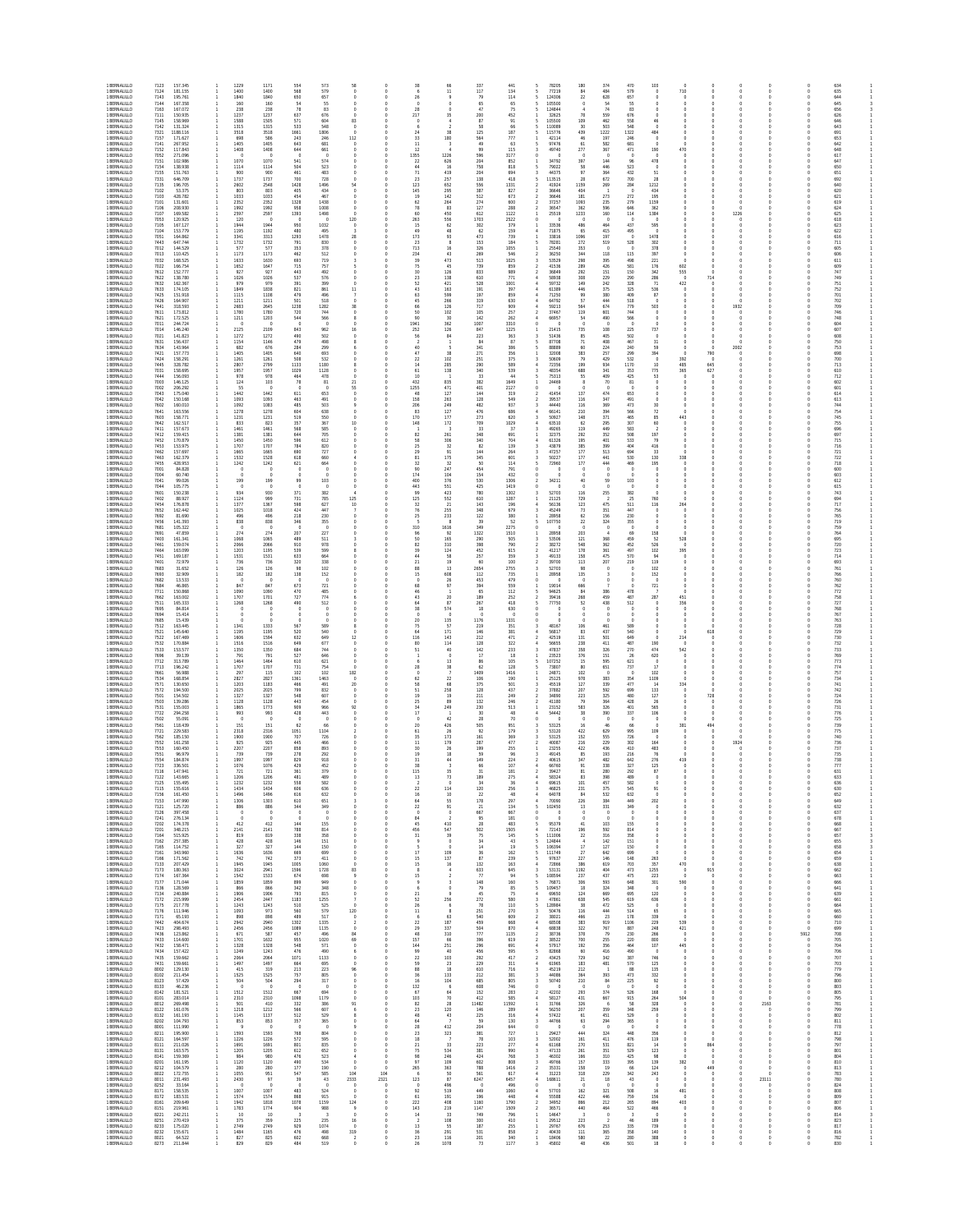| <b>BERNALILLO</b><br>ERNALILLO<br>BERNALILLO<br>BERNALILLO<br>BERNALILLO                                                     | 162.774<br>8031<br>199.667<br>8041<br>8511<br>147.332<br>8231<br>100.512<br>8234<br>132.805<br>8262<br>144.626                                               | 1698<br>2849<br>1076<br>1519<br>2063<br>2063                                                          | 1694<br>2849<br>1076<br>1519<br>2063<br>2043                                                             | 1050<br>1774<br>558<br>563<br>694<br>725                                                               | 1194<br>1914<br>598<br>673<br>833<br>789                                        | 20               |   | $222\,$<br>$\frac{80}{44}$<br>164<br>26                                       | 197<br>661<br>523<br>$111$<br>163                                                                                 | 5211<br>$\frac{980}{342}$<br>231<br>$\frac{203}{78}$                                         | 5492<br>1863<br>945<br>945<br>386<br>530<br>173                                   | 20047<br>17818<br>64690<br>20875<br>23393<br>26358                   | 948<br>$\frac{1608}{217}$<br>544                                                                                            | 102<br>166<br>341<br>121<br>150                                                                   | 184<br>666<br>417<br>112<br>473<br>552<br>516<br>591                                                                         | 1010<br>1248<br>181<br>561<br>360<br>237                                                                                 | 768<br>$\ddot{\phantom{0}}$                                                    |                |                 |      |               | 786<br>854<br>815<br>818<br>826                                                         |   |
|------------------------------------------------------------------------------------------------------------------------------|--------------------------------------------------------------------------------------------------------------------------------------------------------------|-------------------------------------------------------------------------------------------------------|----------------------------------------------------------------------------------------------------------|--------------------------------------------------------------------------------------------------------|---------------------------------------------------------------------------------|------------------|---|-------------------------------------------------------------------------------|-------------------------------------------------------------------------------------------------------------------|----------------------------------------------------------------------------------------------|-----------------------------------------------------------------------------------|----------------------------------------------------------------------|-----------------------------------------------------------------------------------------------------------------------------|---------------------------------------------------------------------------------------------------|------------------------------------------------------------------------------------------------------------------------------|--------------------------------------------------------------------------------------------------------------------------|--------------------------------------------------------------------------------|----------------|-----------------|------|---------------|-----------------------------------------------------------------------------------------|---|
| BERNALILLO<br>BERNALILLO<br>BERNALILLO<br>BERNALILLO<br>BERNALILLO<br>BERNALILLO<br>BERNALILLO                               | 8263<br>178,068<br>8272<br>174.532<br>8512<br>67.850<br>190.276<br>8521<br>8532<br>98.331<br>18.578<br>8032<br>8533<br>80.457                                | 1825<br>1700<br>390<br>848<br>862<br>702                                                              | 1825<br>1700<br>390<br>826<br>$\begin{array}{c} 790 \\ 0 \end{array}$<br>702                             | 649<br>614<br>208<br>504<br>546<br>270                                                                 | 689<br>639<br>224<br>570<br>596<br>0<br>297                                     | $^{22}$<br>72    |   | 59<br>197<br>11<br>130<br>181                                                 | $rac{69}{188}$<br>$\frac{90}{77}$<br>992<br>$^{386}_{0}$<br>131                                                   | 139<br>102<br>62<br>864<br>456<br>368<br>85                                                  | 386<br>389<br>150<br>1952<br>972<br>368                                           | 33704<br>31429<br>31250<br>31250<br>12485<br>14647                   | $\frac{366}{214}$<br>281<br>62<br>402<br>541<br>190                                                                         | $\frac{359}{435}$<br>333<br>146<br>102<br>80                                                      | 95<br>208                                                                                                                    | 173<br>129<br>362<br>$\begin{matrix}588\end{matrix}$<br>184                                                              | 561                                                                            |                | 1657            |      | 1421          | 827<br>829<br>855<br>856<br>858<br>785                                                  |   |
| BERNALILLO<br>BERNALILLO<br>BERNALILLO<br>BERNALILLO<br>BERNALILLO<br>BERNALILLO                                             | 200.005<br>8282<br>8243<br>96.843<br>8062<br>215.584<br>8261<br>249.841<br>8502<br>170.991<br>8531<br>160.047                                                | 1714<br>984<br>3018<br>1889<br>1207<br>1977                                                           | 1714<br>984<br>3018<br>1889<br>1207<br>1977                                                              | $\frac{914}{504}$<br>1329<br>705<br>546<br>902                                                         | 1027<br>564<br>1400<br>758<br>578<br>991                                        |                  |   | 37<br>911<br>19<br>30                                                         | $\frac{119}{145}$<br>$\begin{matrix} 509 \\ 0 \end{matrix}$<br>32                                                 | 289<br>199<br>293<br>229<br>115<br>127                                                       | 397<br>496<br>381<br>$\frac{394}{1649}$<br>189                                    | 27097<br>21842<br>31682<br>22182<br>68230<br>23326                   | 770<br>490<br>1033<br>182<br>147<br>508                                                                                     | 144<br>14<br>296<br>523<br>399<br>394<br>151                                                      | $\frac{113}{211}$<br>87<br>580<br>758<br>515<br>528<br>365<br>585<br>528<br>710                                              | 816<br>477<br>820<br>$\circ$<br>63<br>463                                                                                | 547                                                                            |                |                 |      |               | 859<br>832<br>821<br>790<br>825<br>853<br>857                                           |   |
| BERNALILLO<br>BERNALILLO<br>BERNALILLO<br>BERNALILLO<br>ERNALILLO<br>I BERNALILLO<br>I BERNALILLO                            | 8242<br>129.323<br>8244<br>160.546<br>8534<br>159.899<br>8271<br>174,285<br>$\frac{8281}{8303}$<br>498.296<br>8444<br>431.127                                | 3436<br>2722<br>2120<br>1615<br>5916<br>3866<br>$\frac{2513}{1911}$                                   | 3427<br>$\begin{array}{c} 2722 \\ 2102 \end{array}$<br>1615<br>5916<br>3859<br>2513<br>1911              | 1202<br>1038<br>813<br>684<br>2447<br>1535<br>$772\,$                                                  | 1373<br>1141<br>876<br>741<br>2664<br>1587<br>793<br>918                        |                  |   | 281<br>31<br>391<br>$332$<br>$17$<br>59                                       | 25<br>$61\,$<br>294<br>567                                                                                        | 61<br>207<br>168<br>$\frac{436}{159}$                                                        | 104<br>367<br>299<br>853<br>$\frac{1335}{179}$<br>$\frac{59}{130}$                | 26824<br>29820<br>21954<br>38220<br>37186<br>51191<br>43750<br>31734 | 1051<br>568<br>478<br>215<br>$\begin{array}{c} 1343 \\ 242 \end{array}$<br>766<br>678                                       | 470<br>335<br>469<br>$\frac{1104}{1293}$                                                          | 1305<br>1587<br>1587<br>793<br>349                                                                                           | 1008<br>556<br>348<br>31<br>1359                                                                                         | 467<br>699<br>488                                                              |                |                 |      |               | 820<br>822<br>860<br>828<br>831<br>834<br>851<br>852                                    |   |
| I BERNALILLO<br>I BERNALILLO<br>I BERNALILLO<br>I BERNALILLO<br>I BERNALILLO<br>I BERNALILLO                                 | 8501<br>8061<br>199.104<br>8314<br>1320.623<br>150.281<br>8081<br>8413<br>8601<br>787.026<br>2118.366<br>8631                                                | 1280<br>3720<br>67                                                                                    | $\frac{1165}{3720}$                                                                                      | 803<br>553<br>1638<br>$27\,$                                                                           | 639<br>1710<br>27                                                               | 115              |   | 40<br>407<br>56<br>186                                                        | 32<br>133<br>127<br>145                                                                                           | 93<br>$777$<br>$130$<br>$\frac{912}{191}$<br>166                                             | 966<br>$\begin{array}{r} 297 \\ 1464 \\ 250 \end{array}$<br>352                   | 34440<br>32396                                                       | $\frac{294}{93}$                                                                                                            | 125<br>$\frac{259}{1545}$<br>$\bf{22}$                                                            | 355<br>1696<br>27                                                                                                            | 569<br>$\frac{284}{14}$                                                                                                  |                                                                                |                |                 |      |               | 83<br>793<br>843<br>865<br>868                                                          |   |
| I BERNALILLO<br>I BERNALILLO<br>I BERNALILLO<br>I BERNALILLO<br>I BERNALILLO<br>I BERNALILLO<br>I BERNALILLO<br>I BERNALILLO | 8621<br>1787.664<br>8661<br>8051<br>195.642<br>8052<br>92.517<br>8561<br>365.231<br>8553<br>306.095<br>8241<br>99.523                                        | 450<br>2681<br>2432<br>1313                                                                           | 450<br>$\frac{2681}{2426}$<br>$\frac{1282}{810}$                                                         | 170<br>$\frac{1336}{1132}$<br>540                                                                      | 201<br>$\frac{1426}{1222}$<br>627                                               | 31               |   | 231<br>11<br>$^{22}$<br>31                                                    | 40<br>42<br>56<br>50<br>15                                                                                        | 11<br>$^{477}_{653}$<br>$\frac{281}{163}$<br>494                                             | 13<br>748<br>706<br>369<br>244<br>511                                             | 25172<br>63038<br>51436<br>31464                                     | 170<br>367<br>606<br>540                                                                                                    | 969<br>526<br>$\,0\,$                                                                             | $\frac{1299}{1024}$                                                                                                          | 201<br>127<br>198<br>627                                                                                                 | 489                                                                            | 590            |                 |      | 10944<br>1848 | 866<br>873<br>787<br>788<br>864<br>863<br>819                                           |   |
| I BERNALILLO<br>I BERNALILLO<br>I BERNALILLO<br>I BERNALILLO<br>I BERNALILLO<br>I BERNALILLO                                 | 8442<br>8541<br>159.490<br>8542<br>8411<br>2318.139<br>36.746<br>8422<br>8421<br>161.937<br>8423<br>96.080                                                   | 810<br>3318<br>1830<br>551<br>141<br>361                                                              | 3305<br>1822<br>516<br>361                                                                               | 260<br>1881<br>783<br>299<br>169                                                                       | 281<br>2100<br>826<br>320<br>187                                                | 13<br>141        |   | 92<br>14<br>405<br>33                                                         | $308\,$<br>90<br>18<br>37                                                                                         | $\frac{363}{154}$<br>760<br>2230<br>184                                                      | 763<br>258<br>405<br>811<br>2231<br>221                                           | 15847<br>31543<br>20285<br>32604<br>56133                            | 258<br>$\frac{1819}{353}$<br>299<br>27                                                                                      | 62<br>430<br>142                                                                                  | 281<br>$\frac{15}{537}$<br>33<br>152                                                                                         | 2085<br>289<br>$\theta$<br>287<br>35                                                                                     | 368                                                                            | 496            |                 |      |               | 850<br>861<br>862<br>841<br>845<br>844<br>846                                           |   |
| I BERNALILLO<br>I BERNALILLO<br>BERNALILLO<br>BERNALILLO<br>BERNALILLO<br>BERNALILLO                                         | 8441<br>284.148<br>8402<br>182.802<br>183.395<br>8071<br>8072<br>8401<br>200.811<br>8082<br>300.497<br>8412<br>719.557                                       | 1261<br>1053                                                                                          | 1261<br>1053<br>-0                                                                                       | 533<br>330<br>$\theta$                                                                                 | 585<br>357<br>$\circ$                                                           |                  |   | 80<br>741<br>212<br>153<br>3697                                               | 15<br>$\begin{array}{r} 34 \\ 159 \\ 34 \\ 142 \end{array}$                                                       | 87<br>$\frac{50}{261}$<br>192<br>2805<br>$\frac{537}{278}$                                   | 82<br>843<br>$\frac{65}{268}$<br>500<br>2992<br>4393<br>328                       | 25172<br>29236                                                       | 315<br>$117\,$                                                                                                              | 218<br>$213\,$<br>$\Omega$                                                                        | 334<br>337                                                                                                                   | 251<br>$\overline{20}$                                                                                                   | 536<br>418                                                                     |                |                 |      |               | 849<br>840<br>791<br>792<br>839<br>794<br>842                                           |   |
| BERNALILLO<br>BERNALILLO<br>BERNALILLO<br>BERNALILLO<br>BERNALILLO<br>BERNALILLO<br>BERNALILLO<br>BERNALILLO                 | 5402<br>1117.075<br>5411<br>730.544<br>5412<br>442.632<br>5422<br>521.276<br>5421<br>1394.740<br>5401<br>413.249<br>5431<br>1990.480<br>5301<br>383.843      | 1121<br>1871<br>61<br>757<br>515<br>20                                                                | 888<br>1871<br>61<br>$\mathbf{g}$<br>754<br>515<br>18                                                    | 299<br>544<br>19<br>31<br>265<br>186                                                                   | 317<br>572<br>19<br>$33\,$<br>280<br>197                                        | 233              |   | $\mathbf{1}$<br>493<br>237<br>259<br>759<br>35<br>684                         | 19<br>67                                                                                                          | 155<br>21<br>64<br>242                                                                       | 790<br>260<br>299<br>872<br>39<br>57                                              | 45776<br>30404<br>30404<br>30404<br>62632<br>64299<br>48750          | 60<br>177<br>12<br>$\frac{16}{55}$<br>$\bf 23$                                                                              | 239<br>367<br>210<br>163                                                                          | 312<br>511<br>19<br>$_{33}$<br>280<br>172                                                                                    | 61<br>25                                                                                                                 | 410                                                                            |                |                 |      |               | 311<br>312<br>313<br>315<br>314<br>310<br>316                                           |   |
| BERNALILLO<br>BERNALILLO<br>BERNALILLO<br>BERNALILLO<br>BERNALILLO<br>BERNALILLO<br>BERNALILLO                               | 118.140<br>5111<br>5311<br>214.644<br>5331<br>746.547<br>5321<br>538.822<br>5322<br>509.344<br>5112<br>154.403<br>5312<br>242.773                            | 1150<br>1599<br>492<br>1647<br>199                                                                    | 1150<br>1597<br>492<br>$\mathfrak{c}$<br>$\frac{1642}{199}$                                              | 335<br>492<br>158<br>$\theta$<br>510<br>62                                                             | 531<br>165<br>568                                                               |                  |   | 48<br>261<br>122<br>225<br>129<br>15<br>275                                   | 11<br>78<br>21                                                                                                    | 205<br>36<br>14<br>115<br>153                                                                | 993<br>301<br>308<br>228<br>243<br>129<br>151<br>464                              | 20382<br>33341<br>44542<br>22296<br>34859                            | 137<br>121<br>45<br>$\frac{196}{28}$                                                                                        | 198<br>371<br>$113$<br>314                                                                        | 337<br>526<br>162<br>468<br>$\sqrt{72}$                                                                                      | 100                                                                                                                      | 637                                                                            |                |                 |      |               | $\frac{304}{272}$<br>305<br>309<br>307<br>308<br>273<br>306                             |   |
| BERNALILLO<br>BERNALILLO<br>BERNALILLO<br>BERNALILLO<br>BERNALILLO<br>BERNALILLO<br>BERNALILLO                               | 5804<br>399.429<br>5812<br>243.279<br>5822<br>213.649<br>5803<br>172.860<br>5821<br>398.444<br>5802<br>258.215<br>348.351                                    | 2442<br>2279<br>1005<br>1988<br>587                                                                   | 2442<br>2279<br>1005<br>1984<br>587                                                                      | 928<br>788<br>418<br>699<br>185                                                                        | 978<br>815<br>476<br>736<br>187                                                 |                  |   | 432<br>50<br>26<br>281<br>$\frac{23}{17}$<br>70                               | 215<br>184<br>302                                                                                                 | 489<br>199<br>17<br>236<br>426                                                               | 1136<br>433<br>49<br>281<br>561<br>449<br>568                                     | 37687<br>45272<br>48473<br>47936<br>37375<br>30580                   | 536<br>$147\,$<br>$^{63}_{\phantom{1}0}$<br>209<br>$rac{20}{658}$                                                           | 392<br>$641$<br>$355$<br>490<br>165<br>$\frac{863}{1}$                                            | $\begin{array}{c} 499 \\ 808 \\ 472 \end{array}$<br>722<br>187<br>1367                                                       | 479<br>14<br>262                                                                                                         | 670                                                                            | 768<br>1162    | 1740            |      |               | 391<br>396<br>398<br>390<br>397<br>389                                                  |   |
| BERNALILLO<br>I BERNALILLO<br>I BERNALILLO<br>I BERNALILLO<br>I BERNALILLO<br>I BERNALILLO<br>I BERNALILLO                   | 5811<br>5805<br>5801<br>198.963<br>300.581<br>5602<br>324.748<br>5806<br>5601<br>227.335<br>346.963<br>5833<br>5807<br>5832<br>197.619                       | $\begin{array}{r} 4384 \\ 137 \\ 1438 \end{array}$<br>2270<br>839<br>2054<br>3886<br>1713<br>1209     | $\begin{array}{r} 4383 \\ 137 \\ 1438 \end{array}$<br>2270<br>839<br>2054<br>3886<br>$\frac{1713}{1209}$ | 1521<br>133<br>439<br>789<br>323<br>659<br>1198<br>$\frac{511}{382}$                                   | $\frac{1629}{140}$<br>849<br>344<br>$\frac{705}{1254}$<br>540<br>390            |                  |   | 710<br>17<br>839<br>$\begin{array}{c} 28 \\ 84 \end{array}$<br>49             | $\frac{149}{45}$<br>$\frac{213}{440}$<br>$\frac{287}{144}$                                                        | 349<br>397<br>46<br>443<br>$\frac{50}{214}$<br>17                                            | $\frac{1152}{21}$<br>$\frac{276}{1722}$<br>$\frac{365}{442}$<br>$\frac{70}{1177}$ | 11780<br>33152<br>11780<br>33060<br>42604<br>37375<br>33377          | $132$<br>103<br>$\frac{275}{271}$<br>$\frac{199}{372}$<br>$\frac{101}{79}$                                                  | 336<br>$\frac{514}{52}$<br>460<br>826<br>$\frac{410}{303}$                                        | 454<br>790<br>149<br>684<br>1007<br>$\frac{540}{390}$                                                                        | $\begin{array}{c} 140 \\ 0 \end{array}$<br>$\frac{59}{195}$<br>$\frac{21}{247}$                                          | 702                                                                            |                |                 |      |               | 395<br>392<br>388<br>338<br>393<br>337<br>40<br>394<br>400                              |   |
| I BERNALILLO<br>I BERNALILLO<br>I BERNALILLO<br>I BERNALILLO<br>I BERNALILLO<br>I BERNALILLO                                 | 146.936<br>5603<br>79.981<br>5831<br>5717<br>5715<br>91.622<br>5611<br>138.770<br>155.564<br>5716                                                            | 823<br>620<br>4000<br>$\frac{728}{2754}$                                                              | $\frac{811}{620}$<br>4000<br>$\frac{728}{2754}$                                                          | $\frac{273}{221}$<br>1193<br>238<br>894                                                                | $\frac{285}{230}$<br>1230<br>259<br>958                                         |                  |   | 988<br>17<br>74<br>16                                                         | 168<br>15<br>18<br>56                                                                                             | 21<br>$\sqrt{24}$<br>205<br>136<br>17<br>20                                                  | $\frac{24}{237}$<br>$\frac{15}{228}$<br>$\frac{37}{92}$                           | 33080<br>37846<br>40536<br>33103<br>36935                            | 74<br>208<br>$rac{63}{312}$                                                                                                 | $\frac{195}{147}$<br>985<br>175<br>582                                                            | $\frac{277}{194}$<br>1230<br>252<br>803<br>774<br>250                                                                        | 36<br>155                                                                                                                | 1442                                                                           |                |                 |      |               | 339<br>399<br>367<br>365<br>340<br>366                                                  |   |
| I BERNALILLO<br>I BERNALILLO<br>I BERNALILLO<br>I BERNALILLO<br>I BERNALILLO<br>I BERNALILLO<br>I BERNALILLO<br>I BERNALILLO | 5703<br>172.491<br>5614<br>5731<br>185.061<br>209.250<br>5702<br>5733<br>153.429<br>5641<br>5623<br>237.066<br>356.796<br>5642                               | 2446<br>759<br>1317<br>28<br>00<br>1594<br>1586<br>1585                                               | 2446<br>759<br>$\frac{1317}{28}$<br>99<br>1594<br>$\frac{1530}{1585}$                                    | $\frac{738}{267}$<br>$\frac{437}{12}$<br>37<br>535<br>$\frac{513}{517}$                                | $^{774}_{291}$<br>$\frac{454}{17}$<br>568<br>555<br>556                         | 56               |   | 15<br>45<br>29<br>246<br>70<br>265<br>11                                      | 20<br>$\frac{34}{10}$<br>50                                                                                       | 14<br>59<br>11<br>312<br>88<br>88<br>$\frac{280}{159}$                                       | $\frac{31}{124}$<br>40<br>312<br>368<br>168                                       | 46455<br>70568<br>46455<br>70568<br>40408                            | $\frac{128}{123}$<br>$36$<br>14<br>163<br>288<br>124                                                                        | $\frac{610}{144}$<br>401<br>10<br>$\frac{23}{372}$<br>$\frac{225}{393}$                           | $^{454}_{17}$<br>39<br>528<br>439<br>556                                                                                     | 41<br>40<br>116                                                                                                          | 386<br>510                                                                     |                |                 |      |               | 360<br>343<br>371<br>359<br>373<br>355<br>346<br>356                                    |   |
| I BERNALILLO<br>I BERNALILLO<br>BERNALILLO<br>BERNALILLO<br>BERNALILLO<br>BERNALILLO                                         | 5723<br>377.065<br>5621<br>5643<br>5633<br>24.196<br>5635<br>220.453<br>5638<br>175.098<br>5636<br>89.308                                                    | 4525<br>849<br>139<br>2437<br>1056<br>783<br>343                                                      | $\frac{4525}{849}$<br>139<br>2431<br>1056                                                                | 1384<br>323<br>$\frac{50}{867}$<br>348<br>$\frac{263}{110}$                                            | 1440<br>344<br>$\frac{52}{931}$<br>$\frac{370}{283}$<br>118                     |                  |   | 45<br>17<br>15                                                                | 20<br>243<br>71<br>65<br>198                                                                                      | $\frac{74}{11}$<br>100<br>333<br>160<br>$69$<br>51                                           | 563<br>220<br>139<br>257<br>100<br>482<br>$\frac{242}{183}$<br>264                | 52136<br>33152<br>24465<br>28426<br>38188<br>38188                   | $\frac{188}{74}$<br>14<br>301<br>$\frac{127}{94}$<br>26                                                                     | $\frac{1196}{249}$<br>$36$<br>566<br>$\frac{221}{169}$                                            | $\frac{1440}{339}$<br>-50<br>803<br>318<br>263<br>118                                                                        | 128<br>52<br>$\overline{20}$                                                                                             | 570                                                                            | 655            |                 |      |               | 368<br>344<br>357<br>349<br>351<br>354<br>352                                           |   |
| BERNALILLO<br>BERNALILLO<br>BERNALILLO<br>BERNALILLO<br>BERNALILLO<br>BERNALILLO<br>BERNALILLO                               | 5512<br>289.167<br>5523<br>376.928<br>5524<br>578.386<br>5521<br>315.746<br>5526<br>248.657<br>5763<br>2380.448<br>5503<br>829.470                           | 824<br>599<br>1081<br>741<br>502<br>207<br>675                                                        | 783<br>783<br>342<br>815<br>599<br>1059<br>741<br>502<br>207<br>661                                      | 276<br>202<br>363<br>$^{222}_{176}$<br>52<br>218                                                       | 291<br>207<br>383<br>$\frac{234}{184}$<br>58<br>238                             | $^{22}$          |   | 14<br>20                                                                      | 102                                                                                                               | 137<br>12<br>243<br>150<br>15                                                                | 253<br>26<br>279<br>177<br>37<br>16                                               | 37969<br>38306<br>40499<br>41357<br>42307<br>43952<br>45406          | 36<br>$\overline{12}$<br>38<br>11<br>33                                                                                     | 230<br>166<br>$\frac{291}{184}$<br>165<br>43<br>185                                               | 291<br>207<br>380<br>234<br>184<br>58<br>238<br>105                                                                          |                                                                                                                          | 653                                                                            | 849            |                 |      |               | 322<br>326<br>327<br>324<br>329<br>386<br>318                                           |   |
| BERNALILLO<br>BERNALILLO<br>BERNALILLO<br>BERNALILLO<br>BERNALILLO<br>BERNALILLO<br>BERNALILLO                               | 5525<br>246.497<br>5533<br>369.588<br>5534<br>194.932<br>5536<br>936.858<br>5532<br>886.521<br>5535<br>357.409<br>5506<br>893.630                            | 366<br>838<br>325<br>890<br>1121<br>572<br>971                                                        | 305<br>838<br>325<br>890<br>1121<br>480<br>971                                                           | 108<br>274<br>124<br>322<br>418<br>177<br>306                                                          | $\frac{110}{285}$<br>137<br>345<br>437<br>188<br>319                            | 61               |   | 26<br>21                                                                      |                                                                                                                   | 76<br>85<br>108<br>11                                                                        | 123<br>146<br>111                                                                 | 42115<br>57039<br>57039<br>43399<br>54687<br>52839<br>43952          | 12<br>21<br>66<br>43<br>59                                                                                                  | 96<br>242<br>103<br>256<br>375<br>142<br>247                                                      | 285<br>137<br>341<br>437<br>188<br>319                                                                                       |                                                                                                                          | 284                                                                            |                |                 |      |               | 328<br>332<br>333<br>335<br>331<br>320                                                  |   |
| BERNALILLO<br>BERNALILLO<br>BERNALILLO<br>BERNALILLO<br>BERNALILLO<br>BERNALILLO<br>BERNALILLO<br>BERNALILLO                 | 5531<br>331.194<br>5537<br>108.516<br>5841<br>969.528<br>5612<br>269.925<br>5613<br>169.802<br>5622<br>605.380<br>5634<br>405.875<br>5734                    | 475<br>192<br>160<br>$\begin{array}{r} 1007 \\ 1201 \\ 2650 \\ 2471 \\ 952 \\ 661 \\ 647 \end{array}$ | 475<br>192<br>160<br>1000<br>1201<br>2650<br>2471<br>952<br>2402<br>661                                  | 68<br>53<br>374<br>414<br>984<br>781                                                                   | 186<br>$77\,$<br>56<br>$\begin{array}{r} 405 \\ 466 \\ 1111 \\ 842 \end{array}$ |                  |   | 106<br>18<br>26<br>$\begin{array}{r} 66 \\ 25 \\ 12 \\ 216 \\ 76 \end{array}$ | 18<br>167<br>53<br>71                                                                                             | 11<br>144<br>$\overline{7}1$<br>232                                                          | 34<br>329<br>162<br>150<br>369<br>127<br>49<br>301<br>243                         | 42338<br>42338<br>46893<br>34344<br>30052<br>$32747$<br>$31143$      | 24<br>13<br>103<br>189<br>358<br>320<br>55<br>171<br>78                                                                     | 132<br>44<br>40<br>271<br>225<br>626<br>461<br>227<br>640<br>248<br>282                           | 186<br>$\frac{77}{56}$<br>$\begin{array}{c} 331 \\ 423 \\ 927 \\ 660 \end{array}$                                            | 74<br>43<br>184<br>182                                                                                                   | 614                                                                            |                |                 |      |               | 330<br>336<br>402<br>341<br>342<br>345<br>350                                           |   |
| BERNALILLO<br>VALENCIA<br>1 VALENCIA<br>VALENCIA<br>1 VALENCIA<br>VALENCIA                                                   | 152.759<br>737.691<br>5631<br>8312<br>259.439<br>4311 56153.701<br>4131 22343.612<br>4515<br>2536.812<br>338.416<br>4516<br>4132<br>2219.208<br>1806.969     | 3352<br>557<br>64                                                                                     | 847<br>3352<br>557<br>64                                                                                 | $\begin{array}{c} 282 \\ 811 \\ 326 \end{array}$<br>306<br>$\theta$<br>1323<br>223<br>$\frac{32}{835}$ | 292<br>901<br>342<br>317<br>1374<br>240<br>$\frac{34}{901}$                     |                  |   | 53<br>$\theta$<br>$123\,$<br>56<br>$\Omega$                                   | $\frac{20}{21}$<br>45<br>198<br>53                                                                                | $93$<br>$17$<br>$64$<br>$167$<br>51<br>$\circ$<br>$\frac{359}{124}$                          | 149<br>$\frac{680}{233}$                                                          | 33152<br>43295<br>65985<br>41172<br>$62346$<br>$44140$<br>59205      | $^{24}_{\quad \  0}$<br>$\begin{array}{c} 113 \\ 44 \end{array}$                                                            | $\mathfrak{a}$<br>$\frac{1210}{179}$<br>$rac{28}{698}$                                            | $\begin{array}{r} 292 \\ 893 \\ 264 \\ 317 \\ \end{array}$<br>$\frac{1374}{240}$<br>$\begin{array}{c} 34 \\ 881 \end{array}$ | $\frac{0}{8}$<br>78<br>$\circ$<br>$\mathfrak o$<br>$\circ$                                                               | 463<br>$\overline{0}$                                                          |                | 1595            |      |               | 374<br>347<br>835<br>$\frac{225}{185}$<br>242<br>243<br>245<br>245<br>245<br>193<br>194 |   |
| 1 VALENCIA<br>VALENCIA<br><b>VALENCIA</b><br>VALENCIA<br>1 VALENCIA<br>VALENCIA<br>1 VALENCIA                                | 4518<br>$4151$<br>$4152$<br>21865.674<br>2033.147<br>4153<br>878.083<br>4141<br>$\frac{4142}{4143}$<br>214.579<br>222.991                                    | 2267<br>147<br>2605<br>$\frac{89}{353}$                                                               | 2267<br>$147\,$<br>-4<br>f.<br>2605<br>$\frac{89}{353}$                                                  | 50<br>$\overline{1}$<br>$\Omega$<br>885<br>$\frac{41}{135}$                                            | 58<br>953<br>$\frac{44}{140}$                                                   |                  |   | 74<br>$\theta$<br>875<br>341<br>$\,0\,$                                       | $24\,$<br>598<br>455                                                                                              | 107<br>$^{\circ}$<br>$rac{69}{646}$<br>$\frac{5}{9}$                                         | 205<br>$\frac{1542}{1442}$<br>13                                                  | 59262<br>59205<br>f.<br>54606<br>33910<br>43286                      | 137<br>$\sf 5$<br>174<br>5<br>31                                                                                            | $45\,$<br>$\bf{0}$<br>711<br>$\frac{36}{104}$                                                     | 58<br>909<br>44<br>140                                                                                                       | 20<br>$\mathfrak{g}$<br>$4\bar{4}$<br>$\mathfrak o$<br>$\theta$                                                          | 385<br>$\theta$<br>$\circ$<br>$\circ$                                          |                | 1275            |      |               | 195<br>187                                                                              |   |
| VALENCIA<br><b>VALENCIA</b><br>VALENCIA<br><b>VALENCIA</b><br>VALENCIA<br>1 VALENCIA<br>VALENCIA<br>1 VALENCIA               | $\frac{4144}{4154}$<br>842.056<br>$4156$<br>$4145$<br>6005.472<br>$4146$<br>$4521$<br>181.239<br>1935.806<br>$\frac{4161}{4411}$<br>935.396                  | $\begin{array}{r} 802 \\ 2739 \\ 234 \\ 1097 \\ 389 \\ 2365 \\ 3329 \\ 2363 \end{array}$              | $\frac{802}{2737}$<br>$\frac{234}{1097}$<br>$\frac{389}{2365}$<br>$\frac{3329}{2363}$                    | $\frac{305}{977}$<br>$\frac{79}{448}$<br>$\frac{152}{880}$                                             | $\frac{323}{1065}$<br>$\frac{87}{480}$<br>$\frac{165}{945}$<br>1383<br>766      |                  |   | $\frac{14}{44}$<br>44<br>$\overline{84}$<br>$\frac{37}{22}$                   | $\begin{array}{c} 114 \\ 89 \end{array}$<br>$\begin{smallmatrix}0\\70\end{smallmatrix}$<br>$\frac{42}{44}$<br>209 | $\frac{145}{82}$<br>$\circ$<br>247<br>$\begin{array}{r} 352 \\ 172 \\ 278 \\ 52 \end{array}$ | $\frac{273}{215}$<br>320<br>438<br>300<br>524<br>80<br>344<br>344                 | 43328<br>64628<br>43277<br>43286<br>33910<br>40751                   | $\frac{72}{111}$<br>$\begin{array}{r} 120 \\ 69 \\ 207 \end{array}$<br>$\frac{374}{160}$                                    | 233<br>866<br>$\begin{array}{r} 71 \\ 328 \\ 83 \\ 673 \end{array}$                               | $\begin{array}{r}\n 323 \\  1065 \\  87 \\  387\n \end{array}$<br>$69$<br>945                                                | $\theta$<br>$\ddot{\phantom{0}}$<br>$\overline{93}$<br>$\begin{matrix} 96 \\ 0 \end{matrix}$<br>$_{\rm 274}$<br>$\theta$ | 532<br>536<br>$\ddot{\phantom{0}}$<br>304<br>433<br>348<br>$\theta$<br>$\circ$ |                |                 |      |               | 188<br>189<br>190<br>194<br>191<br>246<br>227<br>227<br>200                             |   |
| <b>VALENCIA</b><br>1 VALENCIA<br><b>VALENCIA</b><br><b>VALENCIA</b><br><b>VALENCIA</b><br>VALENCIA<br><b>VALENCIA</b>        | $\frac{4412}{4162}$<br>3759.044<br>829.856<br>4163<br>106.358<br>4522<br>4413<br>15230.028<br>4164<br>641.152<br>4524<br>2145.970                            | 2345<br>1485<br>$\frac{297}{234}$<br>$\Omega$<br>1945<br>908<br>680<br>5235<br>2786                   | 2345<br>1485<br>$\frac{154}{234}$<br>$\ddot{\phantom{0}}$<br>1945<br>$\frac{902}{678}$                   | 1319<br>695<br>711<br>558<br>$^{59}_{96}$ 0<br>677<br>361                                              | 789<br>595<br>$^{65}_{101}$<br>$\ddot{\phantom{0}}$<br>746<br>389<br>333        | 143<br>$\Omega$  | o | $\frac{39}{43}$<br>$\frac{29}{0}$<br>$_{31}$<br>$^{28}_{19}$                  | 83<br>184<br>61<br>16                                                                                             | $\frac{41}{218}$<br>$rac{666}{87}$<br>$\ddot{\phantom{0}}$<br>69<br>212                      | 680<br>300<br>$\circ$<br>161                                                      | 36826<br>49514<br>46250<br>- C<br>42378<br>47663                     | $\frac{136}{157}$<br>$\frac{19}{24}$<br>$\theta$<br>$\begin{array}{r} 164 \\ 64 \\ 67 \end{array}$                          | 945<br>535<br>575<br>401<br>$\begin{array}{c} 40 \\ 72 \\ 0 \end{array}$<br>513                   | 1109<br>766<br>789<br>461<br>55<br>101<br>0<br>$\begin{array}{r} 734 \\ 389 \\ 317 \\ 1644 \end{array}$                      | $\theta$<br>134<br>$10\,$<br>$\begin{matrix} 0 \\ 0 \end{matrix}$<br>12<br>$\circ$<br>16                                 | $\circ$<br>$\ddot{\phantom{0}}$<br>384                                         | 776<br>$\circ$ |                 |      |               |                                                                                         |   |
| VALENCIA<br><b>VALENCIA</b><br>VALENCIA<br><b>VALENCIA</b><br>VALENCIA<br><b>VALENCIA</b><br>VALENCIA<br><b>VALENCIA</b>     | 4165<br>192.118<br>4414<br>10770.518<br>4523<br>3014.850<br>4415<br>3048.870<br>4201<br>22700.599<br>4166<br>3359.242<br>4155<br>5414.158<br>4167<br>811.308 | $2099$<br>17<br>3250                                                                                  | 5235<br>2786<br>$\begin{array}{c} 2095 \\ 17 \end{array}$<br>2044<br>259                                 | 264<br>1488<br>1037<br>$\frac{696}{7}$<br>$\begin{array}{c} 746 \\ 0 \end{array}$<br>106               | 1644<br>1102<br>748<br>799<br>109                                               | 1206<br>$\Omega$ |   | 48<br>$\overline{\eta}$<br>$^{36}_{\hphantom{1}0}$<br>$^{25}_{\quad 0}$       | 22<br>$31\,$<br>$\ddot{\phantom{0}}$<br>32                                                                        | $42\,$<br>65<br>58<br>$\begin{array}{c} 106 \\ 0 \end{array}$<br>551<br>10                   | 256<br>61<br>135<br>166<br>142<br>0<br>$^{608}_{0}$<br>28                         | 46699<br>30378<br>62085<br>54329<br>51745<br>47841<br>43640          | 305<br>$\begin{array}{c} 140 \\ 92 \\ 1 \end{array}$<br>$\begin{smallmatrix} 111 \ 0 \end{smallmatrix}$                     | $\frac{297}{197}$<br>183<br>897<br>604<br>6<br>$635$ $\begin{array}{c} 0 \\ 0 \end{array}$<br>89  | $\frac{10+4}{748}$<br>$\begin{array}{c} 769 \\ 0 \end{array}$<br>101                                                         | $\theta$<br>$\theta$<br>$\begin{matrix} 30 \\ 0 \end{matrix}$                                                            | $\Omega$<br>415<br>$\circ$                                                     |                |                 |      |               | 201<br>247<br>228<br>202<br>249<br>203<br>229<br>248<br>230<br>221<br>204<br>3          |   |
| VALENCIA<br><b>VALENCIA</b><br>VALENCIA<br><b>VALENCIA</b><br>VALENCIA<br>1 VALENCIA<br>VALENCIA                             | 4532<br>2891.905<br>3357.411<br>4531<br>4171<br>4241.498<br>4421<br>2322.358<br>4431<br>16452.687<br>4172<br>1759.151<br>4432<br>13478.860                   | 259<br>1464<br>1399<br>2464<br>774<br>1631<br>$^{778}_{\phantom{1}0}$                                 | 1448<br>1384<br>2460<br>774<br>1631<br>$\begin{array}{c} 778 \\ 0 \end{array}$                           | 549<br>521<br>878<br>265<br>579<br>308                                                                 | 602<br>575<br>960<br>281<br>614<br>340                                          | 16<br>15         |   | $\begin{array}{c} 10 \\ 25 \\ 25 \end{array}$<br>213<br>$\theta$<br>55        | 57<br>661<br>39                                                                                                   | 56<br>121<br>159<br>399<br>179<br>53                                                         | 138<br>154<br>1033<br>400<br>187<br>147                                           | 66169<br>44643<br>42423<br>58531<br>46217<br>43522                   | $\begin{array}{r} 17 \\88 \\89 \end{array}$<br>$\frac{154}{28}$<br>62<br>72                                                 | 461<br>432<br>724<br>237<br>517<br>$\substack{236 \\ 0}$                                          | $602$<br>$575$<br>$940$<br>$281$<br>$614$<br>$\ensuremath{\mathop{\rule[0pt]{0pt}{0.5ex}\hspace{0.05ex}}\mathop{^{340}}_0}$  | $\theta$<br>$_{\rm 0}^{20}$                                                                                              | 370<br>470<br>441<br>$\circ$                                                   | 546            | 984<br>$\theta$ | 2338 |               | 205<br>251<br>250<br>206<br>231<br>234<br>207<br>235                                    |   |
| <b>VALENCIA</b><br>VALENCIA<br><b>VALENCIA</b><br>VALENCIA<br>VALENCIA<br>VALENCIA<br>VALENCIA<br>VALENCIA                   | 4422<br>2822.911<br>4176<br>937.141<br>4173<br>1734.277<br>4175<br>1040.468<br>4203<br>13380.264<br>4441<br>11090.274<br>4174<br>473.415<br>3711.413         | 33<br>$377\,$<br>1270<br>1053<br>392<br>$\frac{621}{333}$                                             | 33<br>377<br>1270<br>1053<br>$\begin{array}{c} 388 \\ 7 \end{array}$<br>$621$<br>$333$                   | 11<br>131<br>496<br>358<br>$\begin{smallmatrix} 140\\&3 \end{smallmatrix}$<br>257                      | 13<br>144<br>569<br>396<br>169<br>$\ddot{\phantom{1}}$<br>284<br>129            |                  |   | $\theta$<br>54<br>19<br>271<br>34                                             | 138<br>36                                                                                                         | $\ddot{\phantom{0}}$<br>17<br>27<br>78                                                       | 58<br>174<br>226<br>304<br>$^{148}_{80}$                                          | 58531<br>53232<br>34492<br>53750<br>58586<br>30571<br>35693          | $\theta$<br>$\begin{array}{c} 19 \\ 115 \\ 135 \\ 19 \\ 0 \end{array}$<br>$\begin{smallmatrix} 66\\26\\0 \end{smallmatrix}$ | 11<br>$112$<br>381<br>$223\,$<br>$\frac{121}{3}$<br>$\begin{array}{c} 191 \\ 91 \\ 2 \end{array}$ | 13<br>144<br>$569$<br>$345$<br>$169$<br>$11$<br>$\begin{array}{r} 284 \\ 129 \\ 2 \end{array}$                               | 51<br>$\theta$                                                                                                           | 577                                                                            |                |                 |      |               | 232<br>211<br>208<br>210<br>223<br>236                                                  |   |
| VALENCIA<br>VALENCIA<br>VALENCIA<br>VALENCIA                                                                                 | $\begin{array}{c} 4423 \\ 4443 \end{array}$<br>37029.484<br>$\frac{4181}{4182}$<br>442.086<br>4611<br>2540.972                                               | 892<br>731<br>2744                                                                                    | 892<br>731<br>2744                                                                                       | $\begin{array}{c} 117 \\ 2 \end{array}$<br>$\frac{358}{304}$<br>1046                                   | $\frac{371}{335}$<br>1094                                                       |                  |   | $\begin{array}{c} 40 \\ 18 \end{array}$<br>21                                 | 19<br>56                                                                                                          | $\begin{matrix} 80 \\ 0 \end{matrix}$<br>$^{227}_{123}$                                      | 286<br>197<br>71                                                                  | 58531<br>30571<br>49665<br>39914                                     | 119<br>104<br>125                                                                                                           | $\frac{239}{200}$<br>921                                                                          | $\frac{302}{283}$<br>1079                                                                                                    | $69$<br>$52$<br>$15$                                                                                                     | $\circ$<br>447                                                                 |                | 908<br>$\theta$ |      |               | 209<br>233<br>238<br>212<br>213<br>252                                                  | 6 |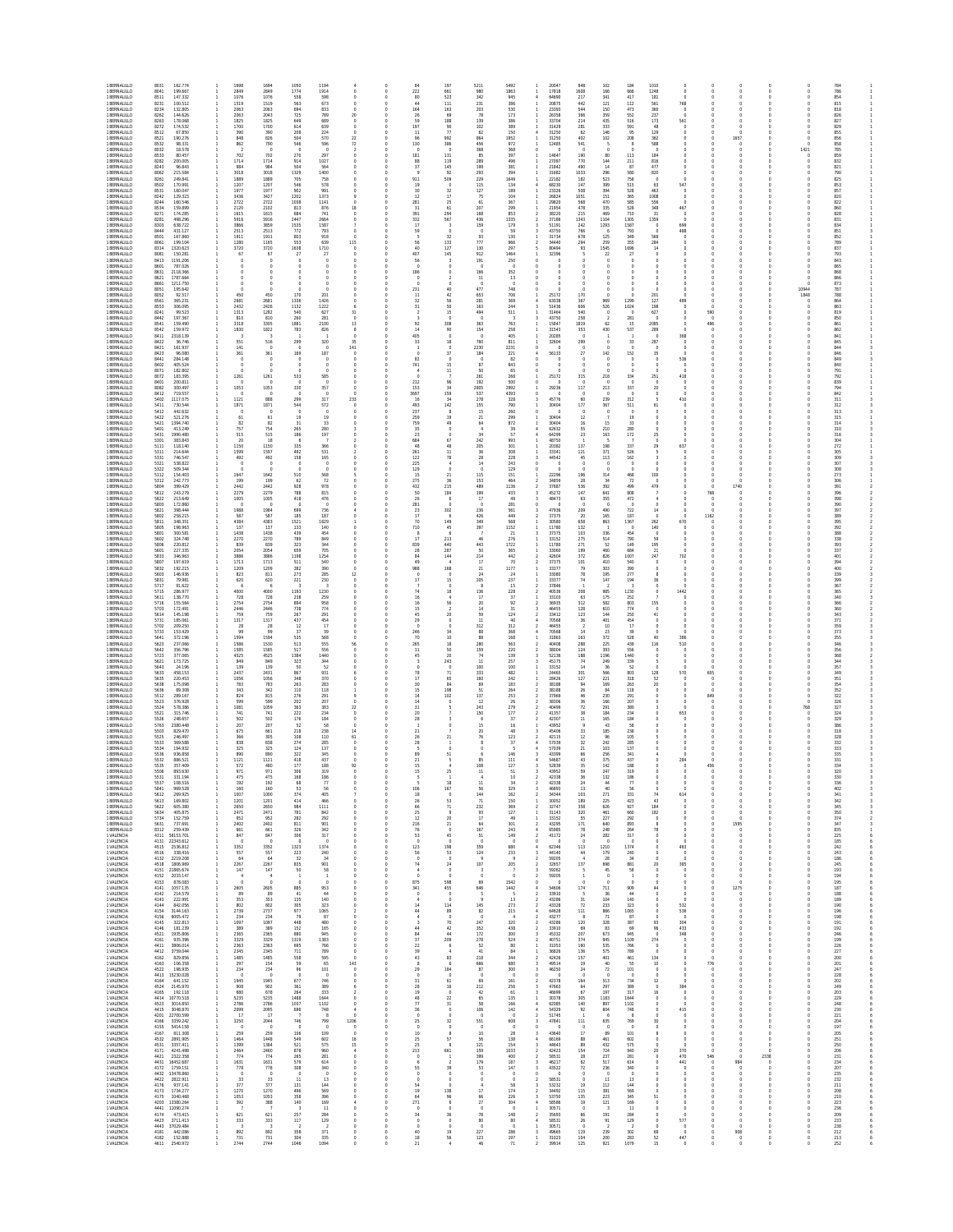| VALENCIA<br><b>VALENCIA</b><br>VALENCIA<br>VALENCIA<br>VALENCIA<br>VALENCIA                                | 4183<br>126.259<br>4185<br>4184<br>166.402<br>167.062<br>4187<br>561.917<br>4186<br>505.959<br>4621<br>2185.206                                        | 789<br>433<br>592<br>968<br>1979                                                        | 597<br>788<br>429<br>429<br>592<br>870<br>870<br>1979<br>21                            | $\begin{array}{c} 331 \\ 195 \\ 221 \end{array}$<br>327                                    | $\frac{367}{309}$<br>266<br>363<br>1046                              |                 |                                        | 397<br>218                                                                | 179<br>58<br>41<br>69                                           | 133<br>289<br>440<br>44<br>136<br>279                                       | 212<br>$\begin{array}{r} 396 \\ 1016 \\ 109 \\ 257 \end{array}$<br>566               | 35750<br>22891<br>21131<br>28579<br>31159<br>42669          | $\frac{129}{95}$<br>81<br>$\frac{116}{216}$                                                           | 151<br>202<br>100<br>140<br>211<br>234<br>5                                                                                            | 318<br>$\frac{270}{214}$<br>339<br>963                               | 49<br>$\frac{39}{52}$<br>$\overline{2}$<br>83           | $^{\circ}$<br>$\circ$                                               | 620                                                    |      |                                  |                                                             | $\frac{216}{215}$<br>218<br>217<br>253                             |  |
|------------------------------------------------------------------------------------------------------------|--------------------------------------------------------------------------------------------------------------------------------------------------------|-----------------------------------------------------------------------------------------|----------------------------------------------------------------------------------------|--------------------------------------------------------------------------------------------|----------------------------------------------------------------------|-----------------|----------------------------------------|---------------------------------------------------------------------------|-----------------------------------------------------------------|-----------------------------------------------------------------------------|--------------------------------------------------------------------------------------|-------------------------------------------------------------|-------------------------------------------------------------------------------------------------------|----------------------------------------------------------------------------------------------------------------------------------------|----------------------------------------------------------------------|---------------------------------------------------------|---------------------------------------------------------------------|--------------------------------------------------------|------|----------------------------------|-------------------------------------------------------------|--------------------------------------------------------------------|--|
| VALENCIA<br>VALENCIA<br>VALENCIA<br>VALENCIA<br>VALENCIA<br>VALENCIA                                       | 4442<br>23410.849<br>4451<br>4207.125<br>4452<br>12391.064<br>4192<br>1963.944<br>4202<br>21363.038<br>4191<br>7746.955                                | $21\,$<br>45<br>1405<br>1035<br>2686                                                    | 73<br>1405<br>1035<br>2662                                                             | $\frac{950}{7}$<br>15<br>538<br>402<br>$\frac{995}{77}$                                    | 18<br>600<br>441<br>1092                                             |                 |                                        | 10<br>65<br>88                                                            | 17<br>53<br>12                                                  | 172<br>131<br>118                                                           | $21\,$<br>20<br>290<br>153<br>214                                                    | 30571<br>30571<br>30571<br>36223<br>53626<br>28355          | 116<br>$rac{65}{145}$                                                                                 | 14<br>18<br>422<br>$337\,$<br>850                                                                                                      | 18<br>575<br>441<br>${\begin{array}{c} 1092 \\ 85 \end{array}}$      | 25                                                      | 292<br>303                                                          |                                                        |      |                                  |                                                             | 237<br>240<br>241<br>220<br>222<br>219                             |  |
| VALENCIA<br>VALENCIA<br>VALENCIA<br>VALENCIA<br>SANTA FE<br>SANTA FE                                       | 4631<br>2916.980<br>4632<br>12024.535<br>4444<br>42082.946<br>4701<br>72221.757<br>9122<br>18182.611<br>9112<br>7564.186                               | 202<br>984<br>260<br>$\frac{629}{222}$                                                  | $\begin{array}{r}\n 202 \\  264 \\  260 \\  629 \\  222\n \end{array}$                 | 335<br>$111$<br>226                                                                        | 370<br>117<br>309<br>113<br>788                                      |                 |                                        | 24                                                                        |                                                                 | 91                                                                          | 116                                                                                  | 30571<br>30571<br>30571<br>77628<br>83913                   | 60<br>43<br>15                                                                                        | 69<br>275<br>107<br>183<br>$_{81}$                                                                                                     | 370<br>$117$<br>309<br>113<br>788                                    |                                                         | $\circ$<br>$^{\circ}$<br>282                                        | 300                                                    |      |                                  |                                                             | 254<br>255<br>239<br>256<br>879                                    |  |
| SANTA FE<br>SANTA FE<br>SANTA FE<br>TORRANCE<br>TORRANCE<br>TORRANCE                                       | 9141<br>9561.545<br>9151<br>7826.969<br>9161<br>6252.133<br>9232<br>5116.266<br>9231<br>2333.203<br>2194.112                                           | $\frac{1947}{214}$<br>$\frac{1679}{2117}$<br>$\frac{531}{267}$                          | $\begin{array}{r} 1947 \\ 214 \end{array}$<br>1679<br>2117<br>$\frac{531}{267}$        | 735<br>86<br>655<br>833<br>206<br>109<br>118                                               | 97<br>735<br>$\frac{901}{241}$<br>114<br>140                         |                 |                                        | 22<br>118                                                                 | 406<br>$308\,$<br>$\frac{27}{14}$                               | 6s<br>238<br>25                                                             | 496<br>664<br>59                                                                     | 77628<br>47467<br>53814<br>38683<br>40199<br>56364          | 38<br>15<br>$^{125}_{\phantom{1}81}$<br>36<br>$21\,$                                                  | $^{697}_{71}$<br>530<br>$752$<br>$170$<br>88                                                                                           | 97<br>735<br>889<br>$\begin{array}{c} 241 \\ 53 \end{array}$         |                                                         | $\Omega$                                                            |                                                        |      |                                  |                                                             | 884<br>885<br>892<br>891<br>888                                    |  |
| TORRANCE<br>TORRANCE<br>TORRANCE<br>TORRANCE<br>TORRANCE<br>TORRANCE                                       | 9211<br>9201<br>9212<br>26082.772<br>3661.758<br>9241<br>707.287<br>9251<br>5466.798<br>9221<br>4484.931<br>9242<br>622.702                            | $\begin{array}{r} 364 \\ 3185 \\ 228 \end{array}$<br>425<br>996<br>301<br>690           | $\begin{array}{r} 364 \\ 364 \\ 278 \\ 425 \\ 996 \\ 301 \\ 690 \\ \end{array}$        | $\frac{1262}{79}$<br>175<br>380<br>$\frac{120}{270}$                                       | 1521<br>90<br>$\frac{204}{467}$<br>$\frac{138}{314}$                 |                 |                                        | 40<br>32<br>74<br>179<br>16<br>11                                         | $^{65}_{0}$<br>53<br>$\frac{93}{341}$                           | 15<br>177<br>401<br>23<br>45                                                | $\frac{101}{58}$<br>171<br>344<br>921<br>44<br>56                                    | 40522<br>40199<br>38712<br>36186<br>40199                   | $\begin{array}{c} 18 \\ 140 \\ 20 \\ 77 \\ 91 \end{array}$<br>$\begin{array}{c} 21 \\ 87 \end{array}$ | $\begin{array}{c} 100 \\ 1122 \\ 59 \end{array}$<br>$\frac{98}{289}$<br>$\frac{99}{183}$                                               | $\frac{140}{1499}$<br>185<br>406<br>138<br>308                       | $2\mathrm{i}$<br>19<br>61                               | 351<br>$\Omega$<br>462<br>$\circ$                                   | 241                                                    | 951  |                                  |                                                             | 887<br>889<br>893<br>895<br>890<br>894                             |  |
| I SANTA FE<br>I BERNALILLO<br>I BERNALILLO<br>I BERNALILLO<br>I BERNALILLO<br>I BERNALILLO                 | 9131 136998.816<br>5242<br>303.836<br>5232<br>68.492<br>5151<br>261.532<br>5231<br>5241<br>25.006<br>86.829                                            | $\frac{396}{1455}$<br>834<br>470                                                        | $\frac{396}{1455}$<br>834<br>470                                                       | $\frac{162}{765}$<br>296<br>202                                                            | 198<br>854<br>309<br>232                                             |                 |                                        | 16<br>329<br>635<br>209<br>29                                             | 63                                                              | 678<br>$\alpha$<br>120<br>1033                                              | $\frac{24}{1011}$<br>$\frac{671}{163}$                                               | 76968<br>17886<br>50962<br>17796                            | $\frac{22}{638}$<br>117<br>87                                                                         | $\frac{140}{127}$<br>179<br>115                                                                                                        | 198<br>264<br>281                                                    | 590<br>28<br>154                                        | $^{\circ}$<br>368<br>$\circ$                                        |                                                        | 1676 |                                  |                                                             | 883<br>297<br>280<br>294<br>296                                    |  |
| I BERNALILLO<br>I BERNALILLO<br>I BERNALILLO<br>I BERNALILLO<br>I BERNALILLO<br>I BERNALILLO               | 5172<br>104.682<br>5261<br>$\frac{5273}{5143}$<br>94.855<br>5272<br>24.413<br>5171<br>26.957                                                           | 978<br>764<br>362<br>946<br>$\sqrt{2}$<br>224                                           | 978<br>161<br>351<br>946<br>224                                                        | $\frac{578}{94}$<br>$\frac{188}{474}$<br>165                                               | 630<br>107<br>$\frac{198}{505}$<br>$\theta$<br>201                   | 603<br>11       |                                        | 33<br>405<br>17<br>17                                                     | 75<br>$\frac{30}{19}$<br>74<br>19                               | $\frac{505}{3312}$<br>2546<br>39<br>$\frac{1345}{166}$                      | 229<br>1125<br>547<br>3792<br>2577<br>63<br>$\frac{1436}{202}$                       | 38235<br>32321<br>15000<br>75160<br>27519                   | $\frac{372}{78}$<br>$\frac{131}{143}$<br>$\Omega$<br>93                                               | $\frac{206}{16}$<br>57<br>331<br>72                                                                                                    | 345<br>29<br>77<br>288<br>11                                         | 285<br>78<br>$\frac{121}{217}$<br>190                   | 291<br>294                                                          | 490                                                    |      |                                  |                                                             | 28<br>299<br>303<br>279<br>302<br>285                              |  |
| I BERNALILLO<br>I BERNALILLO<br>I BERNALILLO<br>I BERNALILLO<br>I BERNALILLO<br>I BERNALILLO               | 5004<br>20.280<br>5001<br>5002<br>19.040<br>26.364<br>5003<br>5011<br>5271<br>17.433                                                                   | 89<br>215<br>404                                                                        | 57<br>404                                                                              | $30\,$<br>299                                                                              | 37<br>344                                                            | 32<br>215       |                                        | 393<br>51<br>450<br>$20\,$                                                | 569<br>59                                                       | 297<br>1630<br>$\frac{139}{1464}$<br>$\frac{104}{431}$                      | $\frac{311}{2032}$<br>$\frac{190}{2483}$<br>$\frac{124}{494}$                        | 32321<br>31926                                              | $\sqrt{24}$<br>211                                                                                    | 88                                                                                                                                     | 189                                                                  | 28<br>155                                               |                                                                     |                                                        |      |                                  |                                                             | 261<br>258<br>259<br>260<br>267<br>301                             |  |
| BERNALILLO<br>BERNALILLO<br>BERNALILLO<br>BERNALILLO<br>BERNALILLO                                         | 5132<br>109.754<br>5005<br>5006<br>24.269<br>12.018<br>5007<br>12.118<br>5008<br>22.569<br>5012<br>23.688                                              | 1672<br>415<br>11<br>37                                                                 | $\begin{array}{r} 1672 \\ 415 \\ \hline 11 \end{array}$<br>37                          | 975<br>301<br>23                                                                           | 1112<br>338<br>33                                                    |                 |                                        | 193<br>$\frac{37}{44}$<br>232                                             | $42\,$<br>$\frac{138}{100}$<br>$\frac{178}{154}$                | 228<br>359<br>823<br>457<br>259<br>622                                      | 463<br>534<br>967<br>644<br>645<br>632                                               | 25325<br>32321<br>32321<br>32321<br>32321<br>32321          | 768<br>288<br>6                                                                                       | 207<br>$^{13}_{\phantom{1}0}$<br>20                                                                                                    | 621                                                                  | $\frac{491}{336}$<br>33                                 |                                                                     |                                                        |      |                                  |                                                             | 276<br>262<br>263<br>264<br>265                                    |  |
| BERNALILLO<br>BERNALILLO<br>BERNALILLO<br>BERNALILLO<br>BERNALILLO<br>BERNALILLO                           | 5103<br>80.787<br>5009<br>23.854<br>5213<br>84.772<br>5201<br>253.209<br>5152<br>358.844<br>5221<br>74.429                                             | 643<br>285<br>238<br>537<br>988<br>$\sqrt{24}$                                          | 548<br>110<br>233<br>537<br>988<br>$10$                                                | 329<br>$^{\rm 81}$<br>99<br>286<br>426                                                     | 377<br>105<br>110<br>313<br>456                                      | 175             |                                        | 48<br>1146<br>665<br>419<br>185<br>207                                    | 104<br>$22\,$<br>69<br>$\frac{128}{176}$<br>$41\,$              | 339<br>173<br>46<br>152<br>147<br>217                                       | 491<br>1341<br>780<br>699<br>508<br>465                                              | 31926<br>32321<br>30972<br>35179<br>48782<br>30972          | 226<br>80<br>49<br>$\frac{115}{147}$                                                                  | 103<br>50<br>$\frac{171}{279}$                                                                                                         | 220<br>103<br>281<br>420                                             | 157<br>67<br>36                                         |                                                                     |                                                        |      |                                  |                                                             | 271<br>266<br>292<br>281<br>293                                    |  |
| BERNALILLO<br>BERNALILLO<br>BERNALILLO<br>BERNALILLO<br>BERNALILLO<br>BERNALILLO                           | 5202<br>58.704<br>5251<br>88.735<br>5211<br>69.391<br>5212<br>54.488<br>5161<br>55.743<br>5163<br>48.026                                               | 764<br>471<br>388<br>44                                                                 | 764<br>471<br>388<br>44                                                                | 405<br>244<br>$\frac{190}{31}$                                                             | 53<br>435<br>269<br>205                                              |                 |                                        | 111<br>359<br>50                                                          | 232<br>232<br>118<br>643                                        | 470<br>362<br>13<br>$\frac{29}{52}$<br>128                                  | 813<br>953<br>64<br>177<br>857                                                       | 35179<br>30972<br>43173<br>18854<br>37333<br>37333          | 167<br>115<br>88<br>$\frac{24}{145}$                                                                  | 15<br>238<br>$\frac{129}{102}$                                                                                                         | 425<br>213<br>162                                                    | 10<br>43                                                |                                                                     |                                                        |      |                                  |                                                             | 289<br>298<br>290<br>291<br>282<br>28 <sub>0</sub>                 |  |
| BERNALILLO<br>BERNALILLO<br>BERNALILLO<br>BERNALILLO<br>BERNALILLO<br>BERNALILLO<br>BERNALILLO             | 5162<br>68.473<br>5173<br>109.953<br>5142<br>56.177<br>5262<br>57.782<br>5141<br>180.530<br>5131<br>139.937<br>5121<br>331.044                         | 494<br>$\frac{960}{270}$<br>121<br>122<br>2698                                          | $494$<br>$955$<br>$270$<br>$68$<br>$\frac{121}{122}$                                   | 282<br>521<br>151<br>$_{33}$<br>82                                                         | $42$<br>$324$<br>$569$<br>180<br>92<br>53<br>1115                    |                 |                                        | 43<br>46<br>139<br>39                                                     | 144<br>85<br>67<br>106                                          | 134<br>345<br>239<br>981<br>111<br>145                                      | $\frac{321}{457}$<br>352<br>$\begin{array}{r} 1226 \\ 112 \\ 145 \\ 714 \end{array}$ | 37333<br>36330<br>66930<br>30972<br>84688<br>21101<br>21829 | $^{298}_{90}$<br>$20\,$<br>68<br>$\frac{20}{574}$                                                     | 137<br>$223\,$<br>$^{61}_{13}$<br>$\begin{array}{c} 14 \\ 28 \\ 438 \end{array}$                                                       | 271<br>333<br>152<br>21<br>53<br>716                                 | 53<br>236<br>28<br>71                                   |                                                                     |                                                        |      |                                  |                                                             | 283<br>287<br>278<br>300<br>277<br>275<br>274                      |  |
| BERNALILLO<br>BERNALILLO<br>SANDOVAL<br>BERNALILLO<br>I BERNALILLO<br>I BERNALILLO                         | 5102<br>77.553<br>5101<br>157.028<br>2442<br>6751<br>27737.925<br>130412.995<br>6491<br>12778.427<br>24042.365<br>6492                                 | 475<br>1599<br>$3450$<br>1555                                                           | 2423<br>471<br>1599<br>3437<br>1555                                                    | 1012<br>$\frac{179}{647}$<br>$\frac{675}{427}$                                             | $\begin{array}{r} 197 \\ 197 \\ 723 \\ 721 \\ 526 \end{array}$       | 275<br>13       |                                        | 66                                                                        | 139<br>45<br>$\frac{30}{54}$                                    | 536<br>12<br>114<br>231<br>1349                                             | 106<br>$\begin{array}{c} 225 \\ 272 \\ 1403 \end{array}$                             | 21509<br>24648<br>32879<br>24375<br>69208                   | $\eta$<br>345<br>116<br>86                                                                            | 102<br>302<br>559<br>341                                                                                                               | 185<br>563<br>$721$<br>526                                           | 399<br>12<br>160                                        | 678<br>396<br>260<br>$\circ$                                        |                                                        |      |                                  |                                                             | 270<br>269<br>131<br>599<br>569<br>570                             |  |
| I BERNALILLO<br>I BERNALILLO<br>I BERNALILLO<br>I BERNALILLO<br>I BERNALILLO<br>I BERNALILLO               | $\frac{5901}{6451}$<br>13495.526<br>2524.407<br>6461<br>1156.046<br>6471<br>6481<br>7429.553<br>4191.232<br>7701                                       | 12<br>149<br>362                                                                        | 12<br>149<br>362                                                                       | 66<br>158                                                                                  | 14<br>$^{66}_{171}$                                                  |                 |                                        |                                                                           |                                                                 | 35                                                                          | 35<br>157                                                                            | 69208<br>69208<br>100422                                    |                                                                                                       | 60<br>151                                                                                                                              | 14<br>66<br>171                                                      |                                                         |                                                                     |                                                        |      |                                  |                                                             | 403<br>557<br>561<br>564<br>567<br>770                             |  |
| I BERNALILLO<br>I BERNALILLO<br>I BERNALILLO<br>I BERNALILLO<br>I BERNALILLO<br>I BERNALILLO               | 7702<br>7610.050<br>9413.891<br>3001<br>$\frac{4101}{4112}$<br>63884.478<br>4113<br>1024.512<br>4111<br>1063.264                                       | 892<br>617<br>168<br>13                                                                 | 892<br>617<br>$\frac{168}{13}$                                                         | 380<br>222<br>65                                                                           | 437<br>237<br>$\mathcal{V}^2$                                        |                 |                                        |                                                                           |                                                                 | 34                                                                          | 76<br>34<br>20                                                                       | 39520<br>43464<br>43497<br>43594                            | 68<br>10                                                                                              | 312<br>212<br>58                                                                                                                       | 396<br>237                                                           |                                                         |                                                                     |                                                        |      |                                  |                                                             | 771<br>145<br>179<br>181<br>182<br>180                             |  |
| I BERNALILLO<br>I BERNALILLO<br>I BERNALILLO<br>I BERNALILLO<br>I BERNALILLO<br>I BERNALILLO               | $\frac{4121}{4122}$<br>1209.685<br>$\frac{3401}{4211}$<br>22300.043<br>23056.021<br>$\frac{3011}{3021}$<br>7582.241<br>5729.212<br>3031                | 788<br>870<br>33<br>730<br>200<br>834                                                   | 788<br>870<br>33<br>$\frac{730}{200}$                                                  | $\frac{250}{350}$<br>17<br>$318\,$<br>91<br>$343\,$                                        | $\frac{259}{429}$<br>19<br>359<br>113                                |                 |                                        |                                                                           | 82                                                              | 187<br>186<br>1312<br>57<br>$\overline{51}$<br>104                          | $\frac{191}{204}$<br>1394<br>$\frac{66}{110}$<br>187                                 | 43594<br>43561<br>43044<br>70526<br>111305<br>123276        | 23<br>38<br>$\overline{12}$<br>15                                                                     | $\frac{242}{327}$<br>16<br>$^{280}_{79}$                                                                                               | $\frac{259}{412}$<br>359<br>113<br>374                               |                                                         | 300<br>$\circ$<br>312                                               |                                                        |      |                                  |                                                             | 183<br>184<br>178<br>224<br>146<br>147<br>148                      |  |
| I BERNALILLO<br>I BERNALILLO<br>I BERNALILLO<br>I BERNALILLO<br>BERNALILLO<br>BERNALILLO<br>BERNALILLO     | 3831.843<br>1237.565<br>3061<br>3051<br>4281.986<br>3101<br>2110.195<br>1929.355<br>3091<br>7913.418<br>3111<br>3081<br>3985.341                       | 163<br>1980<br>769<br>545<br>803<br>1100                                                | 834<br>163<br>$\begin{array}{r} 1980 \\ 769 \\ 545 \\ 803 \end{array}$                 | 66<br>850<br>$\frac{329}{215}$<br>$372\,$<br>446                                           | $\frac{374}{71}$<br>930<br>$\frac{369}{229}$<br>420<br>476           |                 |                                        | 28<br>18                                                                  | 44<br>115<br>10                                                 | 54<br>48<br>110<br>13                                                       | 95<br>120<br>245<br>41                                                               | 50268<br>50268<br>87885<br>64508<br>70000<br>102490         | $\begin{array}{c} 105 \\ 49 \\ 14 \end{array}$<br>45<br>32                                            | $\frac{328}{65}$<br>$745\,$<br>$\frac{280}{201}$<br>327<br>414                                                                         | 71<br>930<br>$\frac{369}{229}$<br>476                                |                                                         |                                                                     |                                                        |      |                                  |                                                             | 151<br>150<br>155<br>154<br>156<br>153                             |  |
| BERNALILLO<br>BERNALILLO<br>BERNALILLO<br>BERNALILLO<br>BERNALILLO<br>BERNALILLO                           | 2323.270<br>3071<br>3121<br>2975.267<br>1081.968<br>3131<br>3141<br>701.815<br>3231<br>3398.366<br>3241<br>2787.543                                    | 982<br>1350<br>339<br>388<br>987<br>1231                                                | $\begin{array}{r} 1100 \\ 982 \\ 1330 \\ 339 \end{array}$<br>388<br>987<br>1231        | $\frac{390}{555}$<br>139<br>146<br>422<br>499                                              | 427<br>598<br>144<br>162<br>465<br>530                               |                 |                                        | 87<br>62                                                                  | 129<br>$\overline{21}$                                          | 324<br>11<br>$\overline{12}$<br>43                                          | 540<br>$21\,$<br>12<br>112                                                           | 105203<br>87961<br>66594<br>64508<br>85498<br>84904         | $rac{28}{51}$<br>10<br>43                                                                             | $\frac{362}{504}$<br>$\frac{129}{140}$<br>$\frac{382}{456}$                                                                            | 427<br>598<br>144<br>162<br>465<br>530                               |                                                         |                                                                     |                                                        |      |                                  |                                                             | 152<br>157<br>159<br>163<br>164                                    |  |
| BERNALILLO<br>BERNALILLO<br>BERNALILLO<br>BERNALILLO<br>BERNALILLO<br>BERNALILLO<br>BERNALILLO             | 3221<br>4262.149<br>3211<br>2191.166<br>3201<br>4349.633<br>3271<br>6821.144<br>3261<br>4451.828<br>8313<br>1887.160<br>4075.534<br>3291               | 646<br>58<br>71<br>230<br>271<br>383                                                    | 646<br>58<br>71<br>230<br>$\frac{271}{383}$                                            | 284<br>22<br>$_{33}$<br>30<br>99<br>113<br>183                                             | 324<br>25<br>32<br>110<br>$\frac{123}{227}$                          |                 |                                        | 13                                                                        | 13                                                              | 253<br>307<br>961<br>83                                                     | 333<br>977<br>13<br>33                                                               | 88762<br>64600<br>56248<br>89375<br>85770<br>69315<br>63714 | 43<br>$13\,$<br>14                                                                                    | $241\,$<br>$\begin{array}{c} 22 \\ 25 \\ 25 \end{array}$<br>86<br>104<br>169                                                           | 324<br>25<br>32<br>110<br>123<br>227                                 |                                                         | 341                                                                 | 390                                                    |      |                                  |                                                             | 161<br>167<br>836<br>169                                           |  |
| BERNALILLO<br>BERNALILLO<br>BERNALILLO<br>BERNALILLO<br>BERNALILLO<br>BERNALILLO                           | 3281<br>19625.097<br>3301<br>4289.523<br>3311<br>3746.117<br>3321<br>2792.631<br>3331<br>3527.526<br>3341<br>6216.248                                  | $\theta$<br>245<br>379<br>208<br>555                                                    | 245<br>370<br>208<br>555                                                               | $\theta$<br>101<br>157<br>101                                                              | 118                                                                  |                 |                                        | 64                                                                        | 17                                                              | 12<br>64                                                                    | 14<br>$\frac{21}{145}$                                                               | 52045<br>52045<br>52045<br>52045<br>62375                   | 14<br>14                                                                                              | $\theta$<br>143<br>87                                                                                                                  | 118<br>203<br>135                                                    |                                                         | $\circ$                                                             |                                                        |      |                                  | $^{\circ}$                                                  | 168<br>17'<br>172<br>173<br>174                                    |  |
| BERNALILLO<br>BERNALILLO<br>BERNALILLO<br>1 BERNALILLO<br>1 BERNALILLO<br>BERNALILLO<br><b>BERNALILLO</b>  | 3361<br>16801.117<br>$3251$<br>$3351$<br>2639.333<br>12612.967<br>$\frac{3371}{3041}$<br>8177.041<br>8501.682<br>8434<br>5701<br>26210.907<br>1540.423 | 1382<br>710<br>315<br>$\begin{array}{r} 398 \\ 94 \\ 4 \end{array}$<br>$\theta$<br>1088 | $\begin{array}{r} 1382 \\ 1382 \\ 710 \\ 315 \\ 398 \\ 94 \\ 4 \\ \end{array}$<br>1088 | 237<br>595<br>295<br>201<br>152<br>37<br>2<br>$\theta$<br>309                              | 203<br>135<br>268<br>684<br>359<br>138<br>194<br>5<br>2<br>414       |                 | Ω<br>Ω<br>0                            | 10<br>53                                                                  | 23                                                              |                                                                             | 14<br>70<br>85                                                                       | 52045<br>88203<br>62375<br>52045<br>50268<br>44233          | 19 53 18 12 13 6 1<br>$\theta$                                                                        | 218<br>542<br>277<br>108<br>139<br>31<br>31<br>$\Omega$<br>237                                                                         | 268<br>684<br>359<br>38<br>138<br>194<br>51<br>$\overline{2}$<br>414 |                                                         | $\circ$<br>325<br>$\circ$<br>$^{\circ}$<br>$\Omega$<br>$^{\circ}$   | $\theta$<br>$\theta$<br>$\circ$<br>$\theta$<br>$\circ$ |      |                                  | $\circ$<br>$\circ$<br>0<br>$\circ$<br>$^{\circ}$            | 176<br>165<br>175<br>177<br>149<br>848<br>358                      |  |
| 1<br>BERNALILLO<br>1 BERNALILLO<br>I BERNALILLO<br>I BERNALILLO<br>I BERNALILLO<br>I BERNALILLO            | 5732<br>217.440<br>5713<br>111.927<br>5712<br>5911<br>191.561<br>18657.506<br>5735<br>5714<br>115.354                                                  | 325<br>985<br>985<br>2743<br>2921<br>1704<br>5370<br>1848<br>4744                       | 325<br>985<br>$\frac{2743}{240}$<br>1704<br>5370                                       | $\frac{92}{301}$<br>796<br>98<br>$\frac{533}{1520}$                                        | 110<br>307<br>$\frac{832}{118}$<br>552<br>1578                       | 2681            | 0                                      | 16<br>$_{\rm 32}$<br>$\frac{32}{43}$                                      | 55<br>6<br>55                                                   | 41<br>562<br>$\frac{21}{149}$                                               | $16\,$                                                                               | 70568<br>36935<br>44961<br>69208<br>40792<br>43798          | $\begin{array}{r} 72 \\ 8 \\ 50 \end{array}$<br>$\frac{126}{11}$                                      | $\frac{84}{251}$<br>$^{670}_{87}$                                                                                                      | $\frac{110}{307}$<br>793<br>118<br>552<br>1578<br>531<br>1446        | 39<br>$^{\circ}$<br>$^{\circ}$                          | $^{\circ}$<br>$\theta$<br>$^{\circ}$<br>919                         | 0<br>$\circ$<br>0<br>¢                                 |      |                                  | $^{\circ}$<br>$^{\circ}$<br>$^{\circ}$                      | $372\,$<br>363<br>$\frac{362}{404}$<br>$\frac{375}{364}$           |  |
| I BERNALILLO<br>I BERNALILLO<br>1<br>BERNALILLO<br>1 BERNALILLO<br>1<br>BERNALILLO<br>1 BERNALILLO         | 5711<br>5724<br>177.006<br>5751<br>285.305<br>295.315<br>5741<br>5744<br>1639.502                                                                      | $\frac{5643}{1077}$<br>$\theta$<br>3299                                                 | 1848<br>4744<br>$\frac{5639}{1077}$<br>$\Omega$<br>3299                                | $\frac{515}{1401}$<br>$\frac{1483}{279}$<br>$\begin{smallmatrix} 0\\982 \end{smallmatrix}$ | 531<br>1470<br>1541<br>299<br>1091                                   |                 | 0<br>$\circ$<br>0<br>$\circ$<br>0<br>Ó | $_{37}$<br>$\begin{array}{c} 33 \\ 140 \end{array}$<br>$\theta$<br>$72\,$ | 153<br>20<br>33<br>89<br>$\mathfrak{g}$<br>$\theta$             | $\frac{226}{263}$<br>$\frac{33}{25}$<br>$\overline{9}$                      | 128 575 62 747 383 320 99 254<br>$\overline{\mathbf{S}}$                             | 50520<br>35204<br>21853<br>59035                            | $\frac{76}{233}$<br>108<br>234<br>$\begin{array}{r} 264 \\ 64 \\ 0 \\ 201 \end{array}$                | $\begin{array}{r} 87 \\ 457 \\ 1287 \\ 407 \\ 1167 \\ 1219 \\ 215 \\ 0 \end{array}$<br>$\begin{smallmatrix} 0\\ 781 \end{smallmatrix}$ | $\frac{1541}{299}$<br>1091                                           | $\theta$<br>24<br>$\,0\,$<br>$^{\circ}$                 | $\circ$<br>868<br>$\,0\,$<br>$\circ$<br>$\theta$<br>$\circ$         | 1296<br>$\circ$<br>Ó<br>$\circ$<br>$\theta$<br>$\circ$ |      |                                  | $^{\circ}$<br>0<br>$\circ$<br>0                             | 361<br>369<br>380<br>381<br>$\frac{376}{378}$                      |  |
| 1<br>BERNALILLO<br>1 BERNALILLO<br>1<br>BERNALILLO<br>1 BERNALILLO<br>1<br>BERNALILLO<br>1 BERNALILLO      | 5743<br>5754<br>390.156<br>218.241<br>5753<br>5637<br>294.065<br>309.244<br>5632<br>213.097<br>431.432                                                 | 2497<br>919<br>1934<br>846<br>808<br>443                                                | 2497<br>919<br>1934<br>837<br>808<br>443                                               | $\frac{782}{271}$<br>558<br>292<br>284<br>135<br>374<br>374                                | 838<br>296<br>572<br>572<br>307<br>143                               | $^{24}$         | 0<br>$\circ$<br>0<br>0                 | $\begin{array}{c} 10 \\ 10 \end{array}$<br>$\frac{26}{12}$<br>10<br>85    | $\theta$<br>165<br>$\overline{2}$<br>548                        | $\sqrt{27}$<br>$\frac{110}{257}$<br>$\frac{19}{54}$                         | $\frac{37}{16}$<br>$\frac{301}{271}$<br>$\frac{27}{612}$                             | 56540<br>35043<br>27515<br>35553<br>34800<br>55917          | 184<br>187<br>150<br>64<br>69<br>11<br>77<br>120<br>12<br>73<br>10<br>34                              | 598<br>184<br>408<br>228<br>215<br>215<br>297<br>703<br>67<br>24                                                                       | 838<br>296<br>518<br>534<br>254<br>131<br>853<br>155<br>40           | 54<br>78<br>53<br>12<br>$\,$ 0                          | 695<br>$\,$ 0<br>$\theta$<br>1243<br>$\circ$<br>$\circ$<br>$\theta$ | $\theta$<br>0<br>O<br>$\circ$<br>0<br>C                |      |                                  | $\circ$<br>0<br>$\circ$<br>$^{\circ}$<br>0<br>$\circ$       | $377\,$<br>383<br>382<br>353<br>348<br>323                         |  |
| I BERNALILLO<br>I BERNALILLO<br>I BERNALILLO<br>I BERNALILLO<br>I BERNALILLO<br>I BERNALILLO<br>BERNALILLO | 5502<br>5511<br>615.101<br>5762<br>5761<br>1118.380<br>3532.652<br>5505<br>5522<br>5764<br>6336<br>758.645<br>320.454<br>3920.108                      | 1002<br>2386<br>337<br>136<br>1640<br>2267<br>404                                       | $\frac{978}{2372}$<br>$\frac{337}{136}$<br>1640<br>2262<br>404                         | $\frac{91}{36}$<br>$\begin{array}{c} 483 \\ 674 \\ 125 \end{array}$                        | $\frac{381}{858}$<br>$\frac{155}{40}$<br>502<br>694<br>146           | 14              | c<br>0<br>$\theta$                     | 78<br>11<br>$\frac{19}{22}$<br>$^{\circ}$                                 | $\frac{53}{161}$<br>$\frac{5}{0}$<br>$\frac{13}{23}$<br>$\circ$ | $\frac{29}{311}$<br>268<br>$\circ$<br>$\frac{1}{3}$<br>$\ddot{\phantom{0}}$ | 167<br>550<br>284<br>$\theta$<br>$^{45}_{77}$                                        | 31505<br>51876<br>32542<br>50266<br>31505<br>41744<br>47543 |                                                                                                       |                                                                                                                                        | 502<br>694<br>146<br>858                                             | $^{\circ}$                                              | 553<br>$\mathbf 0$<br>$^{\circ}$<br>$\circ$                         | 0<br>0<br>$\circ$<br>$\theta$                          | 1726 | $\Omega$                         | $^{\circ}$<br>0<br>$_{0}^{0}$<br>$\circ$                    | $\frac{317}{321}$<br>385<br>384<br>319<br>325<br>387               |  |
| BERNALILLO<br>BERNALILLO<br>BERNALILLO<br>BERNALILLO<br>BERNALILLO<br>BERNALILLO<br>BERNALILLO             | 375.508<br>6398<br>325.419<br>6385<br>189.708<br>8315<br>413.703<br>8302<br>272.124<br>5725<br>5745<br>220.480<br>293.172                              | 2463<br>2664<br>2281<br>933<br>803<br>$\frac{2273}{2153}$                               | 2463<br>2664<br>2281<br>933<br>803<br>2273<br>2153                                     | 797<br>960<br>897<br>305<br>493<br>614<br>684                                              | 858<br>1012<br>955<br>$\frac{327}{506}$<br>672<br>749                |                 | $\theta$<br>$\circ$<br>$\circ$         | 19<br>33<br>10<br>841<br>14                                               | 91<br>18<br>11                                                  | 63<br>80<br>961<br>18<br>15                                                 | $\overline{2}$<br>187<br>$\frac{108}{21}$<br>1802<br>$\frac{29}{30}$                 | 69235<br>57600<br>49911<br>62453<br>42159<br>50798<br>51799 | 132<br>404<br>272<br>26<br>491<br>129<br>120                                                          | 410<br>571<br>91<br>665<br>556<br>625<br>279<br>2<br>485<br>564                                                                        | $\begin{array}{r} 736 \\ 577 \\ 327 \end{array}$<br>672<br>749       | 276<br>378<br>$\ddot{\phantom{0}}$<br>506<br>$^{\circ}$ | $\circ$<br>$\circ$<br>$\circ$                                       | $\theta$<br>$\theta$<br>$\theta$                       |      | $\theta$<br>$\Omega$<br>$\Omega$ | $\circ$<br>$\mathbf 0$<br>$\circ$<br>$\circ$<br>$\mathbf 0$ | 523<br>555<br>547<br>838<br>833<br>370<br>379                      |  |
| BERNALILLO<br>BERNALILLO<br>BERNALILLO<br>BERNALILLO<br>BERNALILLO<br>BERNALILLO                           | 8672<br>2781.300<br>8652<br>1010.380<br>8622<br>357.998<br>8671<br>1411.404<br>8662<br>709.497<br>8651<br>622.431                                      | 0<br>0<br>$\Omega$                                                                      | $\Omega$                                                                               | $\theta$<br>$\theta$<br>$\Omega$                                                           | $\circ$<br>$\circ$<br>$^{\circ}$                                     |                 | O<br>O                                 |                                                                           |                                                                 | $\Omega$<br>$\Omega$                                                        | $\circ$<br>$\circ$<br>$^{\circ}$                                                     |                                                             | $\theta$<br>$\theta$<br>$\Omega$                                                                      | $\theta$<br>$\theta$<br>$\Omega$                                                                                                       | $\Omega$<br>$\Omega$<br>$\Omega$                                     |                                                         | $\Omega$<br>$^{\circ}$<br>$\Omega$                                  | Ω<br>$\theta$<br>$\theta$                              |      | $\Omega$<br>$\Omega$             | $\circ$<br>$\circ$<br>$\circ$                               | 876<br>872<br>867<br>875<br>874<br>871                             |  |
| BERNALILLO<br>BERNALILLO<br>BERNALILLO<br>BERNALILLO<br>BERNALILLO<br>BERNALILLO<br>BERNALILLO             | 6209<br>216.938<br>6308<br>372.158<br>6314<br>5944.818<br>6316<br>2344.421<br>6318<br>296.981<br>8641<br>935.872<br>8642<br>916.755                    | 1556<br>$\mathfrak{g}$<br>$\theta$<br>53<br>$\Omega$                                    | 1556<br>$\Omega$<br>53                                                                 | 519<br>$\Omega$<br>20                                                                      | 594<br>$\ddot{\phantom{0}}$<br>$\circ$<br>28<br>$\ddot{\phantom{0}}$ |                 | Ω<br>Ω<br>$\theta$<br>Ω                | 20                                                                        |                                                                 | 32<br>54<br>$\ddot{\phantom{0}}$                                            | 58<br>$\Omega$<br>60<br>$\circ$                                                      | 76836<br>69208                                              | 136<br>$\Omega$<br>$\Omega$                                                                           | 383<br>$\theta$<br>19                                                                                                                  | 594<br>$\Omega$<br>28                                                |                                                         | $\circ$<br>$\circ$<br>568<br>$\circ$<br>$^{\circ}$                  | $\circ$<br>¢<br>$\theta$<br>893<br>$\circ$<br>£.       |      | $\Omega$<br>$\Omega$<br>$\Omega$ | $\circ$<br>$\mathbf 0$<br>$\circ$<br>$\circ$<br>$\circ$     | 477<br>512<br>514<br>516<br>518<br>869<br>870                      |  |
| VALENCIA<br>BERNALILLO<br>SANDOVAL<br>SANDOVAL<br>SANDOVAL<br>I SANDOVAL                                   | 4517<br>1510.193<br>8433<br>1622.934<br>1034<br>2754.879<br>1044<br>1063<br>1525<br>1340.776<br>185.249<br>154.201                                     | 1758<br>534<br>138<br>769<br>556<br>- 0                                                 | 1758<br>$\ddot{\phantom{0}}$<br>138<br>769<br>556<br>$\circ$                           | 686<br>$\theta$<br>58<br>258<br>269<br>$\circ$                                             | 759<br>$\circ$<br>$\frac{91}{275}$<br>$\frac{275}{299}$ 0            | 534<br>$\theta$ | 530<br>d<br>0                          | 206<br>22815<br>$\ddot{\phantom{a}}$                                      | 384<br>$\circ$                                                  | 414<br>$\ddot{\phantom{0}}$                                                 | 1004<br>$\begin{array}{c} 22815 \\ 23 \end{array}$                                   | 46902<br>65114<br>84846<br>104077                           | 145<br>$\circ$<br>$\begin{array}{c} 32 \\ 18 \\ 0 \end{array}$                                        | 541<br>$\theta$<br>54<br>$\frac{226}{251}$<br>$\circ$                                                                                  | 742<br>$\theta$<br>91<br>$\frac{275}{299}$                           | 17                                                      | $\circ$<br>$\circ$<br>$^{\circ}$                                    | $\circ$<br>0                                           |      | $\Omega$<br>$\theta$             | $\circ$<br>$^{\circ}$<br>0                                  | 244<br>847<br>19<br>$\begin{array}{c} 26 \\ 30 \\ 100 \end{array}$ |  |
| I SANDOVAL<br>I SANDOVAL                                                                                   | 1156<br>1037<br>597.925                                                                                                                                | 3885<br>2375                                                                            | 3885<br>2375                                                                           | 1566<br>677                                                                                | 1660<br>746                                                          | $\theta$        | $\ddot{\text{o}}$                      | $12\,$                                                                    |                                                                 | $\frac{123}{97}$                                                            | $\frac{138}{105}$                                                                    | 43407<br>62094                                              | $\frac{335}{182}$                                                                                     | 1231<br>495                                                                                                                            | 1652<br>746                                                          |                                                         | 648<br>854                                                          | $\ddot{\phantom{0}}$<br>0                              |      | $\theta$                         | $\,$ 0<br>0                                                 | $\begin{array}{c} 43 \\ 22 \end{array}$                            |  |